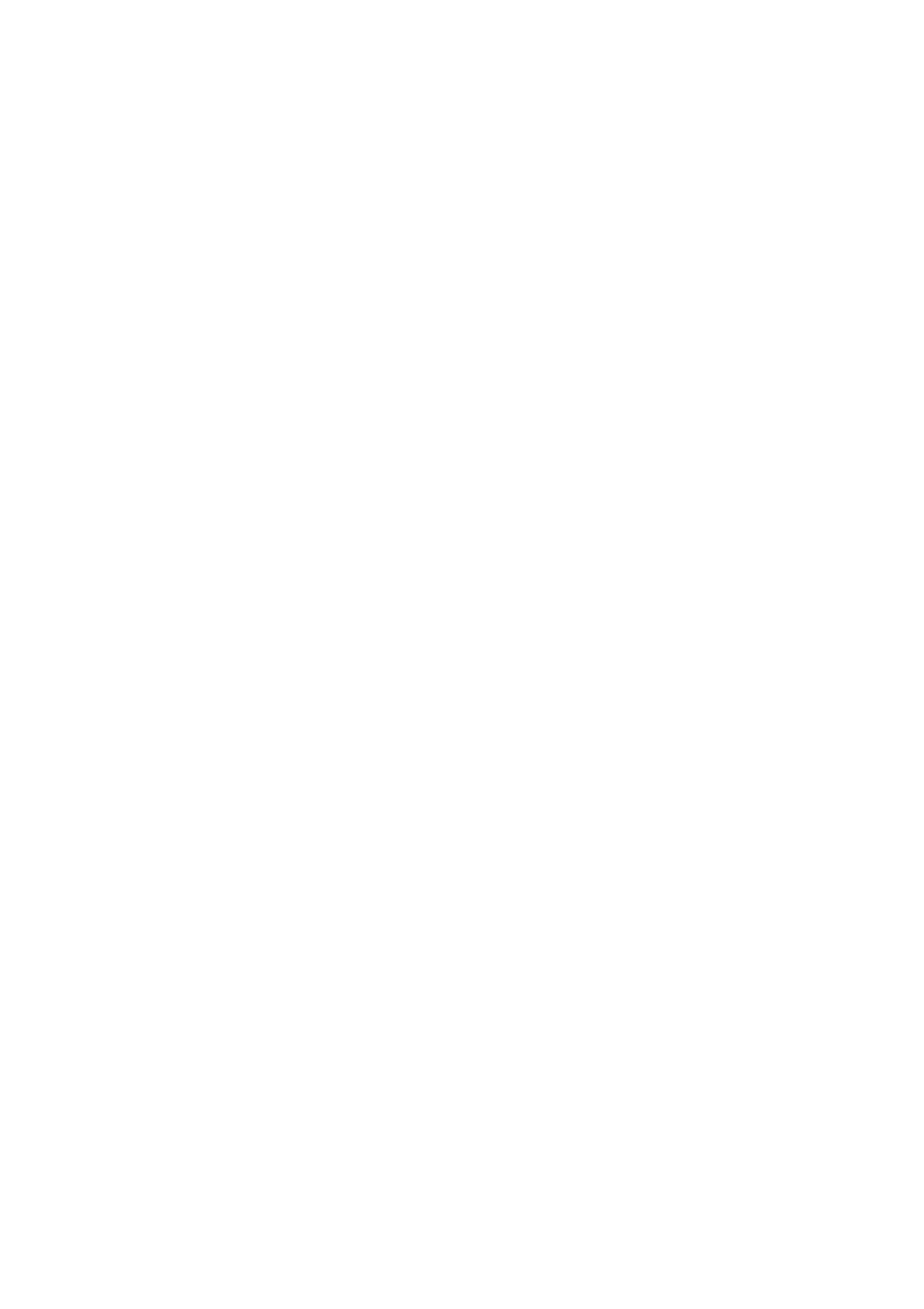











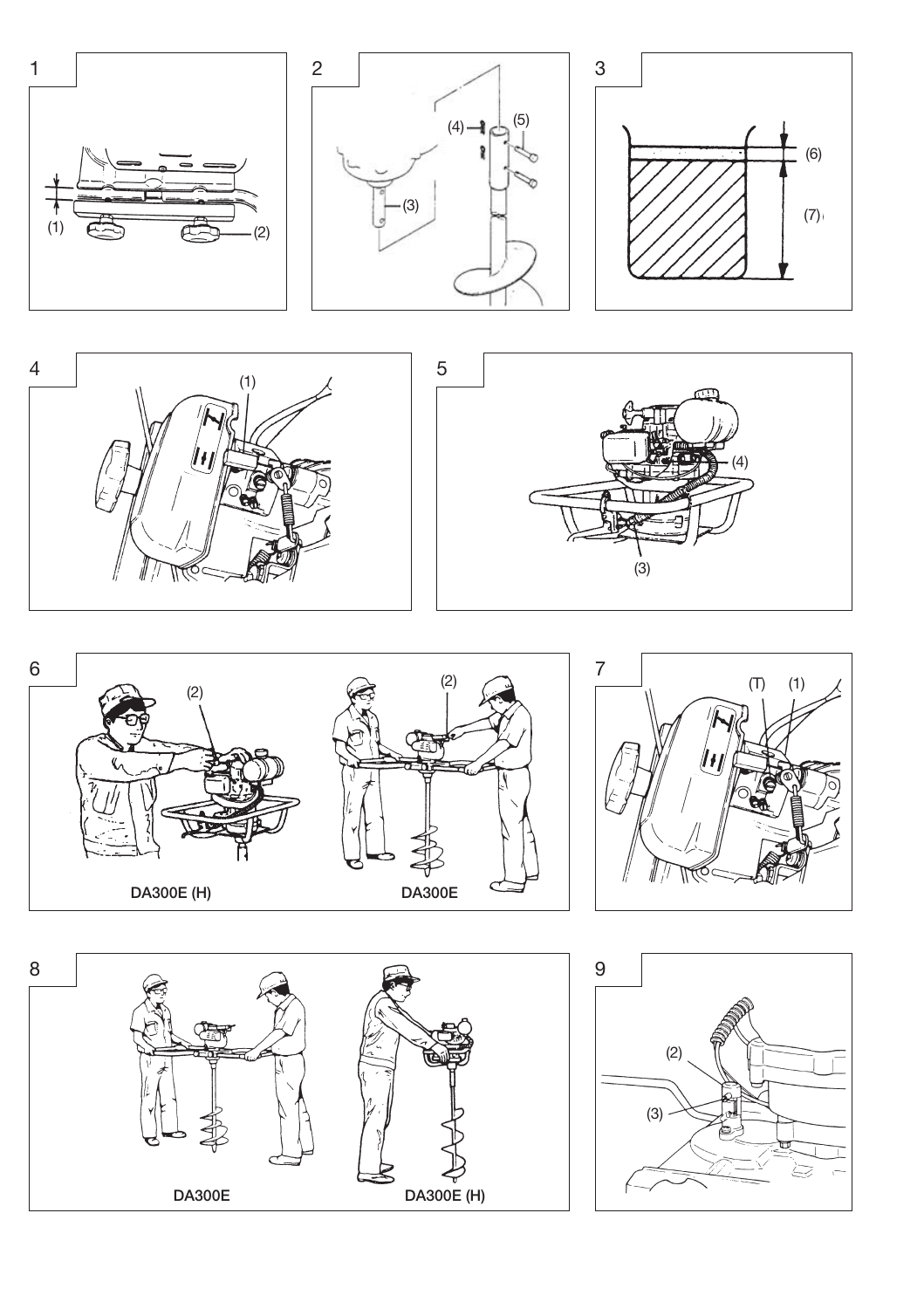













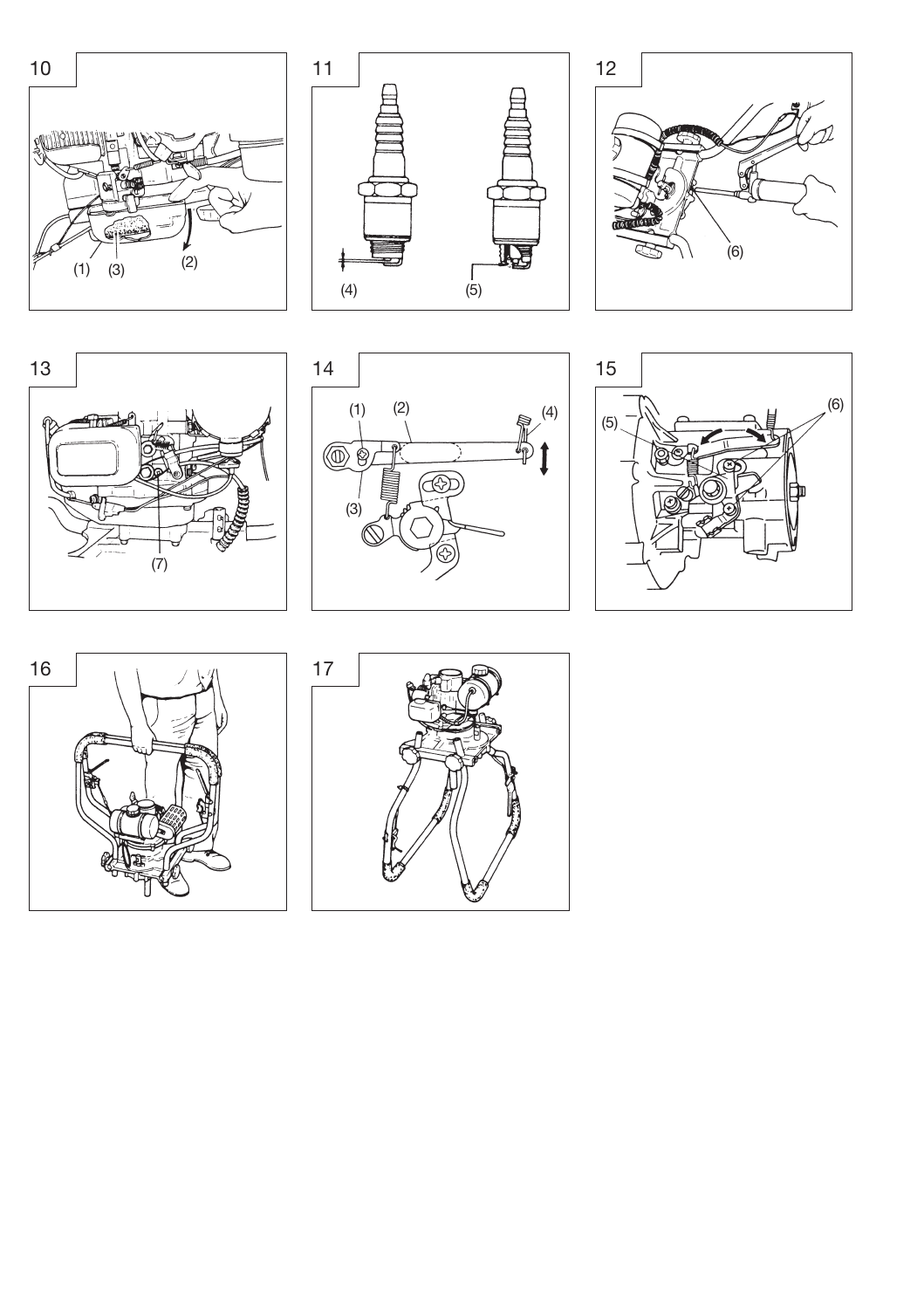# **Meanings of symbols**

# NOTE: Some units do not carry them.

|                                                     | symbols<br>A WARNING<br>The following show symbols used for the machine. Be sure that you understand their meaning<br>before use.                                                                                |
|-----------------------------------------------------|------------------------------------------------------------------------------------------------------------------------------------------------------------------------------------------------------------------|
|                                                     | It is important that you read, fully understand and observe the following safety precautions and<br>warnings. Careless or improper use of the unit may cause serious or fatal injury.                            |
|                                                     | Read, understand and follow all warnings and instructions in this manual and on the unit.                                                                                                                        |
|                                                     | Always wear eye, head and ear protectors when using this unit.                                                                                                                                                   |
| $\blacktriangleright$<br>H                          | Explains choke position. Upper sign indicates choke closed and the lower fully open.                                                                                                                             |
| Do not touch the<br>bit when running<br>the engine. | Do not touch the bit when running the engine.                                                                                                                                                                    |
|                                                     | Before using your machine<br>• Read the manual carefully.<br>• Check that the cutting equipment is correctly assembled and adjusted.<br>• Start the unit and check the carburetor adjustment. See "Maintenance". |

# Index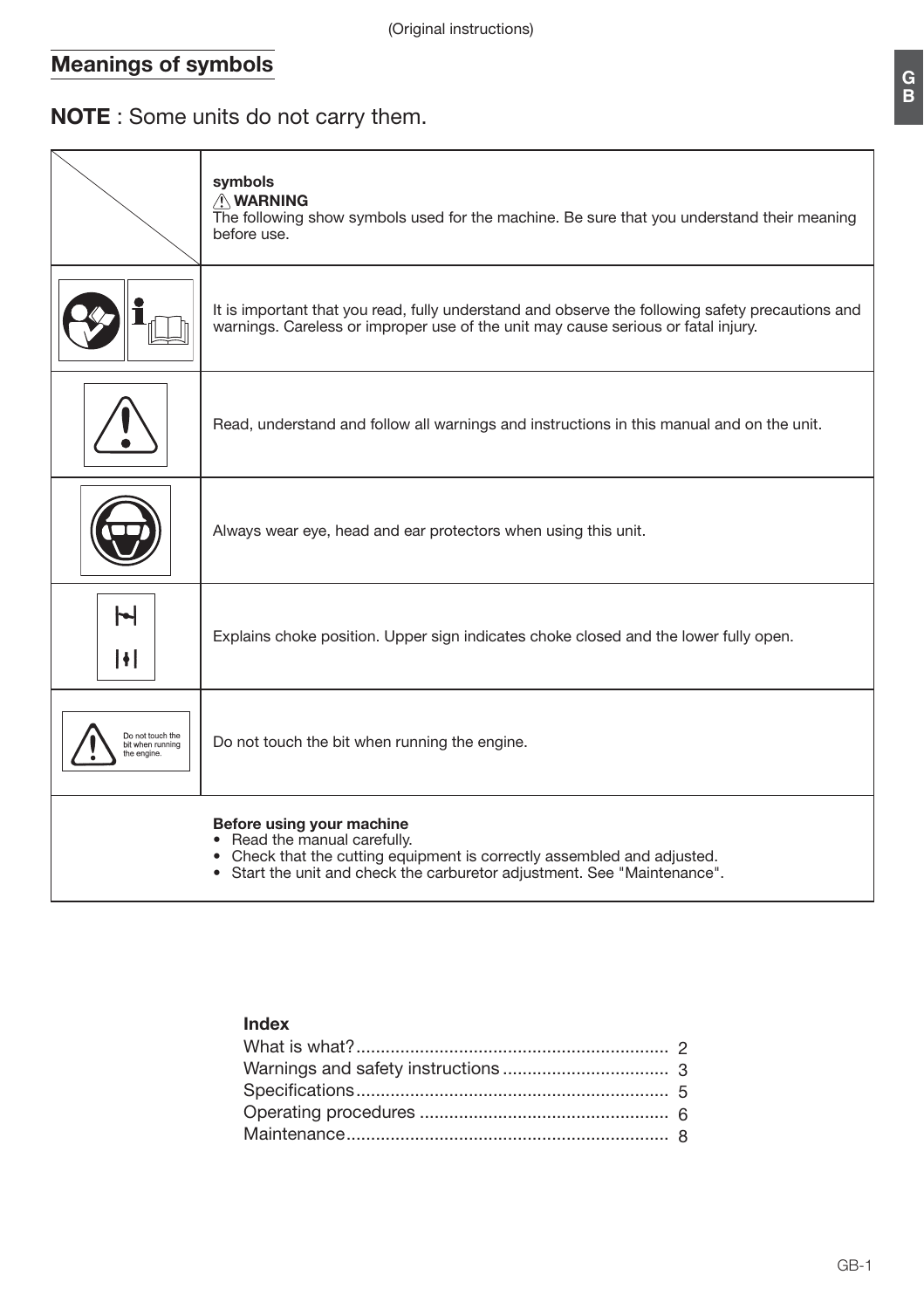# What is what?

Since this manual covers several models, there may be some difference between pictures and your unit. Use the instructions that apply to your unit.

- 1. Recoil starter
- 2. Fuel tank
- 3. Stop switch
- 4. Throttle trigger
- 5. Handle
- 6. Lock pin
- 7. Handle knob
- 8. Air cleaner
- 9. Drive shaft
- 10. Stop switch
- 11. Throttle trigger
- 12. Lock button
- 13. Carburetor
- 14. Handle
- 15. Spark plug
- 16. Muffler
- 17. Auger bits
- 18. Combi box spanner
- 19. Handling instructions



**DA300E** 

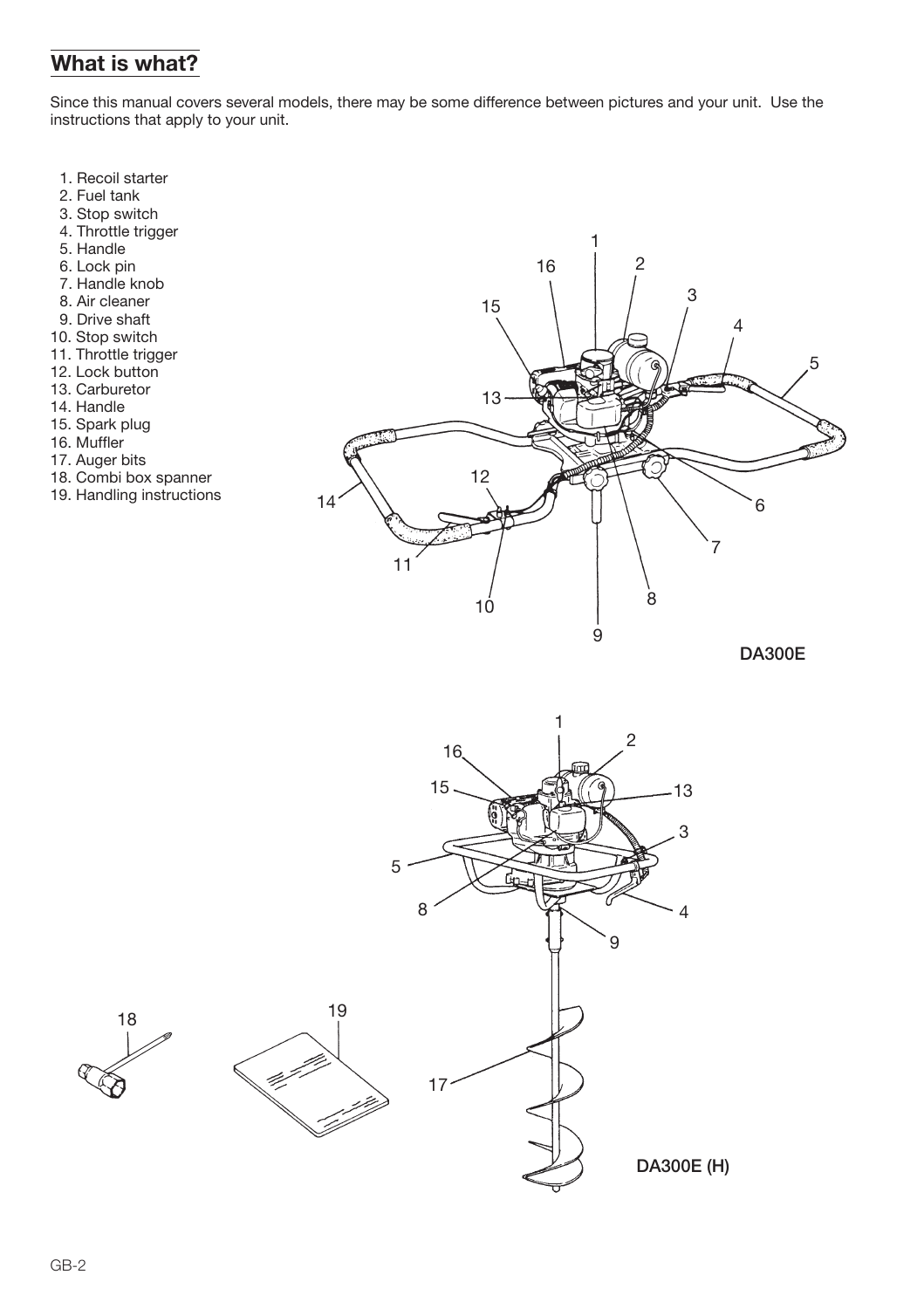# **Warnings and safety instructions**

Sure that anyone operating this machine has read and fully understands this manual and it's content. Failure to follow all safety instructions can result in serious injury or death.

#### Operator safety

- · Always wear a safety face shield or goggles.
- Always wear heavy, long pants, boots and gloves. Do not wear loose clothing, jewelry, short pants, sandals or go barefoot. Secure hair so it is above shoulder length.
- . Do not operate this unit / machine when you are tired, ill or under the influence of alcohol, drugs or medication.
- . Never let a child or inexperienced person operate the machine
- . Wear hearing protection. Pay attention to your surroundings. Be aware of any bystanders who may be signaling a problem. Remove safety equipment immediately upon shutting off engine.
- . Wear head protection.
- . Never start or run the engine inside a closed room or building. Breathing exhaust fumes can kill.
- Keep handles free of oil and fuel.
- Keep hands away from drilling equipment.
- . Do not grab or hold the unit by the drilling equipment.
- . When the unit is turned off, make sure the drilling attachment has stopped before the unit is set down.
- . When operation is prolonged, take a break from time to time so that you may avoid possible whitefinger disease which is caused by vibration.
- . Be sure to check all fasteners on the machine to ensure that nothing can come loose during operation.
- . Be sure that the area you intend to dig is free of any obstacles and obstructions. Some items may be buried beneath the surface, such as electric wiring, water lines, etc. If you have doubts about their location-consult your local utility experts.
- . This auger is designed to bore through earth. Never attempt to bore through any solid objects such as wood, rock or metal.
- . Never alter or replace the pin securing the auger bit to the power head, Using anything other than the original pin can result in injury.
- . This model is designed to accept an auger bit with a maximum diameter of 12 inches. Never attempt to use a larger bit with this machine
- . Prior to starting be sure that both operators are in a position to firmly grasp both handles and are able to gain secure footing. Never operate on steep inclines where the potential to fall is hezeasphi
- . Holes created by this machine can be dangerous to others. Never leave a hole unattended where it may create a safety hazard.

# /\ WARNING!

Antivibration systems do not guarantee that you will not sustain whitefinger disease or carpal tunnel syndrome. Therefore, continual and regular users should monitor closely the condition of their hands and fingers. If any of the above symptoms appear, seek medical advice immediately.

# **NWARNING!**

If you are using any medical electric/electronic devices such as a pacemaker, consult your physician as well as the device manufacturer prior to operating any power equipment.

#### Unit / machine safety

- . Inspect the entire unit/machine before each use. Replace damaged parts. Check for fuel leaks and make sure all fasteners are in place and securely tightened.
- Replace parts that are cracked, chipped or damaged in any way before using the unit/machine.
- Keep others away when making carburetor adjustments.
- . Use only accessories as recommended for this unit/machine by the manufacturer.

# /\ WARNING!

Never modify the unit/machine in any way. Do not use your unit/machine for any job except that for which it is intended.

#### **Fuel safety**

- . Mix and pour fuel outdoors and where there are no sparks or flames
- · Use a container approved for fuel.
- . Do not smoke or allow smoking near fuel or the unit/machine or while using the unit/machine.
- . Wipe up all fuel spills before starting engine.
- . Move at least 3 m away from fueling site before starting engine.
- · Stop engine before removing fuel cap.
- . Empty the fuel tank before storing the unit/machine. It is recommended that the fuel be emptied after each use. If fuel is left in the tank store so fuel will not leak
- · Store unit/machine and fuel in area where fuel vapors cannot reach sparks or open flames from water heaters, electric motors or switches, furnaces, etc.

#### /\ WARNING!

Fuel is easy to ignite or get explosion or inhale fumes, so that pay special attention when handling or filling fuel.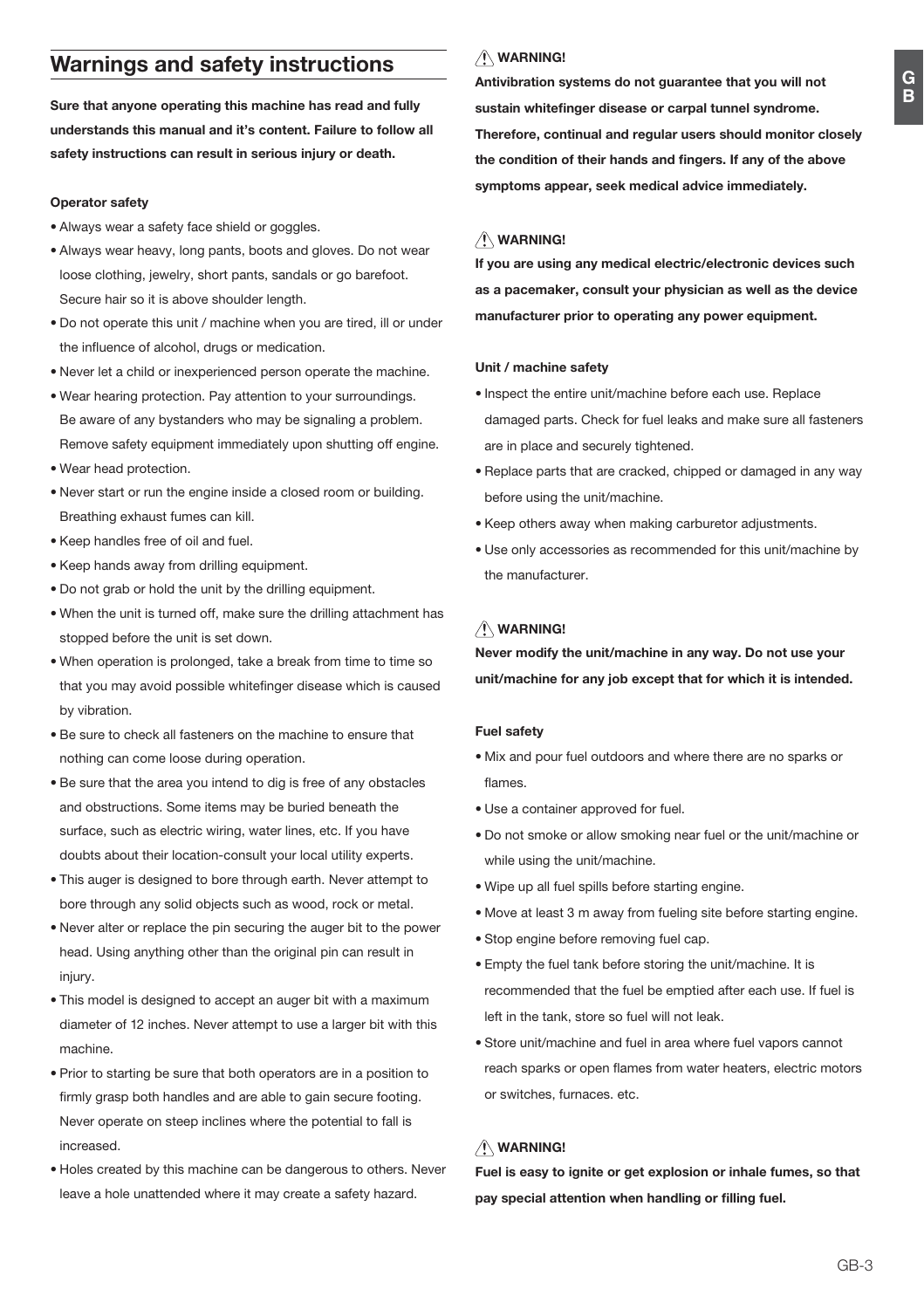#### **Drilling safety**

- . Do not drill any material other than that for which is intended
- . Inspect the area to be drilled before each use. Remove objects which can be thrown or become entangled.
- . For respiratory protection, wear an aerosol protection mask when drilling the area after insecticide is scattered.
- Keep others including children, animals, bystanders and helpers outside the 5 m hazard zone. Stop the engine immediately if you are approached.
- . This machine requires two operators at all times. Never attempt to use this machine with only one operator, or to alter the controls to allow use by only one operator.
- . Hold the unit/machine firmly with both hands.
- Keep firm footing and balance. Do not over-reach.
- . Keep all parts of your body away from the muffler and drilling attachment when the engine is running.
- . When relocating to a new work area, be sure to shut off the machine and ensure that all cutting attachments are stopped.
- . Never place the machine on the ground when running.
- . Always ensure that the engine is shut off and any cutting attachments have completely stopped before clearing debris or removing grass from the cutting attachment.
- . Always carry a first-aid kit when operating any power equipment.
- . Never start or run the engine inside a closed room or building and/or near the inflammable liquid. Breathing exhaust fumes can kill.

#### Maintenance safety

- · Maintain the unit/machine according to recommended procedures.
- . Disconnect the spark plug before performing maintenance except for carburetor adjustments.
- . Keep others away when making carburetor adjustments.
- . Use only genuine HITACHI replacement parts as recommended by the manufacturer

#### CALITIONS

Do not disassemble the recoil starter. You may get a possibility of personal injury with recoil spring.

#### **Transport and storage**

- . Carry the unit/machine by hand with the engine stopped and the muffler away from your body.
- Allow the engine to cool, empty the fuel tank, and secure the unit/ machine before storing or transporting in a vehicle.
- . Empty the fuel tank before storing the unit/machine, It is recommended that the fuel be emptied after each use. If fuel is left in the tank, store so fuel will not leak.
- . Store unit/machine out of the reach of children.
- Clean and maintenance the unit carefully and store it in a dry place
- . Make sure engine switch is off when transporting or storing.
- . When transporting in a vehicle or storage, cover bit with bit cover or rug.

If situations occur which are not covered in this manual, take care and use common sense. Contact HITACHI Authorized Service Centers if you need assistance. Pay special attention to statements preceded by the following words:

#### /\ WARNING!

Indicates a strong possibility of severe personal injury or loss of life, if instructions are not followed.

#### **CALITION!**

Indicates a possibility of personal injury or equipment damage, if instructions are not followed

#### **NOTE!**

Helpful information for correct function and use.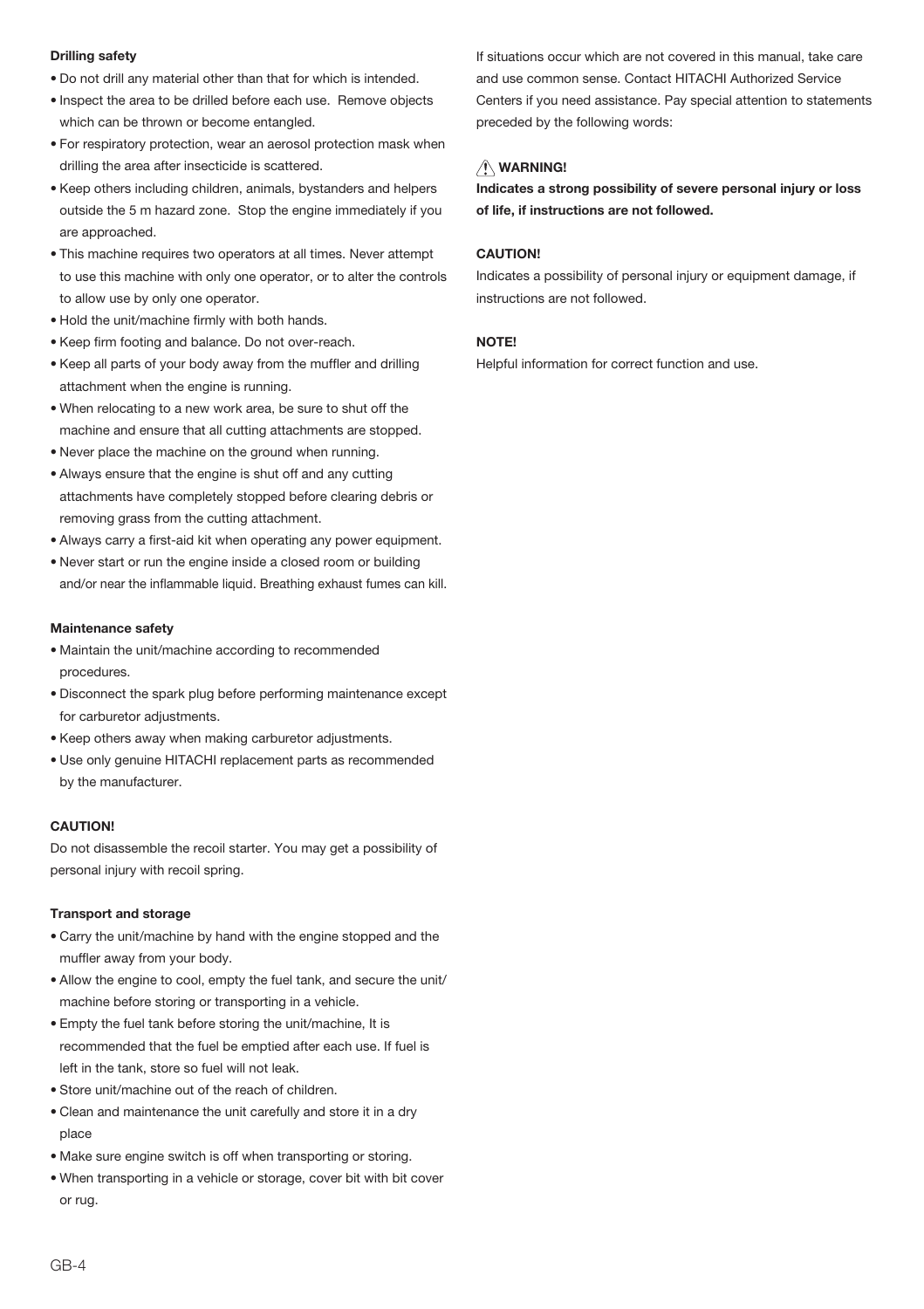# Specifications

# ENGINE

| Model DA300E (2-Man Power Auger)                                                                         | DA300E (H)                                   |
|----------------------------------------------------------------------------------------------------------|----------------------------------------------|
| Engine Type ··························Forced air-cooled, two cycle gasoline                              | $\leftarrow$                                 |
| Displacement (ml) ····················50 (3.05 cu in.)                                                   | $\leftarrow$                                 |
| Ignition System ·························Electronic                                                      | $\leftarrow$                                 |
|                                                                                                          | $\leftarrow$                                 |
| Carburetor ····························· Diaphragm type                                                  | $\leftarrow$                                 |
|                                                                                                          | $\leftarrow$                                 |
| oil (25~50:1)                                                                                            |                                              |
| Fuel Tank Capacity (1) $\cdots$ $\cdots$ $(33.8 \text{ fl.oz})$                                          | $\leftarrow$                                 |
| Starting Recoil starter                                                                                  | $\leftarrow$                                 |
| <b>REDUCTION GEAR</b>                                                                                    |                                              |
| Clutch ································ Dry automatic, centrifugal type                                  | $\leftarrow$                                 |
|                                                                                                          | $\leftarrow$                                 |
| Reduction Ratio ······················33:1                                                               | $\leftarrow$                                 |
|                                                                                                          | $\leftarrow$                                 |
| Drive Shaft (dia.) (mm) $\cdots \cdots \cdots \cdots 25$ / 25.4 (1in) (USA)                              | 25.0                                         |
| <b>LUBRICANT</b>                                                                                         |                                              |
|                                                                                                          | ←                                            |
| Governor ······························· #30 weight oil                                                  | $\leftarrow$                                 |
| <b>DIMENSIONS</b>                                                                                        |                                              |
| $(L \times W \times H)$ (mm) $\cdots$ $\cdots$ $\cdots$ $\cdots$ $\cdots$ 1200 $\times$ 600 $\times$ 490 | $602 \times 342 \times 490$                  |
| $(47.2 \times 23.6 \times 19.3 \text{ in.})$                                                             | $(23.7 \times 13.5 \times 19.3 \text{ in.})$ |
|                                                                                                          | 13.3 (29.3 lbs)                              |
|                                                                                                          | $\leftarrow$                                 |
| Sound pressure level LpA (dB (A)) 100.4                                                                  | $\leftarrow$                                 |
| by ISO22868<br>Uncertainty (dB (A)) $\cdots$ $\cdots$ $\cdots$ $\cdots$ $\cdots$ 0.3                     |                                              |
| Sound power level Lw measured (dB(A)) $\cdot$                                                            | $\leftarrow$                                 |
|                                                                                                          |                                              |
| by ISO22868                                                                                              | $\leftarrow$                                 |
| Sound power level LwA (dB (A)) $\cdots$ 112<br>by 2000/14/EC                                             |                                              |
| Vibration level (m/s <sup>2</sup> ) ··················Left - 5.1                                         | ←                                            |
|                                                                                                          | $\leftarrow$                                 |
| by ISO22867<br>Right - 5.8<br>Uncertainty (m/s <sup>2</sup> ) ··················1.5                      |                                              |
|                                                                                                          | $\leftarrow$                                 |

NOTICE: The specifications are subject to change without notice.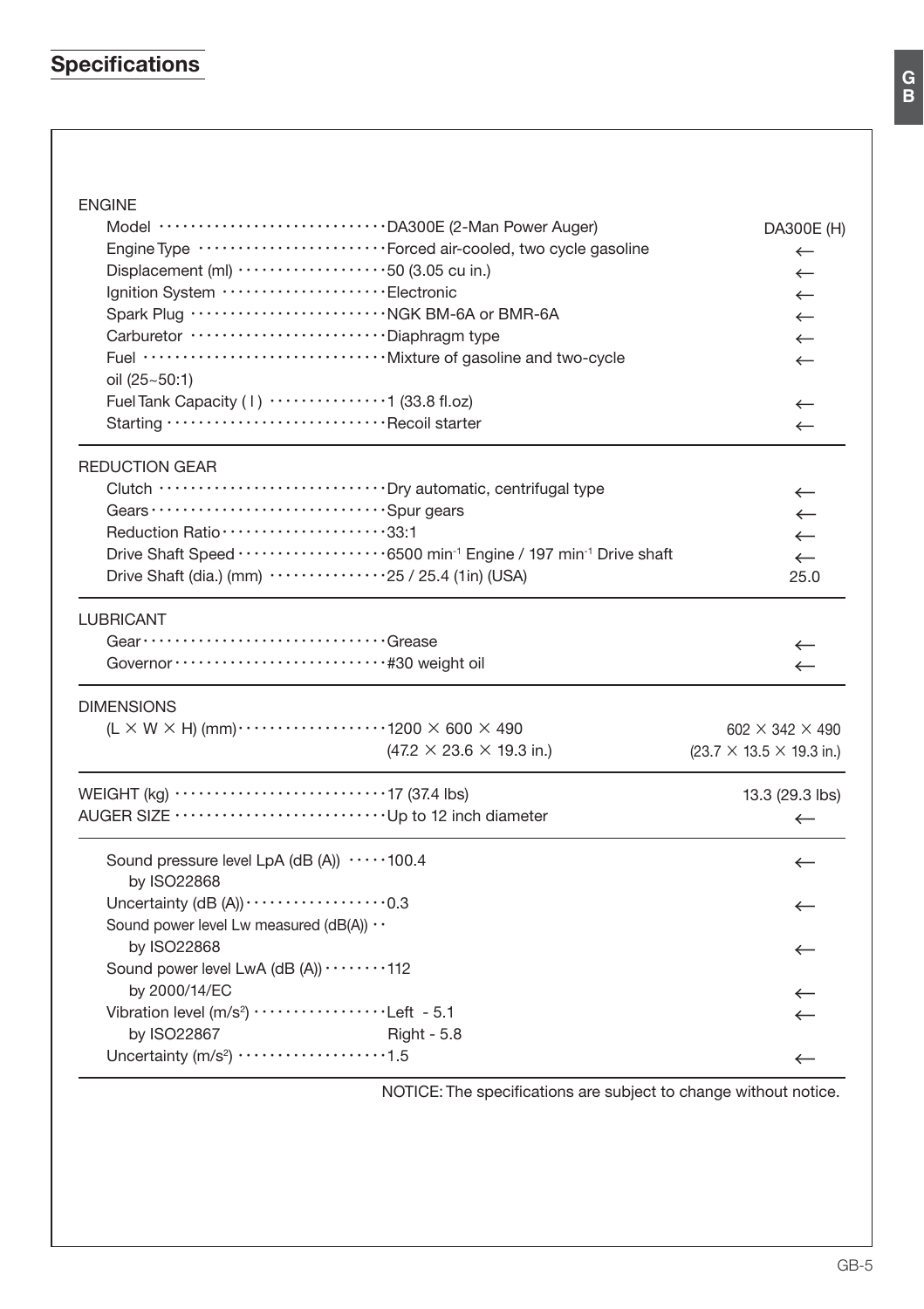# **Operating procedures**

#### 1. Assembling

- 1) Loosen 4 handle knobs about one inch wide to fold out both handles. Excessive loosening causes knobs to come off. (Fig. 1)  $(DA300F)$ 
	- (1) One inch
	- (2) Handle knob
- 2) After extension of both handles, tighten the 4 knobs firmly. (After every initial operation, additional tightening is required.)  $(DA300F)$
- 3) For installation of auger, put powerhead on the ground. Put auger on drive shaft. Aligning each hole of drive shaft and auger, insert the two provided fixing pins into the holes and fixed them with snap pins using pliers. (Fig. 2)
	- (3) Drive shaft
	- $(4)$  Snap pin
	- (5) Fixing pin

#### NOTE-

While your auger powerhead adaptor has two holes for mounting anger bits, some auger bits may only have one hole. Both auger bits (one hole or two holes) are suitable for use with this powerhead.

#### 2. Selection of a suitable auger

1) Choose an auger according to material to be bored. (Example) of ice boring use an ice auger. When boring the earth use one for earth boring. (For more information, ask your nearest dealer)

#### 3. Filling the fuel

### /\ WARNING!

- The power auger is equipped with a two-stroke engine. Always run the engine on fuel, which is mixed with oil. Provide good ventilation, when fueling or handling fuel.
- . Fuel contains highly flammable and it is possible to get the serious personal injury when inhaling or spilling on your body. Always pay attention when handling fuel. Always have good ventilation when handling fuel inside building.

#### Fuel

- · Always use branded 89 octane unleaded gasoline.
- . Use genuine two-cycle oil or use a mix between 25:1 to 50:1, please consult the oil bottle for the ratio or HITACHI Authorized Service Centers.
- . Only for the state of California at 50:1.
- . If genuine oil is not available, use an anti-oxidant added quality oil expressly labeled for air-cooled 2-cycle engine use(JASO FC GRADE OIL or ISO EGC GRADE). Do not use BIA or TCW (2-stroke water-cooling type) mixed oil.
- · Never use multi-grade oil (10 W/30) or waste oil.
- · Always mix fuel and oil in a separate clean container.

 $(6) 1:$  Oil (7) 25~50: Gasoline Always start by filling half the amount of fuel, which is to be used. Then add the whole amount of oil. Mix (shake) the fuel mixture. Add the remaining amount of fuel.

Mix (shake) the fuel-mix thoroughly before filling the fuel tank.

#### **Fueling**

#### A WARNING!

- . Always shut off the engine before refueling.
- . Slowly open the fuel tank, when filling up with fuel, so that possible over pressure disappears.
- . Tighten the fuel cap carefully, after fueling.
- . Always move the unit at least 3 m (10 ft.) from the fueling area before starting.
- . Always Wash any spilled fuel from clothing immediately with soap.
- . Be sure to check any fuel leaking after refueling.

Before fueling, clean the tank cap area carefully, to ensure that no dirt falls into the tank. Make sure that the fuel is well mixed by shaking the container, before fueling.

#### 4. Starting

- 1) Switch on both stop switches. (DA300E)
- 2) Turn choke lever to CHOKE position. (Fig. 4)

(1) Choke lever

- 3) Pull throttle lever and push on lock-button, then slowly release the throttle lever. This will lock the throttle. Meanwhile, the other operator must keep squeezing the other throttle lever fully. (DA300E)
- 4) Operator at starter handle side pulls recoil starter briskly taking care to keep the handle in your grasp and not allowing it to snap back. (Fig. 6)
	- (2) Starter handle
- 5) When you hear the engine want to start, return choke lever to RUN position (open). Then pull the recoil starter briskly again.  $(Fia. 4)$

#### NOTE-

If engine does not start, repeat procedures from 2 to 5.

6) After starting the engine, pull the throttle lever to release lock button. (DA300E)

Then, allow the engine about 2-3 minutes to warm up before subiecting it to any load.

### NOTE-

To accelerate the engine both throttle levers must be pulled at the same time. As soon as one operator releases throttle lever, it decelerates engine. (This is normal condition) (DA300E)

#### CAUTION:

It is not recommended that the cable adjuster be touched as it is factory adjusted.

If only one throttle lever control happens to accelerate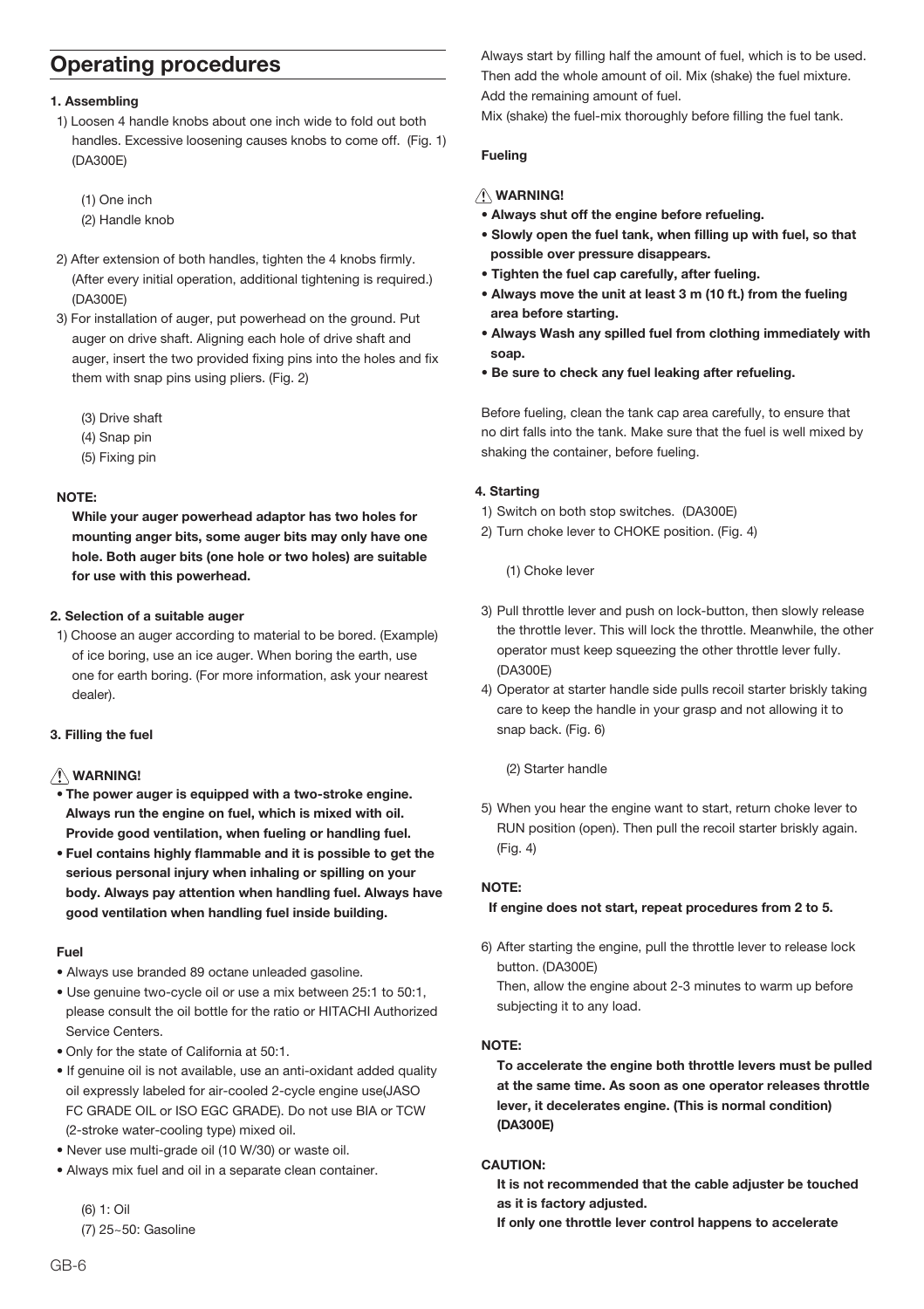G  $\tilde{B}$ 

engine, this is a sign of the wrong adjustment. This may occur after an extended period of use. In this case turn the cable adjuster (3) clockwise slightly. (Viewed from lever side) (Fig. 5)

(4) L-SCREW

5. Carburetor adjustment (Fig. 7)

# $\hat{N}$  WARNING!

Never start the engine without the complete clutch cover. Otherwise the clutch can come loose and cause personal iniuries.

In the carburetor, fuel is mixed with air. When the engine is test run at the factory, the carburetor is adjusted. A further adjustment may be required, according to climate and altitude. The carburetor has one adjustment possibility:

 $T =$  Idle speed adjustment screw.

#### Idle speed adjustment (T)

Check that the air filter is clean. When the idle speed is correct, the cutting attachment will not rotate. If adjustment is required. close (clockwise) the T-screw, with the engine running, until the cutting attachment starts to rotate. Open (counter-clockwise) the screw until the cutting attachment stops. You have reached the correct idle speed when the engine runs smoothly in all positions well below the rpm when the cutting attachment starts to rotate. If the bit still rotates after idle speed adjustment, contact HITACHI Authorized Service Centers.

(T) Idle adjusting screw (1) Carburetor

# ∕!∖ warning!

When the engine is idling the cutting attachment must under no circumstances rotate.

 $1)$   $l$  -screw

With the engine running at idle speed, turn in or out the L-screw to find the maximum rpm position. Then turn the screw counterclockwise 1/8 to 1/4 turn from that position.

2) H-screw

With the throttle valve fully open, turn in or out the H-screw and follow the same manner as the L-screw adjustment.

#### NOTE:

When you are confused with adjustment of L and H screw and can not make engine start, sot both screws at standard position first. Then, repeat the above procedures from 1 to 3. Standard position of L screw is at 1-3/8 turns and H screw at 1-1/2 turns from the position where the adjusting screw has been turned clockwise and lightly seated. (DA300E (H))

#### CAUTION:

The above adjusting procedure must be followed when adjustment is MADE or DAMAGE to engine will occur because of the incorrect condition.

#### NOTE-

Some models sold areas with strict exhaust emission regulation do not have high and low speed carburetor adjustments. Such adjustments may allow the engine to be For models that equipped with low and high speed adjustments; carburetors are pre set at the factory Minor adjustments may optimize performance based on climate, altitude, etc. Never turn the adiustment screws in increments greater than 90 degrees, as engine damage can result from incorrect adjustment If you are not familiar with type of adjustment-assistance HITACHI Authorized Service Centers.

operated outside of their emission compliance limits. For

these models, the only carburetor adjustment is idle speed.

#### 6. Drilling

- 1) Both operators / an operator (DA300E (H)) must hold the handle firmly with both hands and stand firmly on solid ground so that you may not be swung by the unit. (Fig. 8)
- 2) Locate the edge of auger right on the spot to dig and then drive the auger at full throttle for digging. This is an easy job thanks to the built-in centrifugal clutch. (Fig. 8)
- 3) Raise auger slightly after every few inches of digging to relieve pressure and clean out the hole.
- 4) The clutch is made to slip when the auger is overloaded. When this happens, raise the auger slightly to ease load.

# A WARNING!

While drilling, the auger may twist suddenly and forcefully if it contacts large rocks, roots, or other hidden obstacles. Release throttle trigger immediately, and lift auger out of hole. Clear the obstacles to prevent damage, and then resume drilling.

5) When abnormal vibration or noise is generated, stop the engine and inspect the unit

#### CAUTION:

Since DA300E is designed as a TWO-PERSON auger, never attempt to make auger work with only one throttle lever control.

6) When auger is stuck while digging, and hard to pull out from ground, stop engine and lock the auger by the lock pin which may make the job easier. (Fig. 9) (DA300E)

 $(2)$  I ock pin (3) Lock pin handle

(The lock pin setting is made by turning powerhead slightive) while pushing the pin. Then twist the pin handle clockwise to lock.)

\*6) When auger is stuck while digging, stop engine and pull out from ground, (DA300E (H))

#### 7. Stopping

1) One or both of the two operators release throttle lever gradually to an idle position, then turn off stop switch or button.

#### NOTE:

In case of an emergency, just turn off stop switch immediately.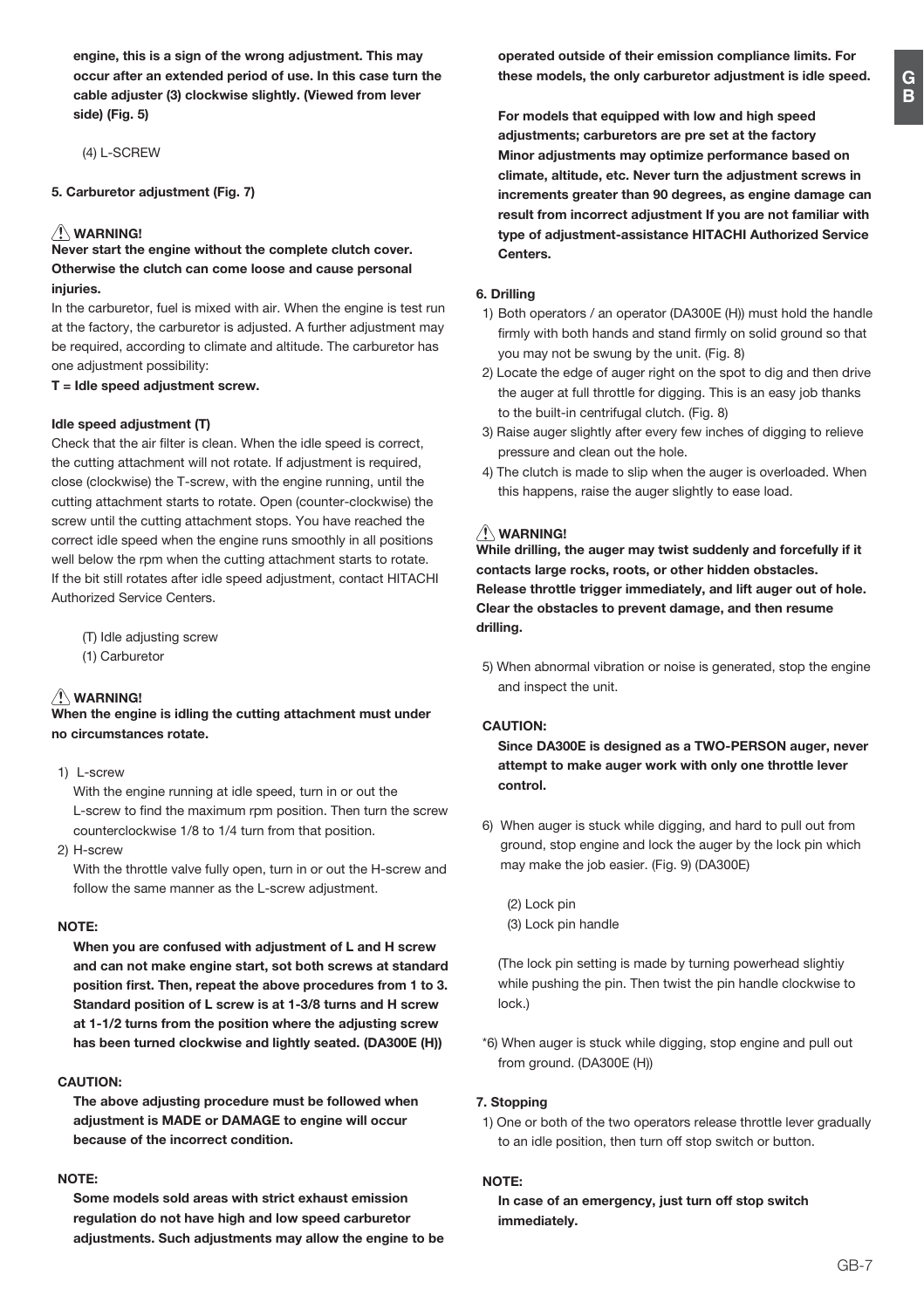# Maintenance

### 1. Periodical check

- 1) Clean the air cleaner element with soap and water and dry before reuse, (Fig. 10)
	- (1) Air cleaner cover
	- (2) Pull to remove air Cleaner cover
	- (3) Air cleaner element
- 2) Scrape off the carbon from the spark plug gap. (Standard gap is 0.60 mm or 0.023 in.) (Fig.11)
	- $(4) 0.60$  mm
		- $0.023$  in
	- (5) Remove carbon or oil
- 3) Inspect carefully for any fuel or oil leaks
- 4) Check all nuts, bolts, screws, etc. making sure they are henetdoit
- 5) Since the clutch shoes will wear after a long period of use, it should be checked occasionally.

#### 2. Lubrication

1) Lubricate gear case by pumping multi-purpose grease through grease fitting every 50 hours of operation. (Fig. 12)

(6) Grease fitting

2) Engine speed governor is lubricated with #30 weight oil (EP lithum) The canacity is 0.5 fl oz (16ml) and should be checked every 50 hours of use at the level check screw. (Fig. 13)

(7) Level check screw

When unscrewing the check screw, keep the screw side up.

#### 3. GOVERNOR ADJUSTMENT

- 1) Frist with the engine off loosen screw A (1)
- Pull up governor outer lever (2) and push down governor spring lever (3), then at the same time retighten the screw A (Fig. 14)

#### NOTE-

After above procedure, make sure the throttle (4) on the carburetor gets either of the idle position or the full open position.

2) To adjust governor, loosen screws (6) which holds control lever assembly (5) to crankcase and move the assembly left or right to obtain the maximum speed of 6500 rpm (Moving control lever assembly to left gives higher rpm and moving to right, lower rpm) (Fig. 15)

#### NOTE:

Always adjust throttle wire end play before governor adjustment.

#### **CAUTION:**

Do not adjust to run more than 6500 rpm.

3) Governor hunting (Varying rpm)

- . Hunting occurs with insufficient warm up of engine.
- . When the governor spring, governor rod or governor rod spring moves improperly, hunting may occur. Check and clean.
- . If governor rod spring becomes stretched, hunting may occur. Handle with care or replace.
- . If the gosoline and oil mix ratio is not correct, hunting may occur. Ratio should be from 25:1 to 50:1.
- . When fuel tank or petcock is clogged with dirt or old fuel, hunting may occur. Check and clean.
- . When there is insufficient oil in the governor, the weights will not operate properly, resulting in hunting. Check and refill with gear oil.
- . If the high speed screw on the carburetor is improperly adjusted, hunting may occur. Adjust properly.

#### 4. Other features (DA300E)

- 1) By folding the handle bars upward, they can be used as a carrving handle, (Fig. 16)
- 2) By folding the handle downward, they become a stand for storage, (Fig. 17)

#### 5. Maintenance schedule

Below you will find some general maintenance instructions. For further information please contact HITACHI Authorized Service Centers

#### Daily maintenance

- . Clean the exterior of the unit
- . Check that the drilling attachment is properly centred, sharp, and without cracks. An offcentred bit induces heavy vibrations that may damage the unit.
- . Check that the drilling attachment is sufficiently tightened.
- Check that nuts and screws are sufficiently tightened.

#### Weekly maintenance

- · Check the starter, especially cord.
- Clean the exterior of the spark plug.
- . Remove the spark plug and check the electrode gap. Adjust it to 0.6 mm or change the spark plug.
- Check that the air intake at the starter is not clogged.
- Check that the angle gear is filled with grease up to 3/4.
- Clean the air filter.

#### **Monthly maintenance**

- . Rinse the fuel tank with gasoline, and clean fuel filter.
- . Clean the exterior of the carburetor and the space around it.

#### **Quarterly maintenance**

- Clean the cooling fins on the cylinder.
- . Clean the fan and the space around it.
- Clean the muffler of carbon.

### **CALITION**

Cleaning of cylinder fins, fan and muffler shall be done by a HITACHI Authorized Service Centers.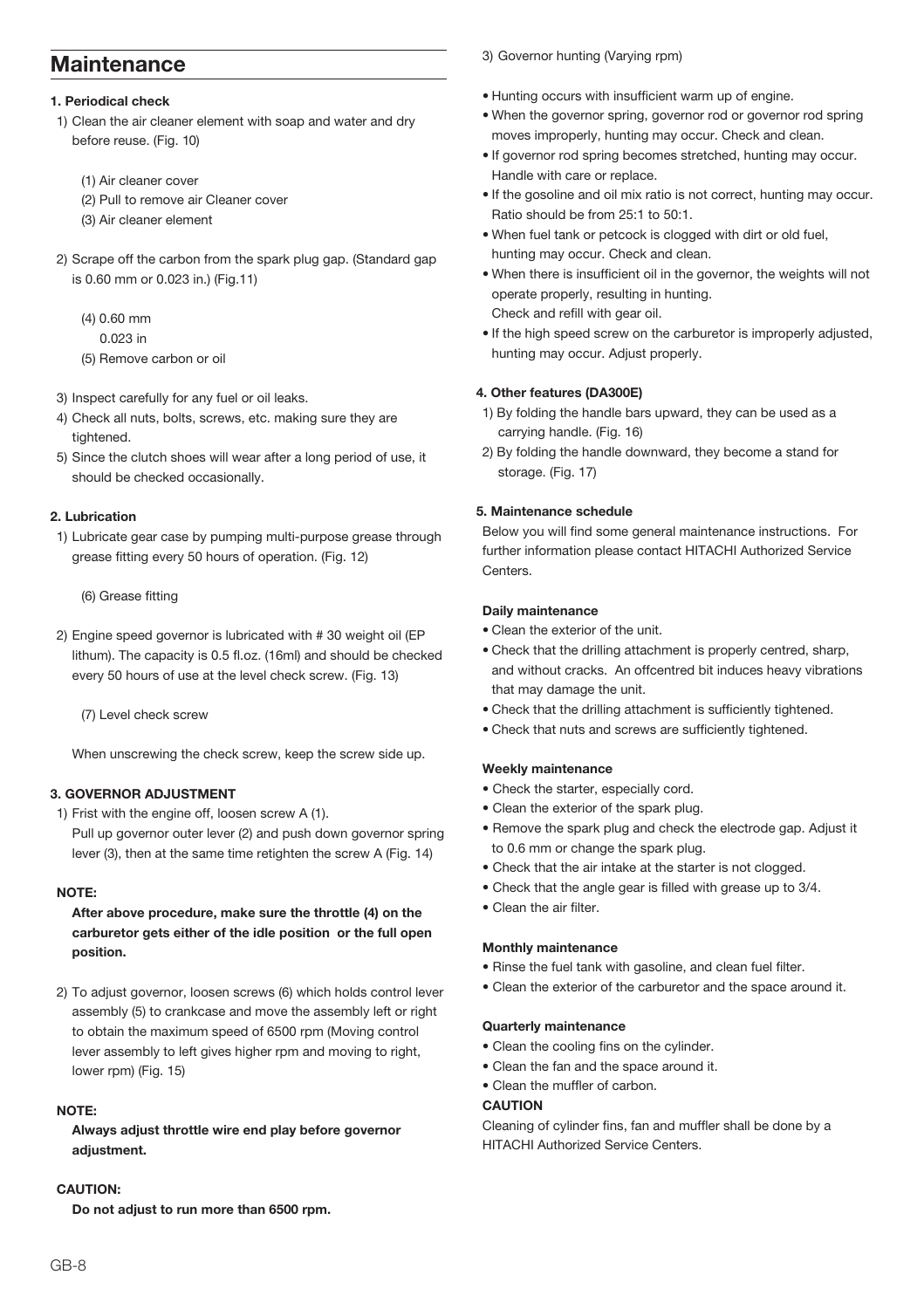# Symbolbedeutungen

HINWEIS : Nicht alle Geräte sind mit diesen Symbolen versehen.

|                                                     | Symbole<br>A WARNUNG<br>Die folgenden Symbole werden für diese Maschine verwendet. Achten Sie darauf, diese vor<br>der Verwendung zu verstehen.                                                                                               |
|-----------------------------------------------------|-----------------------------------------------------------------------------------------------------------------------------------------------------------------------------------------------------------------------------------------------|
|                                                     | Es ist wichtig, dass Sie sich mit den nachfolgenden Vorsichtsmaßnahmen und Warnungen<br>vertraut machen und diese befolgen. Unvorsichtige oder unsachgemäße Handhabung des<br>Geräts kann schwere oder tödliche Verletzungen zur Folge haben. |
|                                                     | Lesen, verstehen und befolgen Sie alle Warnungen und Anweisungen in dieser Anleitung und<br>am Gerät selbst.                                                                                                                                  |
|                                                     | Bei Gebrauch des Geräts immer Gesichts-, Kopf- und Gehörschutz tragen.                                                                                                                                                                        |
| Н<br>H                                              | Kennzeichnung der choke-position. Die obere Markierung kennzeichnet geschlossenen Choke<br>und die untere vollständig offenen Choke.                                                                                                          |
| Do not touch the<br>bit when running<br>the engine. | Während des Betreibens vom Motor den Bohreinsatz nicht berühren.                                                                                                                                                                              |
|                                                     | Vor dem Gebrauch Ihres neuen Gerätes<br>· Bedienungsanleitung genau durchlesen.<br>· Montage und Einstellung der Schneidausrüstung kontrollieren.<br>. Das Gerät starten und die Vergasereinstellung prüfen. Siehe "Wartung".                 |

# Inhalt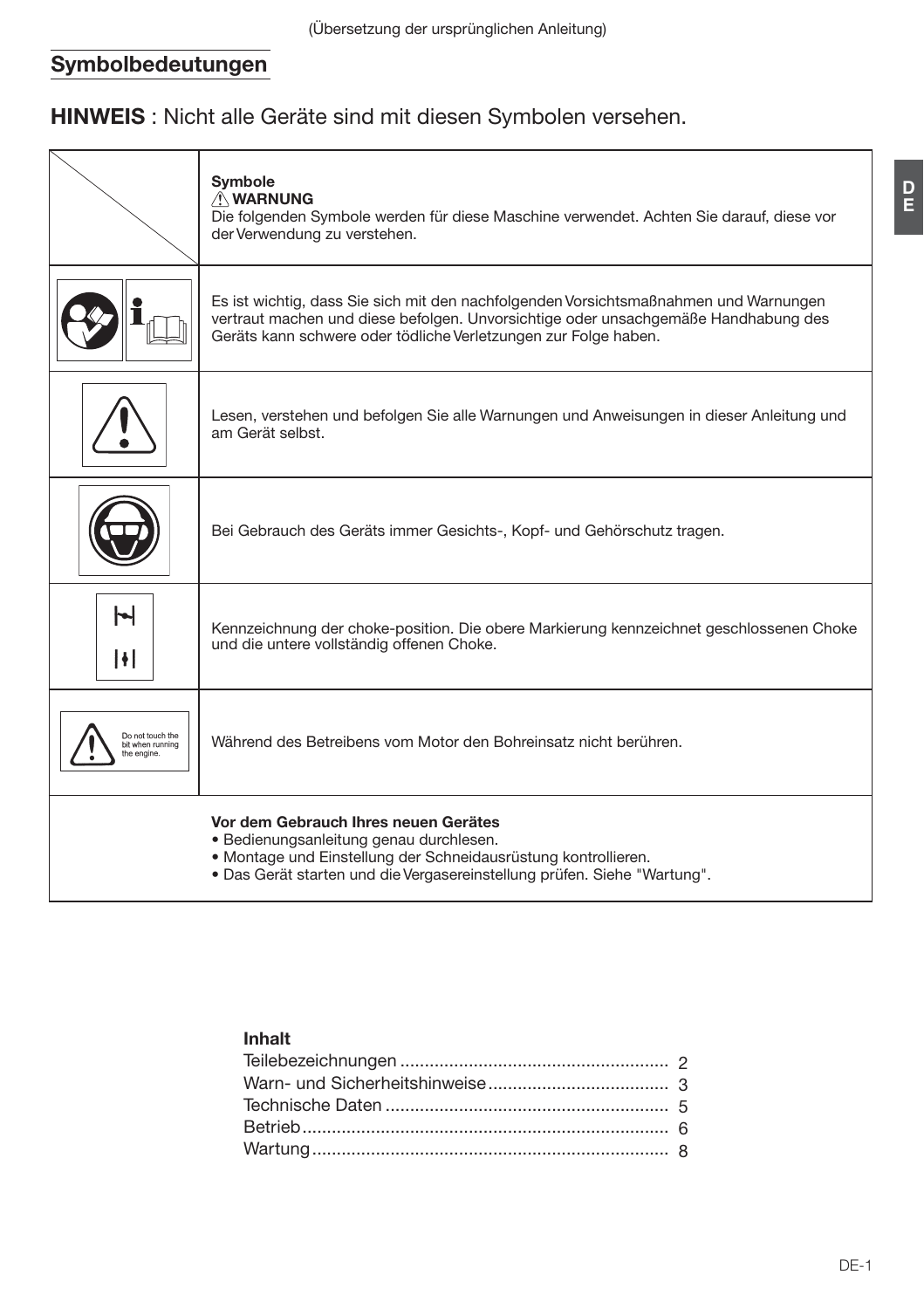# Teilebezeichnungen

Da dieses Handbuch für mehrere Modelle gilt, können die Abbildungen gegebenenfalls von Ihrem Gerät abweichen. Verwenden Sie die für Ihr Gerät geltenden Anweisungen.

- 1. Handgriff
- 2. Vergaser
- 3. Verriegelungsknopf
- 4. Gashebel
- 5. Stoppschalter
- 6. Kraftstofftank
- 7. Stoppschalter
- 8. Gashebel
- 9. Handgriff
- 10. Verriegelungszapfen
- 11. Handgriffe-Feststellknopf
- 12. Luftfilter
- 13. Antriebswelle
- 14. Starterzug
- 15. Schalldämpfer
- 16. Zündkerze
- 17. Bohrerspitz
- 18. Kombinierter Steckschlüssel
- 19. Bedienungsanleitung



**DA300E** 

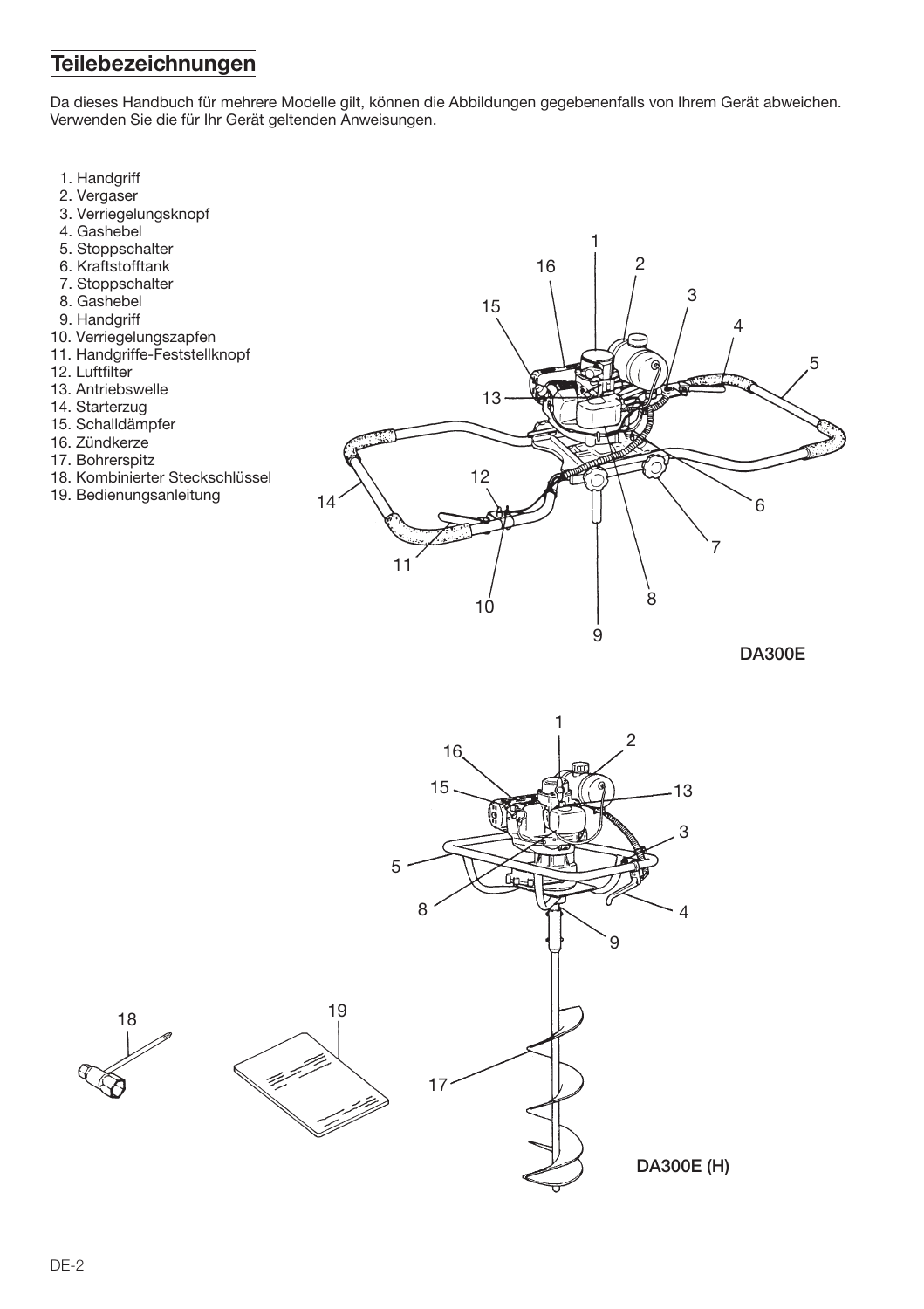# Warn- und Sicherheitshinweise

Stellen Sie sicher, dass alle Personen, die mit der Bedienung der Maschine betraut sind, die Bedienungsanleitung und ihren Inhalt gelesen und vollständig verstanden haben. Jede Nichteinhaltung der Sicherheitshinweise kann schwere Verletzungen zur Folge haben bzw. kann zum Tod führen.

#### **Bedienersicherheit**

- · Immer einen Gesichtsschutz hzw. eine Schutzbrille tragen
- Stets schwere lange Hosen, Stiefel und Handschuhe tragen. Das Arbeiten mit lockerer Kleidung, Schmuck, kurzen Hosen, Sandalen oder barfuß ist zu vermeiden. Das Haar ist so zu sichern, dass es nicht bis zu den Schultern herunterhängt.
- · Das Gerät darf nicht von Personen bedient werden, die übermüdet oder krank sind oder unter Alkohol- oder Modilementencinflues atchen
- · Unter keinen Umständen zulassen, dass ein Kind oder eine unerfahrene Person mit dem Gerät arbeitet
- · Gehörschutz tragen Die Umgebung im Auge behalten Auf Beistehende achten, die unter Umständen ein Problem signalisieren. Die Schutzbekleidung erst nach Abstellen des Motors wieder ablegen.
- · Tragen Sie Konfschutz
- · Der Motor darf nie innerhalb geschlossener Räume oder Gebäude gestartet bzw. betrieben werden. Einatmen der Abgase kann den Tod zur Folge haben.
- . Die Griff e frei von Öl und Kraftstoff halten
- · Hände weg von den Bohrvorrichtung.
- · Das Gerät nicht an den bohrvorrichtung ergreifen oder halten.
- . Nach dem Ausschalten des Motors unbedingt mit dem Abstellen des Geräts warten, bis das Bohr-Vorsatzgerät vollstandig etilletaht
- · Bei Dauerbetrieb gelegentlich eine Pause einlegen als vorbeugende Maßnahme ge-gen Weißfinger-Krankheit, die durch ständige Vibration verursacht wird.
- · Stellen Sie sicher, dass alle Befestigungen an der Maschine fest sitzen und sich während des Betriebs keine Teile lösen können.
- · Stellen Sie sicher dass sich in dem zu grabenden Bereich keine Hindernisse und Widerstände befinden. Es können sich unter der Oberfläche Hindernisse wie elektrische Leitungen oder Wasserrohre befinden. Wenden Sie sich im Zweifel an Ihre Versorgungsgesellschaft vor Ort.
- · Dieser Stangenborer ist zum Bohren durch Erde geeignet. Versuchen Sie nicht, den Bohrer zum Bohren durch feste Körper wie Holz, Stein oder Metall zu verwenden.
- · Verändern bzw. wechseln Sie nie den Sicherheitstift aus, der die Bohrspitze im Antriebskopf festhält. Die Verwendung nicht originaler Stifte kann zu Verletzungen führen.
- · Dieses Modell kann mit Bohrspitzen von maximal 12 Zoll Durchmesser betrieben werden. Versuchen Sie niemals, die Maschine mit größeren Bohrspitzen zu betreiben.
- · Vergewissern Sie sich vor Inbetriebnahme, dass beide Maschinenführer sich in einer Position befinden in der Sie beide Griffe fest umfassen können und die einen sicheren Stand gewährleistet. Arbeiten Sie auf Grund der erhöhten Sturzgefahr nie an steilen Hängen.
- · Mit dieser Maschine gebohrte Löcher können eine Gefahr für andere darstellen. Lassen Sie ein Loch niemals an Stellen unbeaufsichtigt, die ein Sicherheitsrisiko darstellen können.

# **N** WARNUNG

Vibrationsdämpfungssysteme sind kein garantierter Schutz gegen die Weißfi ngerkrankheit bzw. das Karpaltunnelsvndrom. Daher ist bei regelmäßigem Dauereinsatz des Geräts der Zustand von Fingern und Handwurzel aufmerksam zu beobachten. Falls Symptome der obengenannten Krankheiten auftreten, sofort einen Arzt aufsuchen.

## **NARNUNG**

Träger eines medizinischen elektrischen bzw. elektronischen Geräts (Herzschrittmacher u. dgl.) sollten sich vor dem Gebrauch eines Motorgeräts von Ihrem Arzt sowie dem Hersteller des Geräts diesbezüglich beraten lassen.

#### Geräte-/Maschinensicherheit

- · Das Gerät vor jedem Einsatz einer eingehenden Kontrolle unterziehen. Beschädigte Teile ersetzen. Das Gerät auf auslaufenden Kraftstoff untersuchen und sicherstellen, dass alle Befestigungsteile vorhanden und sicher angezogen sind.
- · Gerissene, ausgebrochene oder auf andere Weise beschädigte Teile sind vor dem Einsatz des Gerätes durch neue zu ersetzen.
- · Während der Vergasereinstellung dürfen sich andere Personen nicht in der Nähe aufhalten.
- · Nur das vom Hersteller für dieses Gerät empfohlene Zubehör darf verwendet werden

# A WARNUNG

Keinesfalls das Werkzeug in irgendeiner Weise modifizieren. Das Bohrgerät nur für die Zwecke verwenden, für die er bestimmt ist.

#### Kraftstoffsicherheit

- Kraftstoff im Fréien mischen und einfüllen. Funken und Feuer fernhalten
- · Für den Kraftstoff ist ein zugelassener Behälter zu verwenden.
- · In der Nähe des Kraftstoffs, des Werkzeugs sowie beim Arbeiten mit dem Werkzeug ist das Rauchen zu unterlassen.
- . Vor dem Anlassen des Motors muß verschütteter Kraftstoff restlos entfernt werden
- . Vor dem Anlassen des Motors ist das Werkzeug mindestens 3 m von der Kraftstoffeinfüllstelle zu entfernen
- . Vor dem Abnehmen des Tankdeckels muß der Motor ausgeschaltet werden.
- · Bevor das Werkzeug gelagert wird, muß der Tank entleert werden. Es empfiehlt sich, den Kraftstoff nach jedem Gebrauch abzulassen. Falls der Tank noch einen Rest Kraftstoff enthält, ist das Werkzeug so lagern daß kein Kraftstoff ausläuft.
- . Werkzeug und Kraftstoff sind an Stellen zu lagern, wo Kraftstoffdämpfe nicht mit Funken oder offenen Flammen von Wassererhitzern. Elekiromotoren oder elektrischen Schaltern. Öfen usw. in Berührung kommen können.

# **NARNUNG**

Da Treibstoff leicht entzündlich ist, explodieren kann und sich leicht einatmen lässt, gehen Sie beim Umgang mit bzw. Einfüllen von Treibstoff mit besonderer Vorsicht vor.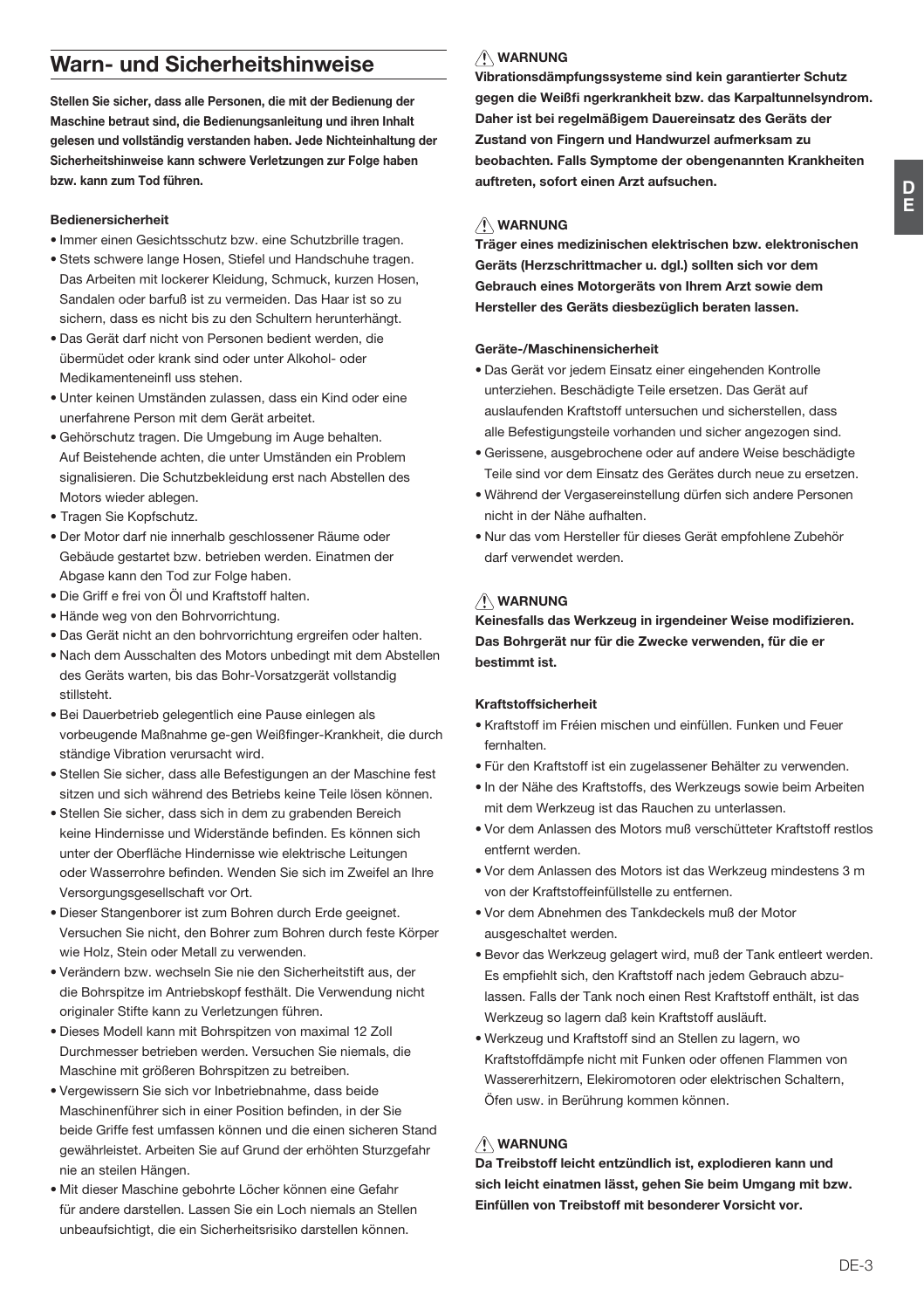#### **Bohrsicherheit**

- · Das Werkzeug nur zum dafür bestimmten material einsetzen.
- · Vor jedem Gebrauch die zu bohrende Fläche untersuchen. Gegenstände entfernen, bei denen die Gefahr besteht, daß sie hochgeschleudert werden oder sich im Mähkopf verfangen.
- · Beim Bohren von der Fläche, die mit Insektenbekämpfungemitteln behandelt worden ist, zum schutz der Atmungsorgane eine Aerosd-schutzmaske tragen.
- Kinder Tiere Umstehende Helfer uswildlirfen sich nicht innerhalb der 5 m Gefahrenzone aufhalten. Motor sofort abstellen, wenn sich iemand nähert.
- · Diese Maschine muss iederzeit von zwei Maschinenführern betrieben werden. Versuchen Sie nie, die Maschine nur von einem Maschinenführer betreiben zu lassen bzw. die Steuerelemente so zu ändern, dass die Maschine nur von einem Maschinenführer betrieben werden kann.
- · Gerät fest mit beiden Händen halten.
- Stets für aute Standsicherheit sorgen. Nicht zu weit vorbeugen.
- · Mähkopf und Schalldämpfer sowie Bohr-Vorsatzgerät vom Körper fernhalten, wenn der Motor läuft.
- . Wenn die Machine an einen anderen Arbeitsbereich verbracht wird, muss gewährleistet sein, dass die Maschine vorher außer Betrieb gesetzt worden ist und alle Schneideaufsätze abgestellt wurden
- · Stellen Sie die Maschine nie im laufenden Betrieb auf dem Boden ab.
- Schalten Sie vor dem Entfernen von Schneideabfällen oder Gras immer den Motor ab und stellen Sie sicher, dass alle Schneideaufsätze vollständig zum Stillstand gekommen sind.
- · Halten Sie beim Betrieb von strombetriebenen Geräten immer einen Erste-Hilfe-Kasten bereit.
- · Starten bzw. betreiben Sie den Motor niemals in geschlossenen Räumen bzw. Gebäuden und/oder in der Nähe von brennbaren Flüssigkeiten. Das Einatmen von Abgasen kann zum Tod führen.

#### Wartungssicherheit

- · Das Gerät vorschriftsmäßig warten.
- · Vor Durchführung von Wartungsarbeiten die Zündkerze entfernen, sofern es sich nicht um eine Vergasereinstellung handelt.
- · Während der Vergasereinstellung dürfen sich andere Personen nicht in der Nähe aufhalten.
- · Nur Original-Ersatzteile von HITACHI verwenden, wie vom Hersteller empfohlen.

#### **VORSICHT**

Den Zugstarter nicht zerlegen. Die Feder der Vorrichtung kann Verletzungen verursachen.

#### **Transport und Lagerung**

- · Das Gerät mit ausgeschaltetem Motor tragen und den Schalldämpfer vom Körper fernhalten.
- · Den Motor abkühlen lassen, den Kraftstoff tank entleeren und das Gerät sichern, bevor es gelagert oder in einem Fahrzeug transportiert wird.
- · Vor der Einlagerung des Geräts den Kraftstoff tank leeren. Es wird empfohlen, den Kraftstoff nach jedem Einsatz abzulassen. Mit gefülltem Tank ist das Gerät so zu lagern, dass kein Kraftstoff ausläuft.
- · Das Gerät so lagern, dass es nicht in Kinderhände gerät.
- · Das Gerät sorgfältig reinigen und warten, um es dann an einem trockenen Ort zu lagern.
- · Bei Transport oder Lagerung darauf achten, dass der Zündschalter ausgeschaltet ist.
- · Schützen Sie den Bohrer beim Fahrzeugtransport oder zur Lagerung mit einer Bohrerhülle oder Decke.

In Situationen, die nicht in dieser Anleitung behandelt sind, entsprechende Vor- und Umsicht walten lassen. Sollten Sie Hilfe benötigen, wenden Sie sich an Ihren HITACHI autorisierten Service-Werkstatt.

Abschnitte, denen besondere Aufmerksamkeit gewidmet werden sollte, werden durch folgende Wörter hervorgehoben:

## **N** WARNUNG

Kennzeichnet Anweisungen, deren Nichtbefolgung eine schwere Verletzung oder den Tod zur Folge haben kann.

#### **VORSICHT**

Kennzeichnet Anweisungen, deren Nichtbefolgung eine Verletzung oder Sachschaden zur Folge haben kann.

#### **HINWEIS**

Kennzeichnet nützliche Informationen für den vorschriftsmäßigen Gebrauch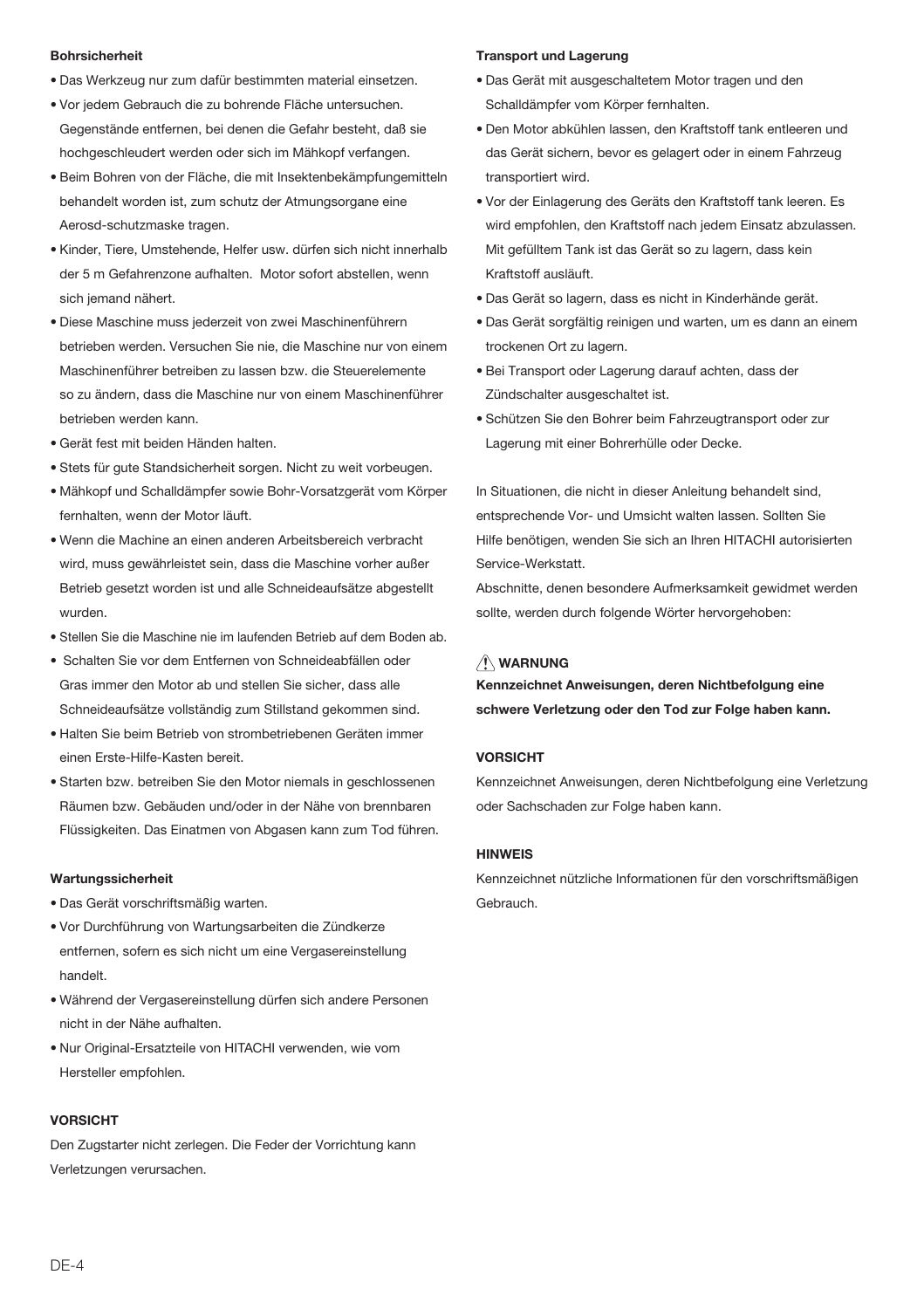| <b>MOTOR</b>                                                                                               |                                       |
|------------------------------------------------------------------------------------------------------------|---------------------------------------|
| Model ···························· DA300E (Motor-Bohrgerrät für Zweimanbetrieb)                            | DA300E (H)                            |
| Motor Typ ····························· Zweitakt-Ottomotor mit Gebläseluftkühlung                          | $\leftarrow$                          |
| Hubraum (ml) ··························50 (3.05 kubikzoll)                                                 | $\leftarrow$                          |
| Zündung ······························elektronisch                                                         | $\leftarrow$                          |
| Zündkerze ································· NGK BM-6A oder BMR-6A                                          | $\leftarrow$                          |
| Vergaser ·································· Membrantyp                                                     | $\leftarrow$                          |
|                                                                                                            | $\leftarrow$                          |
| Tankfüllmenge (1) ···················1 (33.8 flüssige Unzen)                                               | $\leftarrow$                          |
|                                                                                                            | $\leftarrow$                          |
| <b>UNTERSETZUNGSGETRIEBE</b>                                                                               |                                       |
| Kupplung ······························Fliehkraft-Trockenkupplung                                          | $\leftarrow$                          |
| Zahnräder ······························Stirnrad                                                           | $\leftarrow$                          |
| Untersetzungsverhältnis ·············33:1                                                                  | $\leftarrow$                          |
| Drehzahl der Antriebswelle ············ Motor 6500 min <sup>-1</sup> / Antriebswelle 197 min <sup>-1</sup> | $\leftarrow$                          |
| Durchmesser der Antriebswelle (mm) · · 25 / 25.4 (1 Zoll) (USA)                                            | 25.0                                  |
| <b>SCHMIERMITTEL</b>                                                                                       |                                       |
| Getriebe ····························Schmierfett                                                           | $\leftarrow$                          |
|                                                                                                            | $\leftarrow$                          |
| ABMESSUNGEN (L/B/H) (mm) ········1200 × 600 × 490                                                          | $602 \times 342 \times 490$           |
| $(47.2 \times 23.6 \times 19.3$ Zoll)                                                                      | $(23.7 \times 13.5 \times 19.3$ Zoll) |
| GEWICHT (kg) 17 (37.4 Pfund)                                                                               | 13.3 (29.3 Pfund)                     |
| BOHRERGRÖSSE ··················· max. 12 Zoll Durchmesser (ca. 300 mm)                                     | $\leftarrow$                          |
| Geräuschpegel LpA (dB (A)) · · · · · · · · · · 100.4                                                       | $\leftarrow$                          |
| nach ISO 22868                                                                                             |                                       |
| Schwankung (dB (A)) $\cdots$ 0.3                                                                           | ←                                     |
| Geräuschpegel Lw gemessen (dB (A)) · · ·<br>nach ISO 22868                                                 |                                       |
| Geräuschpegel LwA (dB (A)) ··········112                                                                   | $\leftarrow$                          |
| nach 2000/14/EC                                                                                            |                                       |
| Vibrationspegel (m/s <sup>2</sup> ) ················Links - 5.1                                            | $\leftarrow$                          |
| nach ISO 22867<br>Rechts - 5.8                                                                             |                                       |
| Schwankung (m/s <sup>2</sup> ) ·················1.5                                                        | $\leftarrow$                          |
|                                                                                                            |                                       |

HINWEIS: Bei technischen Daten Änderungen vorbehalten.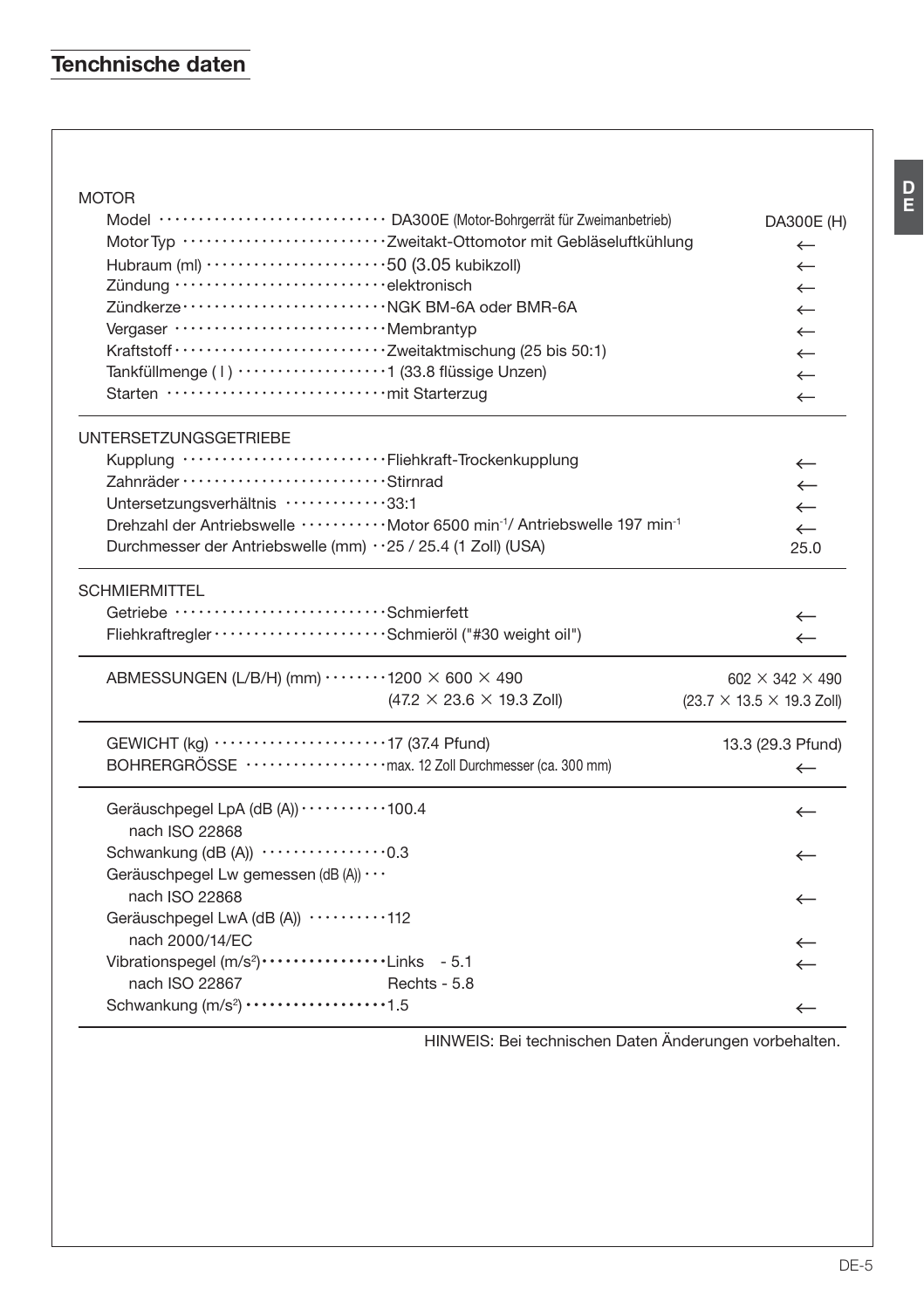# **Retrieb**

#### 1 Zusammenhau

- 1) Die vier Handgriff-Feststellknöpfe ca. 25 mm losdrehen und beide Handgriffe ausklappen. Dabei darauf achten, daß die Feststellknöpfe nicht zu weit herausgedreht werden und sich lösen (Abb. 1). (DA300E)
	- $(1)$  Ca  $25$  mm (2) Feststellknopf
- 2) Anschließend die vier Feststellknöpfe wieder anziehen. (Dieser Arbeitsschritt ist bvei jeder Betriebvsaufnahme erforderlich.) (DA300E)
- 3) Zur Montage des Bohrers des Gerät auf dem Boden ablegen. Den Bohrer so auf die Motorwelle aufschieben, daß seine Befestigungsbohrungen mit denen an der Welle fluchten. Nun die beiden mitgelieferten Arretierstifte einschieben und durch Einsetzen von Splints mit einer Zange sichern (Abb. 2).
	- (3) Antriebswelle
	- (4) Splint
	- (5) Arretierstift

#### **HINWEIS**

Einige Bohrer haben nur zwar nur eine

Befestigungsbohrung, sind jedoch ebenso wie die Typen mit zwei Bohrungen zur Verbindung mit der Motorwelle geejanet.

#### 2. Wahl eines geeigneten Bohrers

1) Der Bohrer ist passend zum zu bearbeitenden Untergrund zu wählen (z.B.unterschiedlich für Eis oder Erde). Näheres hierzu erfahren Sie von Ihrem Fachhändler.

#### 3. Einfüllen des Kraftstoffs

### **NARNUNG**

- Der Motor ist ein Zweitakter und muß daher mit einer Kraftstoff/Öl-Mischung betrieben werden. Bei der Hantierung mit Kraftstoff für gute Entlüftung sorgen.
- Kraftstoff ist stark entfl ammbar und kann bei Einatmen oder Hautkontakt schwere Verletzungen verursachen. Kraftstoff stets mit der geboteten Umsicht handhaben. Bei der Handhabung von Kraftstoff in Gebäuden immer auf gute Belüftung achten.

#### Kraftetoff

- · Stets einen bleifreien Markenkraftstoff mit einer Oktanzahl von 89 oder höher verwenden.
- · Original-Zweitaktöl oder ein fertiges Zweitaktgemisch in einem Mischungsverhältnis von 25:1 bis 50:1 verwenden. Hierzu die Anweisungen am Zweitaktölbehälter beachten oder den HITACHI autorisierten Service-Werkstatt um Rat fragen.
- · 50:1 im Bundesstaat Kalifornien.
- · Sollte Original-Zweitaktöl nicht zu beschaff en sein, ein qualitativ hochwertiges Öl mit Korrosionsschutz-Additiv verwenden, das laut Beschriftung speziell für luftgekühlte Zweitaktmotoren geeignet ist (Klassifi kation JASO FC oder ISO EGC). Kein BIAoder TCW-Mischöl (für wassergekühlte Zweitakter) verwenden.
- · Unter keinen Umständen Mehrbereichsöl (10 W/30) oder Altöl verwenden
- Kraftstoff und Öl immer in einem separaten sauberen Behälter mischen

(6) 1 Teil: Öl (7) 25 bis 50 Teile: Normalbenzin Zuerst die Hälfte des zu verwendenden Benzins einfüllen. Dann die ganze Ölmenge. Die Kraftstoff mischung verrühren (schütteln). Das restliche Benzin hinzufügen. Die Kraftstoff mischung sorgfältig verrühren (schütteln), bevor sie in den Tank gefüllt wird.

#### **Auftanken**

#### **NARNUNG**

- · Zum Auftanken immer den Motor ausschalten.
- . Zum Auff üllen mit Kraftstoff den den Kraftstofftankdeckel langsam aufdrehen, um einen eventuellen Überdruck im Tank abzulassen.
- . Den Kraftstofftankdeckel nach dem Auftanken wieder fest anziehen
- · Den Motor des Geräts mindestens 3 m von der Auftankstelle entfernt starten
- . Eventuell auf die Kleidung geratenen Kraftstoff sofort mit Seife auswaschen.
- · Nach dem Auftanken sicherstellen, dass kein Kraftstoff  $are 8.6$

Vor dem Betanken des Geräts den Bereich um den Tankdeckel gut säubern, damit kein Schmutz in den Tank gerät. Den Behälter vor dem Betanken schütteln, um Öl und Kraftstoff gut zu mischen.

#### 4. Starten des Bohrgeräts

- 1) Beide Stoppschalter betätigen. (DA300E)
- 2) Den Luftklappenhebel in Stellung CHOKE bringen (Abb. 4).

(1) Luftklappenhebel

3) Gashebel ziehen und gleichzeitig den

Verriegelungsknopfeinrasten. Danach den Gashebel loslassen, wodurch die Drosselklappe in ihrer Stellung arretiert wird. Währenddessen muß der andere Bediener seinen Gashebel (siehe Liste der Hauptteile) ganz durchdrücken. (DA300E)

4) Nun muß der Bediener am Starthandgriff kräftig den Starterzug durchziehen und dabei den Handgriff so fest packen, daß er nicht ausschlagen kann' (Abb. 6).

(2) Starter-Handgrift

5) Sobald der Motor anläuft, den Luftklappenhebel auf RUN zurückstellen (Normalbetriebstellung). Nun noch einmal den Starterzug kräftig durchziehen (Abb. 4).

#### HINWEIS-

#### Falls der Motor nicht anspringt, die Bedienschritte 2 bis 5 wiederholen.

6) Nach Anlassen des Motors den Gashebel betätigen und so den Verriegelungsknopf ausrasten. (DA300E) Danach den Motor mehrere Minuten lang warmlaufen lassen.

### **HINWEIS:**

Zum Beschleunigen des Motors müssen beide Gashebel gleichzeitig betätigt werden. Sobald einer der Bediener den Gashebel freigibt, läuft der Motor langsamer. (Normalbetrieb) (DA300E)

#### **ACHTUNG:**

Der Kabelzug ist werkseitig eingestellt und sollte nicht verstellt werden. Falls sich der Motor nur mit einem Gashebel beschleunigen läßt, ist der Zug falsch eingestellt (möglich nach längerer Betriebszeit). In diesem Fall ist der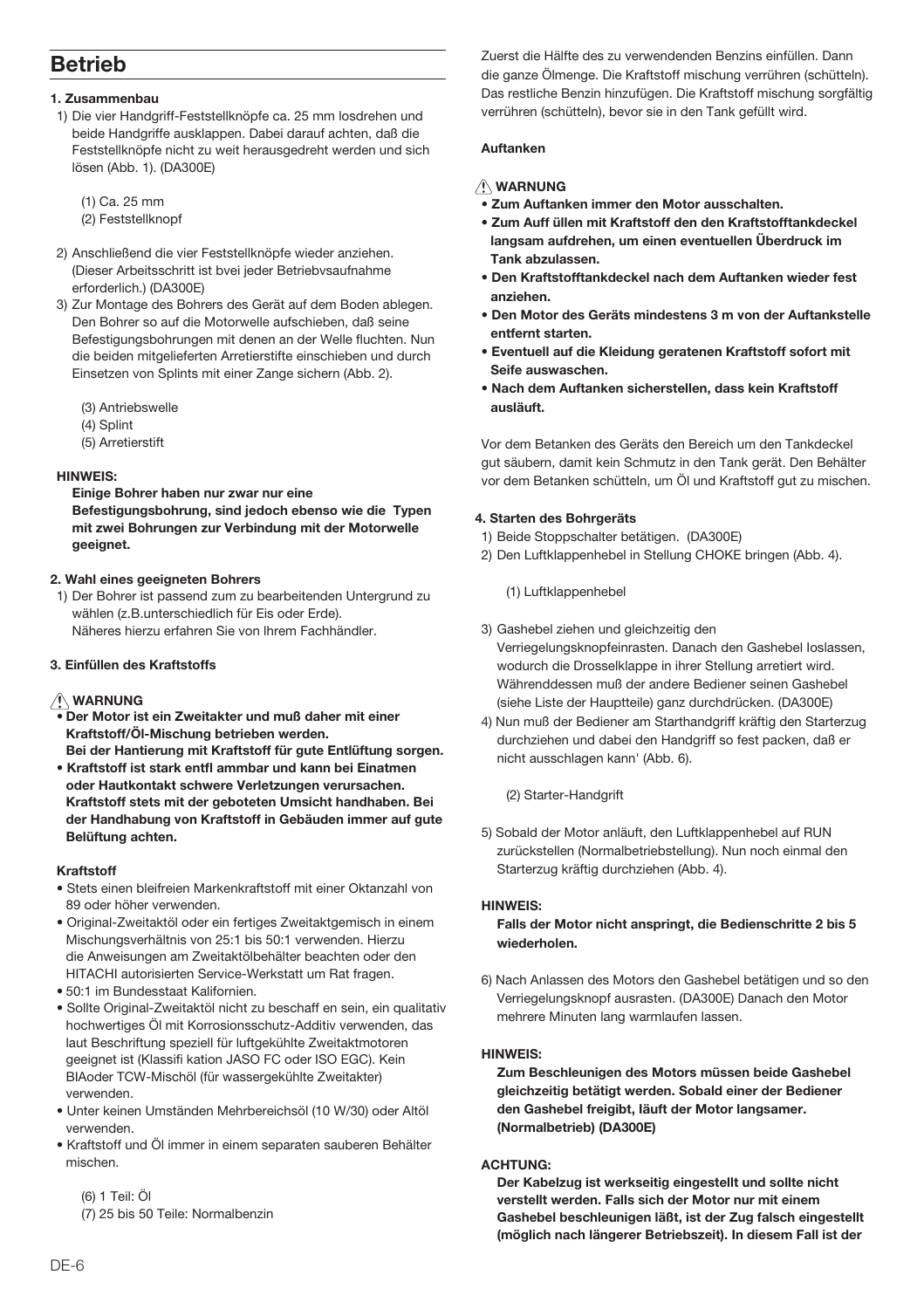Kabelzugeinsteller (3) (vom Hebel aus gesehen) leicht im Uhrzeigersinn zu drehen. (Abb. 5)

(4) L- Schraube

5. Vergasereinstellung (Abb. 7)

# <u>∕∱</u> WARNUNG!<br>Den Motor niemals ohne angebaute Kupplungsabdeckung anlassen, da sich die Kupplung dabei lösen und Verletzungen verursachen kann.

Im Vergaser werden Luft und Kraftstoff gemischt. Die Einstellung des Vergasers ist beim Probelauf im Werk schon vorgenommen worden Je nach Einsatzort kann eine Korrek-tur dieser Einstellung erforderlich werden. Der Vergaser hat eine Einstellschraube T = Leerlauf-Einstellschraube.

#### Einstellung des Leerlaufs (T)

Luftfilter reinigen. Die Leerlaufdrehzahl so einstellen, bis die Schneidvorrichtung sich nicht mehr dreht. Falls eine Einstellung notwendig ist, bei laufendem Motor die Leer-laufschraube T (im Uhrzeigersinn) hinein-drehen, bis die Schneidvorrichtung sich zu drehen beginnt.

Dann (entgegen dem Uhr-zeigersinn) aufdrehen, bis die Schneidvor-richtung stehenbleibt. Die Leerlaufdrehzahl ist richtig eingestellt, wenn der Motor in jeder Position gleichmäßig läuft, doch in gutem Verhältnis zur Drehzahl wo die Schneidvor-richtung sich zu drehen beginnt.

Wenn sich der Meißel nach der Einstellung der Leerlaufdrehzahl weiterhin dreht, wenden Sie sich an den HITACHI autorisierten Service-Werkstatt

(T) Leeriaufeinstellschraube

(1) Vergaser

# **A** WARNUNG!

Wenn der Motor im Leerlauf arbeitet, darf sich die Schneidvorrichtung auf keinen Fall drehen.

1) L-Schraube

Durch vorsichtiges Ein-oder Herausdrehen der L-Schraube bei Leerlauf die Position mit Höchstdrehzahl herausfinden. Danach die Schraube von dieser Stellung aus um 1/4 oder 1/8 entgegen dem Uhrzeigersinn weiterdrehen.

2) H-Schraube

Bei Vollgas die H-Schraube ein- oder herausdrehen und im übrigen genauso wie beim Einstellen der L-Schraube verfahren.

#### HINWEIS:

Falls die Einstellung mit L-und H-Schraube nicht zum Starten des Motors führt, beide Schrauben wieder in Normalstellung bringen und die Schritte 1) bis 3) wiederholen

Normalposition bei L-Schraube ist 1 3/8 Drehung und bei H-Schraube 1 1/2 Drehung von der Stellung aus, in der die Einstellschraubve im Uhrzeigersinn gedreht und provisorisch fixiert worden ist. (DA300E (H))

#### **ACHTUNG**

Die oben beschriebenen Einstellungen sind UNBEDINGT genau einzuhalten, da andernfalls MOTORSCHÄDEN drohen.

#### LINIMER.

Bei einigen, in Ländern mit strengen Abgasvorschriften vertriebenen Modellen, besitzt der Vergaser keine Highund Low-Einstellmöglichkeit, da bei dieser Einstellung die zulässigen Abgaswerte überschritten werden können. Solche Modelle ermöglichen lediglich eine Einstellung der Leerlaufdrehzahl.

Der Vergaser von Modellen, die mit einer Highund Low-Einstellmöglichkeit ausgestattet sind, wurde werksseitig bereits eingestellt. Abhängig von Klima. Höhe usw. kann durch eine Nachiustierung der Lauf optimiert werden. Die Einstellschraube sollte jedoch niemals um mehr als 90 Grad gedreht werden, da eine falsche Einstellung den Motor beschädigen kann. Wenn Sie mit Vergasereinstellungen nicht Vertraut sind, wenden Sie sich bitte an Ihren HITACHI autorisierten Service-Werkstatt

#### 6. Bohren

- 1) Beide Bediener/der eine Bediener (DA300E (H)) müssen/muß den Handgriff sicher mit beiden Händen packen und auf festem Untergrund stehen, damit sie nicht durch das Gerät aus dem Gleichgewicht gebracht werden (Abb. 8).
- 2) Die Bohrerspitze genau an der Bohrstelle aufsetzen und dann den Bohrer mit Vollgas eintreiben. Diese Arbeitwird durch die eingebaute Fliehkraftkupplung erheblich erleichtert (Abb. 8).
- 3) Jeweiis in 10-cm-Schritten kontinuierlich durchbohren und danach jeweils den Bohrer leicht anheben, damit der Aushub aus dem Bohrloch befördert werden kann.
- 4) Bei Überlastung des Bohrers schlupft die Kupplung durch. In diesem Fall ebenfalls den Bohrer leicht anheben, um die Last  $\overline{z}$

# **AWARNUNG!**

Während des Bohrens kann sich der Stangenbohrer plötzlich und heftig verdrehen, wenn er auf große Steine, Wurzeln oder versteckte Hindernisse trifft.

Lassen Sie den Gashebel in diesem Fall sofort los und heben Sie den Stangenbrecher aus dem Loch.

Räumen Sie die Hindernisse aus dem Weg, um Schäden zu vermeiden, und fahren Sie mit dem Bohren fort,

5) Bei extremer Vibration oder ungewöhnlichen Betriebsgeräuschen den Motor anhalten und das Gerät überprüfen.

### **ACHTUNG:**

DA300E ist ausschließlich für ZWEI-MANNBETRIEB ausgelegt und darf daher keinesfalls lediglich tber einen Gashebel betrieben werden.

6) Falls der Bohrer festsitzt und sich nur schwer aus dem Boden ziehen läßt, den Motor anhalten und zur Erleichterung dieser Arbeit den Bohrer mit dem Verriegelungszapfen arretieren (Abb. 9). (DA300E)

(2) Verriegelungszapfen (3) Gritf des Verriegelungszapfens

(Die Arretierung erfolgt durch leichtes Drehen des Motors und gleichzeitiges Einschieben des Zapfens. Danach den Zapfengriff im Uhrzeigersinn festdrehen.)

\*6) Falls der Bohrer festsitzt, den Motor anhalten und den Bohrer aus dem Boden ziehen. (DA300E (H))

#### 7. Ausschalten des Gerats

1) Der Gashebel muß von einem Bediener (oder von beiden) allmählich bis zur Leerlaufstellung zurückgenommen werden: danach ist der Motor mit dem Stoppschalter oder dem knopf auszuschalten.

#### **HINWEIS:**

Im Notfall sofort den Stoppschalter betätigen.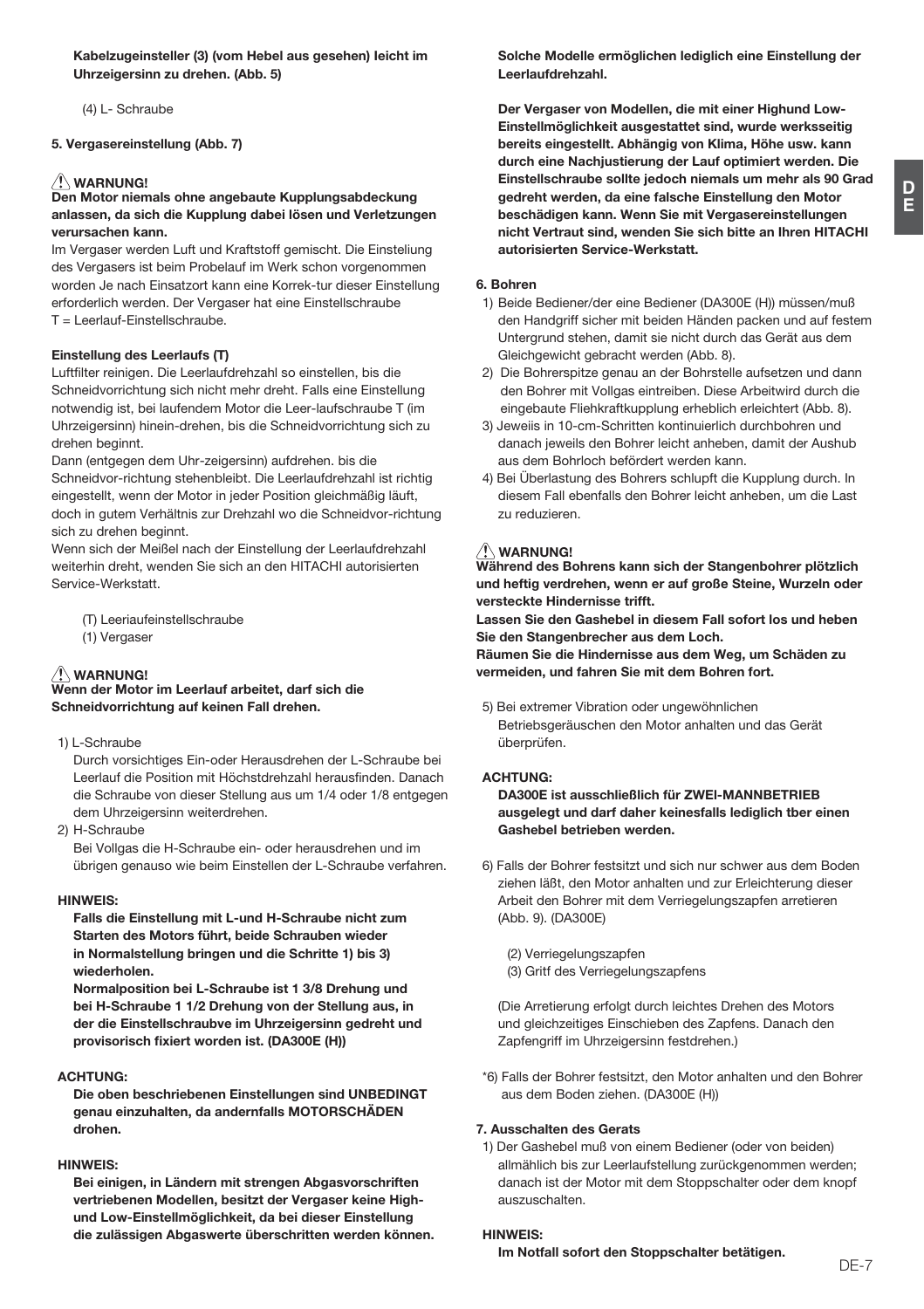# Wartung

#### 1. Fristenprüfungen

- 1) Das Luftfilterelement mit Seifenwasser reinigen und vor dem erneuten Einsetzen trocknen (Abb. 10).
	- (1) Luftfilterdeckel
	- (2) Luftfilterdeckel abziehen.
	- (3) Luftfilterelement
- 2) Die Zündkerzenelektroden von Ruß reinigen (normaler Elektrodenabstand 0,60 mm, siehe (Abb. 11).
	- $(4)$  0.60 mm
	- $0.023$  in
	- (5) Ruß oder Öl entfernen
- 3) Das Gerät sorfältig auf Kraftstoff- oder Öllecks pruüfen.
- 4) Alle Befestigungsteile wie Muttern und Schrauben auf festen Sitz prüfen.
- 5) Da die Kupplungsbeläge mit der Zeit verschleißen, sind sie gelegentlich zu prüfen.

#### 2. Schmierung

- 1) Alle 50 Betriebsstunden das Getriebegehäuse über den Schmiernippel mit Mehrzweckschmierfett auffüllen (Abb. 12).
	- (6) Schmiemippel
- 2) Zur Schmierung der Motordrehzahlreglers dient "#30 Weight Oil" (EP-Lithiumöl). Der Füllstand (16 ml) ist nach jeweils 50 Betriebsstunden an der Ölstandschraube die Schraubenseite nach oben richten (Abb. 13).

(7) Ölstandschraube

#### 3. Realereinstellung

1) Bei ausgeschaltetem Motor Schraube A (1) lösen. Dann den auäußeren Reglerhebel (2) hochziehen und den Federhebel (3) des Realers hinunterdrücken und aleichzeitig die Schraube A wieder festziehen (Abb. 14).

#### Hinweis:

#### Darauf achten, daß sich nach dem Vorgang oben die Drosselkappe (4) des Vergasers entweder in der Leerlaufstellung befindet oder ganz geöffnet ist.

2) Zum Einstellen des Reglers, die Schrauben (6), mit denen die Reglerhebeleinheit (5) am Kurbelgehäuse befestigt ist, lösen, und die Kurbelgehäuseeinheit nach links bzw. rechts drehen. bis die maximale Drehzahl von 6500 min-1 erreicht ist. (Drehen hach links erhoht, Drehen nach rechts verringeri die Drehzahl). (Abb. 15).

#### Hinweis:

Vor Jeder Reglereinstellung das Endspiel des Drosselklappenzugs einstellen.

#### *Morejohtl*

Die Motordrehzahl nicht hoher als 6500 min-1 einstellen

3) Pendeln (Drehzahlschwankungen)

- · Pendeln kann eintreten, wenn der Motor nicht ausreichend warmgelaufen ist.
- · Bei mangelnder Bewegungsfreiheit von Reglerfedor, -gestänge bzw. - gestängefeder kann Pendeln eintreten. Kontrollieren und reinigen.
- · Eine verzogene Reglergestängefeder kann Pendeln verursachen. Mit Vorsicht handhaben oder auswechseln.
- · Pendeln kann durch ein falsches Benzin-Ö1-Gemischverällnis eintreten. Das Gemischverältnis sollte zwischen 25:1 und 50:1 liegen
- · Pendeln kann auch eintreten, wenn der Benzintank bzw. Zusatztank durch Schmutz oder altes Gemisch verstopft ist. Kontrollieren und reinigen
- · Ein Maugel an Öl im Regler verhindert ein korrektes Arbeiten der Reglergewichte, was Pendeln zur Folge haben kann. Kontrollieren und Getriebeöl nachfüllen
- · Wenn die Drehzahlschraube des Vergasers nicht richtig eingestellt ist, kann Pendeln eintreten. Korrekt einstellen.

#### 4. Weitere Merkmale (DA300E)

- 1) Das Gerät läßt sich an den hochklappenten Handgriffen transportieren (Abb. 16).
- 2) Nach unten geklapt, können die Handgriffe bei der Lagerung als Ständer dienen (Abb. 17).

#### 5. Wartungsschema

Nachstehend folgen einige allgemeine War-tungsanweisungen. Für weitere Informationen wenden Sie sich bitte an den HITACHI autorisierten Service-Werkstatt.

#### Tägliche Wartung

- · Die Heckenschere äusserlich reinigen.
- . Den Bohrvorsatz muß gut zentriert, schart und frel von Rissen sain, Eln schlecht zentrlerter Bohrer verursacht Vibrationen, die das Gerät beschädigen können.
- · Den Festsitz der Bohrvorsatzmutter kontrollieren.
- · Kontrollieren, ob Muttern und Schrauben angezogen sind.

#### Wöchentliche Wartung

- · Den Starter und insbesondere das Seil überprüfen.
- · Die Zündkerze äußerlich reinigen.
- · Die Zündkerze herausschrauhen und den Elektrodenabstand kontrollieren. Den Abstand auf 0.6 mm einstellen oder die Zündkerze auswechseln.
- · Die Luftschlitze am Startergehäuse auf Verstopfung kontrollieren.
- · Kontrollieren, ob das Winkelgetriebe 3/4 mit Schmiermittel tet tllüten
- · Den Luftfilter säubern.

#### **Monatliche Wartung**

- · Den Kraftstofftank mit Benzin ausspülen und den Kraftstofffilter reinigen.
- · Das Äußere des Vergasers und seine Umgebung reinigen

#### Vierteliährliche Wartung

- · Reinigen Sie die Kühlrippen am Zylinder.
- · Den Lüfter und seine Umgebung reinigen.
- · Den Schalldämpfer von Rußablagerungen befreien.

#### VORSICHT

Die Reinigung der Zylinderlamellen, des Lüfters und des Schalldämpfers sollte durch einen von HITACHI autorisierten Service-Werkstatt durchgeführt werden.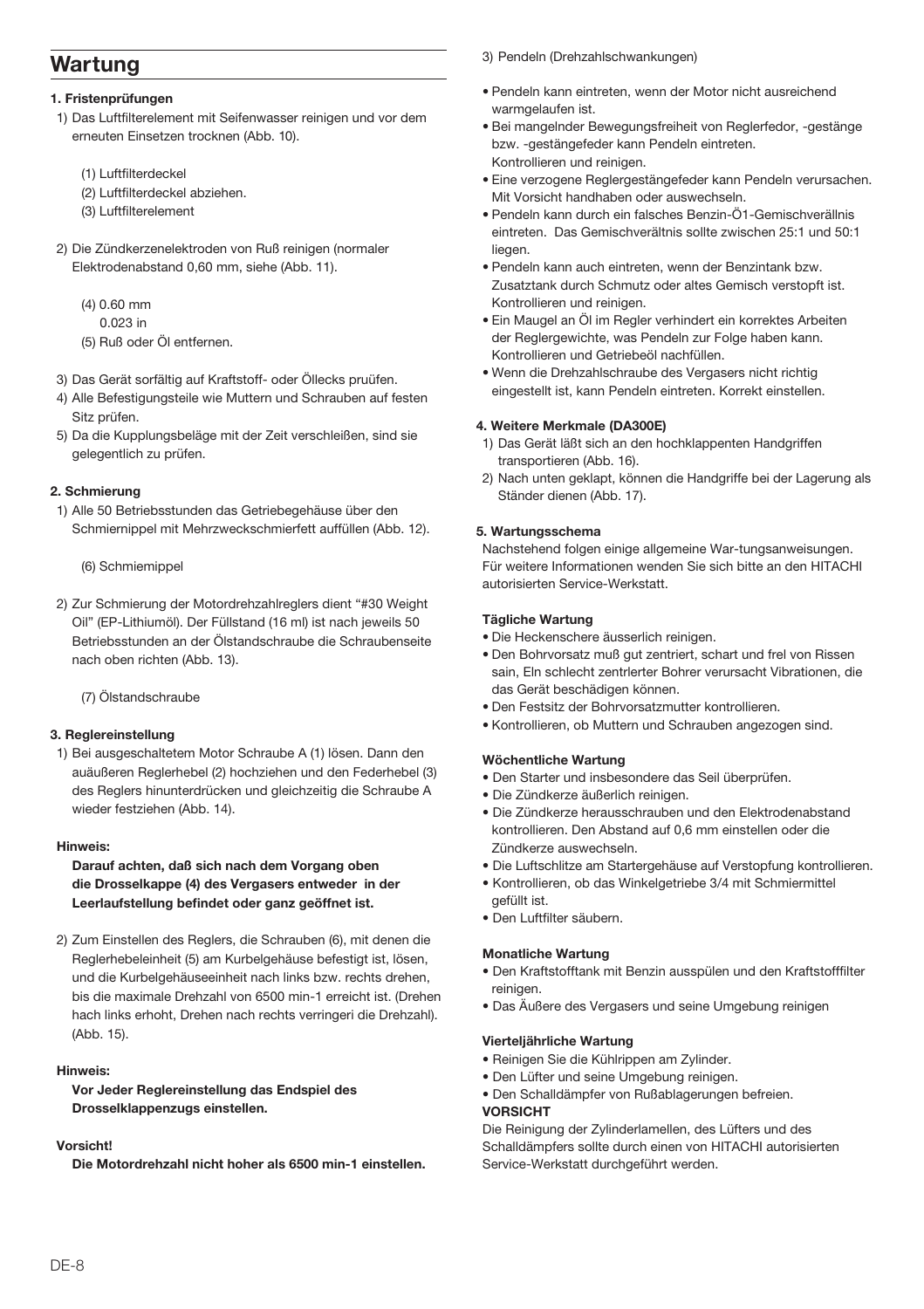# Signification des symboles

# REMARQUE : Certains appareils n'en sont pas pourvus.

|                                                    | <b>Symboles</b><br>$\triangle$ ATTENTION<br>Les symboles suivants sont utilisés pour l'outil. Bien se familiariser avec leur signification avant<br>d'utiliser l'outil.                                                                                                      |
|----------------------------------------------------|------------------------------------------------------------------------------------------------------------------------------------------------------------------------------------------------------------------------------------------------------------------------------|
|                                                    | Il est essentiel de lire et de comprendre parfaitement les consignes de sécurité et autres<br>avertissements suivants. Vous devez les observer strictement. L'utilisation inattentive ou<br>inadéquate de cette machine risque de provoquer des blessures graves ou fatales. |
|                                                    | Lisez attentivement et respectez toutes les instructions et tous les avertissements donnés<br>dans ce manuel et sur le produit.                                                                                                                                              |
|                                                    | Utilisez toujours des lunettes de protection ainsi qu'un casque et des protections d'oreilles<br>lorsque vous utilisez ce produit.                                                                                                                                           |
| Н<br>H                                             | Explique la position de l'étrangleur. La marque supérieure indique que l'étrangleur est fermé et<br>la marque inférieure qu'il est complètement ouvert.                                                                                                                      |
| Do not touch the<br>bit when running<br>he engine. | Ne touchez en aucun cas la mèche quand le moteur fonctionne.                                                                                                                                                                                                                 |
|                                                    | Avant l'utilisation de votre nouvelle machine<br>• Lire attentivement le manuel d'utilisation<br>• Vérifier que l'équipement de coupe est monté et réglé correctement.<br>. Démarrer la machine et vérifier le réglage du carburateur. Voir "Entretien".                     |

# Sommaire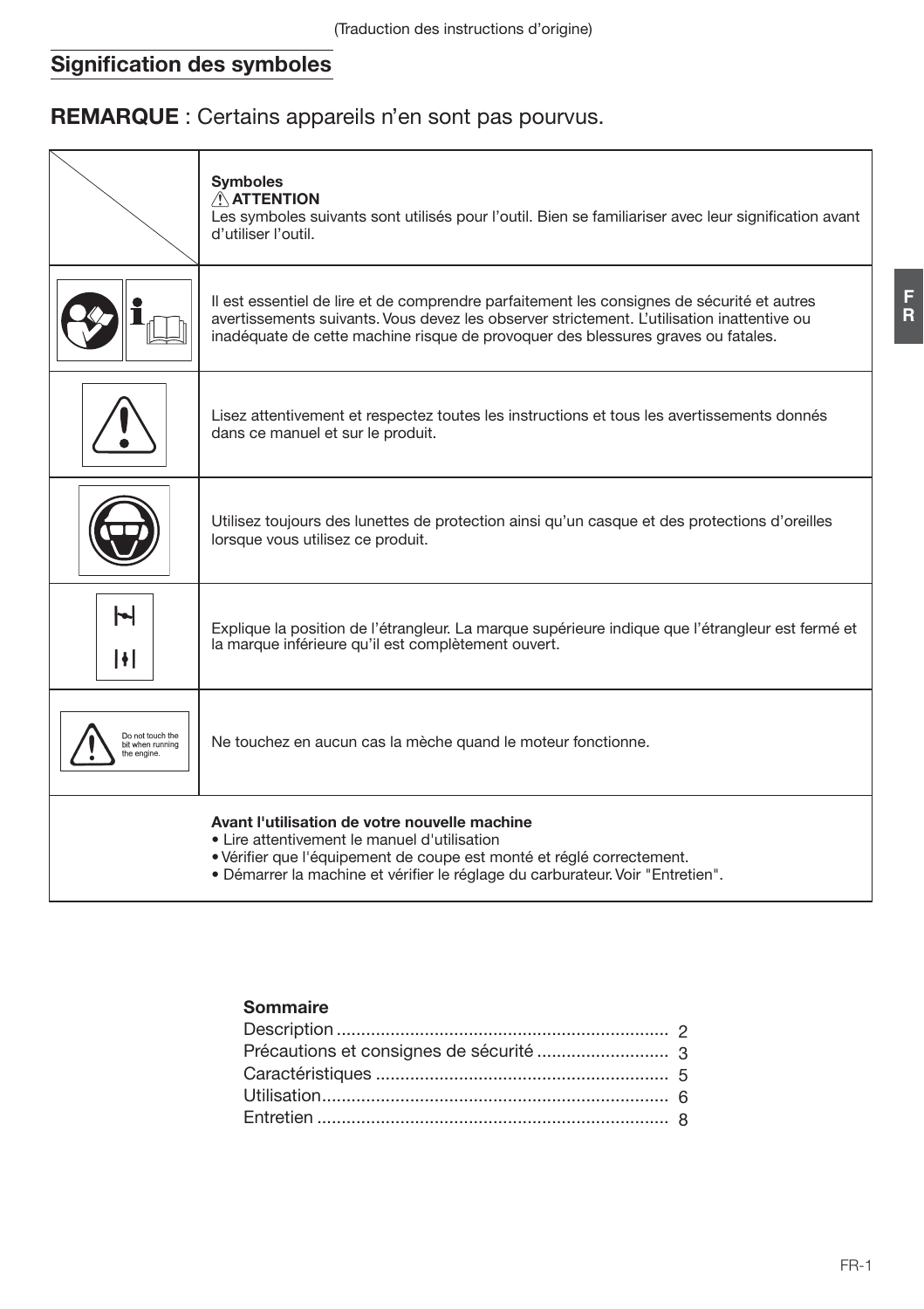# **Description**

Ce manuel étant commun à plusieurs modèles, vous constaterez peut-être certaines diff érences entre les images et votre appareil. Suivez les instructions relatives à votre modèle.

- 1. Demarreur à recul
- 2. Reservoir de combustible
- 3. Interrupteur barré
- 4. Levier de l'accélérateur
- 5. Poignée
- 6. Cheville de verrouillage
- 7. Bouton de poignée
- 8. L'épurateur d'air
- 9. Arbre de transmission
- 10. Interrupteur barré
- 11. Levier de l'accélérateur
- 12. Bouton d'arrêt
- 13. Carburateur
- 14. Poianée
- 15. Bougie d'allumage
- 16. Sourdine
- 17 Méches de tariére
- 18. Clé à douille multiple
- 19. Mode d'emploi



**DA300E** 

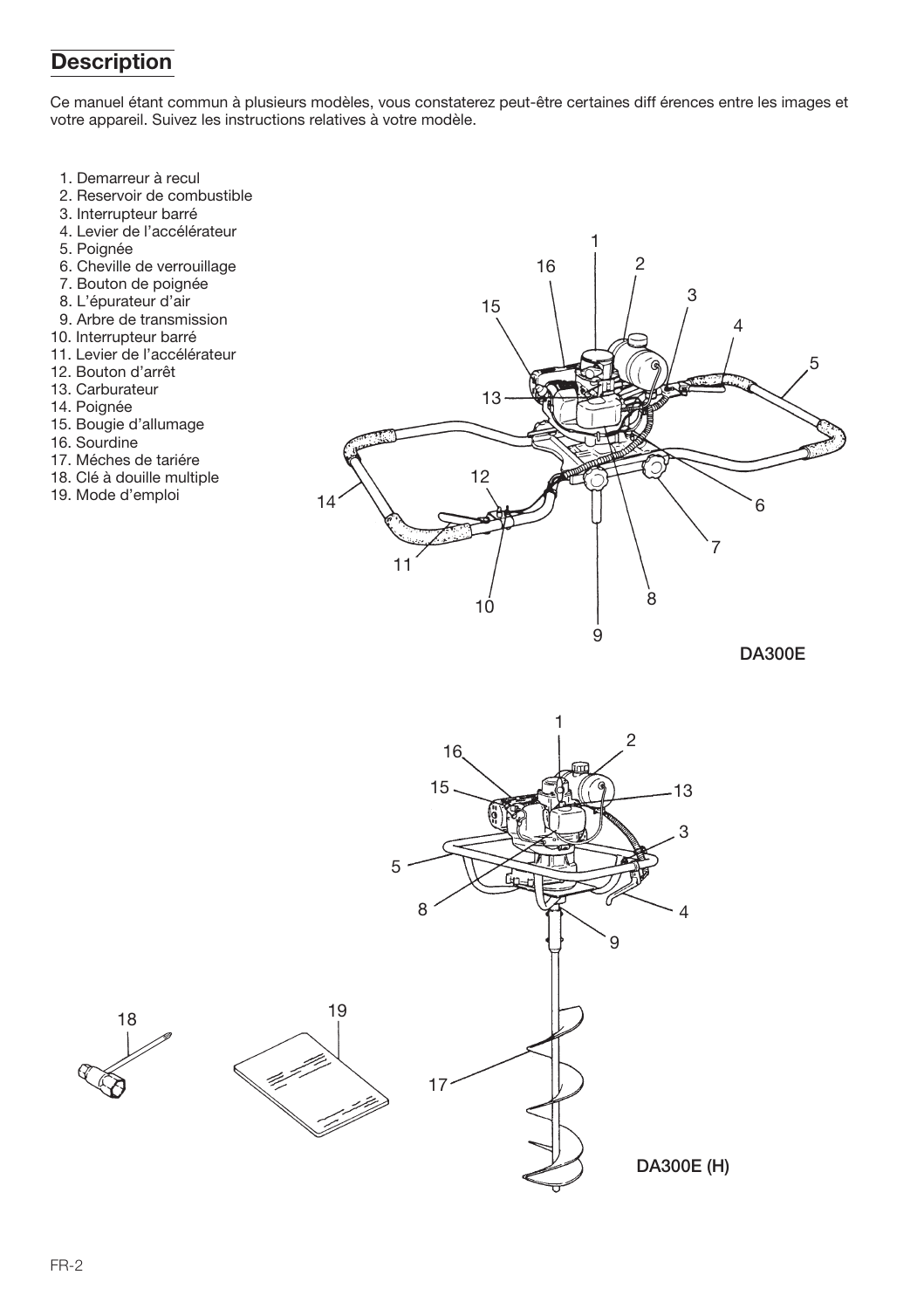# Précautions et consignes de sécurité

Sont sûres que n'importe qui fonctionnant cette machine a lu et comprend entièrement que ce manuel et c'est content. L'échec pour suivre toutes instructions de sûreté peuvent avoir pour résultat la blessure ou la mort sérieuse.

#### Sécurité de l'utilisateur

- · Portez toujours une visière et des lunettes de protection.
- · Portez toujours un pantalon, des chaussures et des gants de sécurité. Évitez les vêtements amples, les shorts, les sandales et les pieds nus. Veillez à ce que vos cheveux ne descendent pas au-dessous des épaules.
- · Utilisez cette machine uniquement si vous êtes en pleine possession de vos moyens physiques. Évitez strictement la consommation d'alcool, de droque ou de médicaments.
- Ne laissez jamais un enfant ou une personne inexpérimentée se servir de ces machines.
- · Portez un dispositif de protection auditive contre le bruit. Restez vigilant à tout ce qui vous entoure. Restez attentif dans l'éventualité où une personne située à proximité vous signalerait un problème. Retirez les équipements de sécurité immédiatement après avoir coupé le moteur de l'appareil.
- · Protégez-vous la tête.
- · Ne mettez jamais le moteur en marche dans un local clos, les gaz d'échappement étant toxiques.
- · Nettovez les poignées de toute trace d'huile ou de carburant.
- . Ne pas approcher les mains du dispositif de forage.
- . Ne pas saisir ou tenir l'unité par le dispositif de forage.
- Lorsque l'on arrête l'unité, veiller à ce que le dispositif de forage soit complètement arrêté avant de poser l'unité.
- Lors d'une utilisation prolongée, veillez à faire une pause périodiquement, afin d'éviter des troubles éventuels provoqués par les vibrations.
- · Est sûr de vérifier tous fermoirs sur la machine pour s'assurer que rien ne peut se détendre pendant l'opération.
- · Etre sûr que le secteur que vous projetez creuser est libre de n'importe quels obstacles et d'obstructions. Quelques articles peuvent être enterrés en dessous de la surface. l'installation éléctrique telle qu'électrique, les lignes de flottaison, etc. Si vous avez des doutes de leur emplacement - consulte vos experts d'utilité locaux
- · Cette vrille est conçue pour ennuyer par la terre. Jamais la tentative pour ennuver par les objets solides tels que bois. le rocher ou le métal.
- · Ne Jamais changer ou remplacer l'épingle obtenant le morceau de vrille à la tête de pouvoir. L'utilisation n'importe quoi autrement que l'épingle originale peut avoir pour résultat la blessure.
- Ce modèle est concu pour accepter un morceau de vrille avec un diamètre maximum de 12 pouces. Jamais la tentative pour utiliser un plus grand morceau avec cette machine.
- · Avant commencer à est sûr que les deux opérateurs sont dans une position fermement de saisir des poignées et peuvent gagner le fondation assuré. Ne jamais fonctionner sur escarpé incline où le potentiel pour tomber est augmenté.
- Les Trous créés par cette machine peuvent être dangereux aux autres. Ne jamais partir un trou indépendant où il peut créer un danger de sûreté.

# $\hat{A}$  ATTENTION

Les systèmes anti-vibrations ne préviennent pas de la maladie des doigts blancs, ni du syndrome du canal carpien. Par conséquent, en cas d'utilisation régulière et continue de votre machine, surveillez soigneusement l'état de vos mains et de vos doigts. Si l'un des symptômes ci-dessus venait à apparaître, il serait indispensable de vous faire examiner immédiatement par votre médecin.

### $\hat{N}$  ATTENTION

Si vous êtes équipé d'un appareillage médical électrique/ électronique tel qu'un stimulateur cardiaque, consultez votre médecin et le fabricant de cet appareillage avant d'utiliser tout appareil électrique.

#### Règles de sécurité concernant l'utilisation de la machine.

- Contrôlez entièrement votre machine avant chaque utilisation. Remplacez les pièces endommagées. Vérifiez l'absence de fuites de carburant et assurez-vous que tous les dispositifs de fixation sont en place et solidement fixés.
- · Remplacez les éléments Hitachi de la machine qui présentent des fissures, des ébréchures ou toute autre avarie.
- · Ne laissez personne s'approcher lorsque vous réglez le carburateur
- · Utilisez uniquement les accessoires recommandés par le constructeur pour cette machine.

### $\hat{A}$  ATTENTION

Ne modifiez en aucun cas l'équipement. Ne jamais utiliser l'outil de forage pour tout autre travail que celui auquel il est destiné.

#### Sécurité au niveau du carburant

- · Faites le mélange et le plein à l'air libre, à distance de toute étincelle ou flamme
- · Utilisez pour l'essence un récipient agréé.
- · Ne fumez pas et ne laissez personne fumer à proximité du carburant ou de la machine. ni lorsque vous utilisez la machine.
- · Essuvez soigneusement toutes les traces de carburant avant de mettre le moteur en marche
- · Pour démarrer la tronçonneuse, écartez vous d'au moins 3 mètres de l'endroit où vous avez fait le plein.
- Arrêtez le moteur avant de dévisser les bouchons des réservoirs de carburant ou d'huile
- · Vidangez le réservoir de carburant avant de remiser la machine Il est en fait recommandé de le faire après chaque utilisation. Si le réservoir n'est pas vide, rangez alors la machine dans une position telle que le carburant ne risque pas de couler.
- · Rangez la machine et le carburant dans un endroit où les vapeurs d'essence ne risquent pas d'entrer en contact avec des étincelles ou une flamme en provenance d'un chauffe-eau, d'un moteur électrique d'un commutateur d'une chaudière etc.

# ATTENTION

Le carburant peut s'enflammer facilement ou exploser et l'inhalation de ses vapeurs est dangereuse. Faites particulièrement attention lorsque vous manipulez le carburant ou faites l'appoint du réservoir.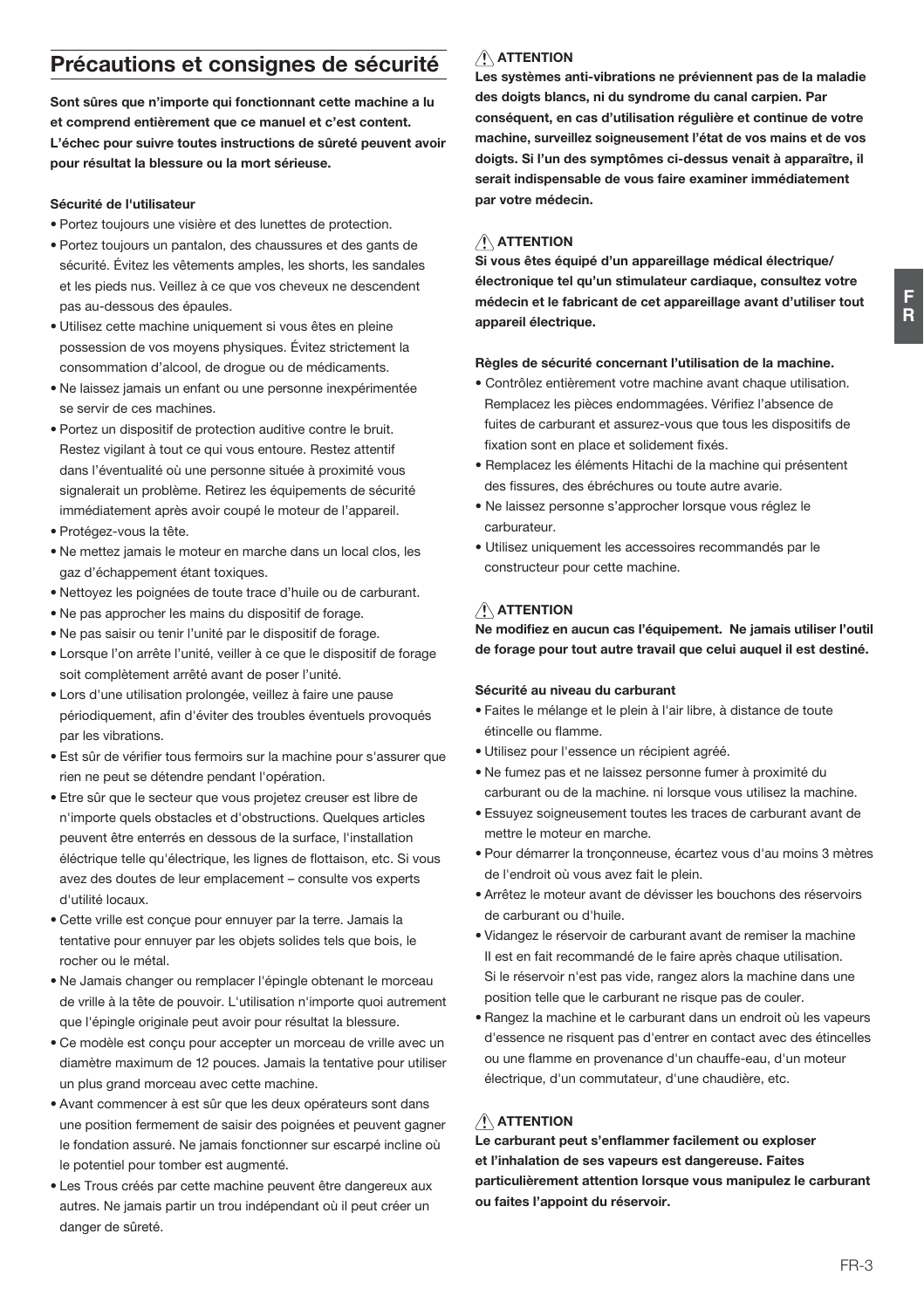#### Consignes de sécurité concernant le forage

- · Ne jamais forer de matériaux autres que ceux pour lesquels l'unité a été concue.
- · In specter la zone à forer à chaque fois avant de commencer les opérations. Enlever tout ce qui risque d'être projeté ou de s'enmêler
- · Pour la protection des voies respiratoires, porter un masque de protection contre les aérosols lorsque l'on fore une zone traitée avec des insecticides.
- · Veillez à ce que personne, enfants, animaux, spectateurs ou aides ne se tienne à l'intérieur de la zone de sécurité de 5 mètres. Arrêtez immédiatement le moteur si quelqu'un s'approche de  $210M$
- · Cette machine exige deux opérateurs à tout instant. Jamais la tentative pour utiliser cette machine avec seulement un opérateur, ou changer les contrôles pour permettre l'usage par seulement un opérateur.
- · Tenez vous bien en équilibre sur vos deux jambes. Ne travaillez iamais en porte-à-faux.
- · Maintenez fermement la machine des deux mains.
- · Demeurer toujours à une distance respectable du silencieux d'echappement et du dispositif de forage lorsque le moteur tourne
- · Quand vous déplacez l'appareil d'un lieu à un autre, vérifiez que l'appareil est complètement arrêté et que tous les accessoires de coupe sont à l'arrêt.
- . Ne placez jamais l'appareil sur le sol en cours de fonctionnement.
- · Assurez-vous toujours que le moteur est arrêté et que tous les accessoires de coupe sont complètement à l'arrêt avant de nettover l'accessoire principal de coupe de tout débris ou amas d'herbe.
- · Lors de l'utilisation de tout appareil électrique/ thermique, emportez toujours avec yous une trousse de premiers soins.
- · Ne démarrez jamais le moteur de l'appareil/ N'utilisez jamais l'appareil dans un local clos ou à l'intérieur d'un bâtiment et/ ou à proximité d'un produit inflammable. L'inhalation des fumées d'échappement peut être mortelle.

#### Sécurité au niveau de l'entretien

- · Entretenez votre machine selon les recommandations du constructour
- · Débranchez la bougie avant toute intervention d'entretien, à l'exception des opérations de réglages du carburateur.
- Ne laissez personne s'approcher lorsque vous réglez le carburateur.
- · Utilisez uniquement les pièces de rechange d'origine HITACHI.

## **IMPORTANT**

Ne démontez pas le lanceur à retour automatique. Vous pourriez vous blesser à cause du ressort de recul

#### **Transport et rangement**

- · Portez la machine avec moteur arrêté et silencieux orienté vers l'extérieur
- · Laissez le moteur refroidir, videz le réservoir de carburant et veillez à la stabilité de la machine lors du rangement ou du chargement à bord d'un véhicule.
- · Vidangez le réservoir de carburant avant de ranger la machine. Cette opération est recommandée après chaque utilisation. Si le réservoir n'est pas vide, rangez alors la machine dans une position empêchant toute fuite de carburant.
- · Rangez la machine hors de portée des enfants.
- · Nettovez soigneusement la machine avant de l'entreposer dans un endroit sec.
- · Assurez-vous que le commutateur d'arrêt du moteur est bien sur la position « stop » lors du transport ou du rangement de la machine.
- · Lors des transports en véhicule ou des remisages, enfermez la mèche dans son étui de protection ou dans une couverture.

Dans l'éventualité de situations qui ne seraient pas prises en compte par le présent manuel, redoublez d'attention et usez de bon sens. Contactez un centre de maintenance agréé HITACHI pour toute assistance. Faites particulièrement attention aux stipulations introduites par les mots ci-dessous.

# $\bigwedge$  ATTENTION

Information de première importance pour éviter des dommages corporels graves ou mortels.

#### **IMPORTANT**

Information utile pour une utilisation et un fonctionnement corrects de la machine

#### **REMARQUE**

Information importante pour la compréhension d'une intervention, évitant ainsi des erreurs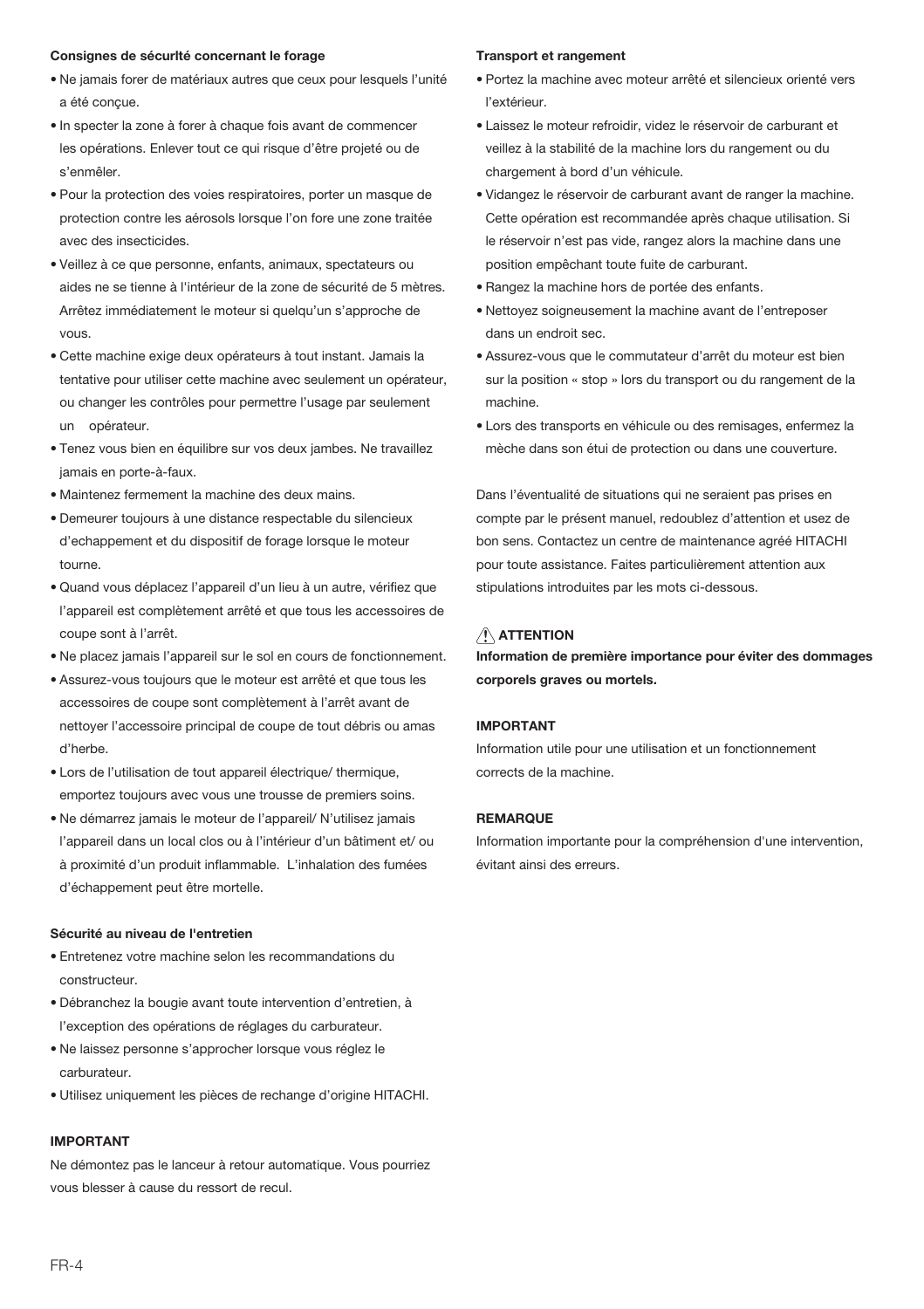# Caractéristiques

# **MOTEVR**

|                                                                                                     | Modèle ···························· DA300E (Tariere mécanique á 2-personnes)              | DA300E (H)                              |
|-----------------------------------------------------------------------------------------------------|-------------------------------------------------------------------------------------------|-----------------------------------------|
|                                                                                                     | Motevr type ························· A refroidissement forcé, à essence et à deux cycles | $\leftarrow$                            |
| Cylindrée (ml) ·······················50 (3.05 pouce cube)                                          |                                                                                           | $\leftarrow$                            |
|                                                                                                     |                                                                                           | $\leftarrow$                            |
| Bougie d'allumage ······················ NGK BM-6A ou BMR-6A                                        |                                                                                           | $\leftarrow$                            |
| Carbrateur du moteur · · · · · · · · · · · · · · · · · Type à diaphragme                            |                                                                                           | $\leftarrow$                            |
|                                                                                                     |                                                                                           | $\leftarrow$                            |
| Capacité du réservoir de combustible (1) ······ 1 (33.8 onces fluides)                              |                                                                                           | $\leftarrow$                            |
|                                                                                                     | Démarrage ··························· Au moyen d'un démarreur à contrecoup                | $\leftarrow$                            |
| <b>ENGRENAGE DE REDUCTION</b>                                                                       |                                                                                           |                                         |
|                                                                                                     |                                                                                           | $\leftarrow$                            |
| Engrenages réducteurs ················ Engrenage droit                                              |                                                                                           | $\leftarrow$                            |
| Rapport de réduction des engrenages 33:1                                                            |                                                                                           | $\leftarrow$                            |
| Vitesse de l'arbre moteur ············· 6500 tours par minute Moteur / 197                          |                                                                                           | $\leftarrow$                            |
|                                                                                                     | tours par minute de l'arbre moteur                                                        |                                         |
| Arbre moteur (diamétre) (mm) ·········25 / 25.4 (1 pouce) (USA)                                     |                                                                                           | 25.0                                    |
| <b>LUBRIFIANT</b>                                                                                   |                                                                                           |                                         |
| Engrenages Graisse                                                                                  |                                                                                           | $\leftarrow$                            |
| Régulateur ·····························Huile de poids de #30                                       |                                                                                           | $\leftarrow$                            |
| <b>DIMENSIONS</b>                                                                                   |                                                                                           |                                         |
| (Longueur X Largeur X Hauteur) (mm) $\cdots$ 1200 X 600 X 490                                       |                                                                                           | 602 $\times$ 342 $\times$ 490           |
|                                                                                                     | $(47.2 \times 23.6 \times 19.3$ pouce)                                                    | $(23.7 \times 13.5 \times 19.3)$ pouce) |
| POIDS (kg) $\cdots$ $\cdots$ $\cdots$ $\cdots$ $\cdots$ $\cdots$ $\cdots$ $\cdots$ 17 (37.4 livres) |                                                                                           | 13.3 (29.3 livres)                      |
| GRANDEUR DU FORET ·················Jusqu' à 12 pouces de diamètre                                   |                                                                                           | $\leftarrow$                            |
| Niveau de pression sonore LpA (dB (A)) $\cdot$ 100.4                                                |                                                                                           | $\leftarrow$                            |
| nach ISO 22868                                                                                      |                                                                                           |                                         |
| Incertitude (dB $(A)$ ) $\cdots$ $\cdots$ $\cdots$ $\cdots$ $\cdots$ $\cdots$ 0.3                   |                                                                                           | $\leftarrow$                            |
| Niveau de puissance sonore Lw mesuré (dB(A)) · ·                                                    |                                                                                           |                                         |
| nach ISO 22868                                                                                      |                                                                                           | $\leftarrow$                            |
| Niveau de puissance sonore LwA (dB (A)) 112                                                         |                                                                                           |                                         |
| mesuré 2000/14/EC                                                                                   |                                                                                           | $\leftarrow$                            |
| Niveau de vibrations (m/s <sup>2</sup> ) · · · · · · · · · · · · · · · Gauche - 5.1                 |                                                                                           | $\leftarrow$                            |
| nach ISO 22867                                                                                      | Droite - 5.8                                                                              |                                         |
| Incertitude $(m/s^2)$ 1.5                                                                           |                                                                                           | $\leftarrow$                            |

NOTE: Les spécifications peuvent être modifiées sans avis préalable.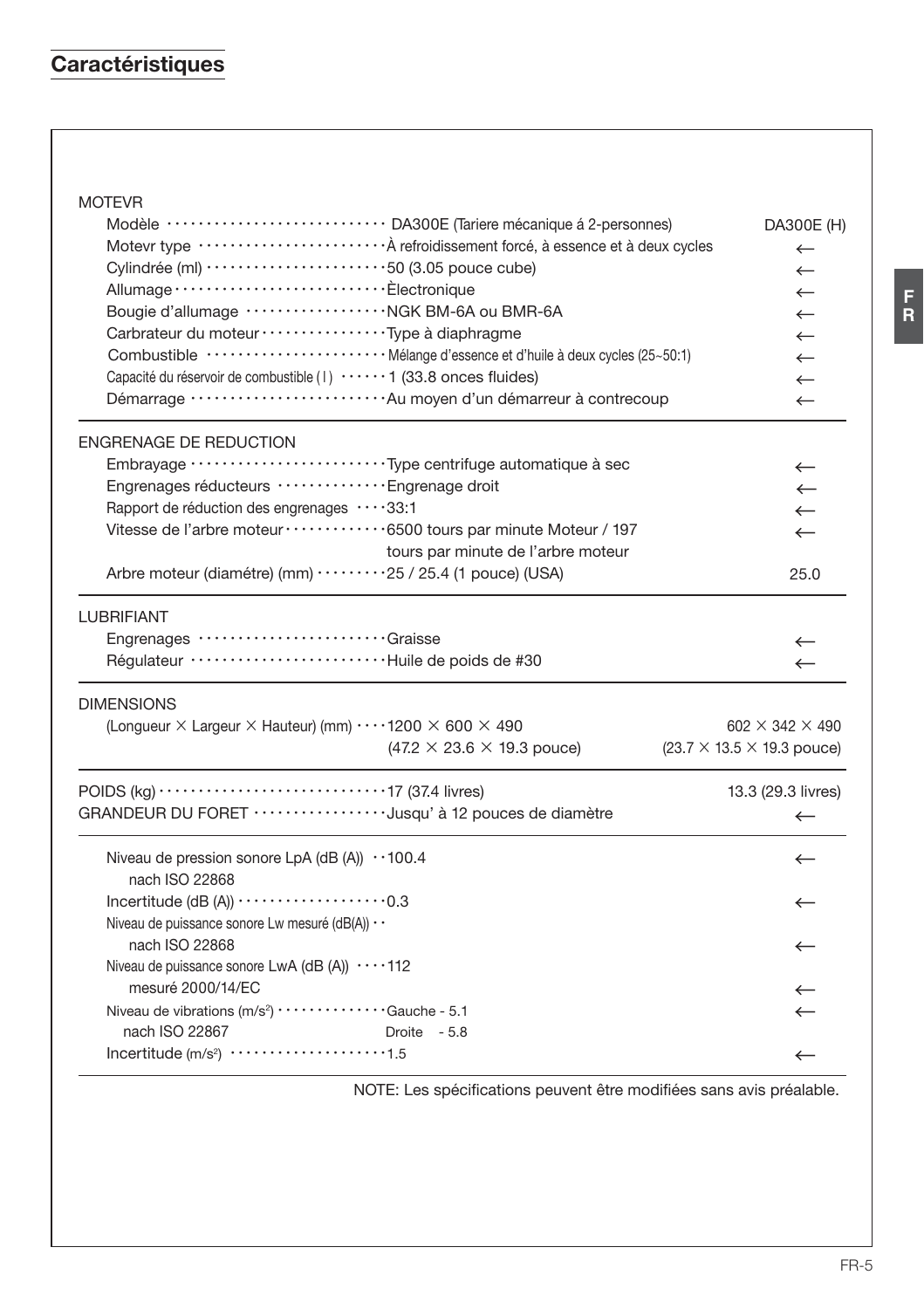# Utilisation

#### 1 Assemblane

- 1) Desserrer les 4 boutons de poignée jusqu'à la largeur d'un pouce pour étendre les poignées. Le desserrage excessif fait détacher les boutons. (La Figure no. 1) (DA300E)
	- (1) Une pouce
	- (2) Bouton de poignée
- 2) Après l'extension des deux poignées, serrer fermement les 4 boutons. (Après chaque fonctionnement initial, on a besoin d'effectuer le serrage davantage) (DA300E)
- 3) Mettre la tête mécanique par terre pour pouvoir installer la tarière. Mettre la tarière sur l'arbre d'entrainement. Après avoir aligné chaque trou de l'arbre d'entrainement et de la tarière. insérer les deux clavetter foumies dans les trous et les attacher au moyen de goupilles à ressort en employant des pinces. (La Figure no. 2)
	- (3) Arbre de transmission
	- $(4)$  Goupille a ressort
	- (5) Goupille de blocage

#### NOTE:

Bien que votre adapteur de la tête mécanique de foret ait deux trous pour le montage de mèches

de tarière il y a des mèches de tarière qui n'ont qu'un seul trou. Tous les deux types de mèches de tarière (d'un trou ou de deux trous) sont appropriés à l'utilisation avec cette tête mécanique

#### 2. Sèlection d'un foret convenable

1) Choisir un foret selon la matière à percer au foret. Exemple: pour creuser la glace, employer un foret à glace. Lorsque c'est le sol qui est à forer, employer un foret a sol. En vue des informations additionnelles, demander des renseignements chez le distributeur le plus proche.

#### 3. Remplissage de combustible

## ATTENTION

La tarière mécanique est équipée d'un moteur à deux temps et doit toujours être alimentée en carburant avec un mélange essence/huile.

Veiller à une bonne aération pendant l'opération de remplissage du réservoir.

. Le carburant contient des substances hautement infl ammables. Vous risquez des blessures sévères en cas d'inhalation de vapeurs ou de renversement accidentel du produit sur votre corps. Faites toujours très attention lorsque vous manipulez le carburant. Si vous prévoyez de manipuler le carburant en intérieur, faites-le dans un local bien ventilé.

#### Essence

- · Utilisez toujours de l'essence sans plomb avec un taux d'octane de 89.
- · Utilisez une huile pour moteur à deux temps ou un mélange variant de 25:1 à 50:1; veuillez consulter le réservoir d'huile pour la proportion du mélange ou contacter un centre de maintenance agréé HITACHI.
- . Et une proportion 50:1 pour l'Etat de la Californie uniquement.
- · Si vous n'utilisez pas une huile d'origine, utilisez une huile de qualité contenant un antioxydant recommandé pour être utilisé avec un moteur à deux temps refroidi à l'air (HUILE JASO QUALITÉ FC OU ISO QUALITÉ EGC). N'utilisez jamais des huiles mélangées BIA ou TCW (pour les moteurs à essence 2 temps à refroidissement par eau).
- · N'utilisez jamais d'huile Multigrade (10 W/30). ni d'huile usagée.
- · Eff ectuez toujours le mélange dans un récipient propre.

 $(6)$  1: Huile

(7) 25  $\sim$  50: Essence

Commencez toujours par verser la moitié de l'essence à mélanger. Versez ensuite la totalité de l'huile. Mélangez en agitant le récipient. Ajoutez le reste de l'essence. Puis agitez le récipient afin de mélanger soigneusement le carburant avant de faire le plein.

#### Faire le plein

## ATTENTTON

- Ne faites jamais le plein lorsque le moteur est en fonctionnament
- · Desserrez lentement le bouchon du réservoir de carburant pour eff ectuer le remplissage afi n de laisser échapper une surpression éventuelle.
- · Serrez le bouchon soigneusement après avoir rempli le réservoir de carburant.
- · Avant de redémarrer le moteur, éloignez-vous toujours d'au moins 3 mètres de l'endroit ou vous avez fait le plein de carburant.
- . En cas de renversement accidentel de carburant sur vos vêtements, lavez-les immédiatement avec du savon.
- Après chaque appoint de carburant, vérifi ez toujours qu'il n'y a pas de fuite.

Pendant le remplissage, nettovez la zone du bouchon pour être sûr qu'aucune saleté ne tombe dans le réservoir. Veillez à ce que le mélange soit bien homogène en agitant à intervalle régulier le récipient avant et pendant le remplissage.

#### 4. Démarrage

- 1) Mettre en circuit les deux contact d'arrêt. (DA300E)
- 2) Tourner le levier d'étranglement vers la position d'étranglement.  $(1 a Figure no 4)$

(1) Levier du volet d'air

- 3) Tirer le levier du réqulateur et pousser la bouton d'arrêt et, ensuite, dégager lentenient le levier du régulateur. Ceci bloque le régulateur. Dans l'intervalle, l'autre opérateur doit con-tinuer à serrer complètement l'autre levier du régulateur. (DA300E)
- 4) L'opérateur, qui se trouve à la poignée de démarrage, tire à vive allure ie démarreur à con-trecoup en prenant garde de retenir la poignée étreinte et de ne pas la laisser se détacher brusquement en arrière. (La Figure no. 6)

(2) Poignée de démarrage

5) Lorsqu'on entend que le moteur veuille se mettre en marche. retourner ie levier d'étrangle-ment dans la position de fonctionnement (ouvert). Ensuite, tirer à vive allure le démarreur à contrecoup de nouveau. (La Figure no. 4)

#### NOTE-

Si le moteur ne se met pas en marche, répéter les procédés  $de9a5$ 

6) Après avoir mis le moteur en marche, tirer le levier du réqulateur pour dégager la bouton d'arrêt. (DA300E) Ensuite. laisser le moteur se chauffer pendant 2 ou 3 minutes avant de le soumettre à quelque charge.

#### NOTE-

Pour aceélérer le moteur, il faut tirer simultanément les deux leviers du régulateur. Dés qu'un opérateur dégage le levier du régulateur. le moteur se ralentit. (C'est l'état normal) (DA300E)

#### **MESURE DE PRÉAUTION:**

On ne recommande pas la modification du régleur de câble parce qu'il a été aiusté à l'usine. Si une seule commande du levier du régulateur pouvait accélérer le moteur. c'est le signe d'un ajustage incorrect. Il peut se passer après une longue période d'utilisation. Dans ce ces-ci, tourner un peu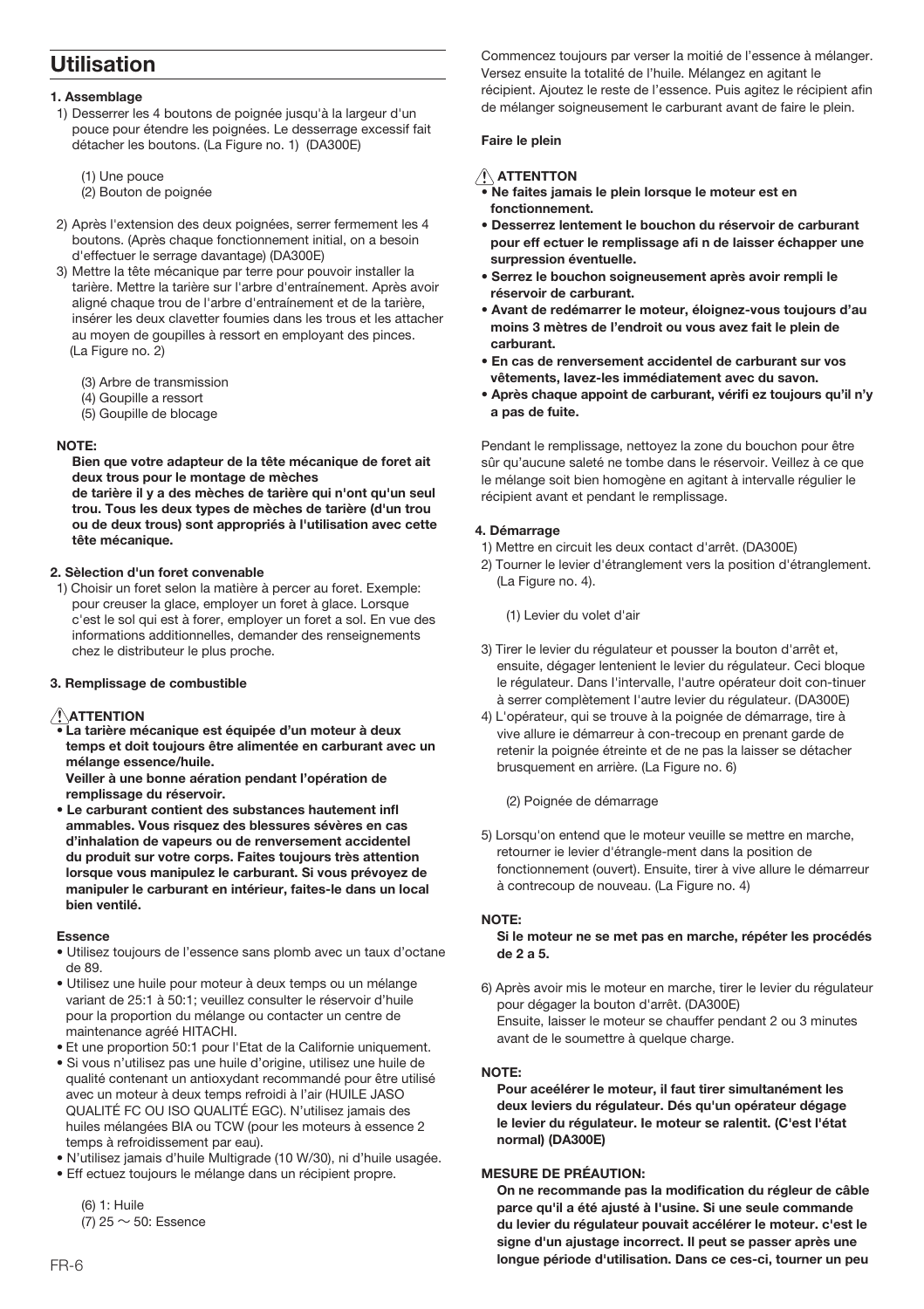F  $\ddot{\mathbf{R}}$ 

régteur de câble (3) dans le sens des aiguilles d'une montre (vu du côté de levier). (La Figure no. 5)

 $(4)$  La vis en L

5. Ajustage du carburateur. (La Figure no. 7)

# $\Lambda$  ATTENTION!

we jamais essayer de démarrer le moteur tant que le carter de protection du côté embrayage n'est pas parfaitement en place. Dans le cas contraire l'embrayage risquerait de se détacher entraînant des blessures corporelles.

Dans la carburateur. L'air est mélangé au carburant. Le carburateur est réglé pendant les essais en usine, Ce réglage peut nécessiter des modifications selon les conditions climatiques et l'altitude. Le carburateur présente une possibilité de réglage.

#### T = Vis de réglage du ralenti.

#### Réglage du ralenti (T)

Commencez par vérifier la propreté du filtre à air. Lorsque le ralenti est correct, la chaîne ne doit pas tourner. Si un réglage s'avère nécessaire, visser, dans le sens des aiguilles d'une montre, la vis T, le moteur en marche jusqu'à ce que la lame commence à tourner. Dévisser alors en sens contraire (sens inverse des aiguilles d'une montre) jusqu'à ce que la chaîne s'immobilise à nouveau. Un ralenti correct permet au moteur de tourner sans variation de régime dans toutes les positions ce qui assure une marge de sécurité avant la mise en rotation de la chaîne. Si la mèche tourne encore après le réglage du régime de ralenti, communiquez avec un centre de maintenance agréé HITACHI.

(T) Vis de réglage du régime au ralenti (1) Carburateur

# ATTENTION!

#### a chaîne doit être absolument immobile, lorsque le moteur tourne au ralenti.

 $1$ ) I a vis en I

Quand le moteur fonctionne au ralenti, tourner la vis en L vers dedans ou vers dehors pour pouvoir trouver la position des tours par minute au maximum. Ensuite, donner un tour de 1/8 à 1/4 à la vis en sens inverse des aiquilles d'une montre à partir de cette position-là.

2) La vis en H

Lorsque le réquiateur a papillon est complètement ouvert, tourner la vis en H vers dedans ou vers dehors et faire le même qu'au cas de l'ajustage de la vis en L.

#### NOTE-

Lorsau'on se confond au cours de l'aiustage des vis en L et en H et qu'on ne peut pas mettre le moteur en marche, régler d'abord les deux vis dans la position normale. Ensuite, répéter les procédés précités de 1 à 3. La position normale de la vis en L se trouve dans la position d'un tour et trois huitiémes et celle de la vis en H dans la position d'un tour et demi à partir de la position où la vis d'ajustage a été tournée dans le sens des aiguilles d'une montre et catée légèrement. (DA300E (H))

#### **MESURE DE PRÉCAUTION:**

Le procédé d'ajustage précité doit être observé lorsque l'ajustage s'effectue ou le motour devient endommagé à cause de l'état incorrect.

### NOTE:

Quelques-uns modèlent vendu dans les secteurs avec les règlements d'émission d'échappement stricts n'a pas haut ajustements et les ajustements bas de carburateur de vitesse. Tels ajustements peuvent permettre au moteur être fonctionné l'extérieur de leurs limites de conformité

d'émission. Pour ces modèles, le seul ajustement de carburateur est la vitesse inoccupé.

Pour les modèles qui sont équipés avec le niveau bas et les ajustements rapides; les carburateurs sont règlent à l'avance à l'usine

Les aiustements mineurs peuvent optimiser l'exécution basée sur le climat, l'altitude, etc.

Ne iamais tourner les vis d'ajustement dans les graduations plus grandes que 90 degrés, comme les dommages de moteur peuvent résulter la forme aiustement inexact. Si vous n'êtes pas familier avec ce type d'aiustementcherche l'assistance de votre centre de maintenance agréé HITACHI.

#### 6. Forage

- 1) Les deux operateurs / l'operateur (doit) (DA300E (H)) doivent tenir fermement la poignée à deux mains et se tenir debout fermement sur un terrain solide pour ne pas être basculé par l'élément. (La Figure no. 8)
- 2) Poser le bord du foret exactement à l'endroit à creuser et, ensuite, pousser le foret en ouvrant complètement les gaz en vue du sondage. C'est un travail facile grâce à l'embrayage centrifuge encastré. (La Figure no. 8)
- 3) Soulever un peu le foret après quelques pouces de sondage chaque fois pour dégager la pres-sion et nettoyer le trou.
- 4) L'embrayage est fait de telle facon qu'il glisse lorsque le foret est surchargé. Dans ce cas-ci, soulever un peu le foret pour soulager la charge.

# $\left\langle \right\langle \right\rangle$  attention!

Lors du percage, il peut arriver que la tarière se torde brusquement et violemment au contact de grosses pierres, de racines ou d'autres obstacles dissimulés. Relâchez immédiatement la manette des gaz et relevez la tarière afin de la sortir du trou.

Retirez tous les obstacles avant de reprendre le perçage. Vous préserverez ainsi la machine de tout dommage.

5) Au cas où des vibrations ou des bruits anormaux soient générés, arrêter le moteur et vérifier l'ensemble.

#### **MESURE DE PRECAUTION:**

Puisque DA300E a été conçu comme un foret à deux personnes, ne jamais essaver de faire fonctionner le foret au moyen d'une seule commande du levier du régulateur.

- 6) Lorsque le foret est immobilisé au cours du sondage et qu'il est difficile de l'extraire du sol, arrêter le moteur et verrouiller le foret au moyen de la goupille de blocage pour pouvoir faciliter la tâche. (La Figure no. 9) (DA300E)
	- (2) Cheville de verrouillage
	- (3) Manette de la cheville de verrouillage

(Le réglage de la goupille de blocage s'effectue en tournant un peu la téte mécanique, tandis qu'on pousse la goupille. Ensuite, tordre la poignée de goupille dans le sens des aiguilles d'une montre en vue du blocage).

\*6) Lorsque la mèche de tarière se coince au cours de l'excavation, arrêter le moteur et le tirer de la terre. (DA300E (H))

#### 7 Arret

1) L'un ou tous les deux opérateurs dégagent peu à peu le levier du réqulateur jusqu'à une position au ralenti et, ensuite, mettre hors circuit le contact ou bouton d'arrêt

#### NOTE:

Au cas d'un arrêt d'urgence, mettre hors circurt simplement le contact d'arrêt tout de suite.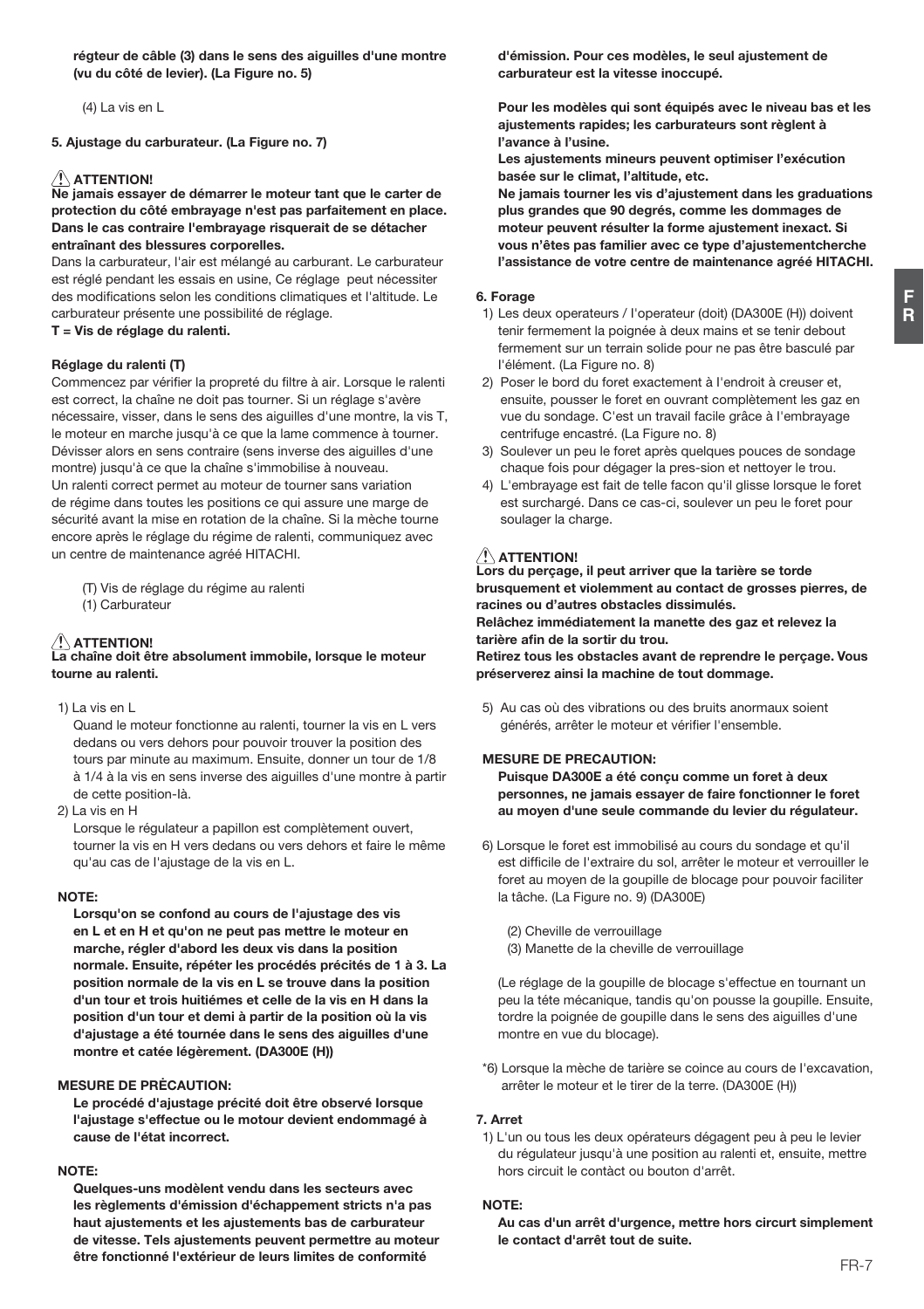# **Entretien**

### 1. Inspection périodique

- 1) Nettover l'élément de l'épuration d'air avec du sayon et de l'eau et le sécher avant du remploi. (La Figure no. 10)
	- (1) Couvercle de l'épurateur d'air
	- (2) Tirer pour enlever le couvercle de l'épurateur d'air
	- (3) Elément du filtre à air
- 2) Enlever le charbon dans l'intervalle de bougies au racloir. (L'intervalle normal est de 0.60 mm, ou de 0.023 pouces).  $\overline{1}$  a Figure no 11)
	- $(4)$  0.60 mm
		- $0.023$  in

(5) Éliminer le carbone ou l'huile

- 3) Vérifier soigneusement l'éventualité de fuite de combustible ou d'huile
- 4) Vérifier tous les écrous les boulons, les vis, etc. en s'assurant de ce qu'ils sont bien serrés
- 5) Puisque les sabots d'embrayage s'usent après une période d'utilisation prolongée, on devrait les vérifier de temps en temns

#### 2. Lubrification

1) Lubrifier le carter des engrenages en pompant de la graisse à usage multiple à travers le raccord de graissage chaque 50 heures de fonctionnement. (La Figure no. 12)

(6) Accessoire de graissage

2) Le réqulateur de vitesse du moteur est lubrifié employant de l'huile de poids de # 30 (EP lithium). La capacité est de 0.5 onces liquides (de 16 ml) et on devrait la verifier une par chaque 50 heures d'emploi à l'endroit de la vis de contrôle du niveau. (La Figure no. 13)

(7) Vis de contrôle de niveau

Lorsau'on devisse la vis de contrôle, maintenir le côté de la vis vere le haut

#### **3. REGLAGE DU REGULATEUR**

1) D'abord, le moteur arrété, desserrer la vis A (1). Relever le levier extérieur du régulateur (2) et enfoncer le levier du ressort du requiateur (3), puius resserrer simultanément la vis A. (La Figure no. 14)

#### **REMARQUE:**

Après avoir accompli la procédure indiqué cidessus, vérifier que l'étrangleur sur la carburateur se place en position ralenti ou en position plein gaz (ouverture complète).

2) Pour régler le régulateur, desserrer les vis (6) qui maintiennent l'assemblage du levier de commande (5) à la boîte d'engranages et déplacer l'assemblage vers la gauche ou la droite pour obtenir la vitesse maximale de 6500 tours/minute. (Le fait de déplacer l'assemblage du levier de commande vers la gauche permet d'augmenter le nombre de tours et inversement le fait de le déplacer vers la droite permet de le diminuer) (La Figure no. 15).

#### **REMARQUE:**

Veiller toujours le jeu de l'extrémité du fil de l'accélérateur avant de régler le régulateur.

#### **ATTENTION:**

ne pas régler à une vitesse supérieure à 6500 tours/minute.

- 3) IRREGULARITE DE MARCHE DU REGULATEUR (Vitesse de rotation changeante)
- · L'irrégularité de marche du régulateur survient lorsque le moteur n'est pas assez chauffé.
- · Lrsque le ressort du réquiateur, la tige du réquiateur ou le ressort de la tige du régulateur se déplace d'une manière inadéquate, l'irrégularité de marche du régulateur peut survenir. Vérifier et nettover.
- · Si le ressort de la tige du régulateur s'allonge, l'irrégularité de marche peut survenir. Manipuler soigneusement ou remplacer.
- · Si le taux du mélange essence/huil n'est pas correct, l'irrégularité de marche peut se produire. Le taux doit se situer entre 25/1 et  $50/1$
- · Lorsque le réservoir du carburant ou le robinet de purge sont obstrués par des saletés ou du carburant usagé, l'irrégularité de marche risque de se produire. Vérifier et nettover.
- · Lorsqu'il n'y a pas assez d'huile dans le régulateur, les poids n'opéreront pas d'une manière adéquate, ceci provoquant une irrégularité de marche. Vérifier et compléter avec de l'huile à engrenages.
- · Si la vis grande vitesse sur le carburateur est mal réglée, l'irrégularité de marche risque de survenir. Régler d'une manière adéquate.

#### 4. D'autres caractéristiques (DA300E)

- 1) Si on plie les barres de poignée vers le haut, ils peuvent servir de manche de port. (La Figure no.16)
- 2) Si on plie les barres de poignée vers le bas, ils deviennent des béquilles d'emmagasinage. (La Figure no. 17)

#### 5. Entretien

Vous trouverez ci-dessous quelques conseils d'entretien d'ordre général. Pour plus d'informations, veuillez communiquer avec un centre de maintenance agréé HITACHI.

#### Entretien quotidien

- · Nettoyer extérieurement le taille-haies.
- · Vérifier que l'outil de forage est bien centré, affuté et qu'il ne présente pas de fissures. Un foret décentré provoque des susceptibles d'endommager l'unité.
- · Vérifier que l'ecrou de forage est suffisamment resseré.
- · Vérifier le serrage de tous les écrous et vis, surtout les écrous fixant le filtre à air

#### Entretien hebdomadaire

- · Contrôlez le lanceur, notamment le cordon.
- · Nettovez extérieurement la bougie.
- · Démontez la bougie d'allumage et contrôlez l'écartement des électrodes, qui doit être de 0,6 mm ou changez la bougie.
- · Vérifi ez que l'entrée d'air au niveau du lanceur n'est pas obetruée
- · Vérifier que le carter de renvoi d'angle est rempli aux 3/4 de araicea
- · Nettovez le filtre à air.

### **Entretien mensuel**

- · Rincez le réservoir de carburant avec de l'essence et nettoyez le filtre du carburant
- Nettovez extérieurement le carburateur et son logement.

### **Entretien trimestriel**

- · Nettovez les ailettes de refroidissement du cylindre.
- · Nettovez le volant magnétique (turbine) et son logement.
- · Nettovez le silencieux d'échappement afi n d'éliminer toute trace de calamine

### **IMPORTANT**

Le nettovage des nervures du cylindre, du ventilateur et du silencieux devra être effectué par un centre de maintenance agréé **HITACHL**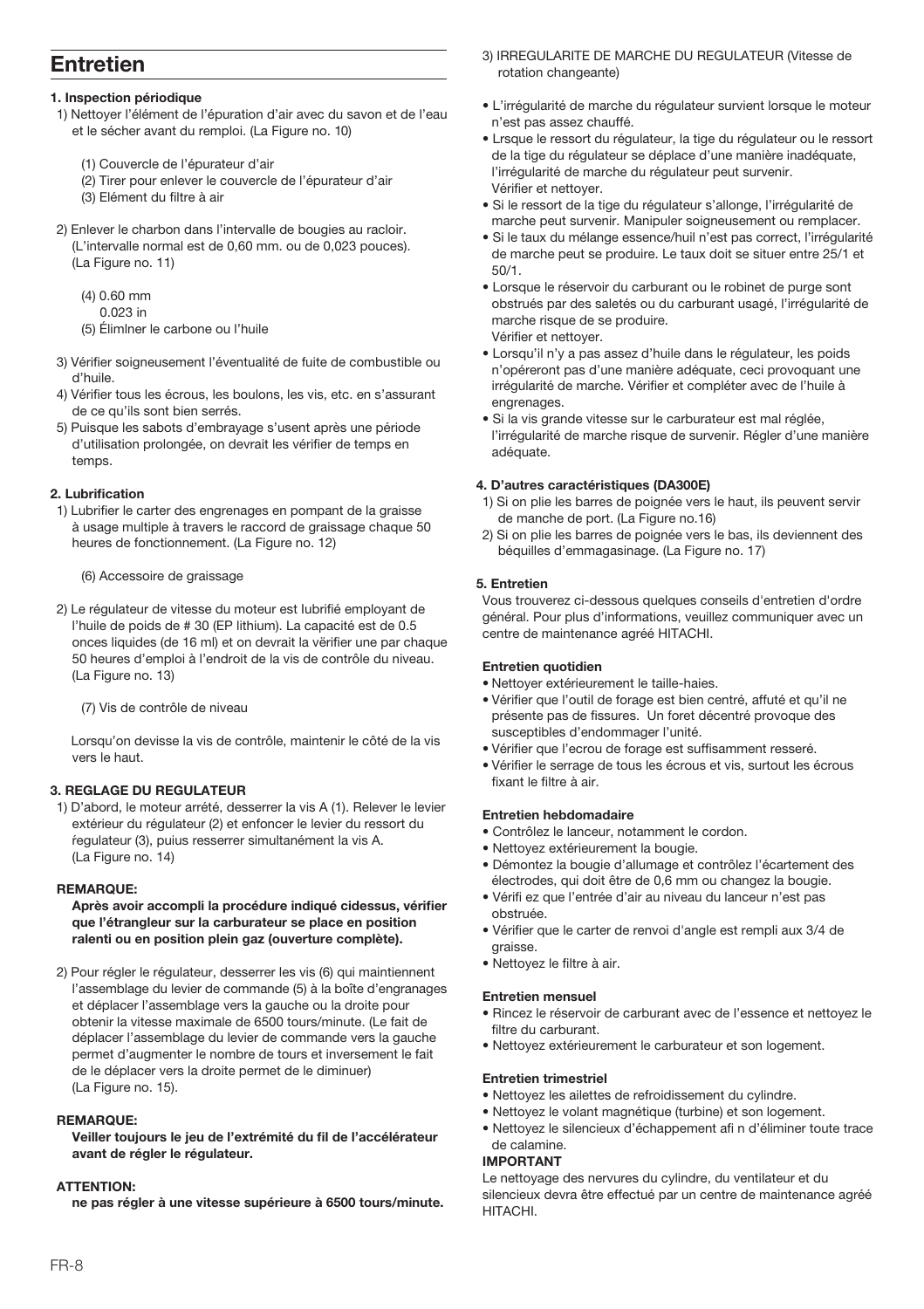# Significati dei simboli

# NOTA : Alcune unità non ne sono provvist

|                                                    | Simboli<br>A ATTENZIONE<br>Di seguito mostriamo i simboli usati per la macchina. Assicurarsi di comprenderne il signifi<br>cato prima dell'uso.                                                                                                               |
|----------------------------------------------------|---------------------------------------------------------------------------------------------------------------------------------------------------------------------------------------------------------------------------------------------------------------|
|                                                    | È importante leggere, comprendere a fondo e osservare le precauzioni di sicurezza e le<br>avvertenze di seguito riportate. Disattenzione e l'uso improprio dell'unità possono divenire<br>causa di lesioni gravi o anche fatali.                              |
|                                                    | Leggere, comprendere a fondo e osservare tutte le avvertenze e le istruzioni riportate nelle<br>presenti istruzioni per l'uso e sull'unità.                                                                                                                   |
|                                                    | Indossare sempre protezioni per gli occhi, il capo e le orecchie durante l'uso di questa unità.                                                                                                                                                               |
| Н<br>H                                             | Spiega la posizione della valvola dell'aria. Il segno superiore indica che la valvola dell'aria è<br>chiusa e quello inferiore indica che la valvola dell'aria è completamente aperta.                                                                        |
| Do not touch the<br>bit when running<br>he engine. | Non toccare la punta quando il motore è in funaione.                                                                                                                                                                                                          |
|                                                    | Prima di usare la nuova unità<br>• Leggere attentamente il manuale di istruzioni.<br>• Controllare il montaggio e la regolazione del gruppo di taglio.<br>· Mettere in moto l'unità e controllare la registrazione del carburatore. Vedere<br>"MANUTENZIONE". |

# Sommario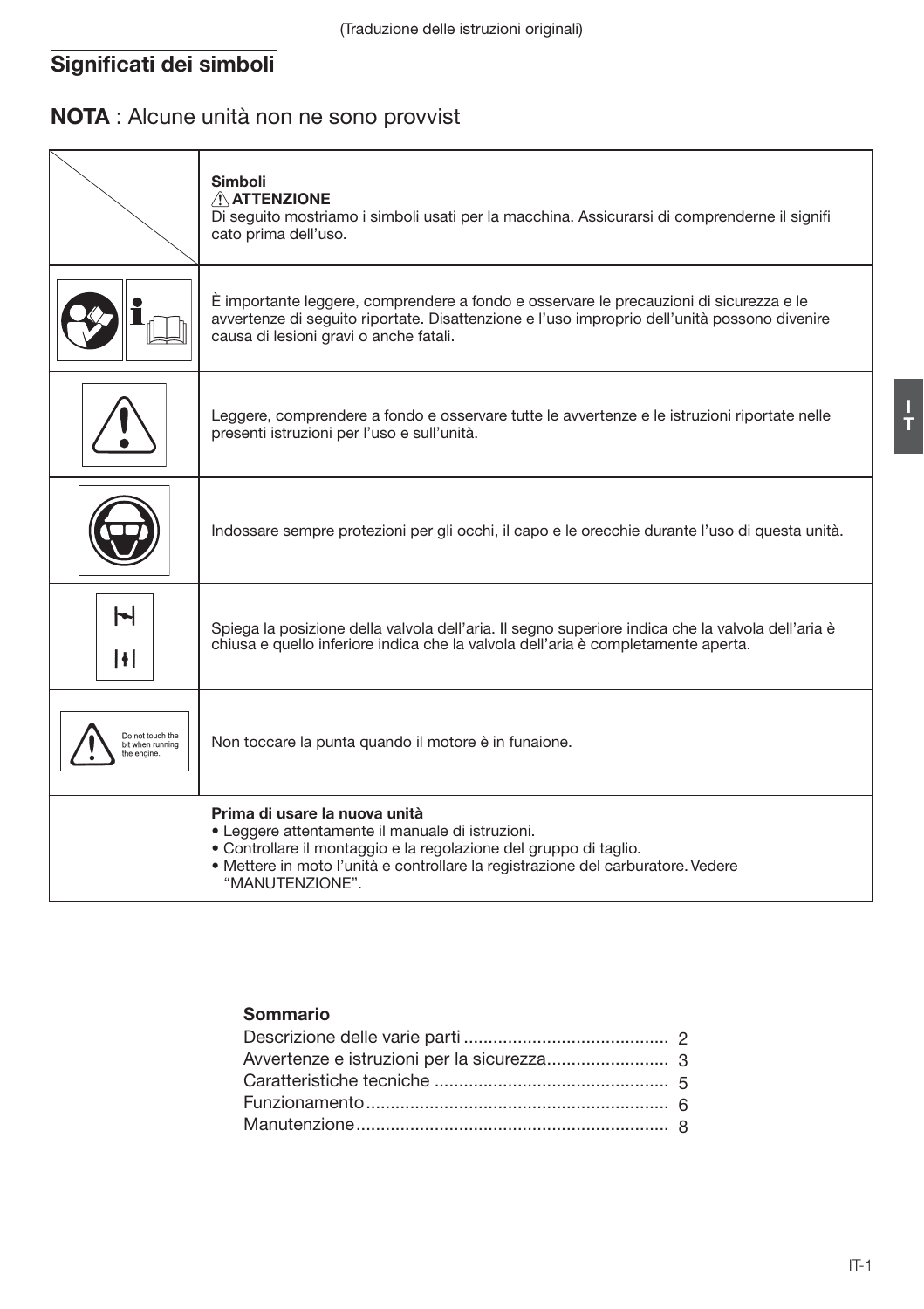# Descrizione delle varie parti

Siccome il presente manuale si riferisce a svariati modelli, potrebbero esserci delle differenze tra le immagini e l'unità. Usare le istruzioni che si riferiscono all'unità.

- 1. Levadell'acceleratore
- 2. Impugnatura
- 3. Perno di bloccaggio
- 4. Leva dell'acceleratore
- 5. Filtro di aria
- 6. Silenziatore
- 7. Candela di accensione
- 8. Impugnatura
- 9. Carburatore
- 10. Pulsonte di arresto
- 11. Levadell'acceleratore
- 12. Interruttore di arresto
- 13. Albero di trasmissione
- 14. Starter a strappo autoavvolgente
- 15. Serbatoio di combustibile
- 16. Interruttore di arresto
- 17. Punte della trivella
- 18. Chiave a tubo combinata
- 19. Istruzioni per l'uso



**DA300E** 

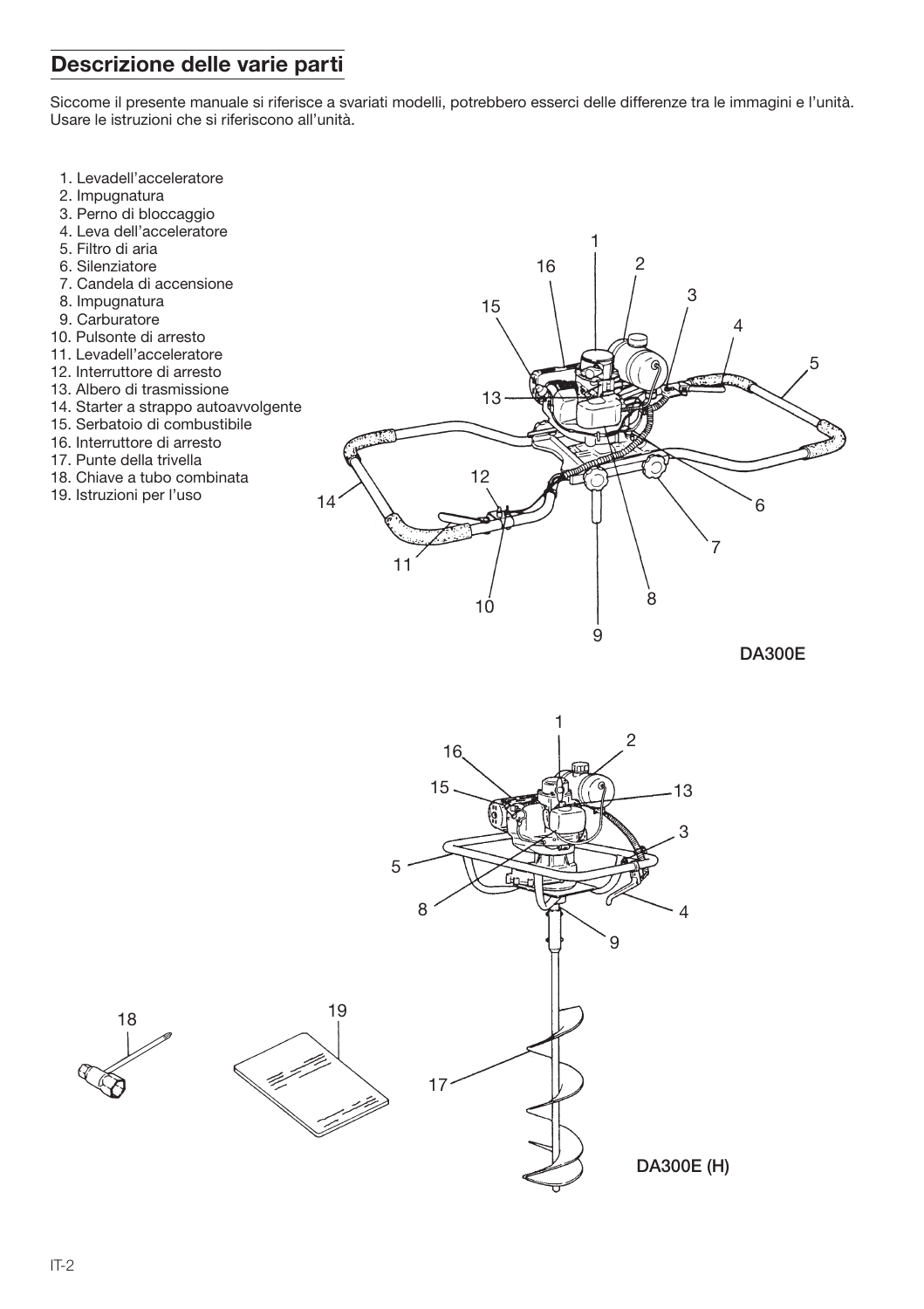# Avvertenze ed istruzioni di sicurezza

Assicurarsi che gli operatori della presente macchina abbiano letto e compreso completamente il contenuto del presente manuale. La mancata osservanza di tutte le istruzioni di sicurezza può causare gravi ferite o la morte.

#### Sicurezza dell'operatore

- · Durante il taglio si deve sempre indossare una protezione completa per il viso o almeno per gli occhi.
- · Indossare sempre indumenti pesanti, pantaloni lunghi, stivali e quanti. Non si deve indossare abbigliamento eccessivamente largo né gioielli, pantaloni corti e sandali, né tantomeno a piedi nudi. I capelli devono essere raccolti affi nché rimangano sopra le englle
- . Non si deve usare questa macchina quando si è stanchi indisposti o sotto l'eff etto di bevande alcoliche, medicine o droghe
- · Si deve impedire ai bambini o alle persone inesperte di usare la macchina
- · Proteggere le orecchie. Prestare attenzione a cosa succede attorno. In particolare occorre fare attenzione ad eventuali persone nelle vicinanze che potrebbero segnalare un problema. Dopo lo spegnimento del motore rimuovere immediatamente i dispositivi di sicurezza
- · Indossare un dispositivo di protezione per la testa.
- . Non mettere mai in moto o usare il motore in locali chiusi. I gas di scarico sono letali
- · Mantenere le maniglie sempre pulite da olio e carburante.
- · Tenere le mani lontane dal dispositivo di trapanatura.
- . Non afferrare o tenere l'unità per il dispositivo di trananatura
- · Quando si spegne l'unità, accertarsi che il dispositivo di trananatura si sia fermato prima di denorre l'unità
- · Quando si usa l'unità per periodi prolungati, fare una pausa di tanto in tanto in modo da evitare il rischio della malattia delle dita bianche, che è causata dalle vibrazioni.
- · Assicurarsi di controllare tutti i dispositivi di fissaggio sulla macchina per garantire che nessun dispositivo possa allentarsi durante l'esercizio
- · Assicurarsi che la zona che intendete scavare sia libera da qualsiasi ostacolo e impedimento. Alcuni particolari potrebbero bruciarsi sotto la superficie, come cavi elettrici, linee idrauliche ecc. Se nutrite dei dubbi sulla loro dislocazione, Vi preghiamo di consultanre i Vostri esperti in loco.
- · Questa trivella è progettata per praticare fori nel terreno. Non tentare mai di perforare oggetti solidi come legno, roccia o metalli
- · Non modificare mai o sostituire il perno che fissa la punta della trivella alla testa del motore. Utilizzare qualcosa di diverso dal perno originale potrebbe causare gravi ferite.
- · Il presente modello è progettato per alloggiare la punta di una trivella con un diametro max. di 12 pollici. Non tentare mai di utilizzare una punta più grande con questa macchina.
- · Prima di avviarla assicurarsi che i due operatori siano in grado di afferrare saldamente i due manici e possano marciare in modo sicuro. Non lavorare mai su forti pendenze, dove il potenziale in caduta è aumentato
- · Le buche create da questa macchina possono essere pericolose per gli altri. Non lasciare mai una buca incustodita, se può comportare pericoli alla sicurezza personale.

# A ATTENZIONE

I sistemi antivibrazione non garantiscono la protezione della sindrome da vibrazioni mano-braccio o da quella del tunnel carpale. Di conseguenza le persone che usano in continuazione e regolarmente l'annarecchio devono mantenere sotto stretto controllo la condizione delle mani e delle dita. All'eventuale comparsa dei sintomi di una di queste sindromi si raccomanda di rivolgersi immediatamente a un medico.

### $\bigwedge$  ATTENZIONE

I portatori di dispositivi elettrici o elettronici medicali, quali ad esempio gli stimolatori cardiaci, devono consultare sia un medico sia il produttore di tali dispositivi prima di usare l'apparecchio.

#### Sicurezza dell'unità/macchina

- · Prima di usare l'unità/macchina, la si deve ispezionare a fondo. Se necessario se ne devono sostituire le parti danneggiate. In particolare occorre verifi care che non vi siano perdite di carburante e che tutti i dispositivi di bloccaggio siano in posizione e saldamente serrati.
- · Prima di usare l'unità/macchina, se ne devono sostituire tutte le parti eventualmente rotte, scheggiate o comunque danneggiate.
- · Durante la regolazione del carburatore si devono tenere lontane le altre persone.
- · Si devono usare esclusivamente gli accessori specifi catamente raccomandati dal costruttore per questa unità/macchina.

# A ATTENZIONE

Non modificate mai l'attrezzo in nessun modo.

Non usate l'attrezzo di trapanatura per lavori diversi da quelli ai quali è destinato.

#### Uso in sicurezza del carburante

- · Mescolare e versare il carburante all'esterno, lontano da fiamme e scintille.
- · Usare recipienti omologati per i carburanti.
- · É vietato fumare nelle vicinanze del carburante e dell'unità/ macchina e durante l'uso di quest'ultimo.
- · Ripulire eventuali perdite di carburante prima di avviare il motore.
- · Prima di mettere in moto, spostarsi di almeno 3 metri dalla zona di rifornimento del carburante.
- Arrestare il motore prima di rimuovere il tappo del serbatoio.
- · Syuotare il serbatoio del carburante prima di riporre l'unità/ macchina dopo l'uso. In caso ci sia del carburante residuo. controllare che non ci sia la possibilità di fuoriuscita del carburante
- · Binorre l'unità/macchina e il carburante al sicuro Jontano da fiamme o scintille generate da interruttori, motori elettrici o simili.

# A AVVERTENZA

Prestare la massima attenzione durante la movimentazione o il rifornimento di carburante per evitare il rischio di incendio o esplosione o di inalazione dei fumi.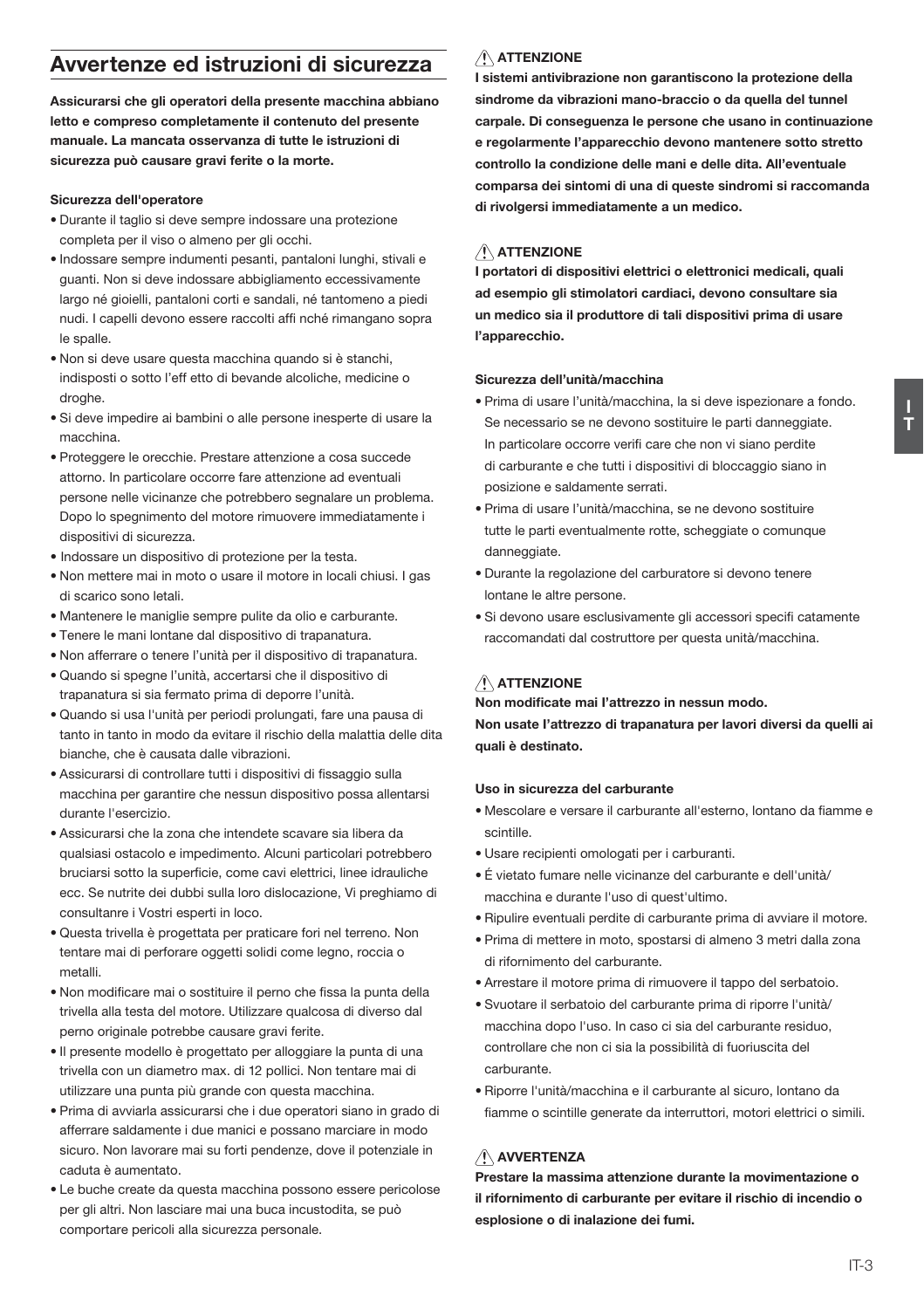#### Sicurezza di trapanatura

- · Non trapanare materiali diversi da quelli ai quali questo attrezzo è destinato
- · Controllare la zona da trapanare prima dell'uso dell'attrezzo. Rimuovere eventuali oggetti che possono essere lanciati a distanza o rimanere impigliati durante l'operazione di trapanatura.
- · Per proteggere le vie respiratorie, indossare una maschera di protezione da aerosol quando si trapana un'area su cui sono stati usati degli insetticidi.
- · Tenere le altre persone, i bambini, gli animali ed altri estranei, distanti almeno 5 metri dalla zona. Arrestare immediatamente il motore se qualcuno si avvicina alla macchina.
- · Impugnare l'unità/macchina saldamente con en-trambe le mani.
- · Impugnare l'unità/macchina saldamente con en-trambe le mani.
- · Mantenere sempre una posizione di equilibrio. Non sbilanciarsi.
- · Quando il motore è in moto, non avvicinare la marmitta e il dispositivo di trapanatura al corpo.
- · Prima di trasferirsi in una nuova area di lavoro, spegnere la macchina e accertarsi che tutti i dispositivi di taglio si siano fermati
- · Non appoggiare mai la macchina in funzione sul terreno.
- · Accertarsi sempre che il motore sia spento e tutti i dispositivi di taglio si siano fermati completamente prima di rimuovere eventuali detriti o residui d'erba dai dispositivi di taglio.
- · Tenere sempre a portata di mano un kit di pronto soccorso durante l'uso di qualsiasi attrezzatura a motore.
- . Non avviare o far funzionare mai il motore all'interno di un locale o edificio chiuso e/o in prossimità di materiale infiammabile. L'inalazione dei gas di scarico può essere letale.

#### Manutenzione in sicurezza

- · L'unità/macchina deve essere manutenuta in accordo alla procedure raccomandate.
- · Ad eccezione degli interventi di regolazione sul carburatore, prima di eseguire la manutenzione della macchina si deve rimunyara la candala di acconsiona
- · Durante la regolazione del carburatore si devono tenere lontane le altre persone.
- · Si devono usare esclusivamente i ricambi originali HITACHI raccomandati dal costruttore della macchina

#### **ATTENZIONE**

Non smontare l'avviatore a strappo sull'attrezzo. Ci si potrebbe ferire a causa della molla di contraccolpo.

#### Trasporto e conservazione

- · L'unità/macchina deve essere trasportata a mano con il motore spento e la marmitta tenuta ben lontana dal corpo.
- · Prima di conservare o di trasportare l'unità/macchina a bordo di un veicolo se ne deve lasciar raff reddare il motore, svuotare il serbatoio del carburante e bloccarla adequatamente in posizione.
- · Prima di conservare l'unità/macchina se ne deve syuotare completamente il serbatoio del carburante. Questa precauzione deve essere adottata dopo ogni uso. Qualora s'intenda conservare l'unità con del carburante nel serbatoio si raccomanda almeno di verifi care che non vi siano perdite.
- · Conservare l'unità/macchina lontana dalla portata dei bambini.
- · Prima di conservare l'unità la si deve ben pulire e riporre quindi in un luogo asciutto.
- · Durante il trasporto e la conservazione ci si deve accertare che l'interruttore del motore sia in posizione di spegnimento.
- · Protegga la punta, durante il trasporto veicoli o per la conservazione, con un rivestimento per punte o una copertura.

In altre circostanze non riportate in questo manuale si raccomanda di adottare la massima cautela e usare inoltre buonsenso. In caso di bisogno ci si può rivolgere al Centro di Assistenza Autorizzato HITACHI.

Si deve inoltre prestare particolare attenzione alle parti del manuale precedute dai sequenti richiami:

# A ATTENZIONE

Indica la forte possibilità di lesioni fisiche gravi o anche fatali in caso di mancata osservanza delle istruzioni fornite.

#### **ATTENZIONE**

Indica la forte possibilità di lesioni fisiche gravi o danneggiamento della macchina in caso di mancata osservanza delle istruzioni fornite

#### **NOTA**

Fornisce informazioni utili all'uso corretto della macchina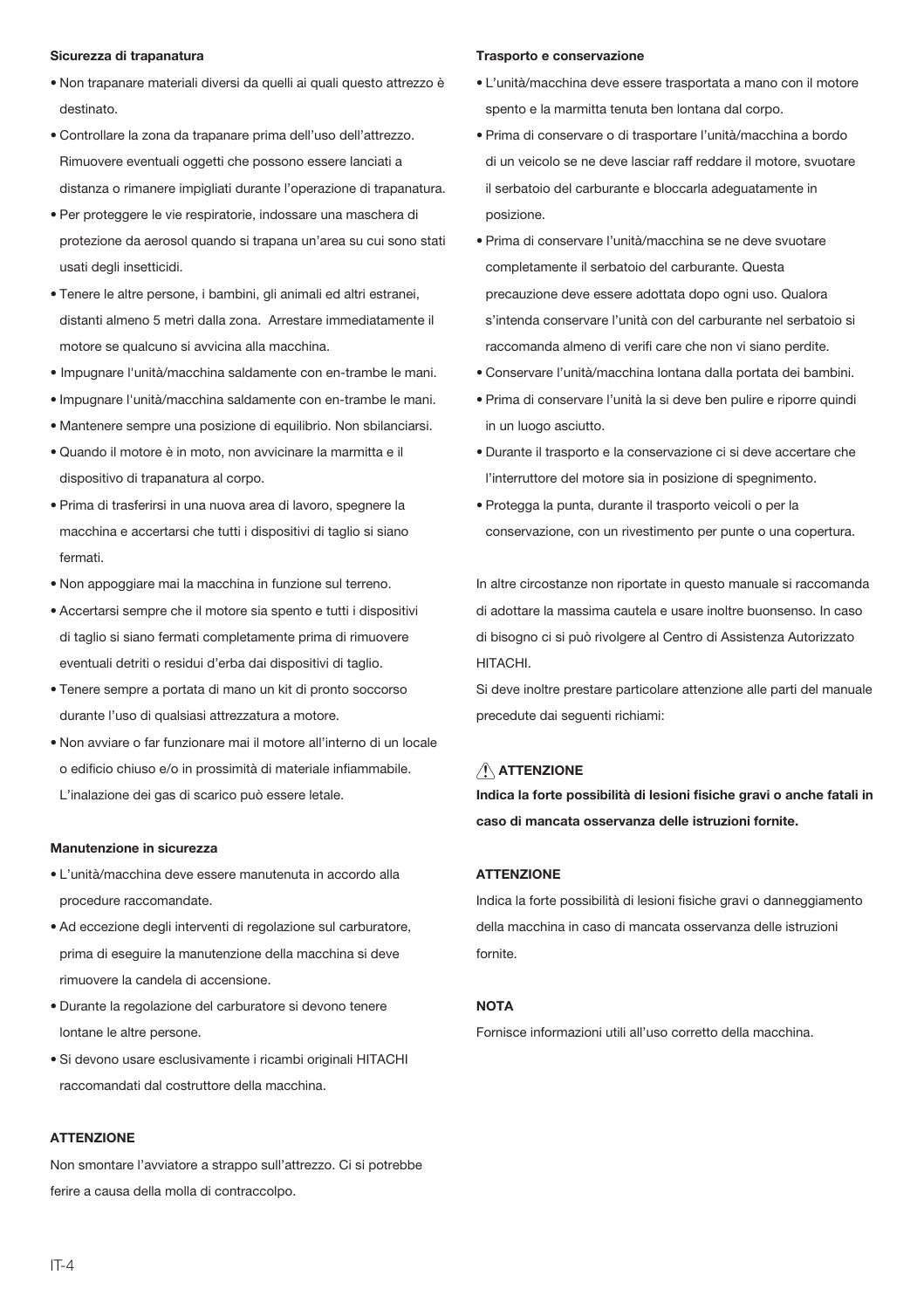# Caratteristiche techniche

# **MOTORE**

|                                                                                              | DA300E (H)                    |
|----------------------------------------------------------------------------------------------|-------------------------------|
|                                                                                              | $\leftarrow$                  |
| forzata, due tempi                                                                           |                               |
|                                                                                              | $\leftarrow$                  |
|                                                                                              | $\leftarrow$                  |
|                                                                                              | $\leftarrow$                  |
| $(25 - 50:1)$                                                                                | $\leftarrow$                  |
| Capacità del serbatoio di combustibile (1) · · 1                                             | $\leftarrow$                  |
|                                                                                              | $\leftarrow$                  |
| <b>INGRANNAGGI DI RIDUZIONE</b>                                                              |                               |
| Frizione ······························Tipo centrifugo, secco automatico                     | $\leftarrow$                  |
|                                                                                              | $\leftarrow$                  |
| Rapporto di riduzione ················33:1                                                   | $\leftarrow$                  |
| Velocità dell'albero di trasmissione ····6500 giri/minuto Motore/197                         | $\leftarrow$                  |
| giri/minuto Albero di trasmissione                                                           |                               |
| Albero di trasmissione (mm) 25 / 25.4 (1in) (USA)                                            | 25.0                          |
| <b>LUBRICANT</b>                                                                             |                               |
| <b>LUBRICANTE</b>                                                                            |                               |
| Ingranaggi ·································Grasso                                           | $\leftarrow$                  |
| Regolatore  No. 30 peso                                                                      | $\leftarrow$                  |
| <b>DIMENSIONI</b>                                                                            |                               |
| (Lunghezza $\times$ Larghezza $\times$ Altezza) (mm) $\cdots$ 1200 $\times$ 600 $\times$ 490 | 602 $\times$ 342 $\times$ 490 |
|                                                                                              | 13.3                          |
| DIMENSIONE DELLA TRIVELLA ··········Jusqu' à 12 puces de diamètre                            | $\leftarrow$                  |
| Livello di pressione sonora LpA (dB (A)) $\cdots$ 100.4<br>secondo ISO 22868                 | $\leftarrow$                  |
| Incertezza (dB $(A)$ ) $\cdots$ $\cdots$ $\cdots$ $\cdots$ $\cdots$ $\cdots$ 0.3             | $\leftarrow$                  |
| Livello di potenza acustica Lw misurata (dB(A)) $\cdots$                                     |                               |
| secondo ISO 22868                                                                            | $\leftarrow$                  |
| Livello di rumorosit LwA (dB (A)) · · · · · · · · · 112                                      |                               |
| secondo 2000/14/EC                                                                           | $\leftarrow$                  |
| Livello delle vibrazoini (m/s <sup>2</sup> ) ··········Sinistra - 5.1                        | $\leftarrow$                  |
| secondo ISO 22867<br>Destra - 5.8                                                            |                               |
|                                                                                              | $\leftarrow$                  |

NOTE: Les spécifications peuvent être modifiées sans avis préalable.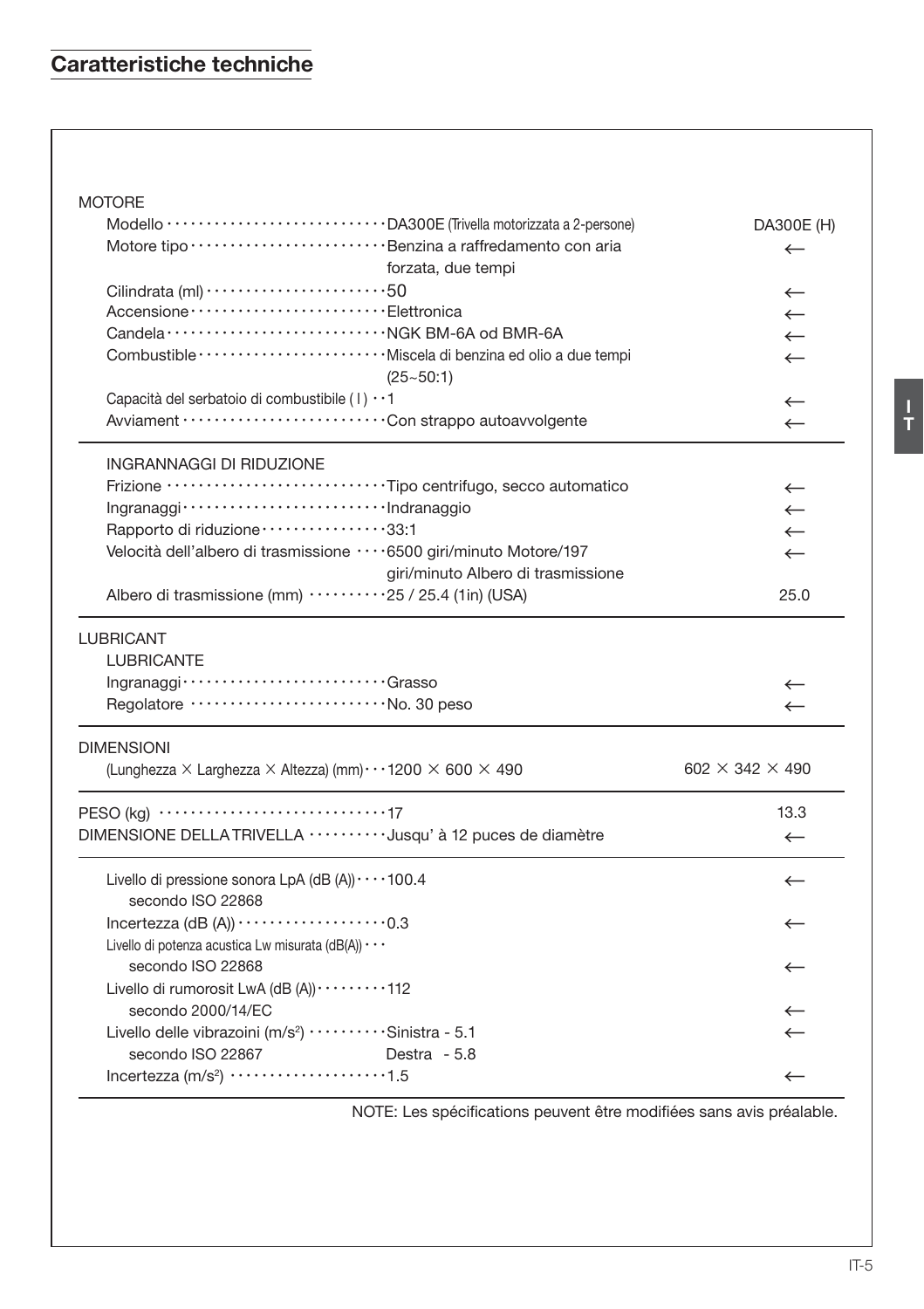# **Funzionamento**

#### 1. Montaggio

- 1) Allentare i 4 pulsanti dell'impugnatura per un pollice di larghezza per piegare le due impugnature. Un allentamento eccesivo puo causare lo stacco dei pulsanti. (Fig. 1) (DA300E)
	- (1) Un pollice
	- (2) Pulsante dell'impugnatura
- 2) Dopo l'estensione delle due impugnature, stringere i 4 pulsanti con fermezza. (Dopo ogni opezazione iniziale, una messa in tensione addizionale è necessaria). (DA300E)
- 3) Perl'installazione della trivella, mettere la testa di potenza al suolo. Mettere la trivella sull'albero di trasmissione. Mentre si allinea ogni foro dell'albero di trasmissione e la trivella, inserire i due perni di fissaggio forniti nei fori e fissarli con il perni a scatto usando delle pinze. (Fig. 2)
	- (3) Albero di trasmissione
	- (4) Perno di scatto
	- (5) Perno di fissaggio
- NOTE: Mentre l'adattatore della testa di potenza della trivella presenta due fori per il montaggio delle punte della trivella. certe punte di trivella possono presentare un solo foro. Le due punte di trivella (un foro o due fori) sont appropriati per l'uso con questa testa di potenza.

#### 2. Selezione di un trivella appropriata

- 1) Selezionare un trivella secondo il materiale che si deve perforare. (Esempio): per la perforazione del ghiaccio, usare un trivella per ghiaccio. Quando si perfora il suolo, usare un trivella per perforare il suolo. (Per Più particolare, consultare il fornitore).
- 3. Come fare il pieno del combustibile

### ATTENZIONE

- La trivella motorizzata è equipaggiata con un motore a due tempi. Utilizzare sempre carburante mescolato con olio. Effettuare il rifornimento del carburante in luoghi ventilati.
- · Poiché il carburante è altamente infi ammabile può causare gravi lesioni in caso di inalazione o contatto con la pelle. Durante il rifornimento è pertanto necessario prestare la massima attenzione. Anche all'interno degli edifici il carburante deve essere maneggiato solo se suffi cientemente ventilati.

#### Carburante

- · Con questa motosega si deve usare benzina di buona marca a 89 ottani senza piombo.
- · Si deve usare olio puro per motori a due tempi oppure una miscela da 25:1 a 50:1; per istruzioni sul corretto rapporto di miscelazione si prega di vedere l'etichetta sul recipiente o di rivolgersi al Centro di Assistenza Autorizzato HITACHI.
- · Solo per lo stato della california di 50:1.
- · In caso d'indisponibilità di olio puro si raccomanda di usarne uno anti-ossidante di alta qualità espressamente dedicato ai motori a due tempi raffreddati ad aria (JASO FC GRADE OIL o ISO EGC GRADE). Non si deve usare olio miscelato con BIA o TCW (per motori a due tempi raff reddati ad acqua).
- · Non si deve usare olio di tipo "quattro stagioni" (10 W/30) o di ecarto
- · Olio e carburante devono essere miscelati a parte in un recipiente pulito.

(6) 1: OLIO (7) 25~50: Benzina Si suggerisce di versare dapprima la metà della benzina da usare aggiungendo quindi l'intera quantità di olio. Agitare bene la miscela così composta. Versare quindi la quantità rimanente di benzina. Prima di rifornire la motosega si suggerisce di agitare bene l'intera miscela ottenuta.

#### Rifornimento

### A ATTENZIONE

- Prima di rifornire la motosega di carburante la si deve spegnere.
- · Il serbatoio del carburante dovrebbe essere aperto lentamente in modo da liberare la sovrapressione creatasi all'interno.
- · Dopo il rifornimento si deve chiudere bene il tappo del serhatojo
- · Il motore deve essere avviato ad almeno 3 metri di distanza dal luogo di rifornimento del carburante.
- . Qualora il carburante si riversi sull'abbigliamento lo si deve rimuovere immediatamente con del sapone.
- · Dopo il rifornimento è raccomandabile verifi care l'eventuale presenza di perdite.

Prima di procedere con il rifornimento di carburante è opportuno pulire bene l'area del tappo del serbatoio per impedire che vi penetri sporcizia. Occorre altresì agitarne bene il recipiente per assicurare la corretta miscelazione.

#### 4. Avviamento

- 1) Mettere in circuito i due contatti di arresto. (DA300E)
- 2) Girare la leva di comando alla posizione di strozzatura. (Fig. 4)

(1) Leva deilo strozzatore

- 3) Tirare la leva del regolatore e spingere il pulsante d'arresto. poi liberare lentamente la leva del regolatore. auesto blocca il regolatore. Nell'intervallo, l'altro operatore deve continuare a stringere completamente l'altro l'altro leva del regolatore.  $(DA300F)$
- 4) L'operatore, che si trova all'impugnatura di avviamento, tira ad alta velocita lo starter a strappo autoavvolgente, facendo attenzione a tenere l'impugnatura afterrata e non iasciarla stacarsi bruscamente indietro. (Fig. 6)

(2) Impugnatura dello starter

5) Quando il motore vuole avviare, ritornare la leva dello strozzatore nella posizione di funzionamento "RUN" (aperto). Poi tirare rapidamente lo starter a strappo autoavvolgente di nuovo. (Fig. 4)

#### NOTA-

#### Se il motore non si avvia, ripetere i procedimenti 2 a 5.

6) Dopo aver avviato il motore, tirare la leva del regolatore per liberare il pulsante di arresto. (DA300E) Poi, lasciare il motore riscaldarsi per 2 o 3 minuti prima di aggiungere un carico.

#### NOTA:

Per accelerare il motore, bisogna tirare simultaneamente le due leve del regolatore. Quando un operatore libera la leva del regolatore, il motore ralenta. (Ciò è uno fatto normale)  $(DA300E)$ 

#### PRECAUZIONE:

Non si raccomanda eseguire la modificazione del regolatore di cavo poichè è stato aggiustato nella fattoria. Se un solo controllo della leva del regolatore poteva accelerare il motore, vuol dire che c'è una regolazione incorretta. Ciò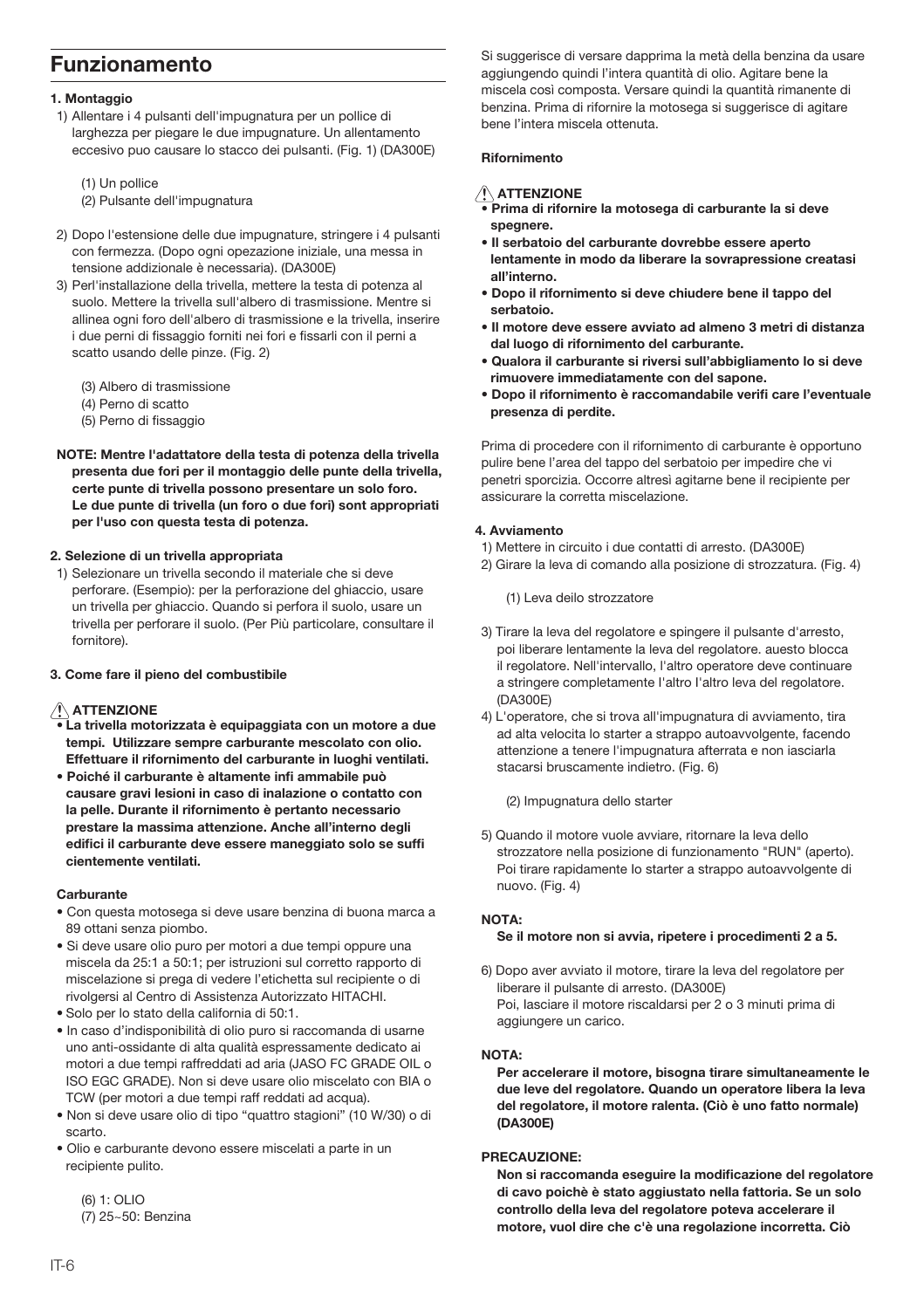può prodursi dopo un lungo periodo di uso. In questo caso, girare un po il regolatore del cavo (3) nel senso orario (visto dal lato della leva), (Fig. 5)

(4) Vite in L

5 Regolazione del carburatore (Fig. 7)

#### $\triangle$  attenzione!

Non avviare mai il motore senza il carter della frizione correttamente montato, altrimenti la frizione potrebbe staccarsi e causare lesioni alle persone.

Nel carburatore, il carburante viene mescolato con l'aria Quando il motore viene collaudato in fabbrica. il carburatore viene tarato. Può essere necessario ricontrollare la taratura a seconda del clima e dell'altitudine della zona di impiego. La regolazione del minimo del carburatore può essere effettuata con:

T = Vite di regolazione del minimo.

#### Regolazione del minimo (T)

Controllare che il filtro dell'aria sia pulito. Se il minimo è corretto. il dispositivo di taglio non gira. Se è necessario regolare il minimo, chiudere la vite a T (in senso orario) con il motore in moto, fino a quando il dispositivo di taglio comincia a girare. Riaprire poi la vite (in sensio antiorario) fino a quando il dispositivo di taglio si ferma. Il minimo è corretto quando il motore gira regolarmente in ogni posizione, al di sotto del regime di giri necessario al dispositivo de taqlio per iniziare a girare. Se la punta ruota ancora dopo aver regolato il minimo, Centro di Assistenza Autorizzato HITACHI.

(T) Vite di regolazione della marcia al minimo (1) Carburatore

### ATTENZIONE!

#### Con il motore al minimo, il dispositivo di taglio nor deve assolutamente girare.

1) Vite in L

Quando il motore funzione al minimo, girare la vite in L verso l'interno oppure l'esterno, per poter trovare la posizione dei giri al minuto al massimo. Poi girare la vite 1/8 a 1/4 di giro da queila posizione.

2) Vite in H

Con la valvola a farfalla completamente aperta, girare verso l'interno o l'esterno la vite H e seguire lo stesso procedimento come per la regolazione della vite in L.

#### NOTA-

Quando c'è confusione con la regolazione delle viti in L e H, e che il motore non puo avviarsi, regolare prima le due viti alla posizione standard. Poi, ripetere i procedimenti menzionati precedentemente da 1 a 3.

La posizione standard della vite in L è a 1-3/8 di giri e la vite in H a 1-1/2 giri dalla posizione dove la vite di regolazione è stata girata nel senso orario e adattata leggermente. (DA300E (H))

#### PRECAUZIONE:

Il procedimento di regolazione menzionato precedentemente deve essere rispettato quando la regolazione viene FATTA o se un DANNO si produce al motore a causa di una situazione anormale.

#### NOTA-

Alcuni modelli venduti in zone con norme rigorose sulle emissioni dei gas di scarico, non possiedono le regolazioni di carburazione del massimo e del minimo. Tali regolazioni possono permettere al motore di funzionare all'infuori dei

limiti di conformità di emissione. Per questi modelli, l'unica regolazione del carburatore è quella del minimo.

Per i modelli equipaggiati con le regolazioni di massimo e di minimo, i carburatori sono preregolati dalla fabbrica. Piccole regolazioni possono ottimizzare le prestazioni in base al clima, all'altitudine, ecc. Non girare mai le viti di regolazione con incrementi superiori a 90 gradi. poiché con una regolazione errata si può provocare danni al motore. Se non si ha l'esperienza con questo tipo di regolazionechiedere assistenza al vostro Centro di Assistenza Autorizzato HITACHI.

#### 6. Perforazione

- 1) I due operatori un operatore (DA300E (H)) devono afferare con le due mani e con fermezza, e stare bene su un suolo solido di modo che non c'è rischio di essere battuto dalla macchina.  $(Fia, 8)$
- 2) Posizionare il bordo della trivella proprio sul posto per scavare, poi far funzionare la trivella a velocità massima per scavera. Questa operazione è agevole grazie alla frizione centrifuga incorporata. (Fig. 8)
- 3) Sollevare la trivella ieggeremente dopo ogni pollice di scavo per liberare la pressione e pulire il foro.
- 4) La frizione scivola quando la trivella è sovraccaricata. Se questo fatto si produce, sollevare la trivella leggermente, per ridurre la  $\sim$

#### $\triangle$  attenzione!

Durante la perforazione, la trivella può sobbalzare in modo repentino e con forza in caso di contatto con grandi pietre. radici o altri ostacoli nascosti.

Rilasciare immediatamente il comando dell'acceleratore e sollevare la trivella dal foro.

Rimuovere gli ostacoli per evitare danni, quindi riprendere la perforazione.

5) Se una vibrazione o un rumore anormale viene prodotto. arrestare il motore e verificare l'unità.

#### **PRECAUZIONE:**

Poichè quest'unità DA300E è prevista come trivella per DUE PERSONE, non tentare di farla funzionare con solamente un controllo della leva dell'acceleratore.

6) Quando la trivella viene inceppata mentre si scava, ed è difticile ritirarla dal suolo, arrestare il motore e bloccare la trivella con il perno di blocco, per facilitare il lavoro. (Fig. 9) (DA300E)

(2) Perno dibloccaggio (3) Impugnatura del perno di bloccaggio

(La regolazione del perno di blocco viene fatta girando leggermente la testa di potenza mentre si preme il perno. Poitorcere l'impugnatura del perno nel senso orario per bloccare).

\*6) Quando la trivella è inceppata mentre si scava, arrestare il motore é ritirarla dal suolo. (DA300E (H))

#### 7 Arrosto

1) Uno o tuti due operatori liberano la leva dell'acceleratore gradualmente alla posizione di marcia al minimo, poi girare l'interruttore di arresto alla posizione di arresto.

#### **NOTA:**

In caso di emergenzia, girare l'interruttore di arresto alla posizione di arresto ("off") immediatamente.

Ļ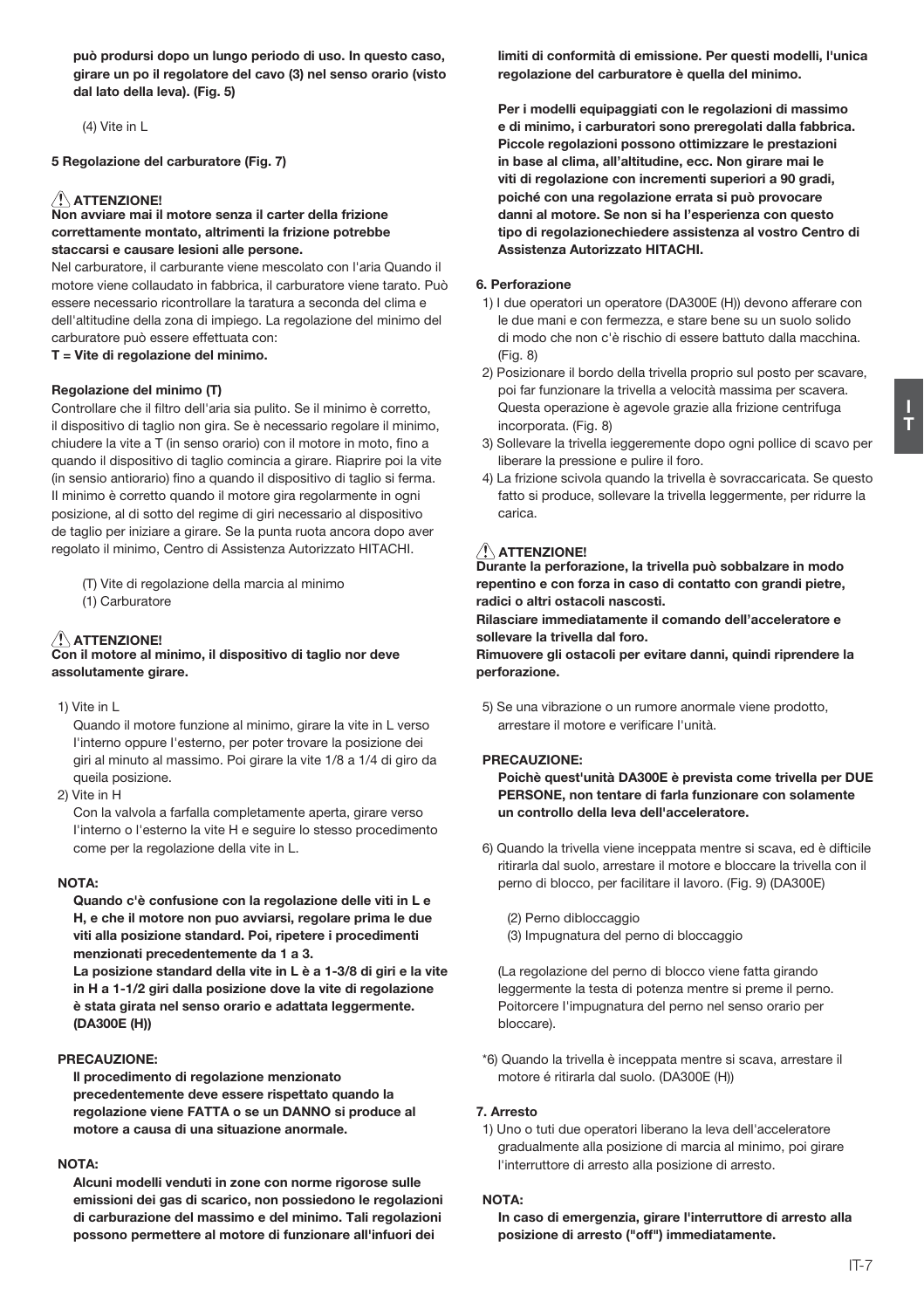# **Manutenzione**

#### 1. Controllo periodico

- 1) Pulire l'elemento del filtro di aria con del sapone e dell'acqua. asciugare prima di riutilizzare. (Fig. 10)
	- (1) Coperchio del filtro di aria
	- (2) Tirare per rimuovere il coperchio del filtro di aria.
	- (3) Elemento del filtro di aria
- 2) Eliminare raschiando il carbone dall'interstizio degli elettrodi della candela. (L'interstizio standard è di 0,60 mm o 0,023 pollice). (Fig. 11)
	- $(4) 0.60$  mm
	- 0.023 in
	- (5) Rimuovere il carbone o l'olio
- 3) Ispezionare con cura per vederese c'è perdità di olio o combustibile.
- 4) Verificare tutti i dadi, viti, bulloni, ecc, assicurandosi che siano hene stretti
- 5) Poichè le quarniture della frizione si usano dopo un lungo periodo di tempo di uso, verificarle saltuariamente.

#### 2 Lubrificazione

1) Lubrificare la scatola degli ingranaggi pompando del grasso multi-uso attraverso il raccordo per grasso, ogni 50 ore di operazione. (Fig. 12)

(6) Raccordo per grasso

2) Il regolatore della velocità del motore viene lubrificato con olio No. 30 (EP litio). La capacità è 16 ml) e deve essere verificata ogni 50 ore di uso alia vite di controllo del nivello. (Fig. 13)

(7) Vite di controllo del nivello

Quando si allenta la vite di controllo, mantenere la vite diretta in  $alt<sub>0</sub>$ 

#### 3. REGOLAZIONE DEL REGOLATORE

1) Innanzitutto, a motore spento, allentate la vite A (1). Tirate verso l'alto la leva esterna del regolatore (2) e spingete verso il basso la leva a molla del regolatore (3), quindi contemporaneamente stringete di nuovo la vite A. (Fig. 14)

#### NOTA-

#### Dopo aver eseguito il procedimento sopra descritto, accertatevi che l'acceleratore (4) sul carburatore sia regolabile nella posiziono di minimo o nella posizione di aportura completa.

2) Per regolare il regolatore, allentate le viti (6) che mantengono il gruppo della leva di controllo (5) al carter e spostate il gruppo a sinistra o a destra per ottenere la velocità massima di 6500 giri al minuto

(Lo spostamento del gruppo della leva di controllo a sinistra fornisce un regime di giri al minuto maggiore, mentre lo spostamento a destra fornisce un regime di giri al minuto minore.) (Fig. 15)

#### NOTA-

Regolate sempre il gioco dell'estremità del filo dell'acceleratore prima di regolare il regolatore.

#### **ATTENZIONE-**

Non regolate su un regime di giri superiors a 6500 giri al minuto

3) Pendolamento del regolatore (variazione dei giri al minuto)

- · Il pendolamento si verifica quando il motore non si è riscaldato a sufficienza
- · Quando la molla del regolatore, l'asta del regolatore o la molla dell'asta del regolatore si muove impropriamente, puo verificarsi nendolamento

Controllate e pulite.

- · Se la molla dell'asta del regolatore si tende, può verificarsi pendolamento. Maneggiate con cura o sostituitela.
- · Se il rapporto di miscela benzina-olio non è corretto, può verificarsi pendolamento. Il rapporto deve essere da 25:1 a 50:1
- · Quando il serbatojo del carburante o il rubinetto di spurgo sono ostruiti da sporco o da carburante vecchio, può verificarsi pendolamento. Controllate e pulite.
- · Quando non c'è olio a sufficienza nel regolatore, i pesi non funzionano correttamente, causando pendolamento. Controllate e riempite nuovamente con olio per ingranaggi.
- · Se la vite di alta velocità sul carburatore è regolata impropriamente, può verificarsi pendolamento. Regolate correttamente

#### 4. Altre particol (DA300E)

- 1) Piegando le barre d'impugnatura in alto, esse possono essere usate come impugnature per il trasporto. (Fig. 16)
- 2) Piegando l'impugnatura in basso, essi si trasformano in un supporto per l'immagazzinaggio, (Fig. 17)

#### 5. Schema di manutenzione

Seguono alcune istruzioni di manutenzione generale. Per ulteriori informazioni, rivolgersi ad una Centro di Assistenza Autorizzato HITACHI.

#### Manutenzione giornaliera

- · Pulire la macchina esternamente.
- Controllare che il dispositivo di foratura si centrato ed inlegro senza incnnature. Se la punta è fuon centro, forti vibrazioni possono dannegglare la macchina.
- · Controllare che il dado del dispositivo di foratura sia ben serrato.
- · Controllare che dadi e viti siano ben serrati.

#### Manutenzione settimanale

- · Controllare l'avviatore avvolgente, in particolare il filo.
- · Pulire esternamente la candela di accensione.
- · Rimuovere la candela di accensione e controllare la distanza tra gli elettrodi. Se necessario, regolarla a 0,6 mm oppure sostituire la candela
- · Verificare che il collettore di aspirazione dell'aria sull'avviatore non sia intasato.
- · Controllare che la scatola degli ingranaggi sia ingrassata fino a 3/4.
- · Pulire il filtro dell'aria.

#### Manutenzione mensile

- · Lavare il serbatoio del carburante con benzina e pulirne inoltre il filtro
- · Pulire la parte esterna del carburatore e la zona ad esso adiacente.

#### Manutenzione trimestrale

- · Pulire le alette di raffreddamento del cilindro.
- · Pulire la ventola e la zona ad essa adiacente.
- · Rimuovere dalla marmitta i depositi carboniosi.

#### **AVVERTENZA**

La pulizia di alette dei cilindri, ventola e silenziatore deve essere effettuata da un Centro di Assistenza Autorizzato HITACHI.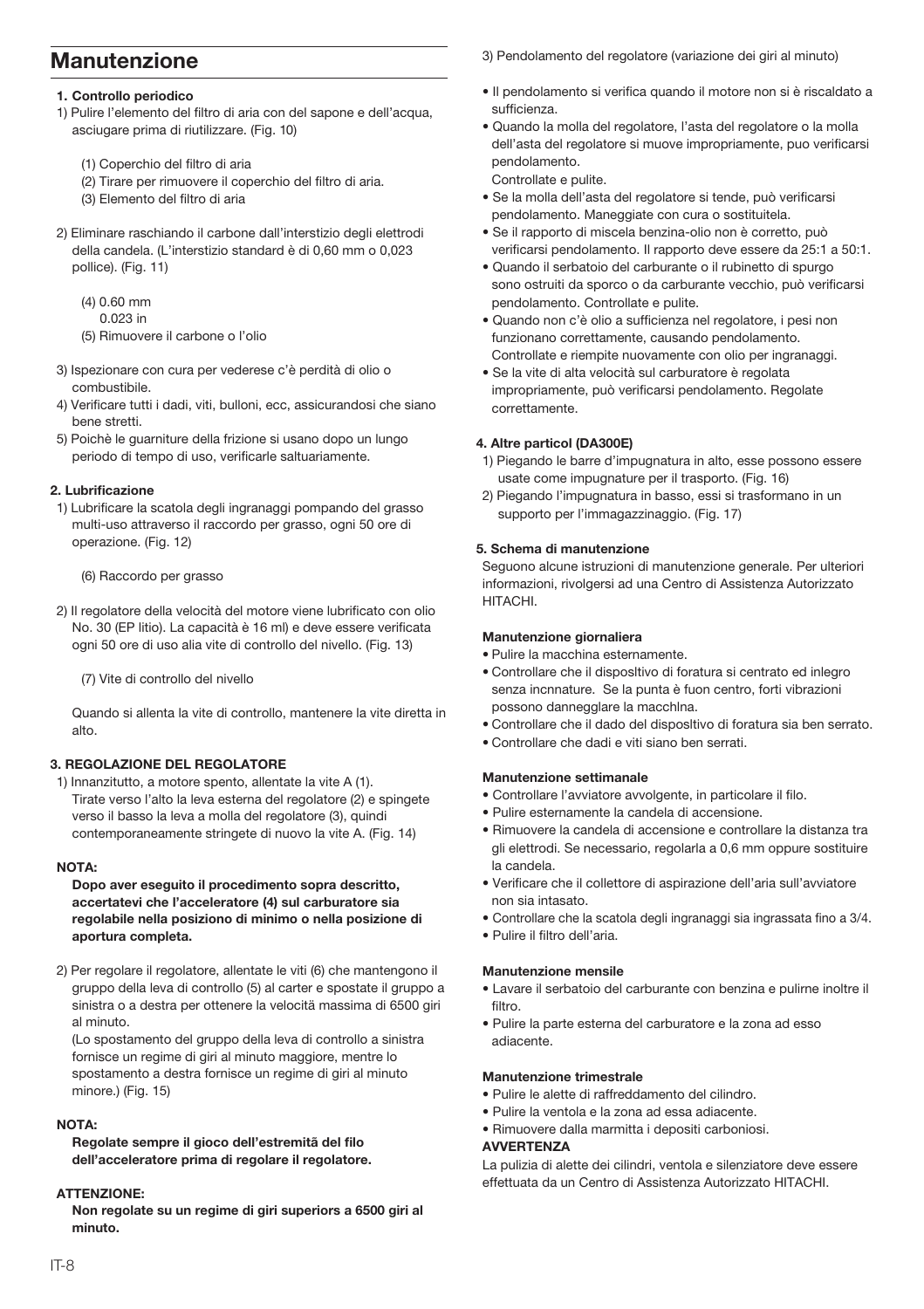# Betekenis basn de symbolen

# **IPMERKING**: Sommige machines zijn hier niet van voorzien.

|                                                    | Symbolen<br><b>A WAARSCHUWING</b><br>Hieronder staan symbolen afgebeeld die van toepassing zijn op deze machine. U moet de<br>betekenis hiervan begrijpen voor gebruik.                                                                            |
|----------------------------------------------------|----------------------------------------------------------------------------------------------------------------------------------------------------------------------------------------------------------------------------------------------------|
|                                                    | Het is belangrijk dat u de volgende veiligheidsaanwijzingen en waarschuwingen leest, goed<br>begrijpt en opvolgt. Nalatig of onjuist gebruik van de machine kan ernstig of zelfs dodelijk<br>letsel veroorzaken.                                   |
|                                                    | Lees alle waarschuwingen en aanwijzingen in deze gebruiksaanwijzing en op de machine zelf,<br>zorg ervoor dat u ze begrijpt en volg ze stipt op.                                                                                                   |
|                                                    | Draag altijd oog-, hoofd- en gehoorbescherming wanneer u deze machine gebruikt.                                                                                                                                                                    |
| ы<br>H                                             | Verklaart de positie van de choke. Het bovenste teken betekent dat de choke gesloten is; het<br>onderste teken dat de choke geheel geopend is.                                                                                                     |
| Do not touch the<br>bit when running<br>he engine. | Raak het boorstuk niet aan terwijl de machine in werking is.                                                                                                                                                                                       |
|                                                    | Voordat u de machine gebruikt<br>· Lees de gebruiksaanwijzing zorgvuldig door.<br>• Controleer of het snijgereedschap juist gemonteerd en afgesteld is.<br>• Start de machine en controleer of de carburateur juist is afgesteld. Zie "ONDERHOUD". |

# Inhoudsopgave

 $\begin{array}{c} N \\ L \end{array}$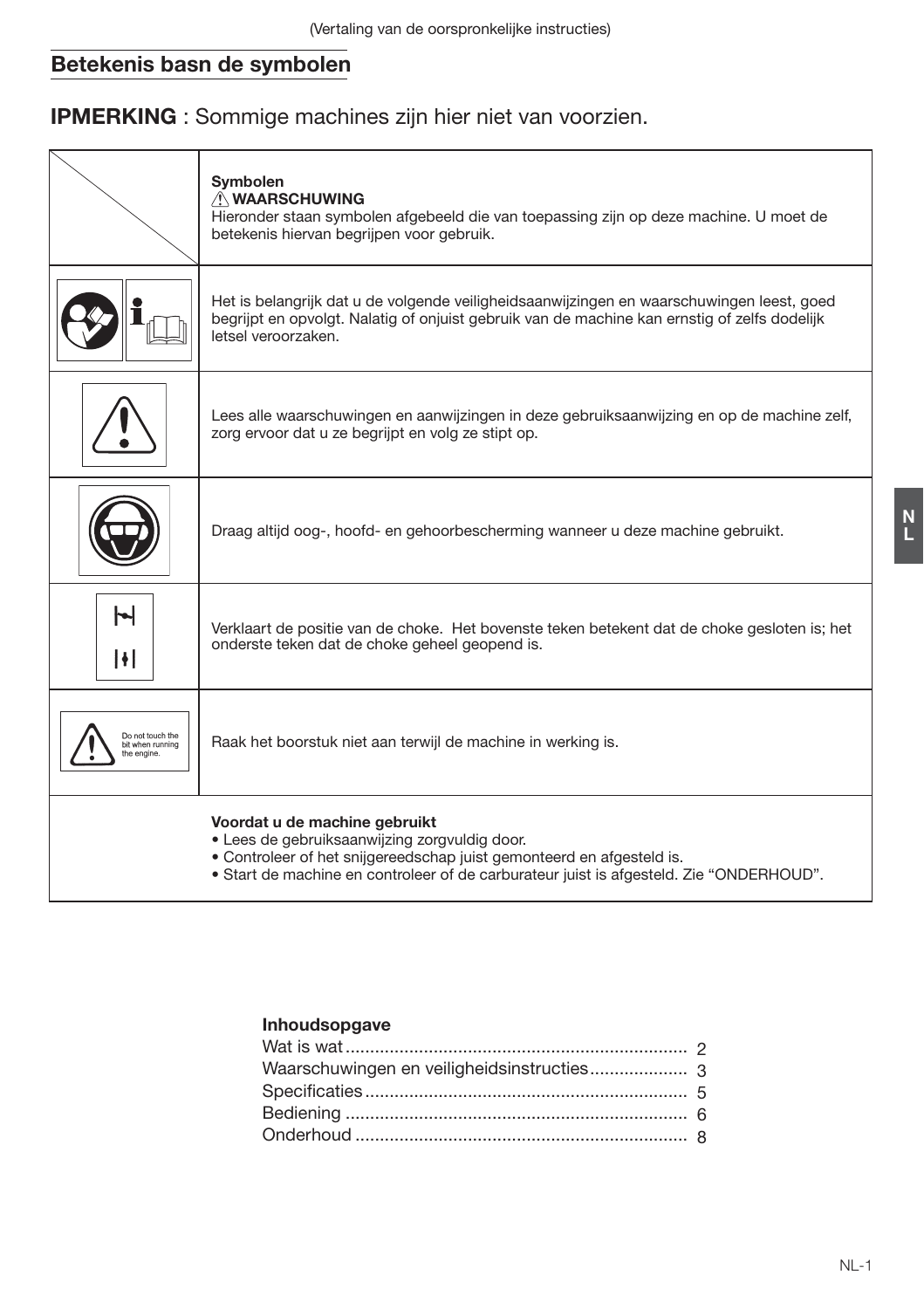# Wat is wat

Aangezien in deze gebruiksaanwijzing meerdere modellen worden beschreven, kunnen er verschillen zijn tussen uw machine en de afbeeldingen. Volg de instructies die op uw machine van toepassing zijn.

- 1. Trekstarter
- 2. Brandstoftank
- 3. Stop schakelaar
- 4. Gashendel
- 5. Handgreep
- 6. Borgpen
- 7. Knop V.D. Handgreep
- 8. Luchtreiniger
- 9. Aandrijfas
- 10. Stop schakelaar
- 11. Gashendel
- 12. Vergrendelknop
- 13. Carburateur
- 14. Handgreep
- 15. Bougie
- 16. Geluiddemper
- 17. Boorkoppen
- 18. Combisleutel
- 19. Gebruiksaanwijzing



**DA300E** 

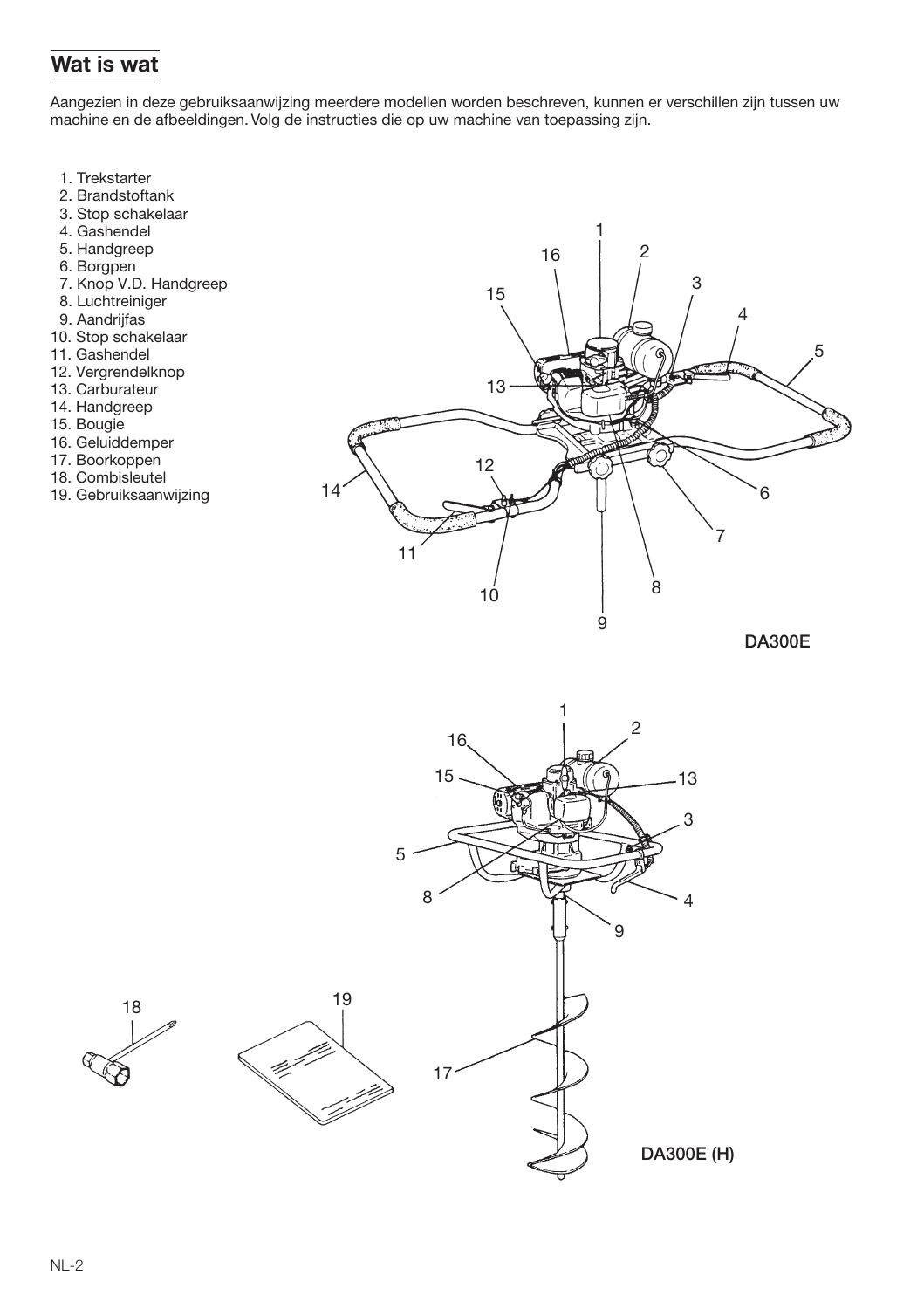# Waarschuwingen en veiligheidsinstructies

ledereen die deze machine bedient, moet deze handleiding en de inhoud ervan geheel gelezen en begrepen hebben. Als de veiligheidsinstructies niet in acht worden genomen, kan dit ernstige verwondingen of de dood tot gevolg hebben.

### Veiligheid van de gebruiker

- · Draaq altijd een vizier of veiligheidsbril.
- · Draag altijd een dikke, lange boek, laarzen en handschoenen. Draag geen loszittende kleding, sieraden, een korte broek, sandalen en werk nooit blootsvoets. Draag lang haar samengebonden zodat het maximaal schouderlang is.
- · Gebruik deze machine niet wanneer u moe of ziek bent, of alcohol drugs of medicijnen heeft ingenomen
- Laat in geen geval kinderen of onervaren personen de machine gebruiken
- · Draag gehoorbescherming. Let op uw omgeving. Let op omstanders die eventueel problemen aangeven. Verwijder veiligheidsuitrusting pas nadat de motor volledig gestopt is.
- · Draaq een hoofdbescherming.
- · Start de motor niet en laat de motor niet lopen in een afgesloten ruimte of gebouw. Inademen van uitlaatgassen kan dodelijk zijn.
- · Houd de handgrepen vrij van olie en brandstof.
- · Raak het boorgereedschap niet aan.
- . Houd de eenheid/machine nooit aan het boorgereedschap vast.
- · Als de eenheid uitgeschakeld is, controleer eerst of het boorgereedschap stil staat, voordat u de eenheid/machine neerzet.
- · Als de werkzaamheden langer duren, moet er regelmatig pauze worden gehouden om lichamelijk letsel, bijv. door de vibratie, te vermijden (Raynaud fenomeen / "white finger disease").
- Controleren of alle bevestigingen aan de machine goed vast zitten, zodat tijdens het gebruik niets los kan raken.
- Controleren of het gedeelte waar u gaat graven vrij is van obstakels en hindernissen. Er kunnen voorwernen onder het oppervlak begraven liggen, zoals elektrische draden, waterleidingen, enz. Als u niet zeker bent over de exacte ligging - neem dan a.u.b. contact op met de betreffende gemeentelijke bedrijven.
- · Deze boor is ontworpen om gaten in de grond te boren. Nooit proberen om gaten in harde voorwerpen te boren, zoals hout, steen of metaal.
- . De pin die zorgt voor een veilige bevestiging aan de motor nooit verplaatsen of anderszins wijzigen. Als u een andere pin gebruikt dan de originele pin, kan dit verwondingen veroorzaken.
- · Dit model is voorzien voor de opname van boorkoppen met een diameter van max. 12 inch. Nooit proberen om met deze machine een grotere boorkop te gebruiken.
- . Voordat met het boren wordt begonnen, ervoor zorgen dat de beide bedieners in de juiste positie staan om de handgrepen stevig vast te houden. Nooit op steile hellingen boren waar het risico om te vallen toeneemt.
- · De gaten die met deze machine gegraven zijn, kunnen een gevaar voor anderen vormen. Laat nooit een gat zonder toezicht op plaatsen waar het een veiligheidsrisico kan vormen.

# **NAARSCHUWING**

Systemen voor het dempen van de trillingen kunnen niet garanderen dat u geen fenomeen van Raynaud ("dode" vingers) of carpale-tunnelsyndroom kunt oplopen. Daarom moeten gebruikers die regelmatig en/of langdurig met de machine werken de toestand van hun handen en vingers zorgvuldig in de gaten houden. Als u merkt dat één van de bovengenoemde klachten zich voordoet, moet u onmiddellijk een arts raadplegen.

# A WAARSCHUWING

Als u medische elektrische/elektronische apparatuur gebruikt, zoals een pacemaker, moet u eerst uw arts raadplegen en contact opnemen met de fabrikant van de apparatuur voordat u elektrisch of op andere wijze aangedreven gereedschap gaat aebruiken.

### Veiligheid/beveiliging van de machine

- · Controleer de machine elke keer voor u hem gaat gebruiken. Vervang beschadigde onderdelen. Controleer of er brandstofl ekken zijn en of alle bevestigingsmiddelen aanwezig zijn en goed vast zitten.
- · Vervang onderdelen met barsten of stukjes eraf, of onderdelen die op een andere manier beschadigd zijn voor u de machine gaat gebruiken.
- · Houd anderen uit de buurt wanneer u de carburateur afstelt.
- · Gebruik uitsluitend accessoires die speciaal voor deze machine worden aanbevolen door de fabrikant.

# **N** WAARSCHUWING

Breng geen wijzigingen aan de machine aan. Gebruik het boorgereedschap uitsluitend voor werkzaamheden waarvoor het bedoeld is.

### Veiligheid en brandstof

- Meng en tank brandstof in de buitenlucht en buiten bereik van vlammen en vonken
- · Gebruik alleen voor brandstof toegestane jerrycans.
- . Rook niet en sta roken ook niet toe in de buurt van brandstof of in de omgeving van de machine of tijdens gebruik van de machine.
- · Neem alle geknoeide brandstof op alvorens de motor te starten. Ga minstens 3 m van de plaats waar u tankt vandaan alvorens u de motor start
- · Stop de motor alvorens u de benzinedop verwijdert.
- Als u de machine opbergt, eerst de tank legen. Wij raden u aan na gebruik altiid de tank te legen. Als u de machine toch met brandstof opbergt, let er dan op dat hij niet kan lekken.
- · Berg de machine en de brandstof op waar de dampen niet door vonken of open vuur kunnen worden ontstoken, van bijv. geisers, boilers, elektromotoren, schakelaars, etc.

# **NAARSCHUWING**

Brandstof kan snel vlam vatten of ontploffen en bovendien kunt u de dampen van brandstof inademen: wees dus bijzonder voorzichtig als u met brandstof omgaat of brandstof bijvult.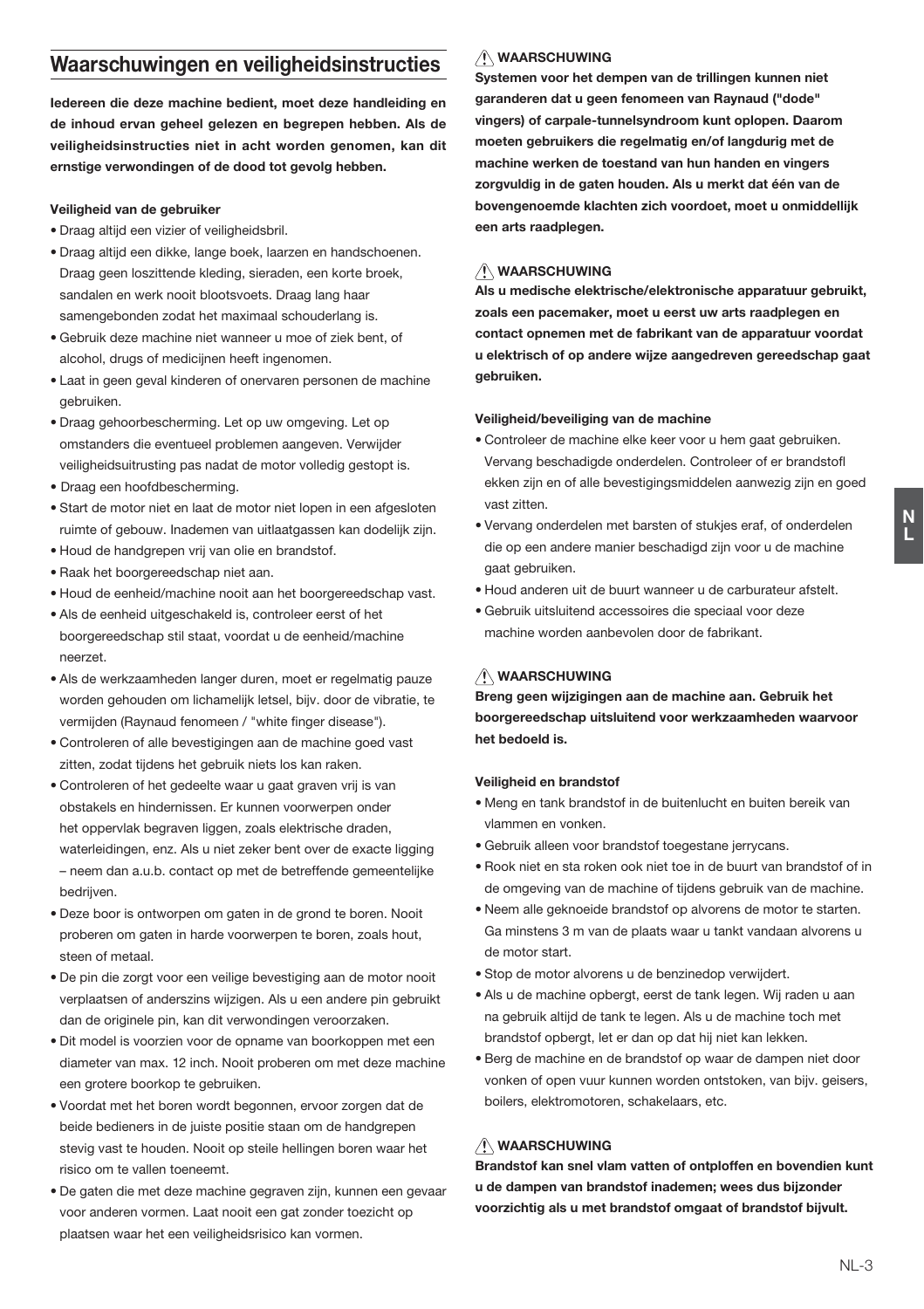#### Veiligheid bij het boren

- · Boor geen ander ander materiaal dan datgene waarvoor deze machine bedoeld is.
- · Voordat u begint altijd eerst het gedeelte controleren dat u gaat boren. Verwijder alle voorwerpen die klem kunnen komen te zitten of weggeslingerd kunnen worden.
- · Draag een aerosol-beschermingsmasker ter bescherming van de ademhaling als u gaat boren nadat een insecticide is gestrooid.
- · Houd omstanders, kinderen, helpers, maar ook dieren buiten de gevarenzone van 5 m. Stop de machine onmiddellijk als jemand dichterbij komt.
- · Voor deze machines zijn steeds twee bedieners noodzakelijk. Probeer nooit om deze machine met slechts één bediener te gebruiken, of om de bediening zodanig te wijzigen, dat er maar één bediener nodig is.
- · Houd de machine met beide handen stevig vast.
- . Neem een stabiele houding aan. Reik niet te ver.
- · Houd alle delen van uw lichaam uit de buurt van de geluidsdemper en het boorhulpstuk, terwijl de machine in werking is.
- · Als u naar een nieuwe werkplek gaat, zet dan eerst de machine stop en controleer of alle snijgereedschappen ook stil staan.
- · Zet de machine nooit op de grond neer, zolang ze in werking is.
- · Controleer steeds eerst of de machine stop gezet is en of de snijgereedschappen geheel tot stilstand gekomen zijn, voordat u afval of gras uit een snijgereedschap verwijdert.
- · Neem steeds een EHBO-doos mee als u met elektrisch gereedschap werkt.
- Start de motor nooit of laat de motor nooit lopen in een gesloten ruimte of gebouw en/of in de nabijheid van een ontvlambare vloeistof. Het inademen van uitlaatdampen kan dodelijk zijn.

#### Veilig onderhoud

- . Voer onderhoud aan de machine uit volgens de aanbevolen procedures.
- · Haal de kap van de bougie voordat u onderhoud uitvoert. hahalya yoor hat afetallan yan da carburataur
- . Houd anderen uit de buurt wanneer u de carburateur afstelt.
- · Gebruik uitsluitend originele HITACHI vervangingsonderdelen. zoals aanbevolen door de fabrikant.

### LET OP

Demonteer de trekstarter niet. Het risico bestaat dat u gewond raakt doordat de veer van de trekstarter losschiet

#### Vervoer en opslag

- · Draag de machine alleen wanneer de motor gestopt is en met de uitlaat weg van uw lichaam.
- · Laat de motor afkoelen, maak de brandstoftank leeg en zorg ervoor dat de machine goed vast zit voordat u de machine opbergt of in een voertuig gaat vervoeren.
- · Maak de brandstoftank helemaal leeg voor u de machine opbergt. We raden u aan de tank elke keer nadat u de machine gebruikt heeft, leeg te maken. Als er brandstof in de tank blijft zitten, moet u ervoor zorgen dat er geen brandstof kan lekken.
- · Bewaar de machine buiten bereik van kinderen.
- . Maak de machine schoon, voer het vereiste onderhoud uit en bewaar de machine op een droge plek.
- · Controleer of de motor volledig uit staat voordat u de machine vervoert of opbergt.
- · Als u het apparaat in een voertuig transporteert, dek de boorkop dan af met een boorafdekking of een tapijt.

Als er zich situaties voordoen die niet in deze gebruiksaanwijzing behandeld worden, wees dan voorzichtig en gebruik uw verstand. Neem contact op met uw officieel HITACHI servicecentrum als u hulp nodig heeft. Let in het bijzonder op aanwijzingen die beginnen met de volgende woorden:

# **NUMBER OF WAARSCHUWING**

Geeft aan dat er een verhoogd risico bestaat op ernstig persoonlijk letsel of zelfs de dood als de aanwijzingen niet worden opgevolgd.

### LET OP

Geeft aan dat er risico bestaat op persoonlijk letsel of zaakschade als de aanwijzingen niet worden opgevolgd.

### **OPMERKING**

Nuttige informatie voor correct functioneren en gebruik van de machine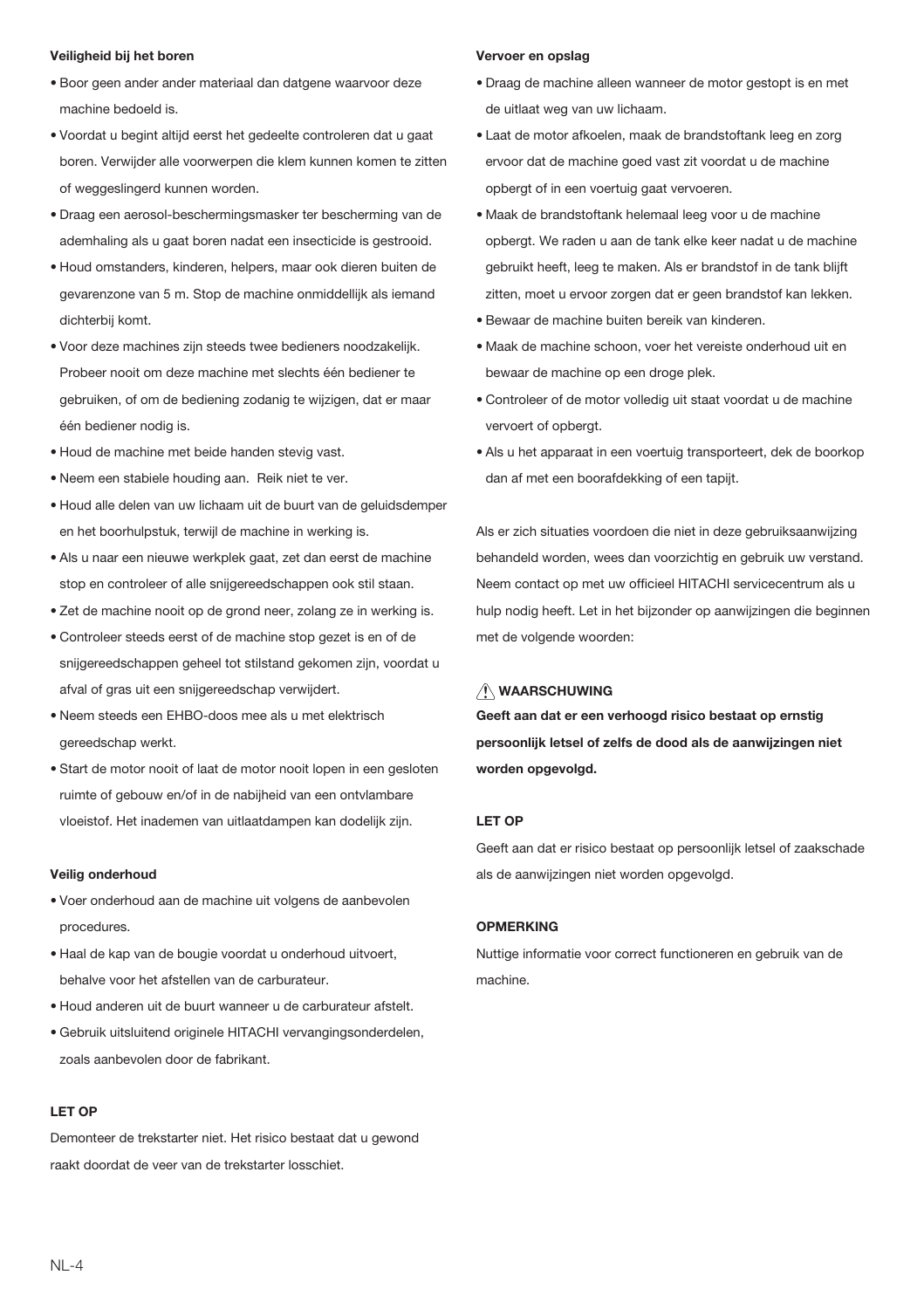# **Specificaties**

| <b>MOTOR</b>                                                                                          |                                               |
|-------------------------------------------------------------------------------------------------------|-----------------------------------------------|
| Modell ····························· DA300E (Tvamansmanovrerad hogtresterande vridborr)               | DA300E (H)                                    |
| Motor type ··························Forcerad luftkyld tvataktsbension-motor                          | $\leftarrow$                                  |
| Verplaatsing (ml) 50 (3.05 kub. in.)                                                                  | $\leftarrow$                                  |
| Ontsteking ······························Elektronisk                                                  | $\leftarrow$                                  |
|                                                                                                       | $\leftarrow$                                  |
| Carburateur ····························Diafragmtyp                                                   | $\leftarrow$                                  |
| Brandstof ···························Blandning av benison och olja for tvataktsmotor (25~50:1)        | $\leftarrow$                                  |
| Capaciteit brandstoftank (1)  1 (33.8 fl.oz)                                                          | $\leftarrow$                                  |
| Starten ································Trekstarter                                                   | $\leftarrow$                                  |
| <b>VERTRAGINGSKAST</b>                                                                                |                                               |
| Koppeling ····························· Droog automatisch, centrifugaal type                          | $\leftarrow$                                  |
| Driifwerk ·······························Rechte tandwielen                                            | $\leftarrow$                                  |
| Vertragingsverhouding 33:1                                                                            | $\leftarrow$                                  |
| Snelheid aandrijfas ··················6500 min <sup>-1</sup> Motor / 197 min <sup>-1</sup> Aandrijfas | $\leftarrow$                                  |
| Aandrijfas (dia.) (mm) ·················25 / 25.4 (1 inch) (USA)                                      | 25.0                                          |
| <b>SMEERMIDDEL</b>                                                                                    | $\leftarrow$<br>$\leftarrow$                  |
| OMVANG (L $\times$ B $\times$ H) (mm) $\cdots$ 1200 $\times$ 600 $\times$ 490                         | $602 \times 342 \times 490$                   |
| $(47.2 \times 23.6 \times 19.3 \text{ inch})$                                                         | $(23.7 \times 13.5 \times 19.3 \text{ inch})$ |
|                                                                                                       | 13.3 (29.3 lbs)                               |
|                                                                                                       | $\leftarrow$                                  |
| Geluidsdrukniveau LpA (dB (A)) ·······100.4<br>volgens ISO 22868                                      | $\leftarrow$                                  |
| Onnauwkeurigheid (dB (A)) ··········0.3                                                               | $\leftarrow$                                  |
| Geluidsdruk Lw gemeten (dB(A)) ······<br>volgens ISO 22868                                            | $\leftarrow$                                  |
| Geluidsdruk LwA (dB (A)) ············112                                                              |                                               |
| volgens 2000/14/EC                                                                                    | ←                                             |
| Vibratie niveau (m/s <sup>2</sup> ) ··················Achterste - 5.1                                 | $\leftarrow$                                  |
| volgens ISO 22867<br>Voorste - 5.8                                                                    |                                               |
| Onnauwkeurigheid (m/s <sup>2</sup> ) · · · · · · · · · · · · 1.5                                      | $\leftarrow$                                  |

ATTENTIE: De specificaties kunnen zonder voorafgaande aankondiging worden gewijzigd.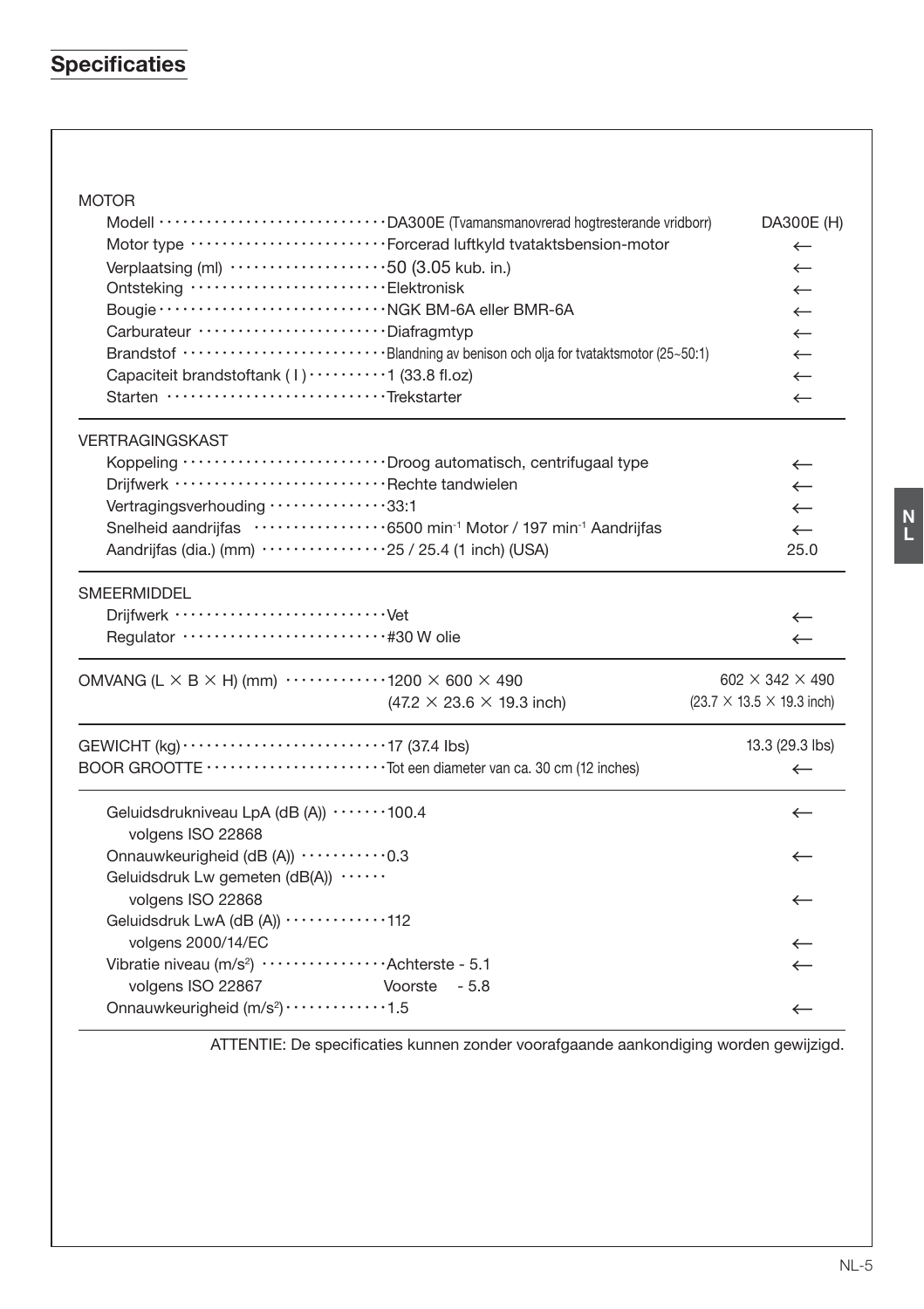# **Bediening**

### 1. Montage

1) Draai de 4 knoppen van de handgreep ca. 2,5 cm (1 inch) los, zodat u allebei de handgrepen uit kunt klappen. Als u de knoppen te ver doordraait, draait u ze helemaal los. (Afb. 1) (DA300E)

 $(1)$  Een Inch (ca. 2,5 cm) (2) Knop V.D. handgreep

- 2) Nadat u de twee handgrepen uitgeklapt hebt, draait u de 4 knoppen stevig vast. (ledere keer voordat u met de machine gaat werken, moeten de knoppen nog eens extra aangedraaid worden) (DA300E)
- 3) Om de boor te monteren, moet u eerst het motorgedeelte op de grond zetten Plaats de boor op de aandrijfas. Zorg ervoor dat de gaten van de aandrijfas en de boor op één lijn liggen, plaats de meegeleverde bevestigingspennen in de gaten en bevestig deze met de klikpennen;

maak hierbij gebruik van een tang. (Afb. 2)

- (3) Aandriifas
- (4) Kliknen
- (5) Bevestigingspen

### **ATTENTIE:**

Uw motorboor heeft twee gaten om de boorkoppen te monteren, maar er zijn ook boorkoppen die maar één gat hebben. Deze twee soorten boorkoppen (met een gat of met twee gaten) kunnen allebei met dit motorgedeelte aghruikt worden

### 2. Selecteren van een passende boor

1) Kies een boor die geschikt is voor het materiaal dat u wilt boren. Als u bijvoorbeeld in ijs wilt boren, kies dan een ijsboor. Als u in de grond wilt boren, kies een grondboor. (Neem voor meer informatie contact op met uw vakhandelaar).

## 3. Brandstof

# **NAARSCHUWING**

- Het boorstuk is voorzien van een tweetaktmotor. Laat de motor altijd werken op een brandstof die met olie is gemengd. Zorg voor een goede ventilatie als u brandstof bijvult of ermee werkt.
- · Brandstoffen zijn uiterst licht ontvlambaar en u kunt ernstig persoonlijk letsel oplopen door de dampen in te ademen of brandstof op lichaamsdelen te morsen. Wees altijd voorzichtig en blijf goed opletten bij de omgang met brandstof. Zorg altijd voor een goede ventilatie wanneer u brandstof binnen een gebouw gebruikt.

### **Rrandstof**

- · Gebruik altijd 89 octaan loodvrije merkbenzine.
- · Gebruik echte tweetaktbrandstof of een benzine-oliemengsel van 25:1 tot 50:1; raadpleeg voor de juiste verhouding alstublieft de verpakking van de tweetaktolie in kwestie of uw officieel HITACHI servicecentrum.
- · Alleen in de staat Californil 50:1).
- Als er geen echte tweetaktbrandstof beschikbaar is, gebruik dan een kwaliteitsolie die uitdrukkelijk geschikt is voor gebruik in luchtgekoelde tweetaktmotoren (JASO FC GRADE OIL of ISO EGC GRADE). Gebruik geen BIA of TCW (voor watergekoelde tweetaktmotoren) mengolie.
- · Gebruik geen multigrade olie (10 W/30) of afgewerkte olie.
- · Mena de brandstof en de olie in een aparte, schone ierrycan.

 $(6)$  1  $\cdot$  Olie (7) 25~50: Benzine Begin met de helft van de gewenste hoeveelheid benzine in de jerrycan. Voeg de tweetaktolie toe (alle benodigde olie voor de gewenste hoeveelheid brandstof). Meng het brandstof-oliemengsel (schudden). Voeg tenslotte de resterende hoeveelheid benzine  $t \cap \triangle$ 

Meng (schud) het brandstofmengsel nog eens goed voor u het in de tank doet

### Tanken

# A WAARSCHUWING

- .<br>• Schakel altiid eerst de motor uit voor u gaat tanken.
- . Maak de tank voorzichtig open om eventueel onder druk staande gassen te laten ontsnappen.
- · Draai na het tanken de dop weer goed op de tank.
- Ga minstens 3 m van de plek waar u getankt heeft vandaan voor u de motor probeert te starten.
- . Was eventueel op uw kleding gemorste brandstof er onmiddellijk uit met zeep of een wasmiddel.
- Controleer of er ergens brandstof lekt na het tanken.

Maak voor u gaat tanken de tankdop en omstreken netjes schoon zodat er geen vuil in de tank kan vallen. Zorg ervoor dat de brandstof goed gemengd is door voor het tanken de jerrycan goed te schudden.

### 4. Uppstartning

- 1) Schakel allebei de stop schakelaars in. (DA300E)
- 2) Zet de choke hendel in de CHOKE positie. (Afb. 4)

(1) Choke hendel

- 3) Trek aan de gashendel en druk op de vergrendelknop, laat daarna de gashendel langzaam los. De gashendel is nu vergrendeld. Intussen moet de andere bediener de andere gashendel goed ingedrukt houden. (DA300E)
- 4) De bediener die aan de kant van de starter staat, trekt met een korte ruk aan de trekstarter en zorgt ervoor dat hij de starter goed in zijn hand houdt, zodat hij niet plotseling terug kan schieten. (Afb. 6)

### (2) Gashendel-vergrendeling

5) Als u hoort dat de machine opstart, zet u de choke hendel in de positie START (open). Trek vervolgens nog eens kort aan de t rekstarter. (Afb. 4)

### **ATTENTIF-**

### Als de motor niet wil starten, herhaal dan de stappen 2 tot 5.

6) Nadat u de machine gestart heeft, trek dan aan de gashendel om de vergrendelknop te ontgrendelen. (DA300E) Daarna moet de motor ongeveer 2-3 minuten warm lopen voordat hij belast kan worden.

### **ATTENTIF-**

### Om de snelheid van de motor te verhogen, moeten er tegelijkertijd aan allebei de gashendels getrokken worden. (DA300E)

### LET OP:

Het is niet raadzaam om de kabelinstelling te wijzigen omdat de kabel in de fabriek ingesteld is. Als er maar een gashendel bediend wordt en de snelheid van de motor verhoogd wordt, is dit een teken dat de gasregeling verkeerd ingesteld is. Dit kan voorkomen als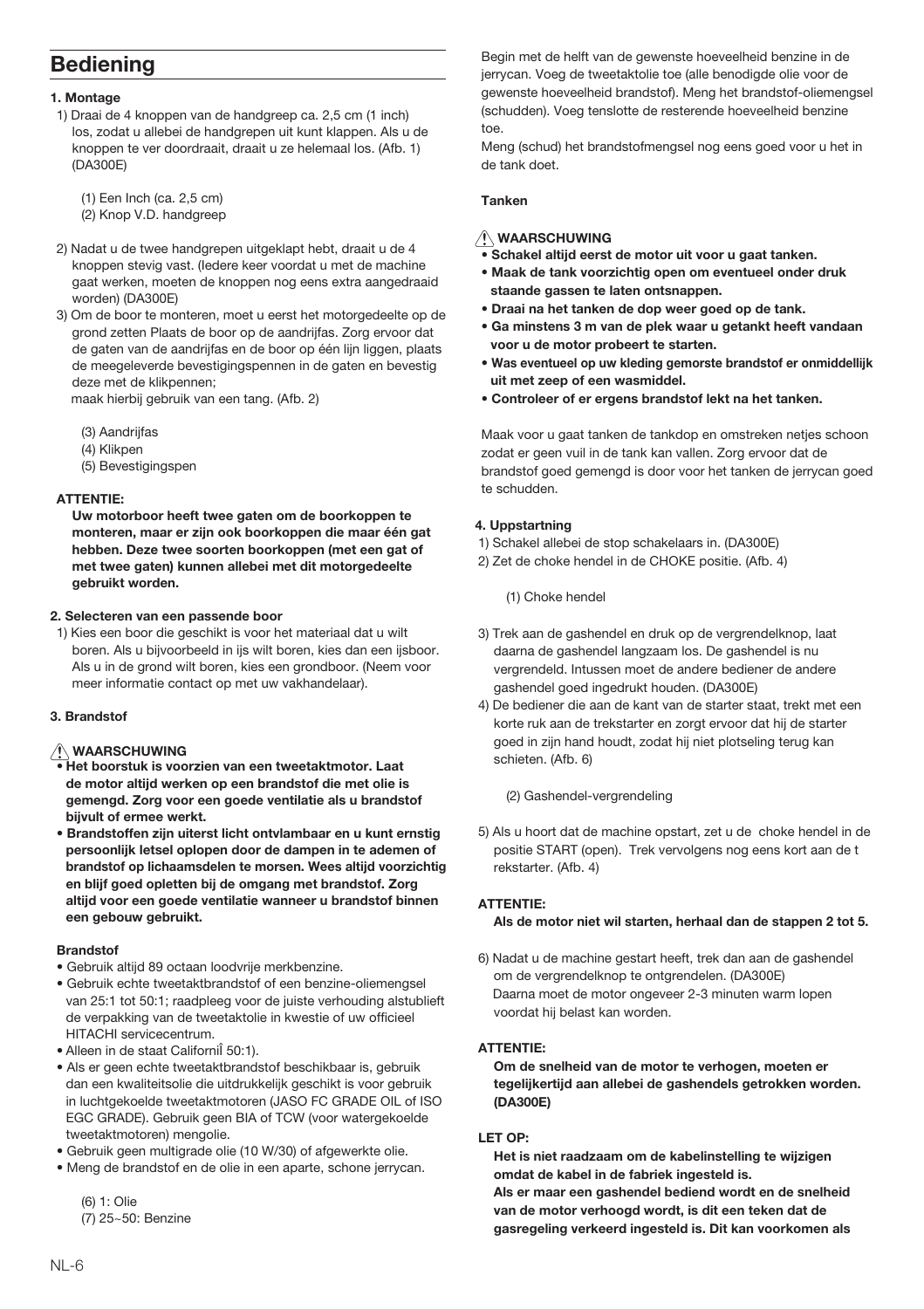de machine lange tijd in gebruik is. In dit geval moet u de kabelinstelling (3) jets met de klok meedraaien. (Gezien vanaf de kant van de hendel) (Afb. 5)

(4) L-Schroef

## 5. Carburateurafstelling (Afb. 7)

# <u>∕∱</u> WAARSCHUWING!<br>Start de motor nooit voordat de complete koppeling. afdekking en de behuizing volledig gemonteerd zijn! De konneling kan anders los raken en verwondingen veroorzaken.

In de carburateur wordt de brandstof met lucht vermengd. De carburateur wordt afgesteld als de motor wordt getest in de fabriek. Er kunnen aanpassingen nodig zijn, afhankelijk van klimaat en hoogte. De carburateur heeft één afstelmogelijkheid: T= afstellingsschroef stationair toerental.

#### Afstelling stationair toerental (T)

Controleer of het luchtfilter schoon is. Wanneer het stationair toerental correct is afgesteld, zal het snijgereedschap niet ronddraaien. Als de afstelling aangepast moet worden, kunt u de T-schroef dichtdraaien (met de klok mee) terwijl de motor loopt, totdat het snijgereedschap begint te draaien. Draai de schroef vervolgens open (tegen de klok in) totdat het snijgereedschap stopt. U heeft het juiste stationair toerental ingesteld wanneer de motor in alle standen soepel blijft lopen bij een toerental dat ruim onder het toerental ligt waarbij het snijgereedschap begint te draaien. Als het snijgereedschap blijft draajen nadat u het stationair toerental heeft afgesteld, dient u contact op te nemen met uw officieel HITACHI servicecentrum.

(T) Instelschroef stationaire loop

(1) Carburateur

### $\triangle$  WAARSCHUWING!

Als de motor onbelast loopt, mag het snijgereedschap in geen enkel geval draaien.

1) L-schroef

Draai terwijl de motor stationair loopt, de L-schroef naar binnen of naar buiten om de maximum toerental positie te vinden Draai de schroef daarna vanuit deze positie een achtste tot een kwart slag tegen de klok in.

2) H-schroef

Draai terwijl het gasventiel geheel geopend is, de H-schroef naar binnen of naar buiten, en ga hierbij op dezelfde manier te werk als bij de instelling van de L-schroef.

### ATTENTIE-

Als u bij de instelling van de L en de H schroef niet zeker bent en de motor niet kunt starten, draai de twee schroeven dan eerst in de standaard positie. Herhaal daarna de stappen zoals beschreven in punt 1 tot 3.

De standaard positie van de L schroef is op 1-3/8 slag en de standaard positie van de H schroef is op 1-1/2 slag vanaf de positie waarin de instelschroef met de klok meegedraaid en licht gemonteerd werd. (DA300E (H))

#### LET OP-

De bovengenoemde aanpassing moet gebeuren, als de actuele omstandigheden dit noodzakelijk maken of als SCHADE aan de motor kan ontstaan.

### TIDI

Sommige modellen die in gebieden worden verkocht met strenge milieuwetgeving hebben geen mogelijkheid om de carburateur op lage en hoge snelheid af te stellen. Dit omdat daardoor de motor eventueel zodanig zou kunnen worden afgesteld dat de lokale milieuwetten worden overtreden. In deze gevallen kunt u aan de carburateur alleen het stationaire toerental instellen.

Modellen waarbij de lage en hoge snelheid kunnen worden afgesteld zijn af fabriek afgesteld. Geringe aanpassingen kunnen de prestaties verbeteren, afhankelijk van klimaat. etc. Draai de afstelschroeven nooit in grotere stappen dan 90 graden: verkeerde afstelling kan schade aan de motor veroorzaken. Als u niet goed weet hoe u de motor kunt afstellen, neem dan contact op met de officieel HITACHI servicecentrum

### 6 Boren

- 1) Allebei de bedieners / een bediener (DA300E (H)) moet de handgreep stevig met beide handen vasthouden en stevig op een stabiele ondergrond staan, zodat hij niet door de eenheid/ machine omver geslingerd kan worden. (Afb. 8)
- 2) Plaats de punt van de boor precies op de plek waar u wilt graven en zet de boor dan op volgas. Dit gaat heel gemakkelijk dankzij de ingebouwde centrifugale koppeling, (Afb, 8)
- 3) Haal de boor steeds omhoog nadat u een paar centimeter dieper gegraven hebt, om de druk te verminderen en om het boorgat schoon te maken.
- 4) De koppeling slipt als de boor overbelast is. Als dit gebeurt, haal de boor dan iets omhoog om de belasting te verminderen.

<u>∕∱</u> WAARSCHUWING!<br>Tiidens het boren kan de boor plotseling en heftig vibreren. als deze in aanraking komt met grote stenen, wortels of andere verborgen hindernissen.

Laat de startknop onmiddellijk los en haal de boor uit het boorgat.

Verwijder de hindernissen om schade te voorkomen en ga vervolgens door met boren.

5) Als zich een abnormale vibratie of een abnormaal geluid voordoet. zet de motor dan stop en controleer de eenheid/machine.

### LET OP:

Aangezien de DA300E is ontworpen als een TWEE-PERSOONS boor, mag u nooit proberen om de boor met slechts één gashendel te bedienen.

6) Als de boor tijdens het graven blijft steken en moeilijk uit de grond getrokken kan worden, zet de motor dan stop en vergrendel de boor met de borgpen, zodat het werk soepeler verloopt. (Afb. 9) (DA300E)

(2) Borapen (3) Borgpen hendel

\*6) Als de boor tijdens het graven blijft steken, zet de motor dan stop en trek de boor uit de grond. (DA300E (H))

### 7. Stoppen

1) Een bediener of allebei de bedieners zetten de gashendel geleidelijk aan in stationaire loop, daarna wordt de stopschakelaar of -knop uitgeschakeld.

#### **ATTENTIE:**

De stop-schakelaar in geval van nood gewoon onmiddellijk uitschakelen.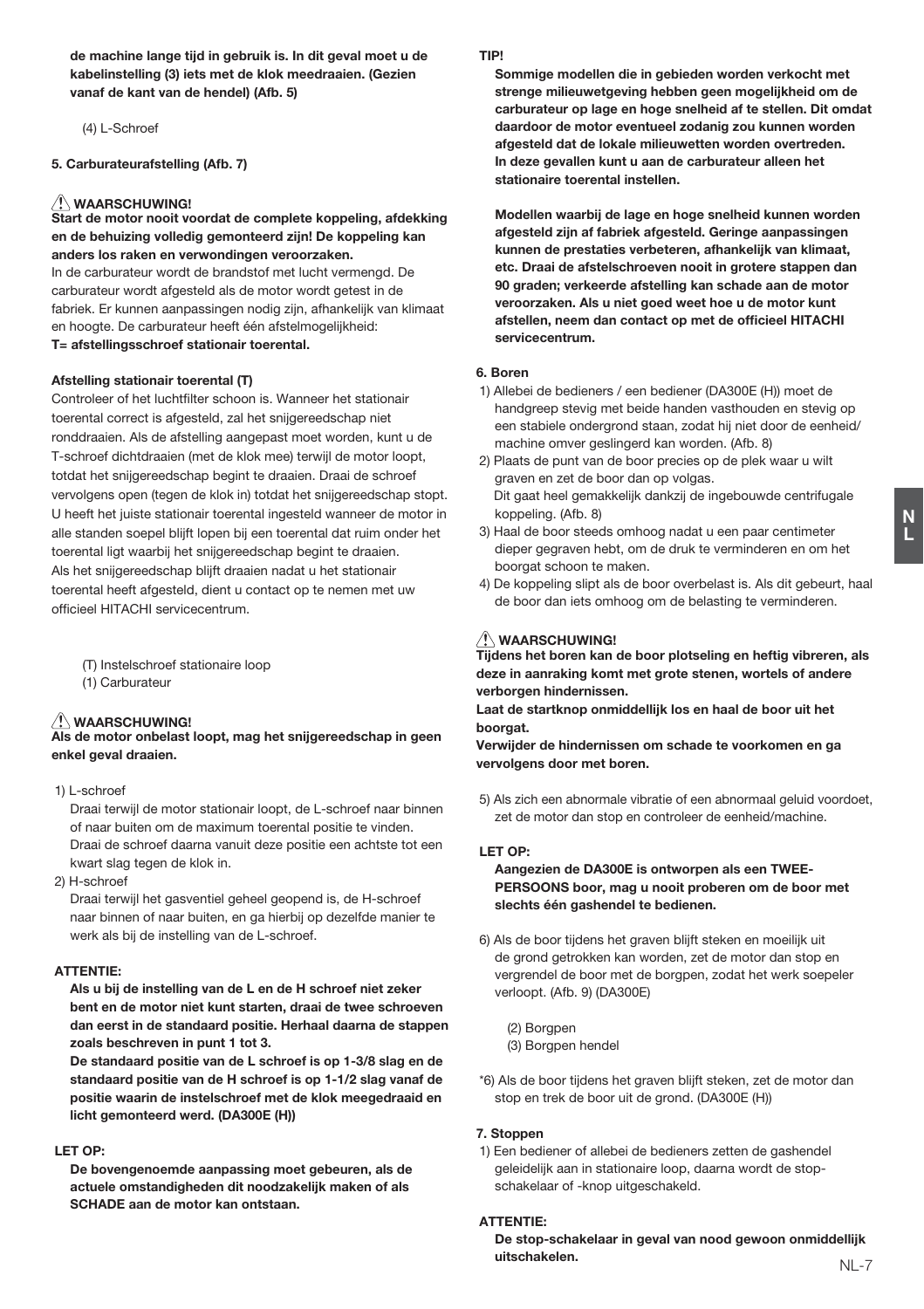# Onderhoud

### 1. Periodieke controle

- 1) Reinig het luchtzuiveringselement met water en zeep en droog het voor hergebruik. (Afb. 10)
	- (1) Luchtzuiveringsafdekking
	- (2) Trekken om de luchtzuiveringsafdekking te verwijderen
	- (3) Luchtzuiveringselement
- 2) Kras de koolstof van de bougieopening. (Standaard opening is 0,60 mm of 0.023 inches.) (Afb. 11)
	- $(4) 0.60$  mm
	- 0.023 In
	- (5) Verwijder koolstof of olie
- 3) Controleer zorgvuldig of er ergens olie of benzene lekt.
- 4) Controleer of alle moeren, bouten, schroeven enz. stevig aangedraaid zijn.
- 5) Omdat de koppelingsschoenen na langdurig gebruik kunnen slijten, moeten ze af en toe gecontroleerd worden.

### 2. Smering

- 1) Smeer het drijfwerk om de 50 bedrijfsuren door multifunctioneel vet door de bijvulopening te persen. (Afb. 12)
	- (6) Bijvulopening voor vet
- 2) De requlator van de motorsnelheid wordt gesmeerd met #30 W olie (EP lithium). De capaciteit is 0.5 fl .oz. (16 ml) en de hoeveelheid moet om de 50 bedrijfsuren gecontroleerd worden met behulp van de controleschroef. (Afb. 13)

(7) Controleschroef

Als u de controleschroef losdraait, houd de kant van de schroef dan naar hoven

### **3. REGULATOR INSTELLEN**

1) Zet de motor stop en draai dan eerst de schroef A (1) los. Trek de externe hendel van de regulator (2) omhoog en druk de veerhendel (3) omlaag, draaj tegelijkertijd de schroef A weer vast (Afb. 14)

### **ATTENTIE-**

Nadat u de bovenstaande stappen heeft uitgevoerd, controleer dan of de gashendel (4) aan de carburateur ofwel in de positie 'stationaire loop' of in de positie 'geheel geopend' staat.

2) Om de regulator in te stellen, moet u eerst de schroeven (6) losdraaien die de bedieningshendel (5) die aan de carter gemonteerd is, vasthouden; beweeg de gemonteerde bedieningshendel dan naar rechts of naar links om het maximum toerental van 6500 tpm te verkrijgen (door het geheel van de bedieningshendel naar links te bewegen verkrijgt u een hoger toerental, door het naar rechts te bewegen wordt het toerental lager) (Afb. 15)

## **ATTENTIE-**

Stel altiid eerst de speling van het einde van de gaskabel in. voordat u de regulator instelt.

3) Requiator beweegt op en neer (verschillende toerentallen)

- De regulator beweegt op en neer als de motor niet warm genoeg is.
- · Als de regulatoryeer, de regulatorstang of de stang en de yeer zich niet correct bewegen, kan het gebeuren dat de regulator zich on en neer beweent Controleren en reinigen.
- · Als de regulator veer of stang gestrekt wordt, kan het gebeuren dat de regulator zich op en neer beweegt. Vervangen of voorzichtig behandelen.
- · Als de mengverhouding van de benzine niet correct is, kan het gebeuren dat de regulator zich op en neer beweegt. De mengverhouding moet tussen 25:1 en 50:1 liggen.
- Als de benzinetank of benzinekraan verstopt is met vuil of oude benzine, kan het gebeuren dat de regulator zich op en neer beweegt. Controleren en reinigen.
- · Als zich onvoldoende olie in de regulator bevindt, werken de gewichten niet correct en dan kan het gebeuren dat de regulator zich op en neer beweegt.

Controleren en bijvullen met tandwielolie.

• Als de hoge snelheidsschroef aan de carburateur niet goed ingesteld is, kan het gebeuren dat de regulator zich op en neer beweegt. Correct instellen.

### 4. Verdere eigenschappen (DA300E)

- 1) Als de handgrepen omhoog geklapt worden, kunnen ze als draaggrepen gebruikt worden. (Afb. 16)
- 2) Als de handgrepen omlaag geklapt worden, kunnen ze bij het opbergen als steunen gebruikt worden. (Afb. 17)

# 5. Onderhoudsschema

Hier vindt u nog enkele algemene onderhoudsinstructies. Neem voor verdere informatie a.u.b. contact met uw officieel HITACHI servicecentrum

### Dagelijks onderhoud

· Maak de buitenkant van de heggentrimmer schoon.

- · Controleer of het boorhulpstuk correct gecentreerd en scherp is en geen barsten vertoont. Niet correct gecentreerd boorgereedschap veroorzaakt hevige vibraties die eenheid/ machine kunnen beschadigen.
- Controleer of het boorhulpstuk goed bevestigd is.
- · Controleer of alle schroeven en moeren goed vastgedraaid zijn.

### **Wekelijks onderhoud**

- · Controleer de trekstarter, in het bijzonder het koord.
- · Maak de buitenkant van de bougie schoon.
- · Verwijder de bougie en controleer de afstand tussen de elektroden. Corrigeer deze afstand tot 0,6 mm of vervang de bougie.
- · Controleer of de luchtinlaat bij de trekstarter niet verstopt is.
- · Controleer of het hoektandwiel voor 3/4 met vet gevuld is.
- · Maak het luchtfilter schoon.

### Maandelijks onderhoud

- Spoel de brandstoftank met schone benzine en maak het brandstoffilter schoon.
- · Maak de buitenkant en de omgeving van de carburateur schoon.

## **Driemaandelijks onderhoud**

- · Maak de koelribben van de cilinder schoon
- · Maak de ventilator en de omgeving ervan schoon.
- · Haal roet en koolafzetting uit de uitlaat.

# LET OP

De cilinderribben, ventilator en geluiddemper mogen uitsluitend door een officieel HITACHI servicecentrum.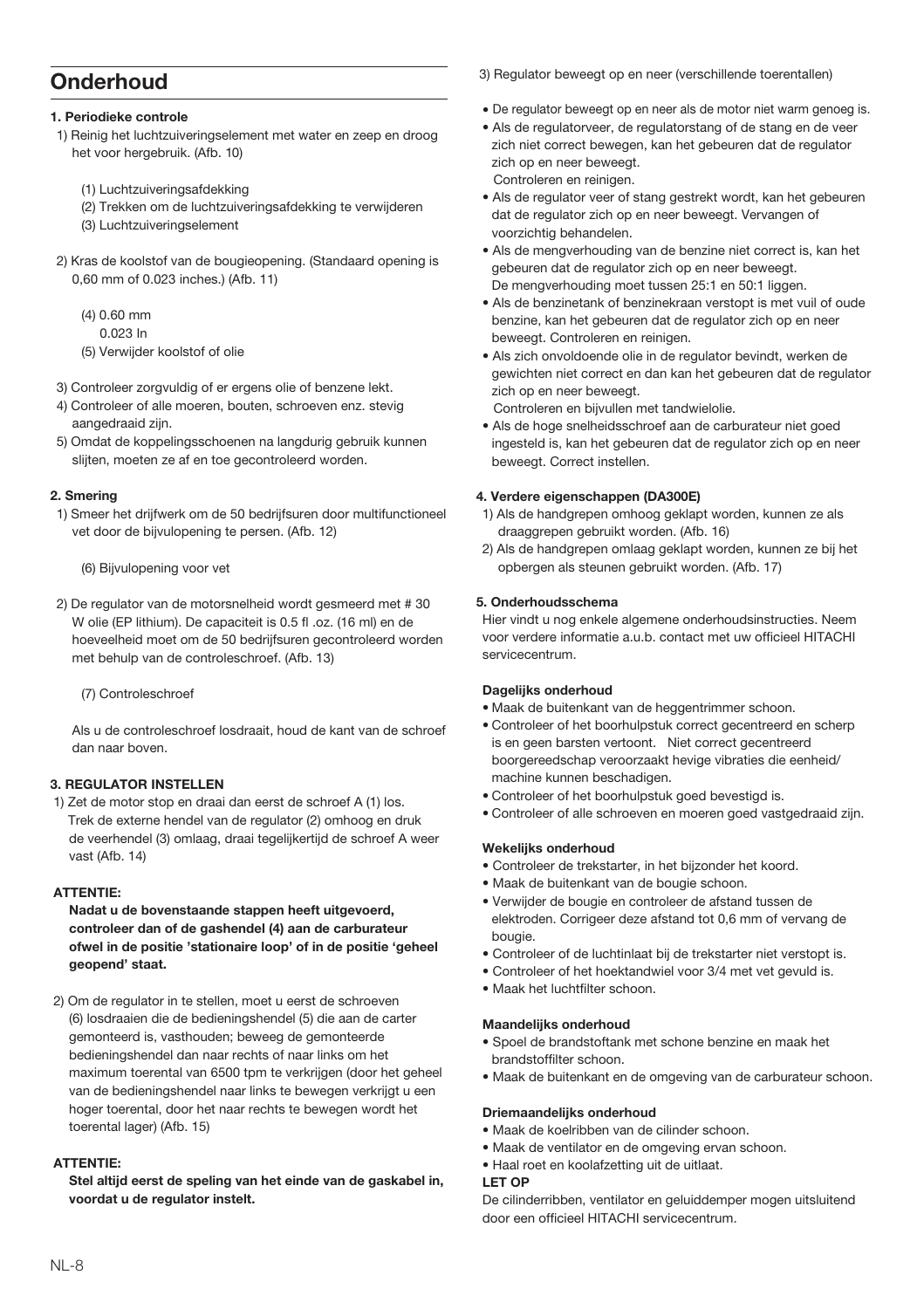# Significado de los símbolos

NOTA : Algunos aparatos no están provistos de ellos.

|                                                     | <b>Símbolos</b><br>A ADVERTENCIA<br>A continuación se muestran los símbolos usados para la máquina. Asegúrese de comprender<br>su significado antes del uso.                                                                                      |
|-----------------------------------------------------|---------------------------------------------------------------------------------------------------------------------------------------------------------------------------------------------------------------------------------------------------|
|                                                     | Es importante que usted lea, entienda totalmente y observe las siguientes<br>precauciones y advertencias de seguridad. El uso descuidado o incorrecto del aparato podrá<br>causarle lesiones serias o fatales.                                    |
|                                                     | Lea, comprenda y siga todas las advertencias y demás instrucciones de este manual y las que<br>se muestran en el aparato.                                                                                                                         |
|                                                     | Utilice siempre protecciones para los ojos, la cabeza y los oídos cuando utilice este aparato.                                                                                                                                                    |
| Н<br>H                                              | Explica la posición del cebador. La señal superior indica el cebador cerrado y la inferior indica<br>totalmente abierto.                                                                                                                          |
| Do not touch the<br>bit when running<br>the engine. | No toquen la cuchilla mientras el motor en marcha.                                                                                                                                                                                                |
|                                                     | Antes de utilizar su dispositivo<br>· Lea detenidamente el manual.<br>• Compruebe que el equipo de corte se encuentra acoplado y ajustado correctamente.<br>• Arranque el aparato y compruebe el ajuste del carburador. Consulte "MANTENIMIENTO". |

# Contenido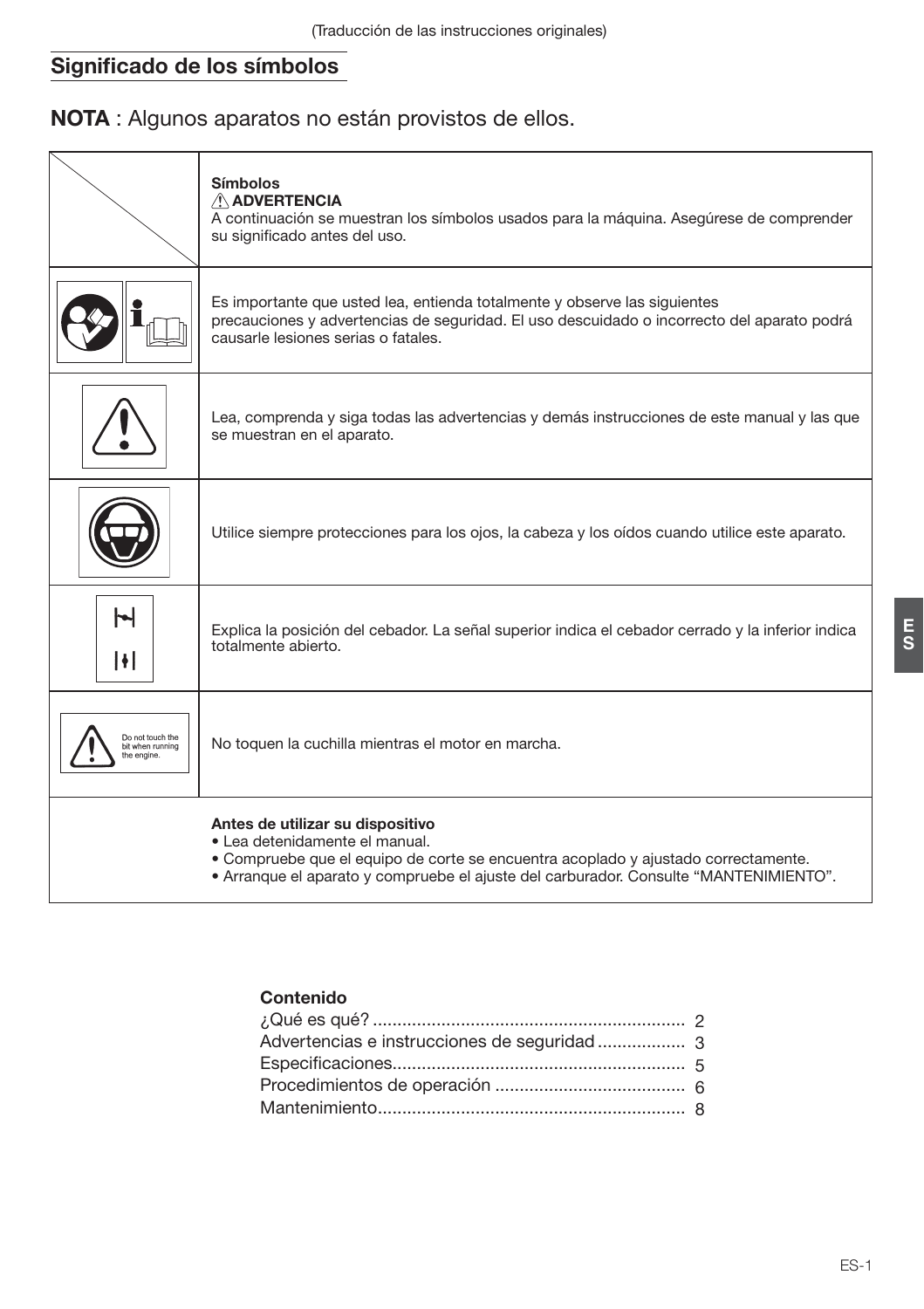# ¿Qué es qué?

Puesto que este manual cubre varios modelos, puede que existan diferencias entre los dibuios y su unidad. Utilice las instrucciones que se refi eran a su unidad.

- 1. Arrancador retráctil
- 2. Tanque de combustible
- 3. Llave de parada
- 4. Acelerador
- 5. Manija
- 6. Pasador de bloqueo
- 7. Perilla de la manija
- 8. Filtro de aire
- 9. Eje propulsor
- 10. Llave de parada
- 11. Palanca del acelerador
- 12. Botón de bloqueo
- 13. Carburador
- 14. Manija
- 15. Bujia de encendido
- 16. Silenciador
- 17. Mecha de barrena
- 18. Llave combinada de cubo
- 19. Instrucciones de manejo





19

Í.

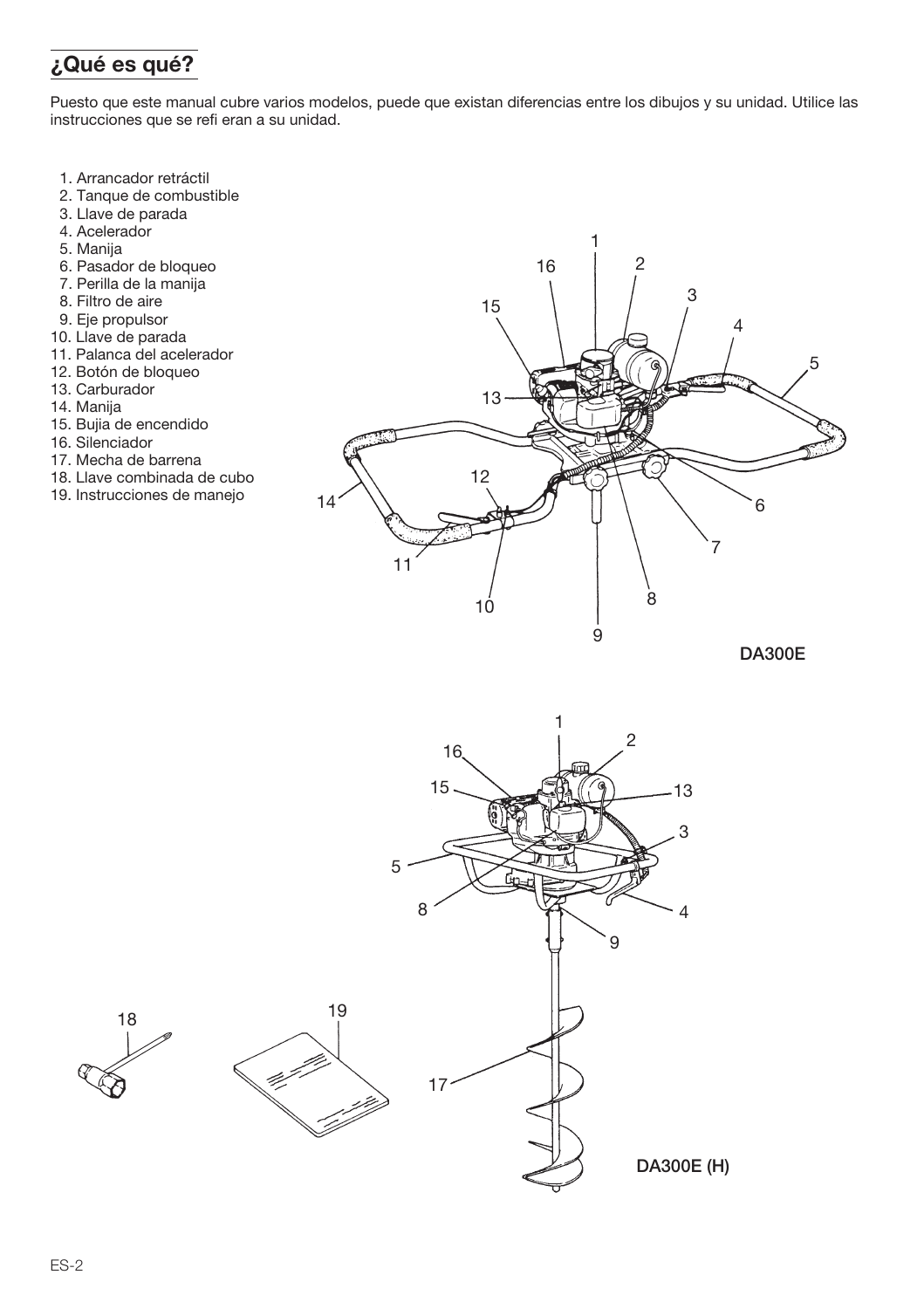# Advertencias e instruccione de seguridad

Están seguras que cualquiera operando esta máquina ha leído y entiende completamente este manual y es contento. El fracaso para seguir todas instrucciones de la seguridad pueden tener como resultado la herida o la muerte graves.

### Seguridad del usuario

- · Utilice siempre protecciones como caretas o gafas de seguridad.
- · Utilice siempre pantalones largos, botas y quantes de teiidos resistentes. No utilice prendas sueltas, jovas, pantalones cortos o sandalias, y nunca trabaje descalzo. Recójase el pelo de forma que quede por encima del hombro.
- · No opere este aparato si está cansado, enfermo o bajo la infl uencia del alcohol, drogas o medicamentos.
- · No deje que niños o personas inexpertas operen el aparato.
- · Utilice protección para los oídos. Preste atención a su entorno. Esté atento a personas que pudieran estar avisándole de un problema. Quítese el equipo de seguridad inmediatamente después de detener el motor.
- · Use casco protector.
- · Nunca encienda el motor o haga funcionar el aparato dentro de una sala cerrada o un edificio. La inhalación de los gases de escape puede ser mortal.
- · Mantenga los asideros libres de aceite y combustible.
- · Mantengan las manos alejadas de la cuchilla de corte.
- · No agarre esta unidad por el equipo de corte.
- · Cuando para la unidad, asequren que el aditamento de corte se hava detenido antes de apovarla sobre el suelo.
- · Durante la operación prolongada, se recomienda interrumpir de vez en cuando para evitar la posible enfermedad de dedos blancos causada por las vibraciones
- · Está seguro verificar todos cierres en la máquina para asegurar que ese nada pueda aflojarse durante la operación.
- · Está seguro que el área que usted piensa cavar es libre de cualquier obstáculo y obstrucciones. Algunos artículos se pueden enterrar abaio la superficie, alambrado tal como eléctrico, las líneas de flotación, etc. Si usted tiene las dudas acerca de su ubicación - consulta a sus expertos locales de la utilidad.
- · Este taladro se diseña para aburrir por la tierra. Nunca tentativa para aburrir por algún objeto sólido tal como madera, la piedra ni el metal.
- · Nunca altera ni reemplaza el alfiler que asegura el pedacito del taladro a la cabeza del poder. Utilizar algo de otra manera que el alfiler original pueden tener como resultado la herida.
- · Este modelo se diseña para aceptar un pedacito del taladro con un diámetro máximo de 12 pulgadas. Nunca tentativa para utilizar un pedacito más grande con esta máquina.
- · Antes de empezar está seguro que ambos operarios están en una posición de agarrar firmemente maneian y son capaz de ganar el asidero seguro. Nunca operar en escarpado inclina donde el potencial caer es aumentado.
- · Hovos creados por esta máquina pueden ser peligrosos a otros. Nunca salga un hoyo desatendido donde lo puede crear un peligro de la seguridad.

# A ADVERTENCIA

Los sistemas antivibratorios no garantizan que pudiera verse afectado por síndrome de vibración de manos y brazos o el síndrome del túnel carpiano. Por lo tanto, los usuarios que utilicen el aparato asiduamente o con regularidad deberán vigilar con atención el estado de sus manos y dedos. Si aparece cualquiera de los síntomas citados, deberá acudirse a un médico de inmediato

# A ADVERTENCIA

Si utiliza algún dispositivo médico eléctrico o electrónico, como por ejemplo un marcapasos, consulte a su médico y al fabricante del dispositivo antes de operar cualquier equipo motorizado

### Seguridad del aparato

- · Inspeccione siempre el aparato antes de utilizarlo. Reemplace las piezas dañadas. Compruebe que no hay fugas de combustible y asegúrese de que todas las piezas se encuentran en su sitio y han sido apretadas correctamente.
- · Reemplace cualquier pieza agrietada, rota o deteriorada antes de poner en marcha el aparato.
- . No permita que se acerquen personas mientras ajusta el carburador
- · Utilice únicamente los accesorios que el fabricante recomiende para este dispositivo.

# A ADVERTENCIA

No deben de ninguna manera modificar los aditamentos. No utilicen sus aditamentos de corte para cualquier tarea ajena para la que se haya destinado.

### Seguridad del combustible

- · Mezcle y carque el combustible al aire libre, en lugares donde no se produzcan chispas ni fuegos.
- · Utilice para el combustible un recipiente adecuado.
- · No fume ni deje fumar a otras personas en las cercanías del combustible o de la unidad de maquina mientras esta está en marcha
- · Limpie los residuos de combustible antes de poner en marcha el  $m \Delta r$
- · Antes de poner en marcha el motor, apártese como mínimo 3 metros del lugar en el que se ha repostado.
- · Pare el motor antes de quitar el tapón del depósito de combustible.
- Antes de quardar la unided de máquina, vacíe el depósito de combustible. Es conveniente vaciar el depósito cada vez que se ha usado la máquina. Si se deja combustible en el depósito, asequrarse de que no puedan producirse fugas.
- · Almacene la unidad de máquina y el combustible en un lugar donde los vapores del combustiblé no puedan llegar a chispas o llamas de calentadores de aqua, motores eléctricos, interruptores, hornos, etc.

# A ADVERTENCIA

El combustible puede encenderse o explotar fácilmente o ser inhalados los humos, por lo tanto preste especial atención cuando maneje o cargue combustible.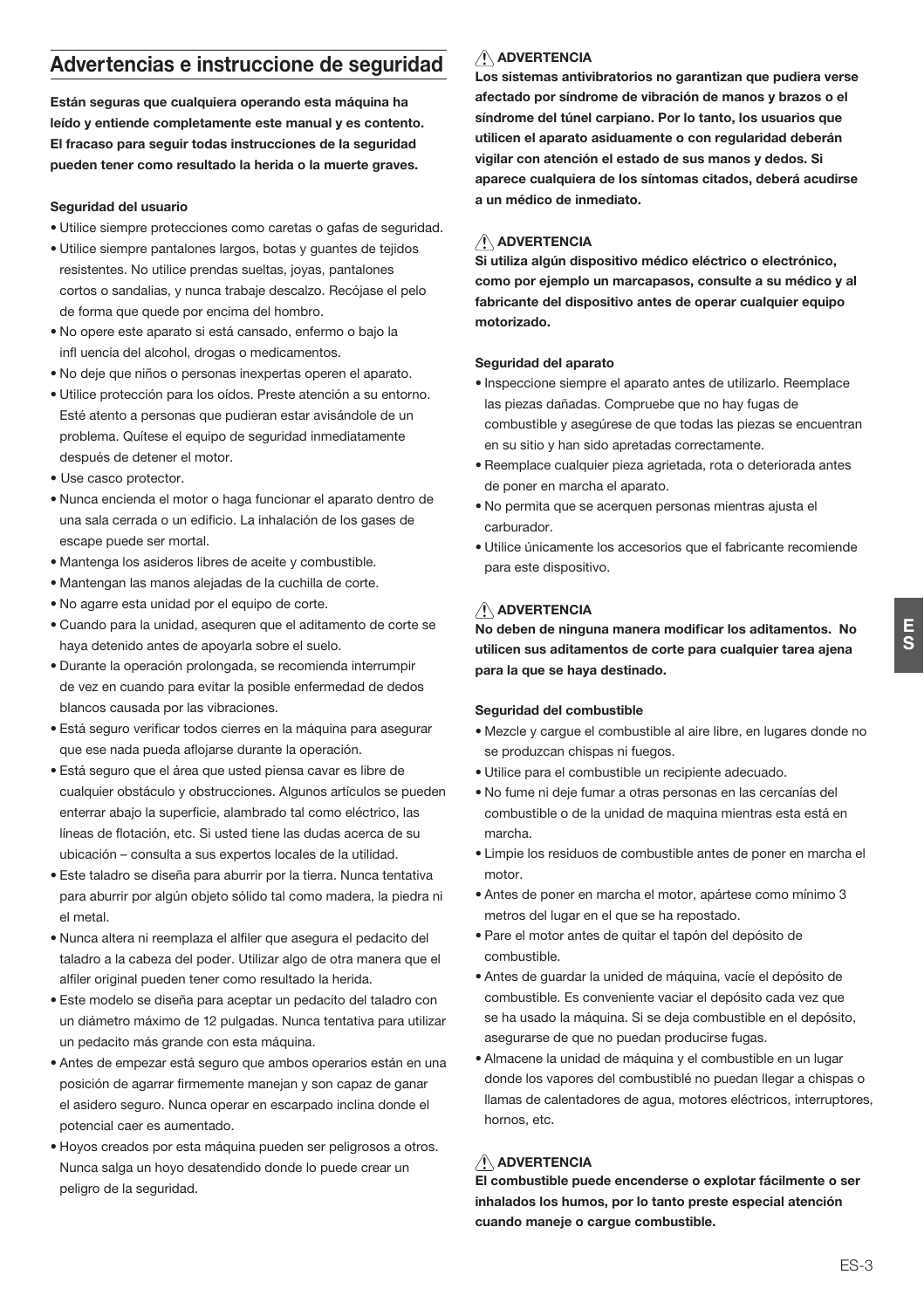### Seguridad en la escarda

- · No corten aquellos materiales ajenos que no están previstos para esta máquina
- · Cada vez que escardan inspeccionen previamente el área de trabajo. Eliminen los materiales que pueden salir despedidos o enredarse en el cabezal de corte
- · Para proteger las vías respiratorias durante la escarda de vegetaciones a las que hayan aplicado las insecticidas, deberán utilizar las máscaras de protección contra aerosoles
- · Mantenga a otras personas, niños, animales, ayudantes y mirones fuera de la zona de peligro de 5 metros, Pare el motor inmediatamente si se acerca alguien.
- · Esta máquina requiere a dos operarios siempre. Nunca tentativa para utilizar esta máquina con sólo un operario, ni para alterar los controles para permitir el uso por sólo un operario.
- · Sujete firmemente la máquina con ambas manos.
- · Mantenga estable el cuerpo, con los pies bien apoyados sobre el suelo. No estire demasiado el cuerpo.
- · Mantengan sus cuarpos alejados del silencíador de escape y el aditamento de corte mientras el motor esté en marcha.
- · Cuando se reubique en una nueva área de trabaio, asegúrese de parar la máquina y asegure que todos los accesorios de corte se hayan detenido.
- · Jamás cologue la máquina sobre el suelo cuando esté en marcha.
- Asegúrese siempre de que el motor esté parado y todos los accesorios de corte se havan detenido completamente antes de eliminar escombros o quitar pasto de los accesorios de corte.
- · Lleve siempre un botiquín de primeros auxilios consigo cuando opere cualquier equipo de potencia.
- · Jamás arranque o haga funcionar el motor dentro de un recinto o edificio cerrado y/o cerca del líquido inflamable. La inhalación de los humos de escape puede ser letal.

#### Seguridad durante el mantenimiento

- · Realice el mantenimiento del aparato siguiendo los pricedimientos recomendados.
- · Antes de realizar el mantenimiento, desconecte la buiía (salvo) si va a ajustar el carburador).
- · No permita que se acerquen personas mientras ajusta el carburador
- · Utilice únicamente los repuestos y accesorios originales de HITACHI recomendados.

#### **PRECAUCIÓN**

No desmonte el arrancador de retroceso. Podría provocarse lesiones con el resorte del arrancador.

#### Transporte y almacenamiento

- · Transporte el aparato con el motor y el silenciador a una distancia segura del cuerpo.
- · Antes de almacenar o transportar el aparato en un vehículo, espere a que se haya enfriado el motor, vacíe el depósito de combustible y asegúrelo correctamente.
- · Vacíe el depósito de combustible antes de quardar el aparato. Se recomienda vaciar el depósito de combustible cada vez que termine de utilizar el aparato. Si deia combustible en el depósito, aseqúrese de que no van a producirse escapes.
- · Guarde el aparato lejos del alcance de niños.
- · Limpie y lleve a cabo el mantenimiento del aparato con cuidado y quárdelo en un lugar seco.
- · Asequrese de que la llave de encendido del motor esté desconectada cuando transporte o quarde el aparato.
- · Si se transporta en un vehículo o se almacena, cubrir la broca con un cubrebroca o con una manta.

Si se producen situaciones no previstas en este manual, utilice el sentido común. Póngase en contacto con su Centro de Servicios Autorizado si necesita ayuda. Dedique especial atención a los apartados introducidos por las siguientes palabras:

# A ADVERTENCIA

Indica un riesgo signifi cativo de que se produzcan daños personales graves e incluso la muerte si no se siguen las instrucciones.

### **PRECAUCIÓN**

Indica la posibilidad de que se produzcan daños personales o materiales si no se siguen las instrucciones.

### **NOTA**

Indica información útil para el uso y correcto funcionamiento del aparato.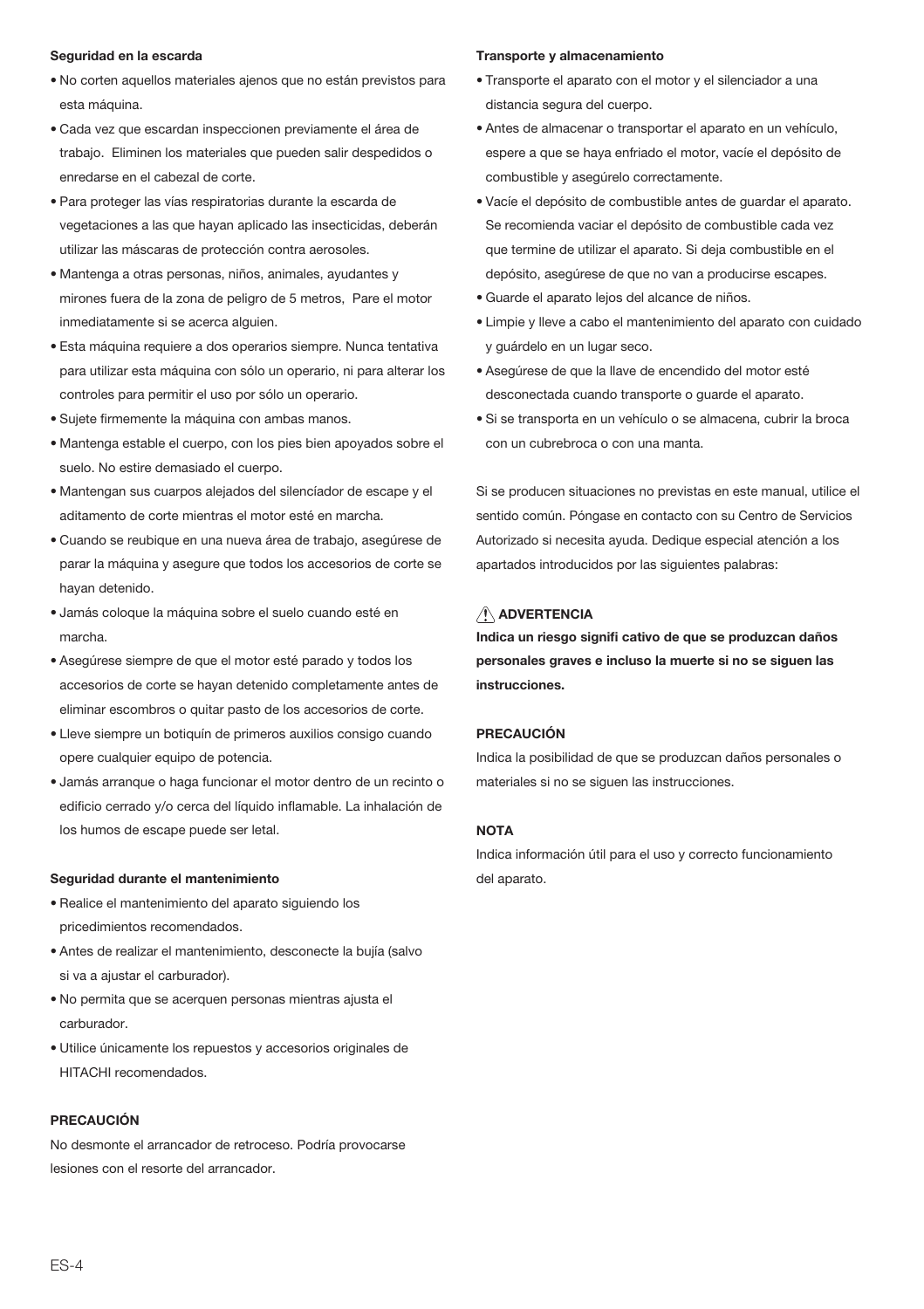# Especificaciones

# **MOTOR**

| Modelo ······························DA300E (Barreno manipulado por 2 personas)                                          | DA300E (H)                                        |
|--------------------------------------------------------------------------------------------------------------------------|---------------------------------------------------|
|                                                                                                                          | $\leftarrow$                                      |
| enfriado por aire a presion.                                                                                             |                                                   |
| Cilindrada (ml) ························50 (3.05 pulgadas cúbicas)                                                       | $\leftarrow$                                      |
| Ignicion ··································Electronica                                                                   | $\leftarrow$                                      |
| Bujia de encendido ························ NGK BM-6A o BMR-6A                                                           | $\leftarrow$                                      |
|                                                                                                                          | $\leftarrow$                                      |
| Combustible ····························· Mezcla de gasolina y aceite                                                    | $\leftarrow$                                      |
| para motor de dos tiempos (25~50:1)                                                                                      |                                                   |
| Capacidad del tanque                                                                                                     |                                                   |
| de combustible (1) ···················1 (33.8 onzas kquidas)                                                             | $\leftarrow$                                      |
|                                                                                                                          | $\leftarrow$                                      |
| <b>ENGRANAJES DE REDUCCION</b>                                                                                           |                                                   |
| Embrague ····························Tipo seco automatico, centrifugo                                                    | $\leftarrow$                                      |
| Engranajes ······························ Engranaje recto                                                                | $\leftarrow$                                      |
| Relacion de reduccion ···············33:1                                                                                | $\leftarrow$                                      |
| Velocidad del eje propulsor · · · · · · · · · · · · Motor 6.500 rmin <sup>-1</sup> / eje propulsor 197 min <sup>-1</sup> | $\leftarrow$                                      |
| Eje propulsor (diam.) (mm) $\cdots$ $\cdots$ $\cdots$ 25 / 25.4 (1 pulgadas) (USA)                                       | 25.0                                              |
| <b>LUBRICANTE</b>                                                                                                        |                                                   |
| Engranajes ································Grasa                                                                         | $\leftarrow$                                      |
|                                                                                                                          | $\leftarrow$                                      |
| <b>DIMENSIONES</b>                                                                                                       |                                                   |
| (Longitud $\times$ Ancho $\times$ Altura)                                                                                |                                                   |
| (Pulgadas) (mm) $\cdots$ $\cdots$ $\cdots$ $\cdots$ $\cdots$ $\cdots$ $\cdots$ 1200 $\times$ 600 $\times$ 490            | 602 $\times$ 342 $\times$ 490                     |
| $(47.2 \times 23.6 \times 19.3 \text{ pulgadas})$                                                                        | $(23.7 \times 13.5 \times 19.3 \text{ Pulgadas})$ |
|                                                                                                                          | 13.3kg (29.3 libras)                              |
| TAMANO DE LA BARRENA ···············Hasta 12" de diametro                                                                | $\leftarrow$                                      |
| Nivel de presión de sonido LpA (dB(A)) $\cdots$ 100.4                                                                    | $\leftarrow$                                      |
| por ISO 22868                                                                                                            |                                                   |
|                                                                                                                          | $\leftarrow$                                      |
| Nivel de potencia de sonido Lw medido (dB(A)) · · · ·                                                                    |                                                   |
| por ISO 22868                                                                                                            | $\leftarrow$                                      |
| Nivel de potencia de sonido LwA (dB(A)) $\cdots$ 112                                                                     |                                                   |
| por 2000/14/EC                                                                                                           | $\leftarrow$                                      |
| Nivel de vibración (m/s <sup>2</sup> ) ··················· Izquierda - 5.1                                               | $\leftarrow$                                      |
| por ISO 22867<br>Derecha - 5.8                                                                                           |                                                   |
|                                                                                                                          | $\leftarrow$                                      |
|                                                                                                                          |                                                   |

NOTA: Estas especificaciones estan sujetas a cambio sin aviso previo.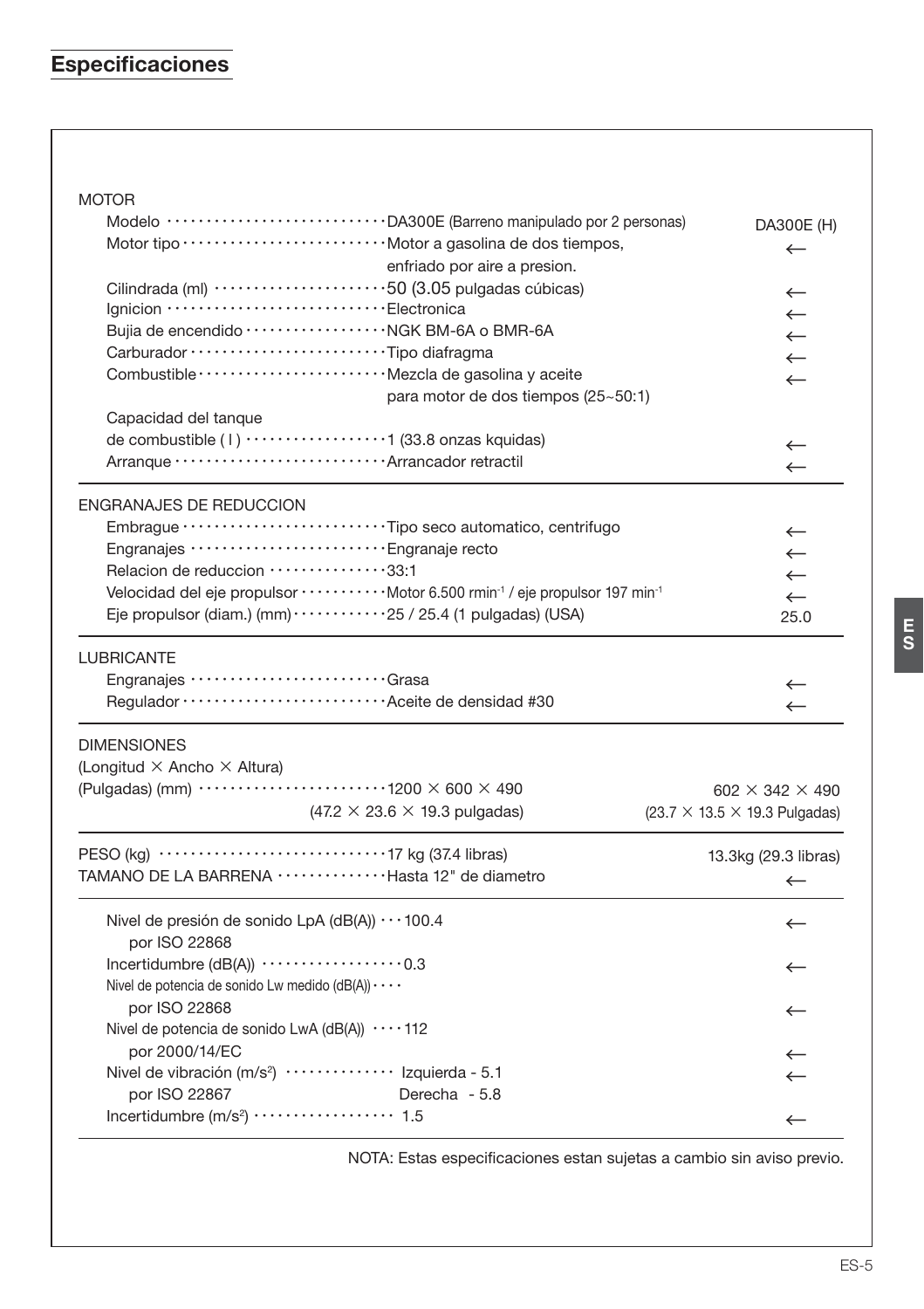# Procedimiento de operactón

### 1 Armado

1) Aflojar las 4 perillas de la manija alrededor de una pulgada en ancho para plegar ambas manijas. Las perillas se salen al afloiarse excesivamente. (Fig. 1) (DA300E)

(1) Una pulgada

- (2) Perilla de la manija
- 2) Después de extender ambas manijas, ajustar firmemente las 4 perillas. (Después de todas las operaciones iniciales, es necesario que se reajusten las perillas.) (DA300E)
- 3) Para la instalación de la barrena, colocar el cabezal de potencia sobre el suelo. Colocar la barrena en el eje propulsor. Alinear cada orificio del eje propulsor y la barrena, insertar los dos pasadores de fijación provistos en los respectivos orificios y fijarlos con las chavetas dobiando con el alicate. (Fig. 2)
	- (3) Eje propulsor
	- (4) Chaveta
	- (5) Pasador de fijación

### **NOTA:**

Aunque su adaptador del cabezal de barrena tiene dos orificios para montar la mecha de barrena, algunas mechas de barrena tienen sólo un orificio. Cualquiera de las mechas de barrena (de un orificio o dos orificios) son apropiadas para el uso con este cabezal.

### 2. Selección de la barrena apropiada

1) Elegir la barrena de acuerdo con el material a perforar. (Ejemplo) Usar la byarrena para hielo en ol caso de perforar en el hielo. Cuando se perfore la tierra, debe usarse la que sea apropiada para ese fin. (Para mayores informaciones, se ruega consultar al distribuidor más cercano).

### 3. Llenado de combustible

### ANDVERTENCIA

El taladro motorizado tiene equipado un motor de dos tiempos, y este ha de funcionar siempre con una mezcla de gasolina v aceite.

Asegurarse siempre de que hay buena ventilación en los lugares donde se maneja el combustible.

· El combustible contiene sustancias altamente inflamables, existiendo la posibilidad de graves lesiones por inhalación o por derrame sobre su cuerpo. Preste siempre atención cuando maneje el combustible. Asegure siempre una buena ventilación cuando maneje el combustible dentro de un edificio.

### Combustible

- · Utilice siempre gasolina sin plomo de marca de 89 octanos.
- · Utilice aceite de dos tiempos genuino o utilice una mezcla de 25:1 a 50:1, refiriéndose a la relación en la botella o consultando un Centro de Servicios Autorizado.
- · Unica-mente para el Estado de Califomia a 50:1
- · Si no hay aceite genuino disponible, utilice un aceite con antioxidante de calidad que esté etiquetado expresamente para motores de dos tiempos enfriados por aire (ACEITE GRADO JASO FC o GRADO ISO EGC). No utilice aceite mezclado BIA o TCW (tipo de 2 tiempos refrigerado por aqua).
- · No utilice nunca aceites multigrado (10 W/30) ni residuales.
- · Mezcle siempre el combustible y el aceite en un recipiente especial para ello que esté limpio.

 $(6)$  1: Aceite (7) 25~50: Gasolina Empiece llenando el recipiente hasta la mitad con gasolina. Luego, agregue todo el aceite. Sacuda la mezcla de combustible. Agreque el resto de la gasolina.

Antes de llenar el depósito de combustible, agite la mezcla cuidadosamente

## Llenado de combustible

# A ADVERTENCIA

- Apaque siempre el motor antes de llenar el combustible.
- · Para llenar el combustible del depósito, abra lentamente la tapa del depósito de combustible para que escape la sobrepresión que pueda contener.
- · Después de llenar, cierre y apriete bien la tapa.
- Antes de arrancar el aparato, debe aleiarse por lo menos 3 m del área de llenado de combustible.
- · Lave siempre inmediatamente con jabón cualquier combustible vertido sobre la ropa.
- · Asegúrese de verificar si existe alguna fuga de combustible después del llenado.

Antes de llenar el combustible, limpie cuidadosamente el área de la tapa del depósito para asegurar que no entre suciedad en el depósito. Aseqúrese de que el combustible esté bien mezclado agitando bien el recipiente antes de llenar el combustible en el depósito.

### 4. Arranque

- 1) Conectar ambas llaves de parada. (DA300E)
- 2) Girar la palanca de cebado a la posición CHOKE, (Fig. 4)

(1) Palanca de cebado

- 3) Tirar de la palanca del acelerador y empujar el botón de bloqueo y luego soltar lentamente la palanca del acelerador. De esta manera queda trabado el acelerador. Mientras tanto, el otro operador deberá mantener totalmente estrangulada la otra palanca del acelerador. (DA300E)
- 4) El operador del lado de la manija de arrangue, tirará rápidamente el arrancadorteniendo la precaución de mantener agarrada la manija para evitar que se zafe. (Fig. 6)

(2) Manija de arranque

5) Cuando escuche que el motor esté por arrancar, retornar la palanca de cebado a la posición RUN (abierta). Luego, tirar rápidamente de nuevo de la cuerda de arranque. (Fig. 4)

### $MOTA$

### Si el motor no arranca, repetir los procedimientos de 2 a 5.

6) Después que arranque el motor, tirar de la palanca del acelerador para liberar el botón de bloqueo. (DA300E) Luego, permitir que el motor se caliente durante 2~3 minutos antes de aplicar cualquier carga.

### NOTA:

Para acelerar el motor, debe tirarse de ambas palancas del aceterador al mismo tiempo. Apendas un operador libere la palanca del acelerador se desacelera el motor. (Esta es una condición normal) (DA300E)

### **PRECAUCIONES:**

Se recomienda que no se toque el aiustador de cable y mantenerlo tal como esté ajustado en la fábrica. Cuando el control de una sola palanca acelera el motor, es sintoma de un mal aiuste. Esto puede ocurrir después de un período prolongado de uso. En este caso, girar levemente el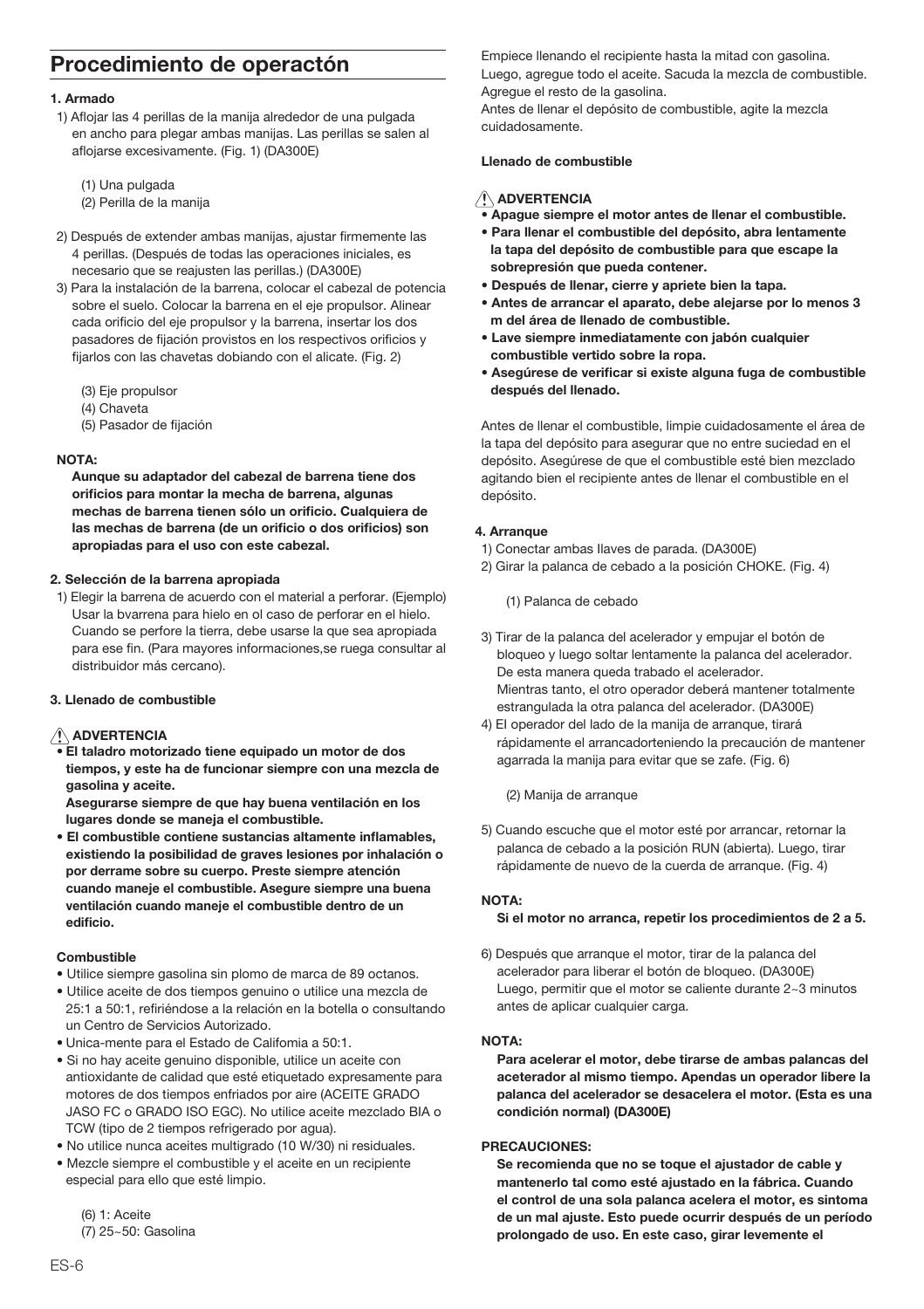ajustador de cable (3) en el sentido de las agujas del reloj. (Visto desde el lado de la palanca.) (Fig. 5)

(4) Tornillo L

### 5. Aiuste del carburador (Fig. 7)

# $\sqrt{N}$  ATENCIÓN!

### Jamás deberá arrancarse el motor sin la cubierta completa del embrague, ya que podría aflojarse el embrague y causar lesiones personales.

En el carburador se mezcla el combustible con el aire. Durante la prueba del motor en la fábrica, el carburador está ajustado. Sin embargo, puede ser necesario reajustarlo según el clima y la altitud. El carburador tiene una posibilidad de aiuste:

### T = Tornillo para el ajuste de las revoluciones de ralentí.

### Aiuste de precisión de ralentí (T)

Comprueben que el filtro de aire esté limpio. Cuando la velocidad de ralentí es correcta, el aditamento de corte no ha de girar. Si se requiere el ajuste cierre (sentido destrógiro) el tornillo T con el motor en marcha hasta que el aditamento de corte empiece a girar. Abra (sentido siniestrógiro) el tornillo T hasta que la cuchilla se detenga. Se habrá alcanzado el ralentí correcto cuando el motor funcione con regularidad en cualquier posición muy por debajo de las que empieza a girar el aditamento de corte. Si la broca todavía gira después del ajuste de la velocidad al ralentí, comuníquese con un Centro de Servicios Autorizado.

- (T) Tornillo de aiuste de velocidad mínima
- (1) Carburador

# / ATENCIÓN!

En ningun caso se permitirá que el aditamento de corte gire incidentemente con el motor funcione en ralentí.

1) Tornillo L

Con el motor funcionando a velocidad mínima, enroscar o desenroscar el tornillo L para hallar la posición de máxima velocidad. Luego girar el tornillo en el sentido contrano a las aquias del reloj 1/8 a 1/4 de vuelta de esa posición.

2) Tornillo H

Con la vá Ivula de aceleración totalmente abierta, enroscar o desenroscar el tornillo H y seguir el mismo procedimiento que para el ajuste del tornillo L.

### NOTA:

Cuando tenga dudas con el ajuste de los tornillos Ly Hy no pueda arrancarel motor, fijar primeramente ambos tornitlos en la posición normal. Luego. repetir los procedimientos anteriores de 1 a 3. La posición normal del tornillo L está a 1-3/8 de vueltas y el tornillo a 1-1/2 vueltas de la posición donde el tornillo de ajdste haya sido girado en el sentido de las agujas del reloj y quede ligeramente asentado. (DA300E (H))

### **PRECAUCIONES:**

El procedimiento de aiuste indicado debe realizaarse cuando se HAGA el ajuste o el motor sufra la AVERÍA debido a la condición incorrecta.

### NOTA:

Algunos modelan vendido en áreas con regulaciones estrictas de emisión de escape no tiene los aiustes altos y bajos de carburador de velocidad. Tales ajustes pueden permitir el motor para ser operado fuera de sus límites de la conformidad de la emisión. Para estos modelos, el ajuste del único carburador es la velocidad vago.

Para los modelos que se equipan con baio y los aiustes de alta velocidad; carburadores se fijan en la fábrica. Los aiustes secundarios pueden optimizar el desempeño basado en el clima, la altitud, etc. Nunca gire los tornillos del ajuste en incrementos más que 90 grados, como el daño de motor puede resultar forma el aiuste inexacto. Si usted no está familiarizado con este tipo del aiuste-busca avuda de su Centro de Servicios Autorizado.

### **6** Perforado

- 1) Ambos operadores/ei operador (DA300E (H)) debe (n) sostener firmemente la manija con ambas manos y pararse firmemente sobre suelo sólido de manera que no oscile la unidad. (Fig. 8)
- 2) Ubicar el borde de la barrena sobre el punto a excavar y luego impulsar la barrena con el acelerador a fondo. Se trata de una tarea sencilla gracias al embrague centrífugo incorporado.  $(Fiq. 8)$
- 3) Eievar levemente la barrena después de cada pocas pulgadas de excavación para liberar la presión y vaciar el orificio.
- 4) El embraque está diseñado para que patine cuando esté sobrecargada la barrena. Cuando esto ocurra, elevar levemente la barrena para reducir la carga.

# ATENCIÓN!

Durante la perforación, la barrena puede torcerse repentinamente y con fuerza si entra en contacto con rocas, raíces u otros obstáculos ocultos.

Suelte inmediatamente el acelerador y saque la barrena del agujero.

Retire los obstáculos para evitar daños y reanude la perforación.

5) Cuando se produzcan vibraciones o ruidos anormales, debe pararse el motor e inspeccionar la unidad.

### **PRECAUCIONES:**

Debido a que el DA300E está diseñado como barrena para DOS PERSONAS, nunca debe intentarse trabajar con el control de una sola palanca del acelerador.

- 6) Cuando se atasque la barrena durante la excavación y esté duro para extraerla de la tierra, debe pararse el motor y bloquearse la barrena con el pasador de bloqueo para facilitar la tarea. (Fig. 9) (DA300E)
	- (2) Pasador de bloqueo
	- (3) Manija del pasador de bloqueo

(La fijación del pasador de bloqueo se realiza girando ligeramente el cabezal de potencia mientras se esté empujando el pasador. Luego girar la manija del pasador en el sentido de las aquias del reloi para bloquearlo.)

\*6) Cuando se atasque la barrena durante la excavación, parar el motor y extraerlo del suelo. (DA300E (H))

### 7. Parada

1) Uno o los dos operadores deberán liberar gradualmente la palanca del acelerador hasta la posición de velocidad mínima y desconectar la llavo de parada.

#### **NOTA:**

En el caso de una emergencia, desconectar inmediatamente al llave de parada.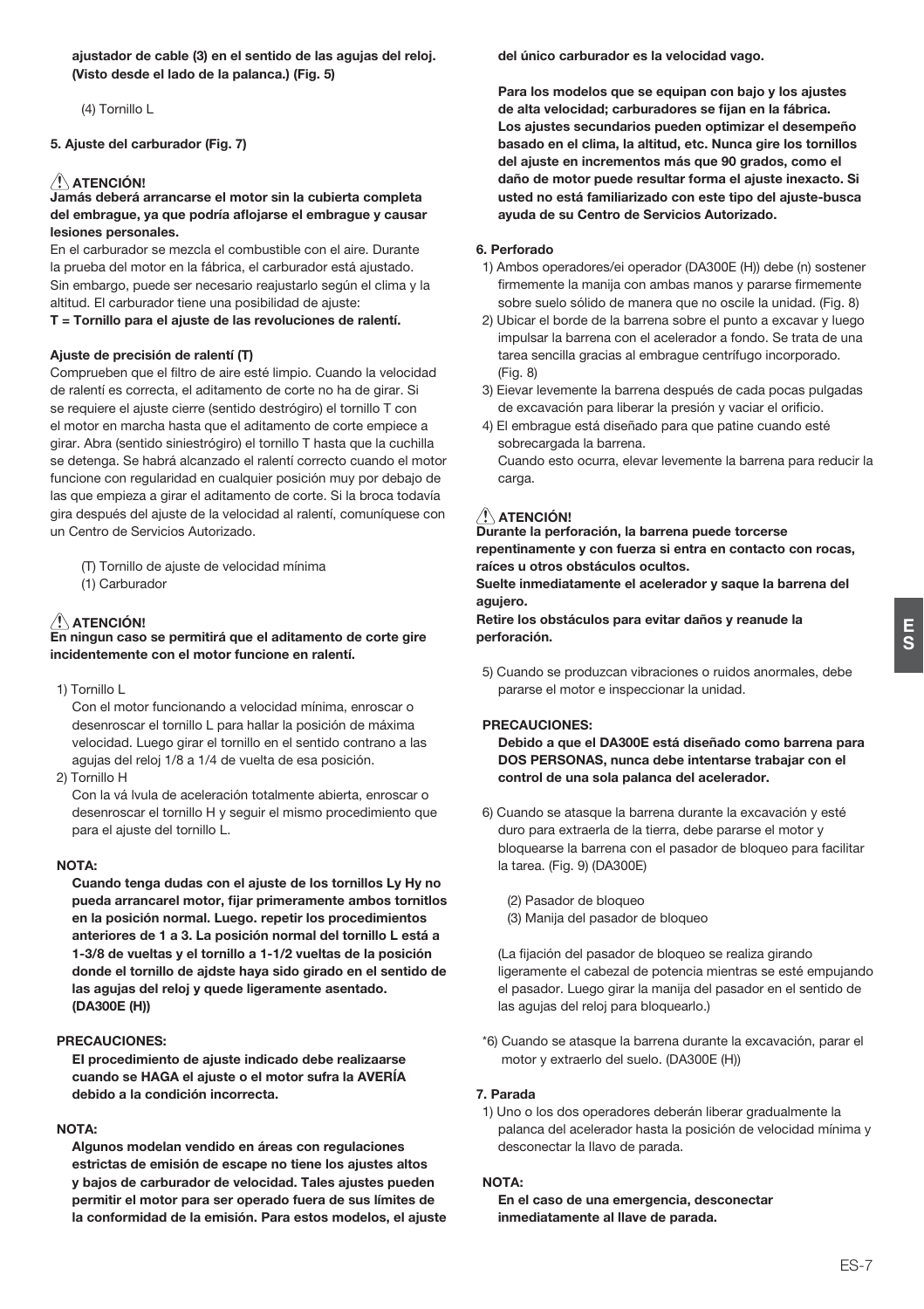# **Mantenimiento**

### 1. Revisación perriódica

- 1) Limpiar el elemento del filtro de aire con jabón y agua y secar antes de volver a usar. (Fig. 10)
	- (1) Tapa del filtro de aire
	- (2) Tirar para desmontar la tapa del filtro de aire
	- (3) Elemento del filtro de aire
- 2) Eliminar el carbón del electrodo de la buija. (El juego normal es de. 0,60 mm o 0,023") (Fig. 11)
	- $(4)$  0.60 mm
		- $0.023$  in
	- (5) Eliminar el carbón o aceite
- 3) Inspeccionar cuidadosamente cualquier pérdida de combustible o aceite.
- 4) Comprobar todas las tuercas, tornillos, etc. y asegurar que estén aiustados
- 5) Debido a que los patines de embrague sufren desgastés después de un largo periode uso, deberán revisarse ocasionalmente

### 2. Lubricación

1) Lubricar la caja de engranajes bombeando la grasa para usos múltiples a través de la boquilla de engrase cada 50 horas de operación. (Fig. 12)

### (6) Boquilla de engrase

2) El regulador de velocidad del motor es lubricado con aceite de densidad #30 (EP Lithum). La capacidad es de 0,5 fl.oz. (16ml) y deberá verificarse cada 50 horas de uso con el tornillo de comprobación de nivel. (Fig. 13)

(7) Tornillo de verificatión de nivel

Al desenroscar el tornillo de comprobación, mantener la parte de la rosca hacia arriba.

### 3. AJUSTE DEL REGULADOR

1) Con el motor parado, afloiar primeramente el tornillo A (1). Extraer la palanca exterior del regulador (2) y empujar la palanca del resorte del regulador (3), al mismo tiempo se reajustará el tornillo A. (Fig. 14)

### NOTA:

### Después del rpocedimiento anterior, asegurar que el acelerador (4) del carburador pueda llegar a la posición de marcha lenta o posición totalmente abierta.

2) Para ajustar el regulador, deberán aflojarse los tornillos (6) que sujeta el conjunto de la palanca de control (5) en el cárter y mover el conjunto a la izquierda o derecha para obtener la velocidad máxima de 6500 rpm (Moviendo la palanca de control a la izquierda aumentan las revoluciones y moviendo a la derecha baian las revoluciones.) (Fig. 15)

### NOTA-

Ajustar siempre el juego de extremo del alambre del acelerador antes de ajustar el regulador.

### **PRECAUCIONES:**

No ajustar como para que funcione a más de 6500 rpm.

3) Inestabilidad del regulador (Variación de velocidad)

- · La inestabilidad ocurre por el calentamiento insuficiente del  $mofor$
- · La inestabilidad puede ocurrir cuando el resorte del regulador. varilla del regulador o el resorte de la varilla del regulador se mueve incorrectamente Revisar v limpiar.

· La inestabilidad puede ocurrir al estirarse el resorte de la varilla del regulador. Manipular con cuidado o reemplazar.

- · La inestabilidad puede ocurrir cuando la proporción de la mezcla de gasolina y aceite no fuera correcta. La relación debe ser de 25:1 a 50:1.
- · La inestabilidad puede ocurrir cuando el tanque o el grifo de combustible esté obstruido por la suciedad o por el combustible viejo. Revisar y limpiar.
- · Cuando el aceite del regulador fuera insuficiente, las pesas no funcionarán correctamente causando la inestabilidad. Revisar y agregar el aceite de engranaje.
- La inestabilidad puede ocurrir cuando el tornillo de alta velocidad del carburador esté incorrectamente ajustando.

### 4. Otras características (DA300E)

- 1) Plegando las barras de la manija hacia arriba, puede usarse como manija para transporte. (Fig. 16)
- 2) Plegando las manijas hacia abajo, se transforman en el soporte para el almacenamiento. (Fig. 17)

### 5. Esquema de mantenimiento

Siguen a continuación algunas instrucciones generales de mantenimiento. Para obtener información adicional, sírvase contactar a un Centro de Servicios Autorizado.

### **Mantenimiento diario**

- · Limpie la máquina por fuera.
- · Verificar que el aditamento de taladro esté centrado, filoso y sin fisuras, La cuchilla descentrada producirá vibraciones fuertes que pueden dañar la unidad.
- · Comprueben el suficiente apriete de la tuerca fijadora del aditamento de taladro.
- · Controlar que las tuercas y tornillos est apretados.

### Mantenimiento semanal

- · Verifique el sistema de arranque, en especial la cuerda.
- · Limpie el exterior de la buiía.
- · Quite la bujía y verifique el huelgo entre los electrodos. Ajústelo a 0,6 mm, o reemplace la bujía.
- · Compruebe que la entrada de aire del sistema de arranque no está obstruida
- · Compruebe que el reductor de reenvío está lleno en sus 3/4 partes de lubricante.
- · Limpie el filtro de aire.

### Mantenimiento mensual

- · Lave el depósito de combustible congasolina y, a continuación, limpie el filtro de combustible.
- · Limpie el exterior del carburador y los alrededores del mismo.

## Mantenimiento trimestral

- · Limpie las aletas de refrigeración del cilindro.
- · Limpie el ventilador y sus alrededores.
- · Limpie el carbón del silenciador.

## **PRECAUCIÓN**

La limpieza de las aletas de los cilindros, el ventilador y del silenciador será realizada por un Centro de Servicios Autorizado.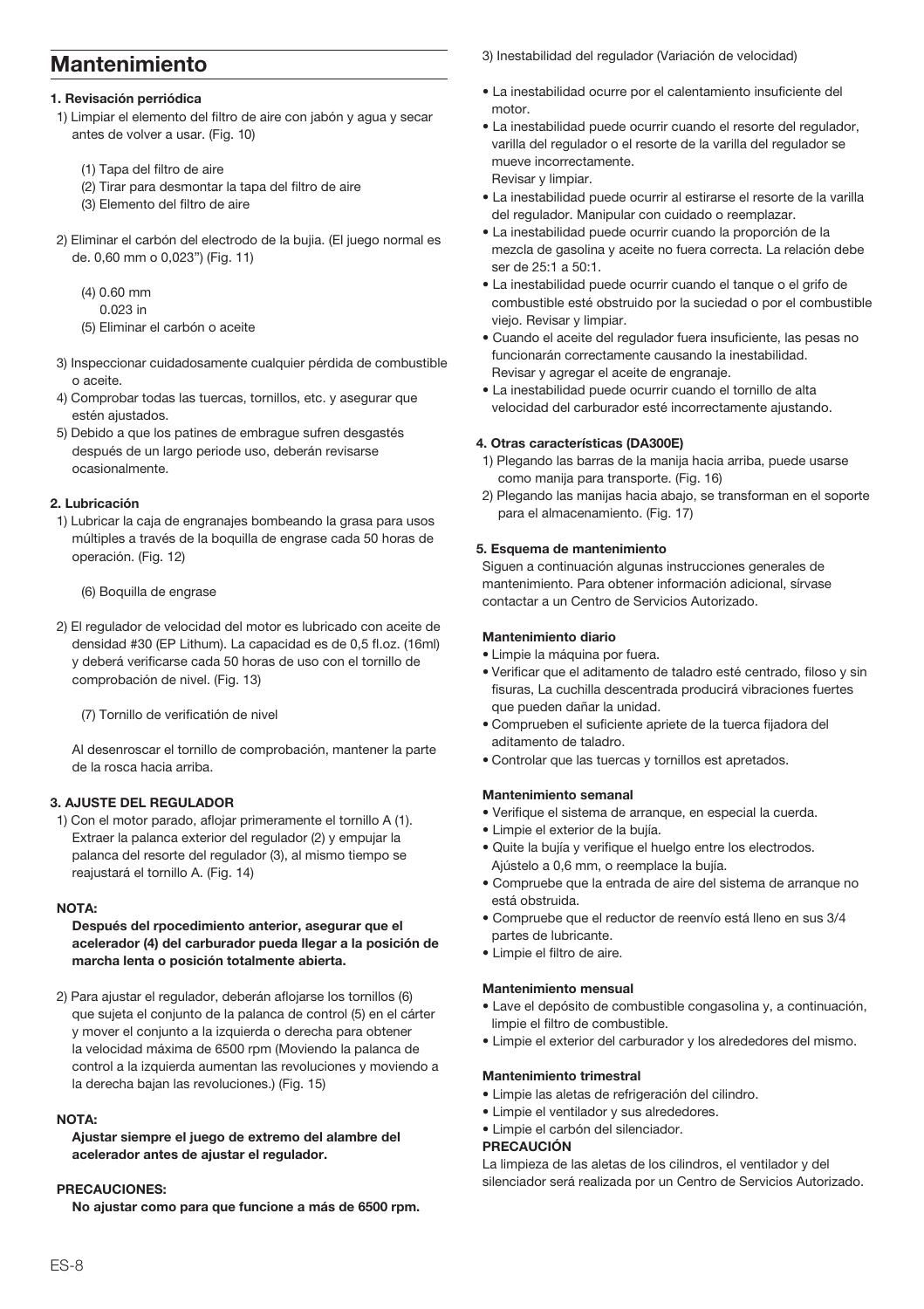# Significado dos símbolos

NOTA : Os símbolos referidos não se encontram em todos os modelos.

|                                                     | <b>Símbolos</b><br>A ADVERTÊNCIA<br>A seguir aparecem os símbolos utilizados pela máquina. Assimile bem seus signifi cados<br>antes do uso.                                                                                         |
|-----------------------------------------------------|-------------------------------------------------------------------------------------------------------------------------------------------------------------------------------------------------------------------------------------|
|                                                     | É importante que leia, compreenda integralmente e respeite as seguintes precauções e<br>advertências de segurança. O uso do aparelho de forma incorrecta ou sem os cuidados<br>necessários pode causar lesões graves ou até fatais. |
|                                                     | Leia, compreenda e siga todas as advertências e instruções contidas neste manual e no<br>aparelho.                                                                                                                                  |
|                                                     | Use sempre protecções para os olhos, cabeça e ouvidos durante a utilização do aparelho.                                                                                                                                             |
| Ⴡ<br>H                                              | Descreve a posicão do ar. O símbolo superior indica que o ar esta fechado, e o inferior, que<br>está totalmente aberto.                                                                                                             |
| Do not touch the<br>bit when running<br>the engine. | Não tocar no berbequim quando o motor está em marcha.                                                                                                                                                                               |
|                                                     | Antes de utilizar a máquina<br>• Leia cuidadosamente o manual.<br>• Verifi que se o equipamento de corte está correctamente montado e ajustado.<br>• Lique a unidade e verifique a afi nação do carburador. Consulte "MANUTENÇÃO".  |

# Sumário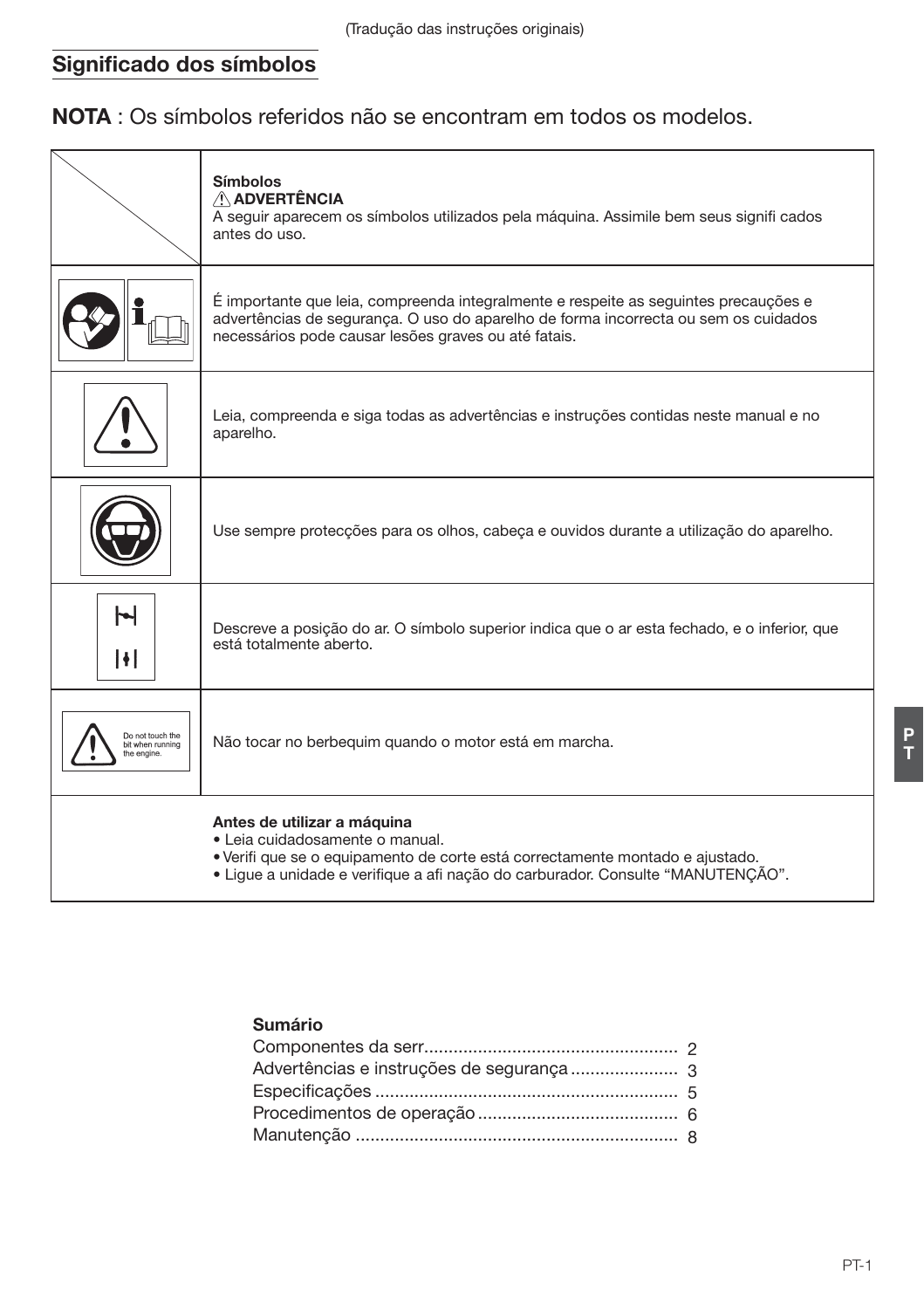# Componentes da serra

Uma vez que este manual abrange vários modelos, poderão existir algumas diferenças entre as imagens e a sua unidade. Utilize as instruções que se aplicam à sua unidade.

- 1. Arranque de cabo
- 2. Depósito de combustível
- 3. Botão stop
- 4. Gatilho do acelerador
- 5. Pega
- 6. Perno de travamento
- 7. Parafuso de punho
- 8. Filtro de ar
- 9. Eixo de accionamento
- 10. Botão stop
- 11. Gatilho do acelerador
- 12. Botão de travamento
- 13. Carburador
- 14. Pega
- 15. Vela de ignição
- 16. Silenciador
- 17 Broca
- 18. Ferramenta universal
- 19. Instruções de uso



**DA300E** 

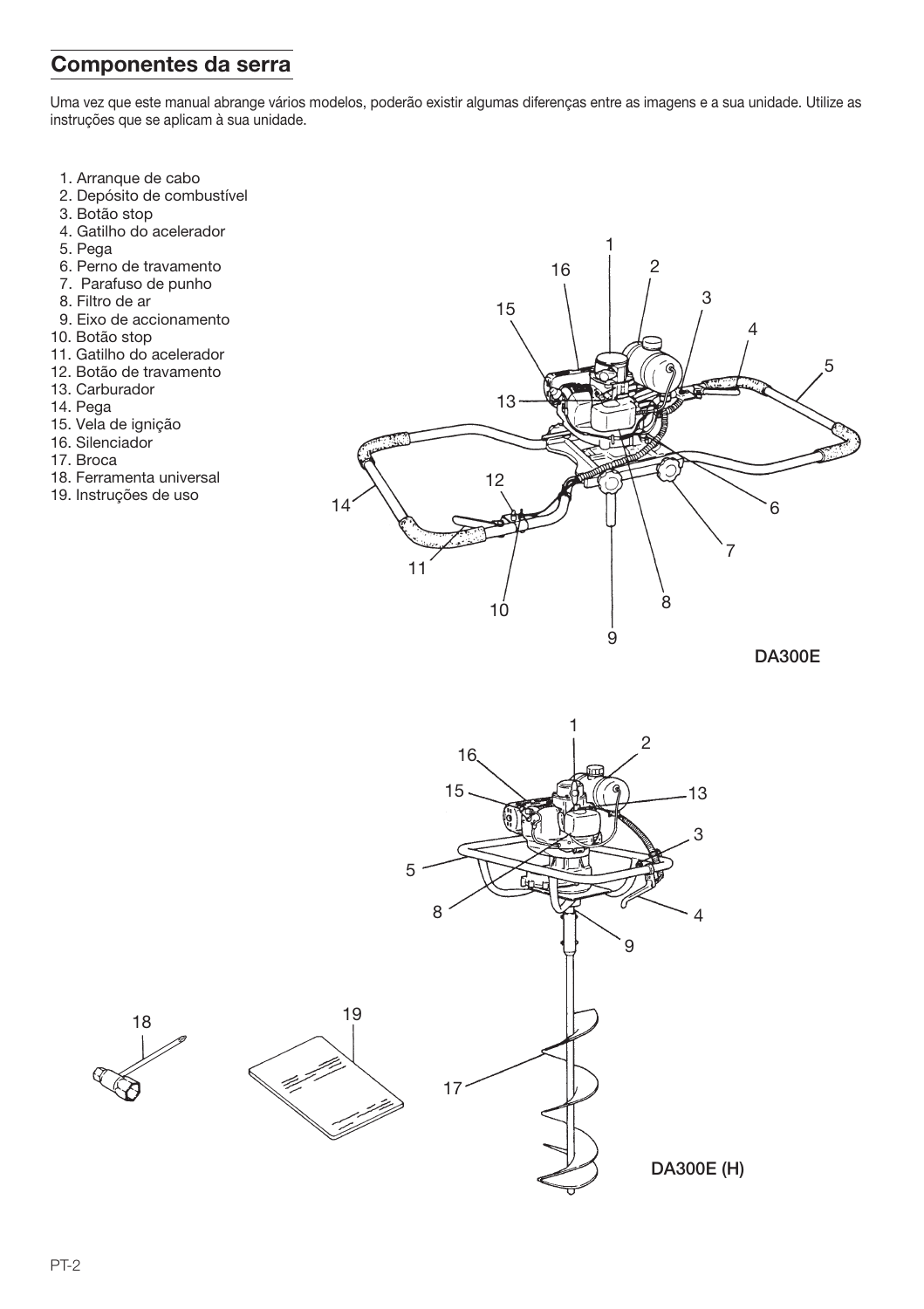# Advertências e avisos de seguranca

Assegure que todas as pessoas que irão usar esta máquina tenham lido e totalmente compreendido o presente manual e seus conteúdos. A não observância das instruções de segurança pode causar graves lesões, inclusive fatais.

### Seguranca do operador

- · Use sempre uma viseira ou óculos de protecção.
- · Use sempre calcas pesadas e compridas, botas e luvas, Não use roupas folgadas, jójas e bijutaria, calcões curtos, sandálias e nunca trabalhe descalco. Prenda o cabelo para este não cair por cima dos ombros.
- · Não use este aparelho quando estiver cansado, doente ou sob efeitos de álcool, drogas ou medicamentos.
- · Nunca deixe uma criança ou uma pessoa inexperiente operar este anarelho
- · Use uma protecção dos ouvidos. Preste atenção ao seus arredores. Figue atento a quaisquer observadores que possam estar a sinalizar um problema. Retire o equipamento de segurança imediatamente depois de desligar o motor.
- · Use um capacete.
- · Nunca arrangue ou deixe o motor a funcionar no interior de um quarto ou prédio. A inalação dos gases de escape pode provocar a morte.
- · Mantenha as pegas livres de óleo e gasolina.
- · Mantenha as mãos afastadas do equipamento de furar.
- · Não agarre e levante a unidade no equipamento de furar.
- · Depois de desligar a máquina, assegure-se que a ferramenta de furar parou antes pousar a unidade.
- · Durante trabalhos de maior duração prever intervalos de descanso, para prevenir danos corporais causados, por exemplo. pela vibração (fenómeno Ravnaud / "White Finger Disease").
- · Controle todos os parafusos e porcas na máquina para estar seguro que nada se possa soltar durante a operação.
- · Assegure-se que a área que pretende escavar esteja livre de quaisquer obstáculos e obstruções. Alguns objectos podem estar enterrados perto da superfície, por exemplo, cabos eléctricos, condutas de água etc. Se tiver dúvidas acerca da sua localização, consulte os responsáveis locais para a infraestrutura
- · Esta broca foi desenhada para furar terra. Nunca tente furar objectos sólidos, tais como madeira, pedra ou metal.
- · Nunca altere ou remova o perno que segura a broca na ponta de accionamento. Usar qualquer perno diferente do genuíno pode resultar em graves ferimentos.
- · Este modelo foi desenhado para brocas com um diâmetro máximo de 12 polegadas (30 cm). Nunca tente montar brocas maiores nesta máquina.
- Antes de comecar, assegure-se que ambos os operadores se encontram numa posição que lhes permite agarrar de forma firme em ambos os punhos e que tenham os pés apojados de forma segura no chão. Nunca operar a máquina em declives íngremes onde o risco de queda é mais alto.
- · Os buracos criados com esta máquina podem constituir um perigo para terceiros. Nunca deixe um buraco que possa causar perigos sem vigilância.

# A ADVERTÊNCIA

Sistemas anti-vibratórios não garantem que o operador não sofra da síndrome de vibração das mãos e braços ou da síndrome do túnel cardal. Por esta razão, os utilizadores frequentes e contínuos devem estar sempre atentos ao estado das suas mãos e dedos. Se perceber qualquer um dos sintomas acima mencionados, consulte um médico imediatamente.

# A ADVERTÊNCIA

Se usar um dispositivo médico eléctrico/electrónico como, por exemplo, um pacemaker, consulte o seu médico e o fabricante do aparelho antes de trabalhar com equipamentos motorizados.

### Seguranca do aparelho

- · Inspeccione o aparelho inteiro antes de cada uso. Substitua as peças danificadas. Verifique se existem fugas de combustível e certifi que-se de que todos os parafusos e porcas estejam correctamente instalados e apertados.
- · Substitua todas as pecas que estiverem rachadas, lascadas ou danificadas antes de usar este aparelho.
- · Mantenha outras pessoas afastadas ao fazer ajustes no carburador
- · Use exclusivamente os acessórios recomendados pelo fabricante para este aparelho.

# ADVERTÊNCIA

Não modifique a unidade/ o aparelho. Não utilize o aparelho de perfuração para qualquer outro trabalho que aqueles para os quais foi desenvolvido.

### Segurança do combustível

- · Misture e esvazie o combustível sempre no exterior, num sítio onde não haja faíscas ou chamas.
- · Utilize apenas recipientes homologados para o transporte de combustível.
- · Não fume e proíba fumar na proximidade do combustível ou da unidade/aparelho e, também, durante o trabalho com a unidade/ o aparelho
- · Limpe todas as manchas de combustível derramado antes de arrancar o motor. Afaste-se, pelo menos, 3m do local onde meteu a qasolina.
- · Desligue o motor antes de remover o tampão do depósito.
- · Esvazie o depósito de gasolina antes de arrumar a unidade/o aparelho. ... aconselhável esvaziar o depósito depois de cada uso. Em caso de deixar combustível no depósito, quarde o aparelho de maneira que possa haver derrames.
- · Guarde a unidade / o aparelho num local onde os vapores da gasolina não podem entrar em contacto com faíscas ou chamas abertas de aquecedores de áqua, motores ou dispositivos eléctricos, fornos etc.

# A ADVERTÊNCIA

A gasolina é facilmente inflamável, pode causar explosões e não deve ser inalada. Por isso procede com especial cautela quando estiver a manusear com gasolina ou abastecer combustível.

P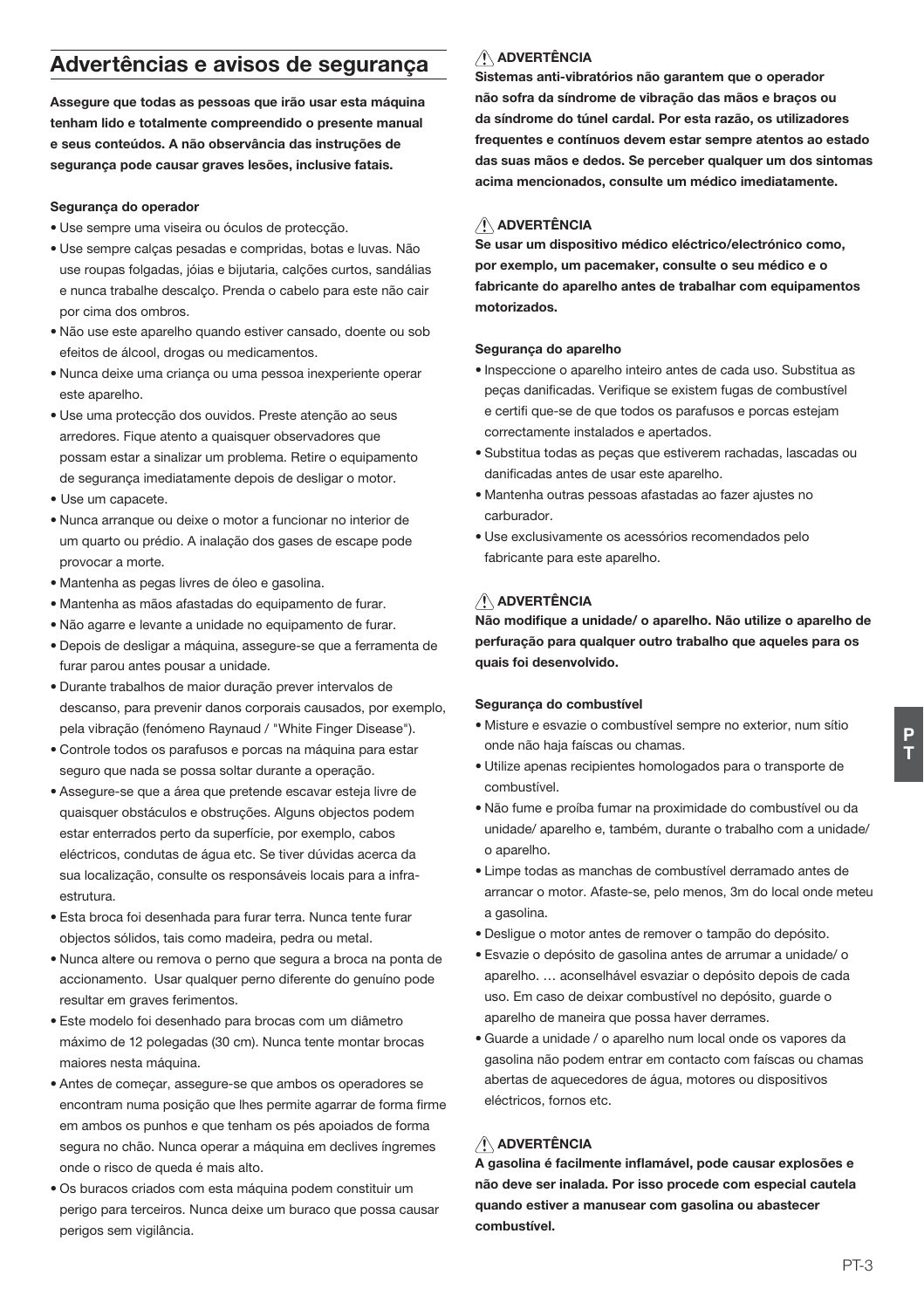#### Segurança durante o furar

- · Não fure qualquer outro material do que aquelas para os quais a máquina foi desenvolvida.
- · Inspeccione a área a furar antes de cada utilização. Remova objectos que possam ser projectados ou ficar enredados.
- · Para protecção das vias respiratórias quando usar a máquina depois de uma aplicação de insecticidas, utilize uma máscara de protecção contra aerossóis.
- · Mantenha terceiros, incluindo crianças, animais, observadores e ajudantes a 5 m de distância da zona de perigo. Pare o motor imediatamente se alquém se aproximar.
- · Esta máquina precisa ser sempre operada por 2 pessoas. A máquina nunca deve ser usada por uma única pessoa. Nunca altere os comando para permitir a operação com só uma pessoa.
- · Segure a unidade/a máquina firmemente com ambas as mãos.
- · Mantenha o equilíbrio e um andar firme. Não exceda o seu raio de alcance.
- · Mantenha todas as partes do seu corpo afastadas do silenciador e da ferramenta de furar quando o motor estiver em marcha.
- · Quando transitar para uma zona de trabalho nova, deslique o motor e verifique se todas as ferramentas de corte estão paradas.
- · Nunca pouse a máquina em funcionamento no chão.
- · Antes de remover resíduos ou relva da ferramenta de corte. assegure sempre que o motor está desligado e que todas as ferramentas de corte pararam totalmente.
- · Tenha sempre um estojo de primeiros-socorros perto quando trabalhar com equipamentos motorizados.
- · Nunca arrangue ou deixe o motor funcionar em locais fechados e/ou na proximidade de líquidos inflamáveis. A inalação dos gases de escape pode provocar a morte.

#### Seguranca durante a manutencão

- · Faca a manutencão do aparelho de acordo com os procedimentos recomendados.
- · Deslique a vela de jonicão antes de iniciar a manutencão. excepto se tiver que fazer aiustes no carburador.
- · Mantenha outras pessoas afastadas ao fazer aiustes no carburador.
- · Use somente pecas sobressalentes genuínas da HITACHI, tal como recomendado pelo fabricante.

#### **PRECAUCÃO**

Não desmonte o motor de arrangue. Existe o perigo de ferimentos com a mola do cabo de arrangue.

#### Transporte e armazenamento

- · Transporte o aparelho com as mãos e o motor parado, mantendo o silenciador afastado do corpo.
- · Deixe o motor arrefecer, esvazie o depósito de combustível, e sujeite o aparelho antes de quardá-lo ou transportá-lo num veículo.
- · Esvazie o depósito de combustível antes de quardar o aparelho. É recomendável esvaziar o depósito de combustível após cada uso. No caso de deixar o combustível no depósito, quarde o aparelho de forma que não haja vazamento de combustível.
- · Guarde o aparelho fora do alcance das crianças.
- · Limpe o aparelho e efectue a sua manutenção cuidadosamente antes de arrumá-lo num local seco.
- · Certifique-se de que o interruptor de ignição está desligado quando transportar ou quardar o aparelho.
- · Para transportar o aparelho num veículo, ou para armazená-lo, cubra a ponta da ferramenta com uma tampa ou uma manta.

Se ocorrer algo que não estiver coberto neste manual, seja cauteloso e actue com senso comum. Contacte o seu Centro de Assistência Autorizado HITACHI quando precisar de assistência técnica. Preste especial atenção aos textos precedidos pelos sequintes termos:

# A ADVERTÊNCIA

Indica uma forte probabilidade de sofrer ferimentos pessoais ou perder a vida, se as instruções não forem observadas.

### **PRECAUCÃO**

Indica uma possibilidade de ferimentos pessoais ou danos materiais, se as instruções não forem observadas.

### **NOTA**

Informações úteis sobre o funcionamento e uso correcto.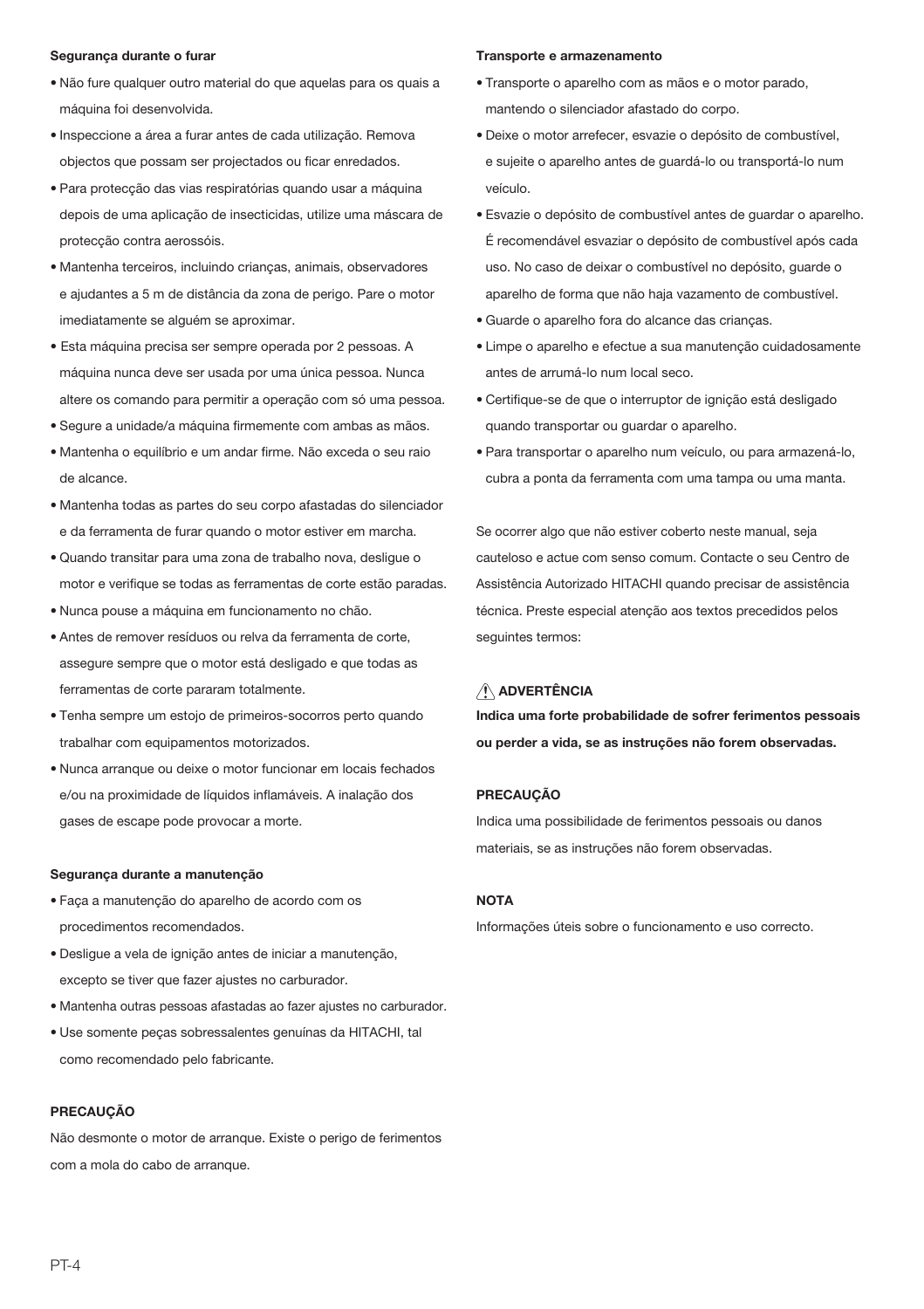# Especificações

# **MOTOR**

| Modelo ······························ DA300E (Trado motorizado para 2 operadores)<br>Cilindrada (ccm) $\cdots \cdots \cdots \cdots \cdots \cdots \cdots 50$ (3.05 cu in.)<br>Ignição ···································Electrónica |                                                                                       | DA300E (H)<br>$\leftarrow$<br>$\leftarrow$<br>$\leftarrow$<br>$\leftarrow$<br>$\leftarrow$ |
|-------------------------------------------------------------------------------------------------------------------------------------------------------------------------------------------------------------------------------------|---------------------------------------------------------------------------------------|--------------------------------------------------------------------------------------------|
| Capacidade do depósito de combustível (I) · · 1 (33.8 fl.oz)                                                                                                                                                                        |                                                                                       | $\leftarrow$<br>$\leftarrow$                                                               |
|                                                                                                                                                                                                                                     |                                                                                       | $\leftarrow$                                                                               |
| <b>REDUTOR</b>                                                                                                                                                                                                                      |                                                                                       |                                                                                            |
|                                                                                                                                                                                                                                     | Embraiagem ························· A seco, automática, centrífuga                   | $\leftarrow$                                                                               |
|                                                                                                                                                                                                                                     | Engrenagem ·························· Engrenagem de eixos paralelos                   | $\leftarrow$                                                                               |
| Factor de redução ··················33:1                                                                                                                                                                                            |                                                                                       | $\leftarrow$                                                                               |
|                                                                                                                                                                                                                                     | Velocidade do eixo de accionamento ·····6500 rpm motor / 197 rpm eixo de accionamento | $\leftarrow$                                                                               |
| Eixo de accionamento (diâm.) (mm) $\cdots$ 25 / 25.4 (1in.) (USA)                                                                                                                                                                   |                                                                                       | 25.0                                                                                       |
| <b>LUBRIFICANTE</b>                                                                                                                                                                                                                 |                                                                                       |                                                                                            |
| Engrenagem ··························· Massa consistente                                                                                                                                                                            |                                                                                       | $\leftarrow$                                                                               |
|                                                                                                                                                                                                                                     |                                                                                       | $\leftarrow$                                                                               |
| DIMENSÕES (L $\times$ B $\times$ H) (mm) $\cdots$ $\cdots$ 1200 $\times$ 600 $\times$ 490                                                                                                                                           |                                                                                       | $602 \times 342 \times 490$                                                                |
|                                                                                                                                                                                                                                     | $(47.2 \times 23.6 \times 19.3 \text{ in.})$                                          | $(23.7 \times 13.5 \times 19.3 \text{ in.})$                                               |
|                                                                                                                                                                                                                                     |                                                                                       | 13.3 (29.3 lbs)                                                                            |
| TAMANHO DO TRADO ··················Até 12 polegadas de diâmetro                                                                                                                                                                     |                                                                                       | $\leftarrow$                                                                               |
| Nível de potência acústica LpA (dB (A)) · · · · 100.4<br>segundo ISO 22868                                                                                                                                                          |                                                                                       | $\leftarrow$                                                                               |
| Incerteza (dB $(A)$ ) $\cdots$ $\cdots$ $\cdots$ $\cdots$ $\cdots$ 0.3                                                                                                                                                              |                                                                                       | $\leftarrow$                                                                               |
| Potência acústica Lw medido (dB(A))                                                                                                                                                                                                 |                                                                                       |                                                                                            |
| segundo ISO 22868                                                                                                                                                                                                                   |                                                                                       | $\leftarrow$                                                                               |
| Potência acústicaLwA (dB (A)) ··········112                                                                                                                                                                                         |                                                                                       |                                                                                            |
| segundo 2000/14/EC                                                                                                                                                                                                                  |                                                                                       | $\leftarrow$                                                                               |
| Nível de vibrações (m/s <sup>2</sup> ) ·············esquerda - 5.1                                                                                                                                                                  |                                                                                       | $\leftarrow$                                                                               |
| segundo ISO 22867                                                                                                                                                                                                                   | direita<br>$-5.8$                                                                     |                                                                                            |
| Incerteza $(m/s2)$ 1.5                                                                                                                                                                                                              |                                                                                       | $\leftarrow$                                                                               |
|                                                                                                                                                                                                                                     |                                                                                       |                                                                                            |

NOTA: Reservado o direito a alteração das especificações sem aviso prévio.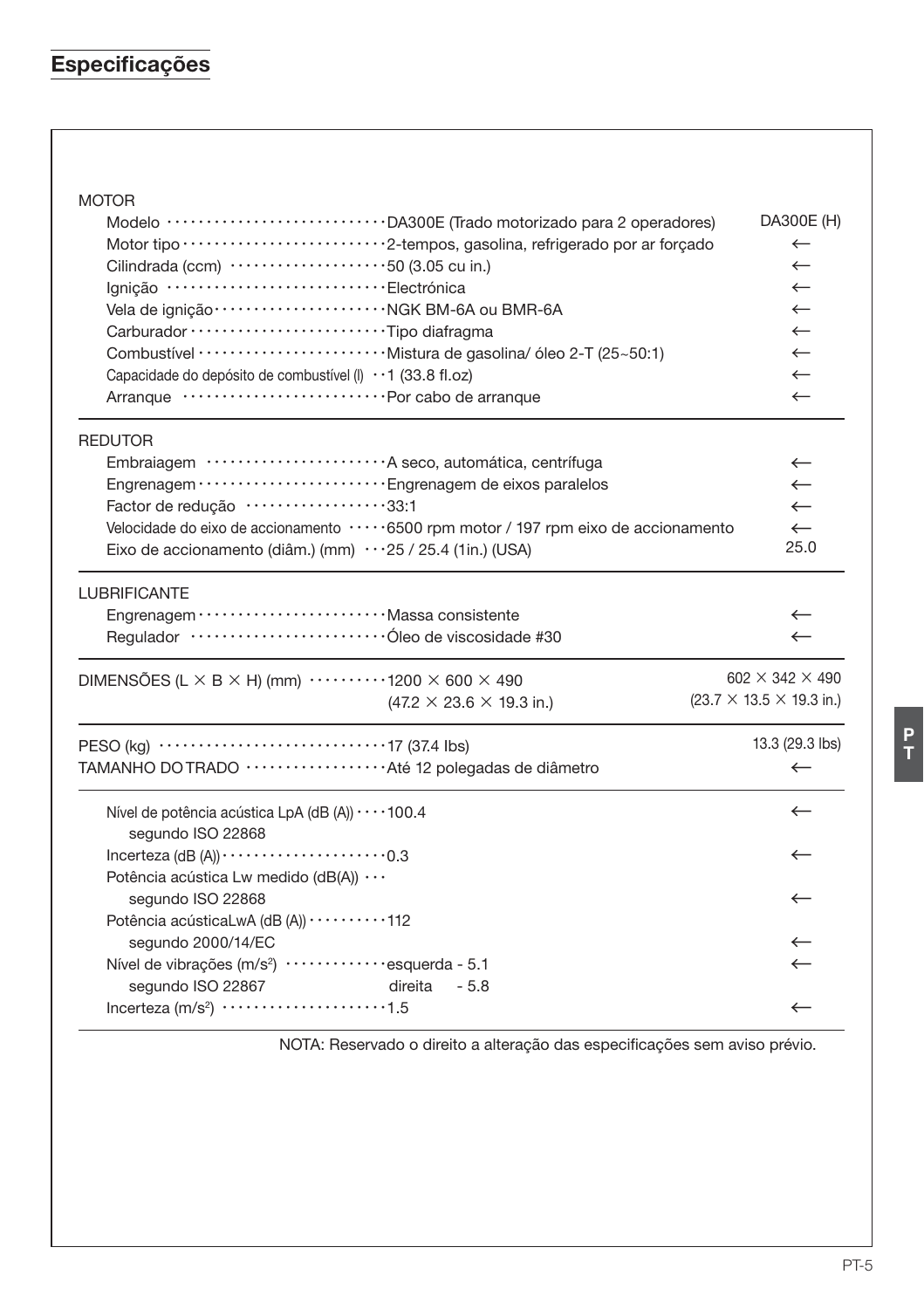# Procedimentos de operação

### 1. Montagem

- 1) Solte os parafusos de punho em aprox. 1 polegada para dobrar ambas as pegas para fora. Evite soltar demasiado para que os parafusos não saírem. (Fig. 1) (DA300E)
	- (1) Uma polegada
	- (2) Parafuso de punho
- 2) Depois de destacar as 2 pegas, aperte os 4 parafusos de punho firmemente, (depois de cada operação inicial é necessário apertá-los novamente) (DA300E)
- 3) Para instalação do trado, coloque a cabeça motriz no chão. Coloque o trado no eixo de accionamento. Depois de alinhar os furos no eixo de accionamento e no trado, insira os 2 pernos de travamento juntamente fornecidos e fixe-os com as cupilhas, usando um alicate, (Fig. 2)
	- (3) Eixo de accionamento
	- (4) Perno de travamento
	- (5) Cupilha

### ANOTACÃO:

Enguanto o adaptador da cabeca motriz do seu trado motorizado possui 2 furos para montar brocas, algumas brocas apenas podem ter um furo. Ambos os tipos de broca (com 1 ou 2 furos) são compatíveis com este trado motorizado.

### 2. Seleccão da broca adeguada

1) Seleccione o trado de acordo com o material que precisa furar. Exemplo: Se precisa de furar gelo, use um trado para gelo. Se precisa de furar terra, use um trado para furar terra. (Consulte o seu concessionário para mais informações).

## 3. Combustível

## A ADVERTÊNCIA

· O berbequim motorizado está equipado com um motor de dois tempos. Opere o motor sempre com gasolina misturada com óleo de 2T

Tenha a atenção de encher o depósito ou manusear com combustíveis somente em locais bem arejados.

• O combustível é altamente infl amável e pode causar graves ferimentos se for inalado ou derramado no seu corpo. Actue sempre com máxima cautela quando tiver que manusear o combustível. Providencie sempre uma boa ventilação quando tiver que manusear o combustível no interior de um prédio.

### Combustível

- · Use sempre gasolina sem chumbo de 89 octanes como o combustível.
- · Use óleo genuíno para motores a 2 tempos ou use uma mistura de 25:1 a 50:1. Consulte as instruções do óleo ou o Centro de Assistência Autorizado HITACHI para saber a relação de mistura exacta.
- · No estado da Califórnia, a relação deve ser 50:1.
- · Se não consequir encontrar óleo genuíno, use um óleo de qualidade com aditivos antioxidantes, que indique expressamente a sua compatibilidade com motores a 2 tempos refrigerados por ar (ÓLEO GRAU JASO FC ou GRAU ISO EGC). Não use óleo misturado BIA ou TCW (tipo refrigeração por água a 2 tempos).
- · Nunca use óleo multi-grau (10 W/30) ou óleo usado.
- · Misture sempre o combustível e o óleo num recipiente limpo separado.

 $(6) 1: \acute{O}$ leo (7) 25~50: Gasolina Comece sempre enchendo a metade da quantidade necessária de gasolina. Logo, adicione a guantidade inteira de óleo. Misture (agite) a mistura de combustível. Finalmente, adicione a quantidade restante de gasolina. Misture (agite) bem a mistura de combustível antes de abastecê-la no depósito de combustível do aparelho.

### Abastecimento de combustível

# A ADVERTÊNCIA

- \_<br>Deslique sempre o motor antes de abastecer o combustível.
- . Quando abastecer o combustível, abra lentamente o depósito de combustível para aliviar qualquer sobrepressão existente.
- · Após o abastecimento, aperte o tampão do depósito de combustível cuidadosamente.
- · Afaste o aparelho pelo menos 3 m da zona de abastecimento antes de arrancar o motor.
- Lave sempre qualquer combustível derramado na roupa imediatamente com água e sabão.
- Certifique-se de verifi car se há qualquer fuga de combustível após o abastecimento.

Antes de abastecer o combustível, limpe a zona do tampão do depósito com cuidado, para evitar que nenhuma sujidade entre no depósito. Certifique-se de que o combustível esteja bem misturado antes de abastecer, agitando o recipiente para isso.

### 4 Arrancar o motor

- 1) Lique ambos os botões STOP. (DA300E)
- 2) Leve o manípulo do ar de arrangue até a posição CHOKE.  $(Fia. 4)$ 
	- (1) Alavanca do ar
- 3) Puxe do acelerador e prima no botão de travamento. A seguir, solte devagar o acelerador. Isto fará travar o acelerador. Entretanto, o segundo operador deve manter o outro acelerador totalmente puxado. (DA300E)
- 4) O operador do lado do cabo de arrangue deve puxar com forca do cabo de arranque. Tenha o cuidado de manter o manípulo firmemente na mão e não deixá-lo voltar para trás. (Fig. 6)

(2) Punho de arranque

5) Quando sentir que o motor está pronto para arrancar, volte a colocar a alavanca do ar na posição RUN (aberto). Volte a puxar então com força do cabo de arranque. (Fig. 4)

### ANOTACÃO:

### Se o motor não arrancar, repita os passos 2 a 5.

6) Quando o motor estiver a trabalhar, puxe do acelerador para soltar o botão de travamento. (DA300E) Depois deixe o motor trabalhar sem suieitá-lo a qualquer esforço durante cerca de 2-3 minutos para aquecê-lo.

### ANOTAÇÃO:

Para acelerar o motor é preciso puxar dos 2 aceleradores ao mesmo tempo. Quando um dos operadores soltar o seu acelerador, o motor abranda, (isto são condições normais de trabalho) (DA300E)

### CUIDADO:

Não se aconselha mexer no afinador do cabo, porque este vem ajustado de origem.

Se conseguir acelerar o motor através de só um acelerador. isto é sinal para um ajuste errado. Esta situação pode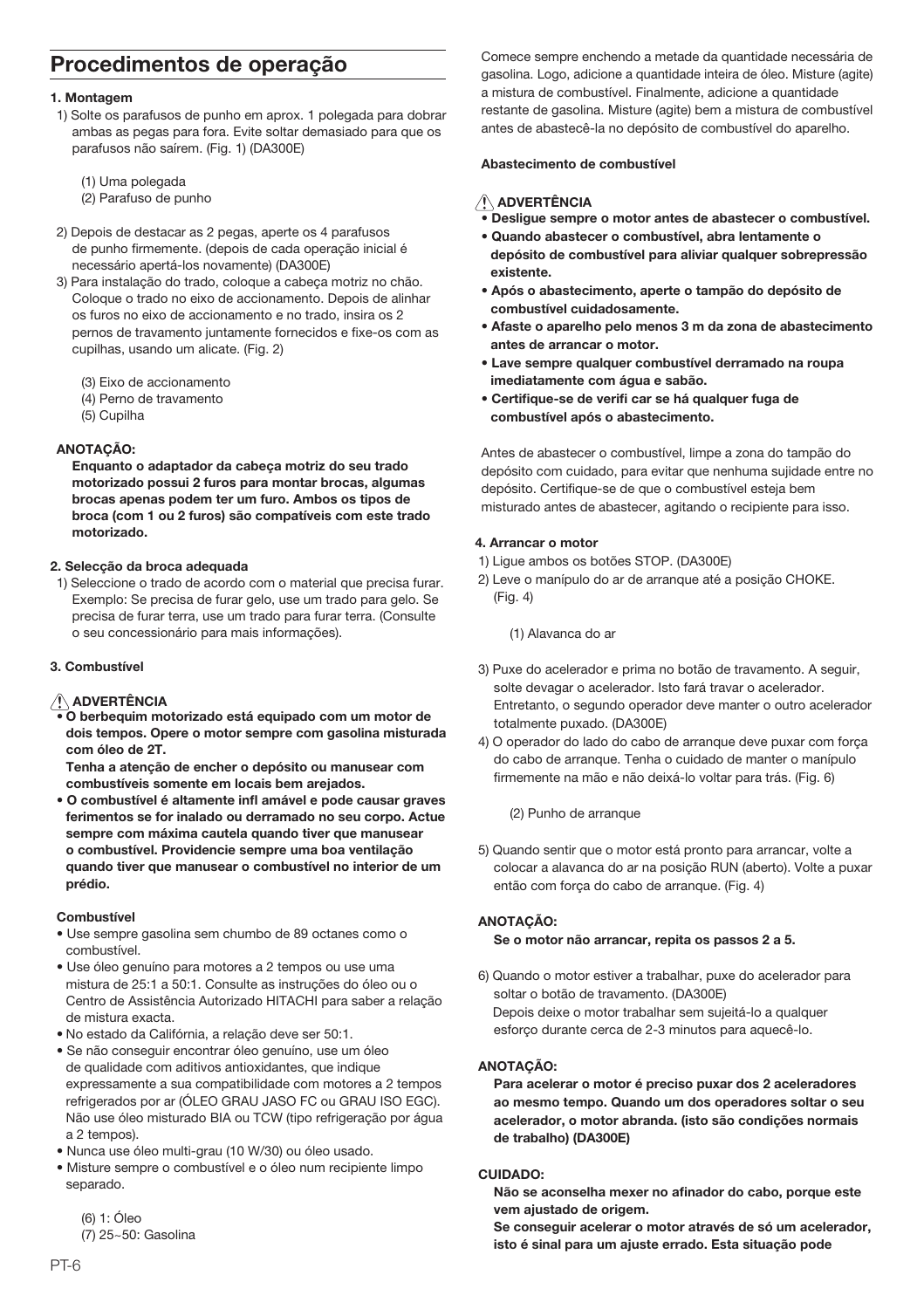acontecer após um longo período de uso. Para corrigir, rode o afinador do cabo (3) ligeiramente em sentido dos ponteiros do relógio, (visto do lado da alavanca) (Fig. 5)

(4) Parafuso L

5. Afinação do carburador (Fig. 7)

### ∕ À ADVERTÊNCIA!

Nunca arrangue o motor sem que o revestimento completo da embraiagem e a caixa da transmissão esteiam montados! Caso contrário, a embraiagem pode soltar-se causar danos corporais

No carburador, o combustível é misturado com ar. Durante os ensaios de fábrica do motor, o ajuste base do carburador é efectuado. Mais ajustes podem ser necessários em função do clima e da altitude. O carburador tem apenas uma possibilidade de ajuste: T = Parafuso de aiuste de ralenti

### Ajuste da velocidade de ralenti (T)

Verifique se o filtro de ar está limpo. Se a velocidade de ralenti estiver correcta, o berbequim não gira. Se for preciso algum ajuste, feche (em sentido dos ponteiros do relógio) o parafuso T, com o motor funcionar, até o berbeguim comecar a girar. Abra (contra sentido dos ponteiros do relógio) o parafuso até o berbeguim parar. Encontrou a velocidade de ralenti correcta quando o motor funciona suavemente em todas as posicões abaixo das rpm quando o berbequim começa a girar.

Se a ponta continuar a rodar depois de ajustar a velocidade de ralenti, entre em contacto com o seu Centro de Assistência Autorizado HITACHI

(T) Parafuso para aiuste do ralenti

(1) Carburador

# $\bigwedge$  ADVERTÊNCIA!

Quando o motor estiver em ralenti, o berbequim de maneira nenhuma pode girar.

1) Parafuso L

Com o motor a trabalhar em ralenti, gire o parafuso L para dentro ou para fora para encontrar a posição de rpm máxima. A partir desta posição, gire o parafuso 1/8 a 1/4 de volta contra o sentido dos ponteiros do relógio.

2) Parafuso H

Tendo a válvula do acelerador totalmente aberta, gire o parafuso H para fora ou para dentro, procedendo da mesma forma como para o ajuste do parafuso L.

### ANOTAÇÃO:

Se ficar confuso durante o ajuste dos parafusos L e H, e não conseguir arrancar o motor, volte a colocar ambos os parafusos na sua posição padrão. A seguir, repita as operações dos pontos 1 a 3.

A posição padrão do parafuso L encontra-se a 1-3/8 voltas. e a do parafuso H a 1-1/2 voltas, da posição a partir da qual o parafuso de ajuste foi girado em sentido do ponteiro do relógio e ligeiramente apertado, (DA300E (H))

### **CUIDADO:**

Os procedimentos de aiuste acima descritos devem ser seguidos, caso contrário o motor pode ficar DANIFICADO em consequência de ajustes mal efectuados.

### **ANOTACÃO!**

Alguns modelos, vendidos em regiões com severas normas de controlo de emissões, não possuem o ajuste de alta e baixa velocidade do carburador. Estes ajustes permitem que o motor possa operar fora dos limites de emissões.

Nestes modelos, o ajuste da velocidade de ralenti é a única maneira de afinar o carburador.

Nos modelos equipados com ajustes de baixa e alta velocidade, os carburadores são afinados na fábrica. Pequenos ajustes podem optimizar o rendimento em função do clima, da altitude etc. Nunca gire os parafusos de ajuste em incrementos superiores a 90° porque o motor pode ficar danificado em conseguência de má afinação. Se não estiver muito familiarizado com este tipo de afinação recorra à Centro de Assistência Autorizado HITACHI.

### 6 Euror

- 1) Ambos os operadores / o operador (DA300E (H)) devem agarrar firmemente com as duas mão na pega e encontrar-se de pé em posição estável sobre um solo sólido, para não ser girados pela unidade. (Fig. 8)
- 2) Posicione a ponta da broca exactamente no local a furar e acelere o trado ao máximo para comecar a furar. Graças à embraiagem centrífuga montada, isto é muito simples. (Fig. 8)
- 3) Levante a broca ligeiramente cada vez que avance alguns centímetros, para aliviar assim a pressão e limpar o furo.
- 4) A embraiagem começa a deslizar quando a trado entra em esforço excessivo. Quando isto acontece, levante a broca ligeiramente para reduzir o esforço.

### $\triangle$  ADVERTÊNCIA!

Durante a perfuração, o trado pode dobrar repentinamente e com força quando entrar em contacto com pedras grandes. raizes e outros obstáculos escondidos.

Nestes casos, solte o acelerador imediatamente e levante o trado para fora do buraco.

Remova o obstáculo para prevenir eventuais danificações e retome depois o trabalho.

5) Quando sentir vibrações ou ruídos anormais, pare o motor e inspeccione a máquina.

### CUIDADO:

O modelo DA300E foi concebido para operação com 2 pessoas. Portanto, nunca tente modificar o trado para funcionar com apenas um operador.

6) Quando a broca fica entalada durante a execução do furo e custa puxá-la para fora do solo, pare o motor e trave o trado com o perno de travamento para ser mais fácil. (Fig. 9) (DA300E)

(2) Perno de travamento (3) Cupilha

(O perno é colocado girando a cabeça motriz ligeiramente enquanto puxar o perno. A sequir, empene a cupilha em sentido dos ponteiros do relógio para travar o perno)

\*6) Quando a broca fica entalada durante a execução do furo, pare o motor e puxe-a para fora do solo. (DA300E (H))

### 7. Parar o motor

1) Um ou os dois operadores soltam o acelerador gradualmente até chegar à posição de ralenti. A seguir, desligar o motor através do interruptor ou botão stop.

### ANOTACÃO:

Em caso de uma emergência, desligue o motor imediatamente através do botão stop.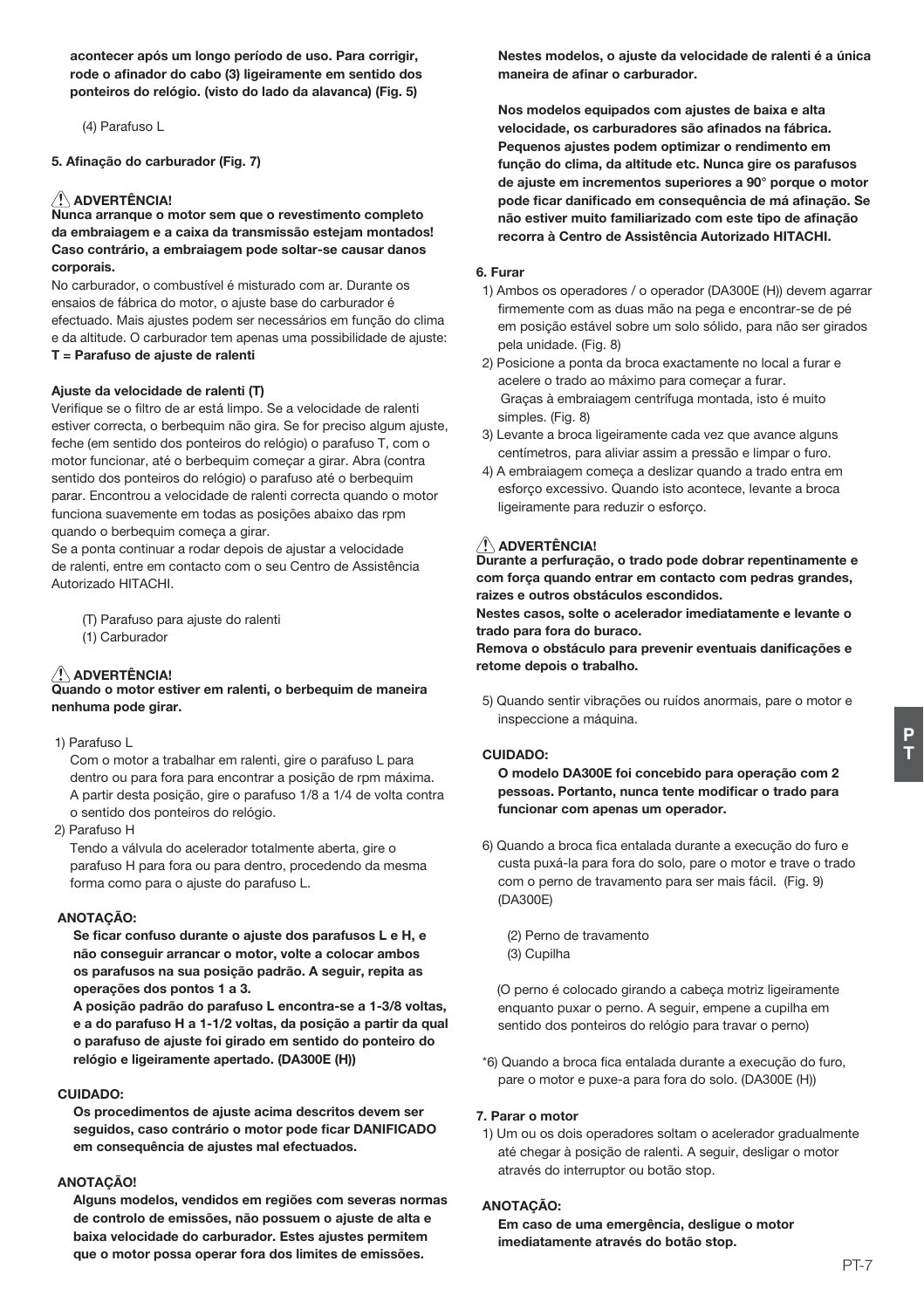# **Manutencão**

### 1. Controlo periódico

- 1) Limpe o elemento do filtro de ar com água de sabão e segue-o bem antes de voltar a usá-lo. (Fig. 10)
	- (1) Tampa do filtro de ar
	- (2) Puxar para remover a tampa do filtro de ar
	- (3) Elemento do filtro de ar
- 2) Limpe a fenda da vela dos resíduos de carvão. (fenda padrão = 0,60mm ou 0.023 pol.) (Fig. 11)
	- $(4)$  0.60 mm
	- 0.023 in
	- (5) Remover resíduos de carvão ou óleo
- 3) Controle a unidade cuidadosamente por eventuais fugas de gasolina ou óleo.
- 4) Controle todos os parafusos e porcas etc., assegure-se que estejam bem apertados.
- 5) Como a embrajagem sofra de desgaste com o tempo, deve inspeccioná-la periodicamente.

### 2. Lubrificacão

1) Lubrifique a caixa de engrenagens inserindo massa consistente multi-uso através do bocal após cada 50 horas de operação. (Fig. 12)

(6) Bocal de lubrificação

2) O regulador da velocidade do motor é lubrificado com óleo de viscosidade #30 (EP lithum). A capacidade é de 16 ml (0.5 fl.oz.) e deve ser controlada após cada 50 horas de uso no parafuso de controlo de nível. (Fig. 13)

(7) Parafuso de controlo de nível de óleo

Quando desapertar o parafuso de controlo de nível, mantenha o lado do parafuso levantado.

## **3. AJUSTE DO REGULADOR**

1) Solte o parafuso A (1) com o motor desligado. Puxe a alavanca exterior (2) do regulador para cima e prima a patilha da mola (3) do regulador para baixo. Ao mesmo tempo. volte a apertar o parafuso A (Fig. 14)

### ANOTAÇÃO:

Assegure-se que depois de efectuar a operação acima descrita, que o acelerador (4) no carburador migra da posição de ralenti ou bem da posição totalmente aberta.

2) Para ajustar o regulador, solte os parafusos (6) que fixam o grupo da alavanca de comando (5) à caixa de engrenagens. Mova o grupo da alavanca de comando à direita ou à esquerda até obter a velocidade máxima de 6.500 rpm. (Se mover o grupo à esquerda, aumenta a velocidade, se o mover à direita. reduz a velocidade) (Fig. 15)

# ANOTACÃO:

Sempre ajuste a folga da ponta do cabo do acelerador antes de ajustar o regulador.

3) Soluços do regulador (rpm variáveis)

- · Os solucos ocorrem quando o motor não estiver suficientemente quente
- · Solucos podem acontecer quando a mola, o veio do regulador ou a mola do veio se movimentam de forma incorrecta. Verifique e limne
- · Soluços podem acontecer quando a mola do veio do regulador começa a ficar esticada. Proceda com cuidado ou substitua a mola
- · Soluços podem acontecer quando a relação de mistura do combustível não estiver correcta. A relação de mistura deve ser  $de 25:1 a 50:1$
- · Solucos podem acontecer quando o depósito ou a torneira estão entupidos por combustível sujo ou velho. Verifique e limpe.
- · Quando não houver suficientemente óleo no regulador, os balastros não funcionarão correctamente, resultando em solucos do motor. Verifique e ateste com óleo para engrenagens
- · Se o parafuso de alta velocidade no carburador não estiver correctamente aiustado, podem ocorrer solucos. Aiuste correctamente.

### 4. Outras características (DA300E)

- 1) Se dobrar as pegas para cima, estas podem ser usadas como pegas de transporte. (Fig. 16)
- 2) Se dobrar as pegas para baixo, convertem-se no suporte para armazenagem. (Fig. 17)

### 5. Plano de manutenção

Mais abaixo vai encontrar algumas instruçıes gerais de manutenção. Se precisar de mais informações contacte por favor o seu Centro de Assistência Autorizado HITACHI.

### Manutencão diária

- · Limpar a parte exterior do aparador de sebes.
- · Verifique a centragem correcta da ferramenta de furar, a afiação correcta e o estado sem fissuras. Um berbeguim não centrado provoca fortes vibrações e pode danificar a unidade.
- · Controle o aperto suficiente da ferramenta de furar.
- · Controlar o aperto suficiente de todos os parafusos e porcas.

### Manutenção semanal

- · Verifique o motor de arranque, especialmente o cabo.
- · Limpe o exterior da vela de ignição.
- · Retire a vela de jonicão e verifique a folga entre os eléctrodos. Aiuste, se necessário, a 0.6 mm ou substitua a vela.
- · Verifique se a admissão de ar no motor de arranque não está entunida
- · Controle o estado de lubrificação da engrenagem em ângulo: Enchimento até 3/4.
- · Limpe o filtro de ar.

### Manutenção mensal

- · Lave o depósito de combustível com gasolina e, em seguida, limpe o filtro de combustível.
- · Limpe o exterior do carburador e o espaço ao redor dele.

## Manutenção trimestral

- · Limpe as abas de arrefecimento no cilindro.
- · Limpe a ventoinha e o espaco ao redor dela.

# · Remova o carvão do silenciador.

# **PRECAUCÃO**

A limpeza das alhetas do cilindro, da ventoinha e do silenciador deve ser efectuada por um Centro de Assistência Autorizado HITACHI.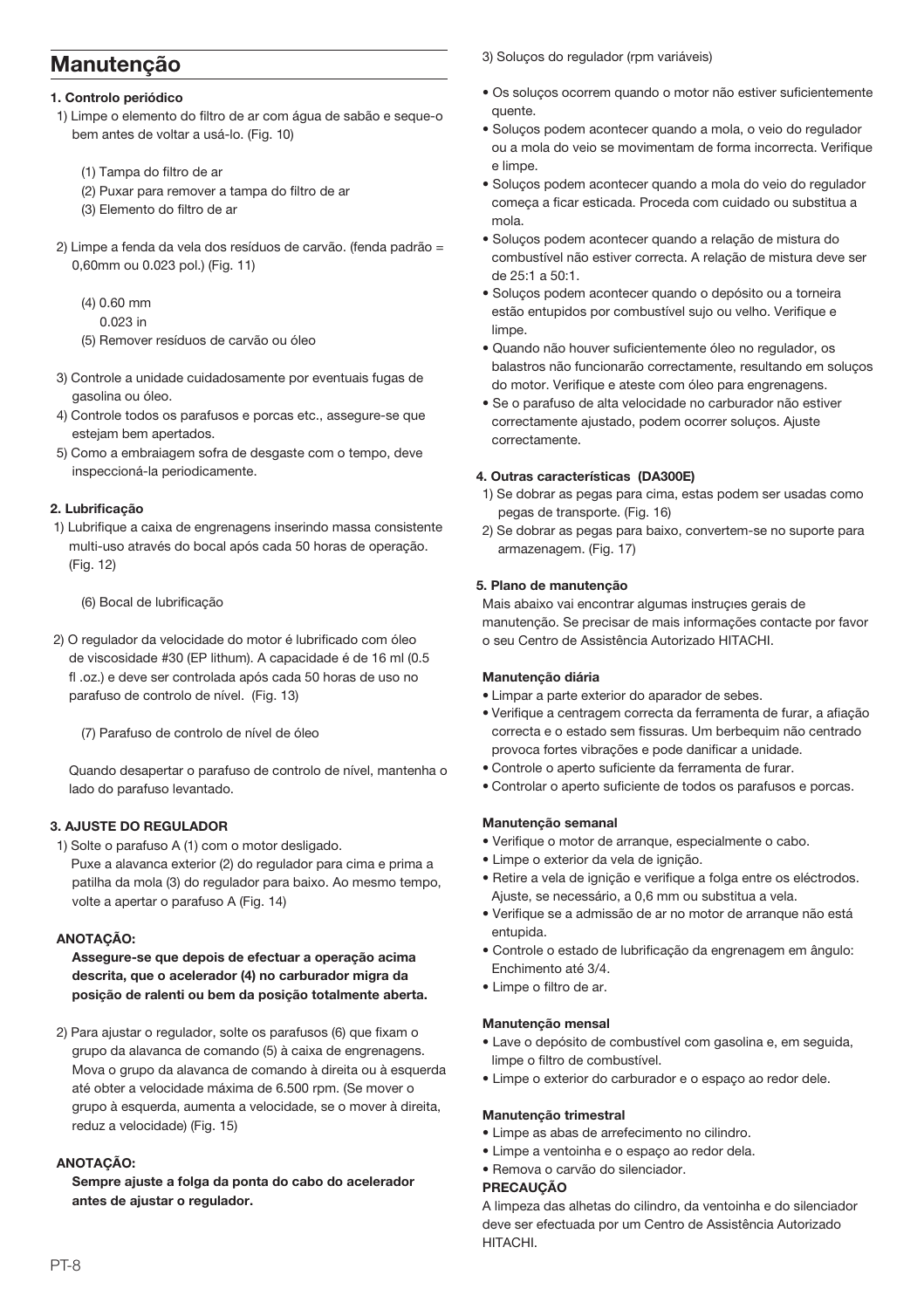# Symbolernas betydelse

# **OBSERVERA** : En del redskap har inga symboler.

|                                                     | Symboler<br>AVARNING<br>Nedan visas de symboler som används för maskinen. Se till att du förstår vad de betyder innan<br>verktyget används.                                                                            |
|-----------------------------------------------------|------------------------------------------------------------------------------------------------------------------------------------------------------------------------------------------------------------------------|
|                                                     | Det är viktigt att du noggrant läser, förstår och följer följande säkerhetsföreskrifter och<br>varningar. Om redskapet används vårdslöst eller felaktigt kan det orsaka allvarliga eller<br>livshotande skador.        |
|                                                     | Läs, förstå och följ alla varningar och anvisningar i denna bruksanvisning och på redskapet.                                                                                                                           |
|                                                     | Bär alltid ögon-, huvud- och hörselskydd när du använder detta redskap.                                                                                                                                                |
| $\blacktriangleright$<br>H                          | Visar chokens position. Den övre indikatorn visar att choken är stängd och den nedre visar att<br>choken är helt öppen.                                                                                                |
| Do not touch the<br>bit when running<br>the engine. | Rör aldrig vid skäret när motorn går.                                                                                                                                                                                  |
|                                                     | Innan du använder redskapet<br>· Läs bruksanvisningen noggrant.<br>• Kontrollera att skärutrustningen är korrekt monterad och justerad.<br>• Starta redskapet och kontrollera förgasarens inställning. Se "UNDERHÅLL". |

# nnehåll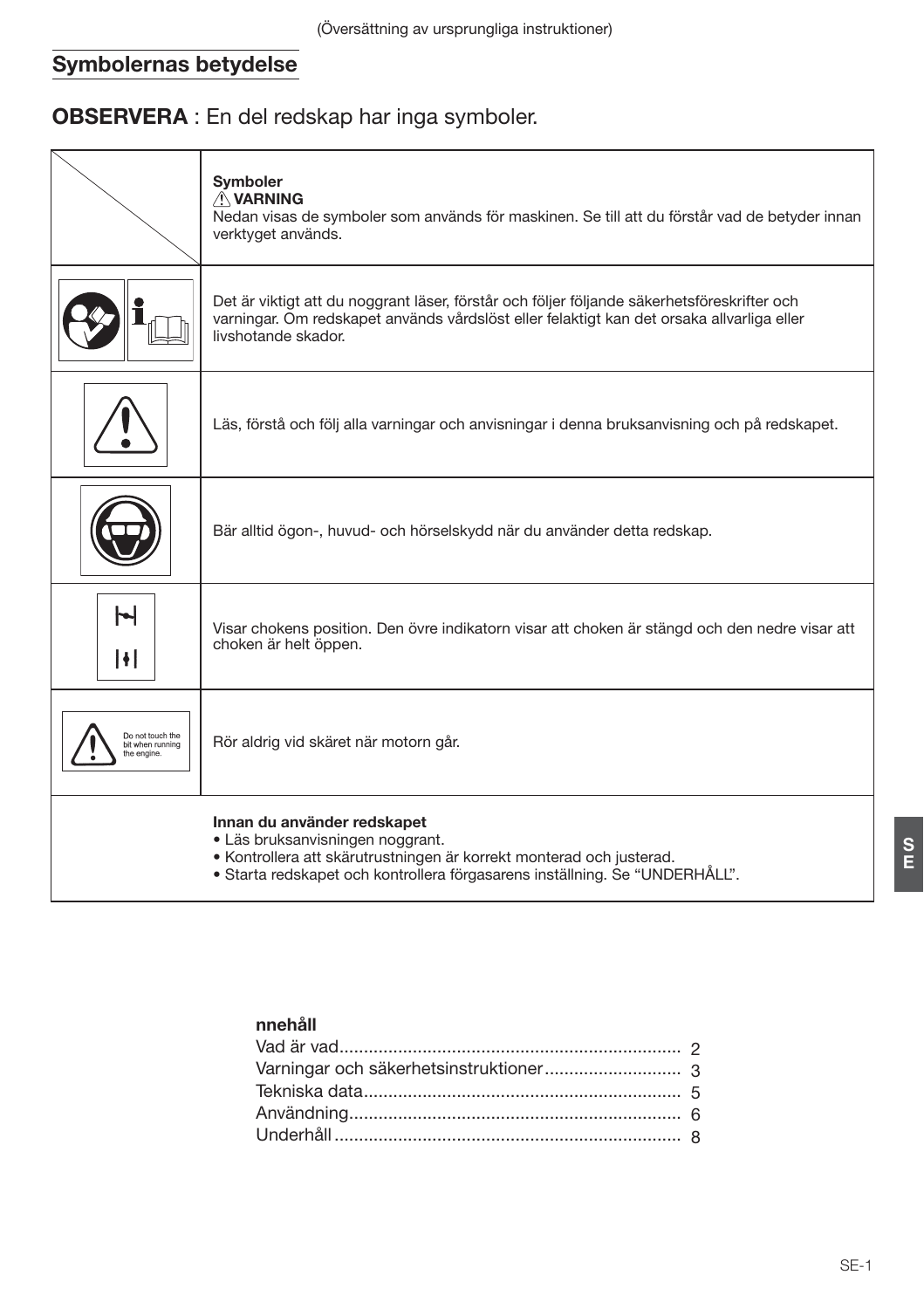# Vad är vad

Denna bruksanvisning täcker flera modeller, därför kan det finnas en del skillnader mellan bilderna och ditt redskap. Använd anvisningarna som gäller för ditt redskap.

- 1. Handtag
- 2. Förgasare
- 3. Låsknapp
- 4. Gasreglage
- 5. Stoppomkopplare
- 6. Bränsletank
- 7. Stoppomkopplare
- 8. Gasregleringsspak
- 9. Handtag
- 10. Låssprint
- 11. Ratt
- 12. Luftrenare
- 13. Drivaxel
- 14. Starthandtag
- 15. Ljuddämpare
- 16. Tändstift
- 17 Vridborr
- 18. Kombinationsnyckel
- 19. Bruksanvisning



**DA300E** 

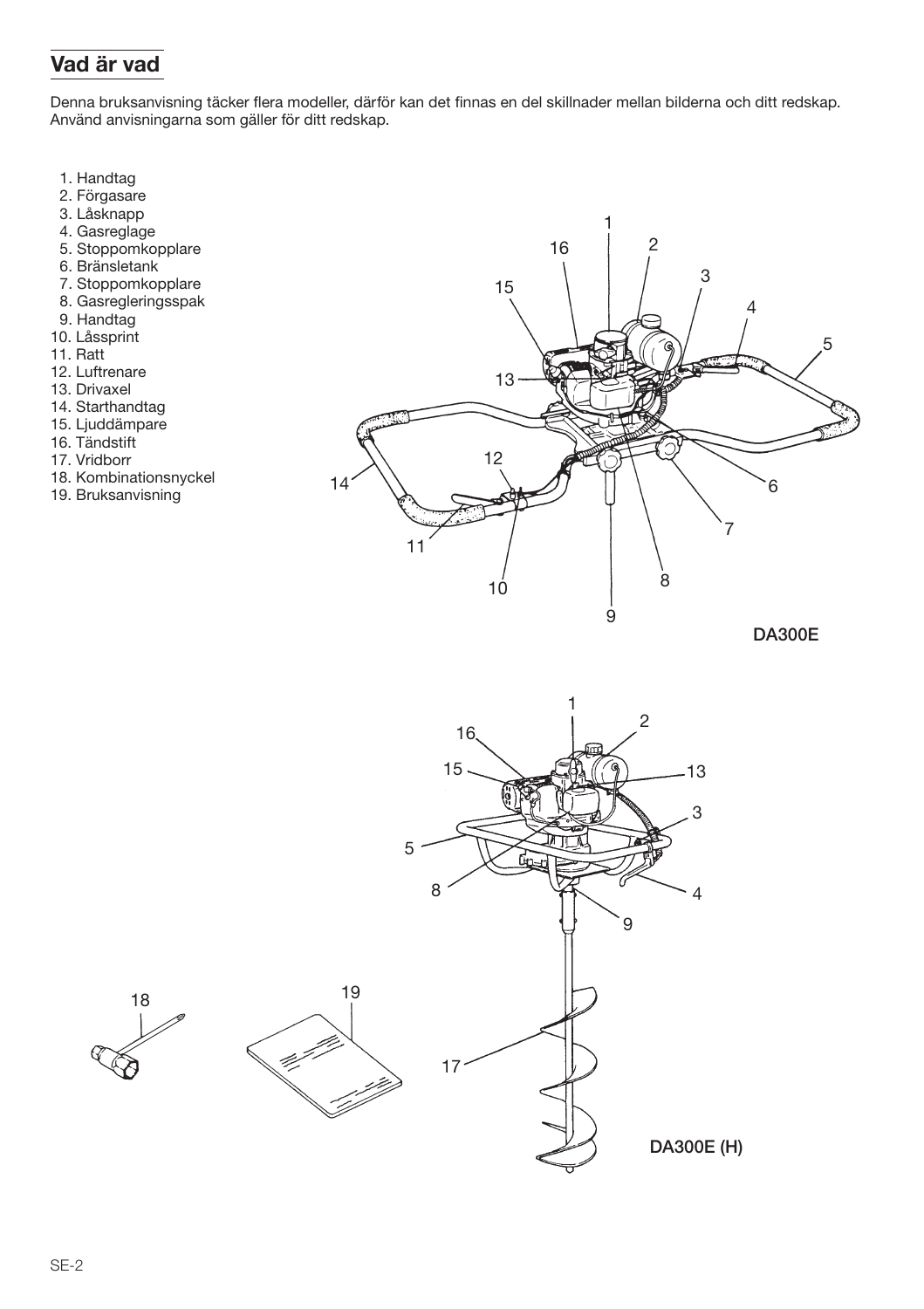# Varning och säkerhets-anvisningar

Försäkra dig om, att alla som använder denna maskin har läst jgenom och förstått innehållet i denna driftinstruktion. Ett uraktlåtande av säkerhetsinstruktionerna kan få allvarliga personskador eller dödsfall till följd.

### Användarens säkerhet

- · Använd alltid ansiktsskydd eller skyddsglasögon.
- · Bär alltid kraftiga långbyxor, stövlar och handskar, Bär aldrig löst sittande kläder, smycken, kortbyxor, sandaler eller gå aldrig barfota. Bind upp håret så att det inte räcker nedanför axelhöid.
- · Använd inte redskapen när du är trött, sjuk eller under påverkan av alkohol droger eller mediciner
- · Låt aldrig ett barn eller en oerfaren person använda maskinen.
- · Bär hörselskydd. Var uppmärksam på din omgivning. Håll ett öga på kringstående som kanske signalerar om ett problem. Ta bort säkerhetsutrustning omedelbart efter det att motorn har stängts av.
- . Använd ett huvudskydd
- · Starta eller kör aldrig motorn inne i ett stängt rum eller byggnad. Inandning av avgaser kan vara dödligt.
- · Håll handtagen fria från olja och bränsle.
- · Håll händerna borta från skärutrustningen
- · Håll inte trimmern i skärutrustningen.
- · Stanna alltid skäret helt innan du lägger ned verktyget, när detta frånslagits
- · Försök inte att arbeta i flera timmar i ett sträck, utan ta paus då och då. Du kan på så sätt undvika de s.k. vita fingrarna som orsakas av vibrationer.
- · Kontrollera alla fästen på maskinen för att försäkra dig om, att inga komponenter kan lossna under användning.
- · Försäkra dig om, att området, där du ska borra, är fritt från hinder och störande föremål. Några föremål kan finnas gömda under ytan, som t ex elektriska kablar, vattenledningar m m. Om du är osäker, bör du vända dig till en fackman med lokalkännedom.
- · Denna borrmaskin är avsedd för borrning i jord. Försök aldrig att borra i fast material, som t ex trä, berg eller metall.
- · Ändra eller byt aldrig ut sprinten, som låser borrspetsen fast i verktygets motordel. Att använda sprintar, som inte är i originalutförande kan orsaka personskador.
- · Denna verktygsmodell är avsedd för borrspetsar med en maximal diameter av 12 ". Försök aldrig att använda större borrspetsar i denna maskin
- · Innan arbetet påbörjas, bör du förvissa dig om, att båda maskinskötare står i rätt position för att gripa tag i båda handtag och har stadigt fotfäste. Arbeta aldrig i branta sluttningar, där det är ökad risk att någon ramlar.
- · De hål, som tas upp med denna maskin, kan vara farliga för andra personer. Lämna aldrig ett hål utan uppsikt, där det kan utgöra en säkerhetsrisk

# AVARNING

Antivibrationssystemet garanterar inte att du inte får handarmvibrationssyndrom eller karpaltunnelsyndrom. Därför måste användaren kontinuerligt och regelbundet kontrollera händernas och fi ngrarnas tillstånd. Om något av ovanstående symptom uppstår sök omedelbart medicinsk hiälp.

## **AVARNING**

Om du använder en medicinskelektronisk/elektronisk apparat så som en pacemaker, rådgör med din läkare samt tillverkaren av apparaten innan användning av någon elektrisk utrustning.

#### Redskapets säkerhet

- · Kontrollera hela redskapet före varie användning. Byt ut skadade delar. Kontroller om det förekommer några bränsleläckage och se till att alla fästen är på plats och är ordentligt åtdragna.
- · Byt ut delar som är spruckna, ytskadade eller skadade på annat sätt innan du använder redskapet.
- · Låt inte någon stå i närheten vid justering av förgasaren.
- · Använd endast tillbehör som tillverkaren rekommenderar för detta redskan

# AVARNING

Ändra aldrig verktygets konstruktion på något sätt. . Använd inte denna motorsåg för annat ändamål än det är avsett för.

### **Bränslesäkerhet**

- · Blanda och hantera bränslet utomhus och på en plats där det inte finns någon risk för gnistor eller öppen eld.
- · Använd kärl. Som är godkända för bränslehantering.
- · Rök inte själv och tillåt inte någon annan att röka nära bränslet eller redskapet eller vid användning av redskapet.
- · Torka upp utspillt bränsle före start av motorn.
- · Flytta redskapet minst 3 m från tankningsplatsen före start av motorn
- · Stanna motorn innan du tar av bränslepåfyllningslocket.
- · Töm bränsletanken innan du ställer undan redskapet för förvaring. Vi rekommenderar att bränslet töms efter varie användning. Om det finns bränsle kvar i tanken måste redskapet förvaras så att inte något bränsle kan rinna ut.
- · Förvara redskapet och bränslet på ett ställe där bränsleångorna inte kan nå gnistor eller öppen eld från varmvattenberedare, elektriska motorer, strömställare, värmepannor etc.

# A VARNING

Bränsle kan lätt antändas eller explodera och är farligt att andas in, varför man bör vara extra försiktig vid hantering och påfyllning av bränsle.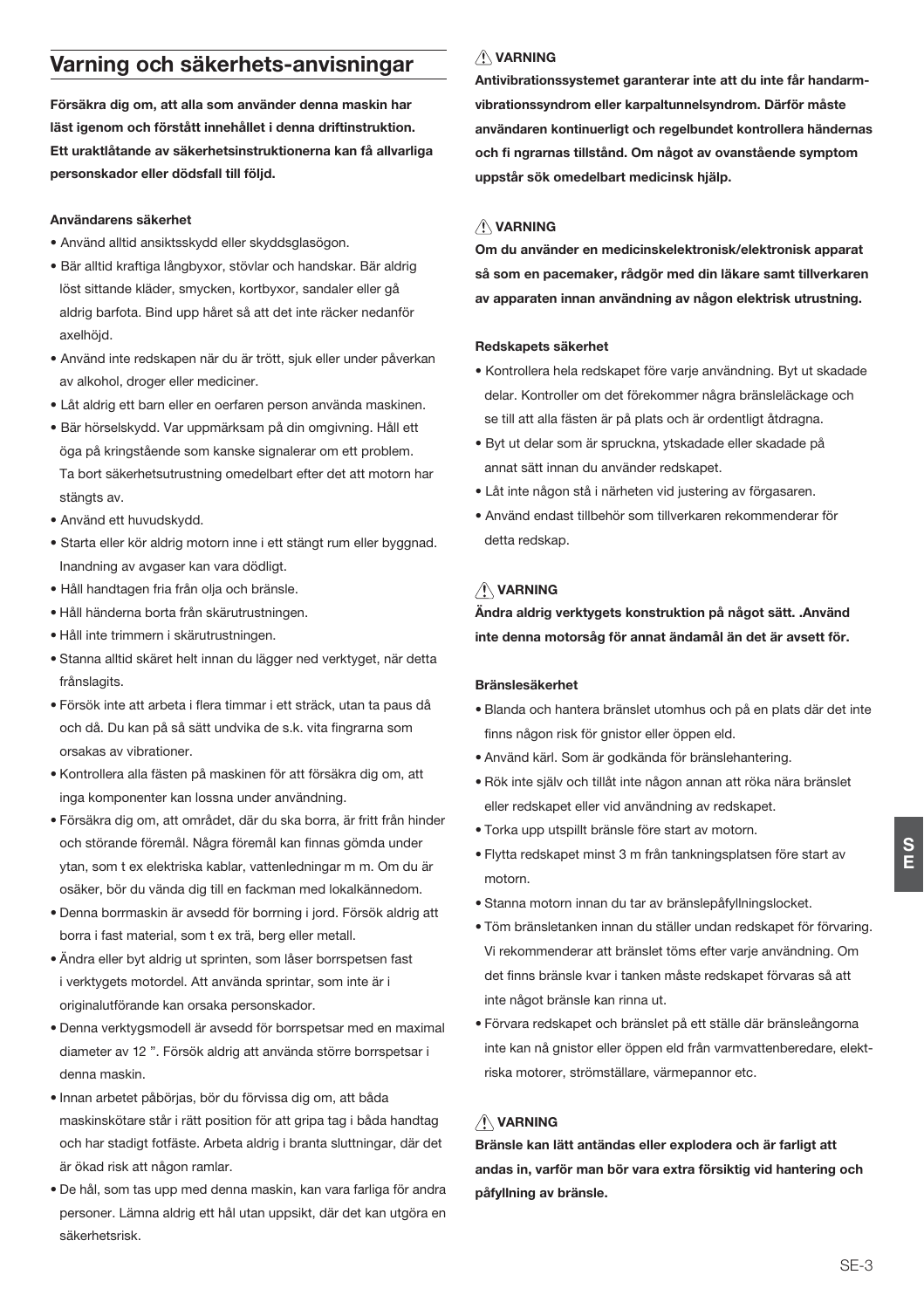### Arhetssäkerhet

- · Försök inte att borra i annat material än vad verktyget är avsett för
- · Granska arbetsytan före varje arbetsinsats. Avlägsna alla föremål som kan kastas iväg eller trassla in sig.
- . Tag på dig en mask för andningsskydd vid borrning i en yta besprutad med insektsdödare.
- · För denna maskin krävs två maskinskötare samtidigt. Försök aldrig att använda denna maskin med endast en maskinskötare eller att ändra manöverdonen, så att endast en person kan använda maskinen.
- · Håll alla barn, djur, åskådare och medhjälpare på minst 5 m avstånd från redskapet. Stanna omedelbart motorn, om någon kommer i närheten.
- · Håll redskapet stadigt med båda händerna.
- · Se till att du står stadigt och med god balans. Sträck dig aldrig för att öka räckvidden.
- · Håll alla kroppsdelar borta från liuddämpare och skärutrusting så länge motorn går.
- · Om verktyget flyttas till en ny arbetsplats, måste man försäkra sig om, att motorn är avstängd och alla skärtillsatser har stannat.
- · Sätt aldrig ner maskinen på marken, så länge den är i gång.
- · Kontrollera alltid, att motorn är avstängd och alla skärtillsatser har stannat helt, innan du rensar bort skräp eller tar bort gräs från skärtillsatserna.
- · Ha alltid en första-hjälpen-väska till hands, när du använder elektrisk utrustning.
- · Starta eller använd motorn aldrig i slutna rum eller byggnader eller i närheten av antändbar vätska. Att andas in avgaser innebär liveforo

#### Skötselsäkerhet

- · Underhåll redskapet enligt rekommenderat förfarande.
- · Ta bort tändstiften innan utförande av underhållsarbeten med undantag från förgasarjusteringar.
- · Låt inte någon stå i närheten vid justering av förgasaren.
- Använd endast HITACHI:s original reservdelar av de typer som tillverkaren rekommenderar.

### **VIKTIGT**

Montera aldrig isär starthandtaget. Det finns risk för att rekylfjädern orsakar kroppsskada.

#### Transport och förvaring

- · Bär alltid redskapet med motorn avstängd och ljuddämparen vänd bort från kroppen.
- · Låt motorn svalna, töm bränsletanken och spänn fast redskapet före förvaring eller transport i ett fordon.
- · Töm bränsletanken innan redskapet ställs undan för förvaring. Vi rekommenderar att bränslet töms efter varje användning. Om det finns bränsle kvar i tanken måste redskapet förvaras så att bränsle inte läcker ut.
- · Förvara redskapet oåtkomligt för barn.
- · Rengör och underhåll apparaten noggrant och förvara den på en torr plats.
- · Se till att startknappen är avslagen vid transport eller förvaring
- · Under fordonstransport och vid förvaring måste borrspetsen täckas över med ett fodral eller en mattstump.

Om en situation som inte behandlas i denna bruksanvisning uppstår, var försiktigt och använd sunt förnuft. Kontakta auktoriserad HITACHI serviceverkstad om du behöver hiälp. Var särskilt uppmärksam på avsnitt som föregås av följande ord:

## A VARNING

Information som är av största betydelse för att undvika allvarlig personskada eller dödsfall.

### **VIKTIGT**

Information av stor betydelse för att undvika personskada eller skada på maskin och utrustning.

### ORSERVERA

Information som är viktig för att klargöra en åtgärd och därmed undvika misstag.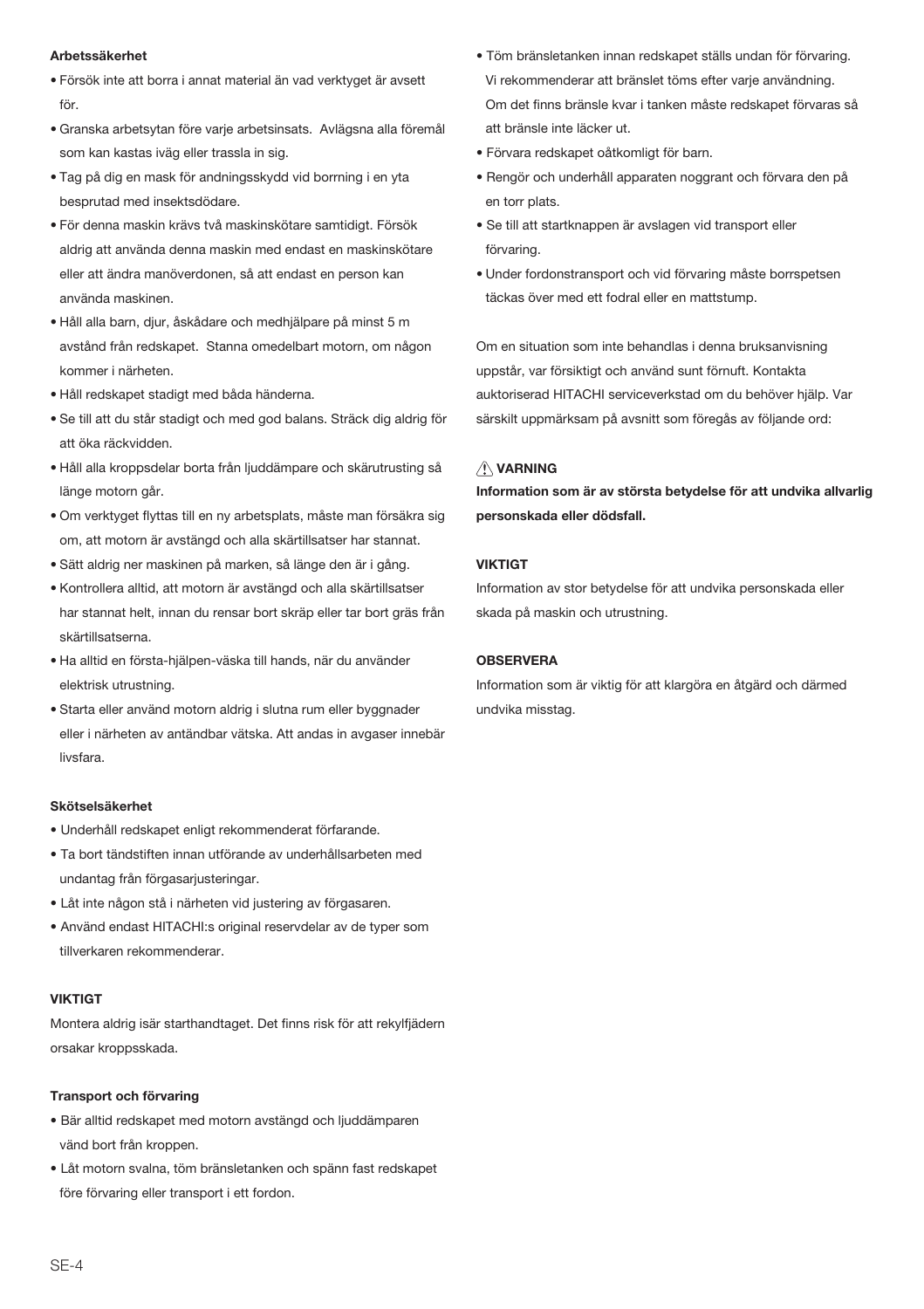# Tekniska data

| <b>MOTOR</b><br>Modell \\correspondences with materials with CM300E (Tvamansmanovrerad hogtresterande vridborr)<br>Motor type ··························Forcerad luftkyld tvataktsbension-motor<br>Slagvolym (ml) 50 (3.05 kub. in.)<br>Tandning Elektronisk<br>Forgasare ·······························Diafragmtyp<br>Bransle ······························ Blandning av benison och olja fortvataktsmotor (25~50:1)<br>Bransletankens kapacitet (1) 1 (33.8 fl.oz)<br>Styartfunktion Starthandtag | DA300E (H)<br>$\leftarrow$<br>$\leftarrow$<br>$\leftarrow$<br>$\leftarrow$<br>$\leftarrow$<br>$\leftarrow$<br>$\leftarrow$ |
|-------------------------------------------------------------------------------------------------------------------------------------------------------------------------------------------------------------------------------------------------------------------------------------------------------------------------------------------------------------------------------------------------------------------------------------------------------------------------------------------------------|----------------------------------------------------------------------------------------------------------------------------|
| <b>REDUCERVAXEL</b><br>Koppling Automatisk, centrifugaltyp<br>Reduktionsgrad ·····················33:1<br>Drivaxelvarv ·························6500 varv per minut. Motor / 197 varv per minut Drivaxel<br>Drivaxel (diameter) (mm) $\cdots$ $\cdots$ $\cdots$ $\cdots$ $\cdots$ $25/25.4$ (1 in) (USA)                                                                                                                                                                                              | $\leftarrow$<br>$\leftarrow$<br>$\leftarrow$<br>$\leftarrow$<br>$\leftarrow$<br>25.0                                       |
| SMORJMEDEL<br>Vaxel ··································Smorjfett                                                                                                                                                                                                                                                                                                                                                                                                                                       | $\leftarrow$<br>$\leftarrow$                                                                                               |
| DIMENSIONER (L $\times$ B $\times$ H) (mm) $\cdots$ 1200 $\times$ 600 $\times$ 490<br>$(47.2 \times 23.6 \times 19.3 \text{ in.})$                                                                                                                                                                                                                                                                                                                                                                    | 602 $\times$ 342 $\times$ 490<br>$(23.7 \times 13.5 \times 19.3 \text{ in.})$                                              |
| VIKT $(kg)$ $\cdots$ $\cdots$ $\cdots$ $\cdots$ $\cdots$ $\cdots$ $\cdots$ $\cdots$ $\cdots$ $\cdots$ $\cdots$ $\cdots$ $\cdots$ $\cdots$ $\cdots$ $\cdots$ $\cdots$ $\cdots$ $\cdots$ $\cdots$ $\cdots$ $\cdots$ $\cdots$ $\cdots$ $\cdots$ $\cdots$ $\cdots$ $\cdots$ $\cdots$ $\cdots$ $\cdots$ $\cdots$ $\cdots$ $\cdots$ $\cdots$                                                                                                                                                                | 13.3 (29.3 lbs)<br>$\leftarrow$                                                                                            |
| Ljudtrycksnivå LpA (dB (A)) ··········100.4<br>enligt ISO22868<br>Osäkerhet (dB (A)) · · · · · · · · · · · · · · · · · 0.3                                                                                                                                                                                                                                                                                                                                                                            | $\leftarrow$<br>$\leftarrow$                                                                                               |
| Ljudeffektnivå Uppmätt Lw misurata (dB(A)) · ·<br>enligt ISO22868<br>Ljudeffektnivå LwA (dB (A)) ···········112<br>enligt 2000/14/EC                                                                                                                                                                                                                                                                                                                                                                  | $\leftarrow$<br>$\leftarrow$                                                                                               |
| Vibrationsnivå (m/s <sup>2</sup> ) ···················· Vänster - 5.1<br>enligt ISO22867<br>Höger - 5.8<br>Osäkerhet (m/s <sup>2</sup> ) ···················1.5                                                                                                                                                                                                                                                                                                                                       | $\leftarrow$<br>$\leftarrow$                                                                                               |

OBS! Specifikationerna kan andras utan tidigare meddelande.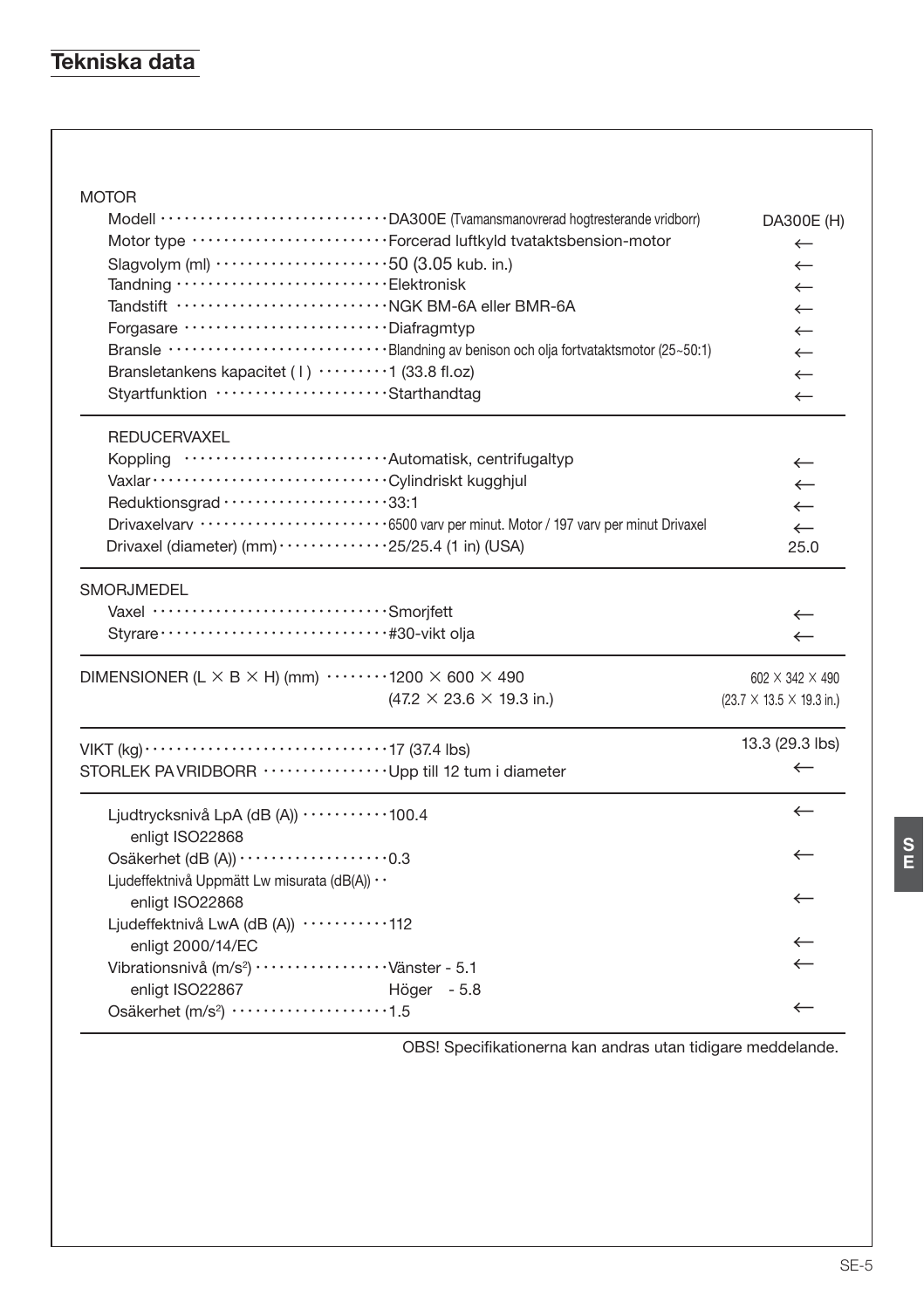# Användning

### 1. Montering

1) Lossa de fyra rattarna som håller fast hand-handtagsstängerna ungefär en tum och fäll ut bägge handtagsstängerna. Om de lossas för mycket ramlas rattarma av. (Bild 1) (DA300E)

 $(1)$  En tum

- (2) Ratt på handtag
- 2) Skruva fast de fyra rattarna ordentligt efter att stängerna dragits ut. (Drag åt dem en gång till efter att du kört apparaten en liten stund.) (DA300E)
- 3) Vid montering av vridborren, lägg ned motorn på marken. Stick in vridborren i drivaxeln. Låt Hålen i drivaxeln överlappa hålen i vridborren och tryck in fixeringsbulterna som kommer med som tillbehör i håalen. Lås fast bultarna genom att med en tång knäppa fast sprintarna. (Bild 2)
	- (3) Drivaxel
	- (4) Sprint
	- (5) Fioxeringsbult

### **ORCI**

Drivaxeln i apparaten har två hål. Men vissa vridborrar har bara ett hål. De båda borrtvperna (med ett hål eller tycå hål) kan dock användas med denna apparat.

### 2. Val av passande vridborr

1) Välj en vridborr för det föremål som skall borras. För borrning i is, t. ex. Välj en vridborr avsedd för borrning i jord. (Vänd dig till den närmaste återförsäljaren för vidare upplysningar.)

## 3. Bränsle

# **AVARNING**

- · Denna motordrivna vridborr är försedd med en tvåtaktsmotor. Den skall alltid köras på oljeblandad bensin. Se till att ventilationen är tillfredsställande vid tankning eller hantering av bränslet.
- · Bränsle är mycket lättantändligt och kan orsaka allvarliga personskador vid inandning eller stänk på kroppen. Var alltid uppmärksam när du hanterar bränsle. Se till att alltid ha god ventilation vid hantering av bränsle inomhus.

### **Rränsle**

- · Använd alltid 89-oktanig blyfri bensin.
- . Använd tvåtaktsolia eller en blandning mellan 25:1 och 50:1. angående mängd se uppgift på oliefl askan eller fråga en auktoriserad HITACHI serviceverkstad.
- · Om originalolia inte finns använd en olia av hög kvalitet med tillsats av ett antioxidationsmedel och uttrycklig märkning för användning i tvåtaktsmotorer (JASO FC GRADE OIL eller ISO EGC GRADE), Använd inte olia av typ BIA eller TCW (aysedd för vattenkylda tvåtaktsmotorer).
- · Använd aldrig motorolia (10 W/30) eller spillolia
- · Blanda alltid bensin och olia i en separat ren behållare.

(6) 1: OLJA (7) 25~50: Bensin Böria alltid med att fylla i halva bensinmängden. Häll därefter i hela mängden olia. Blanda (skaka) blandningen. Häll sedan i återstående mängd bensin. Blanda (skaka) blandningen ordentligt innan blandningen hälls i bränsletanken.

## Bränsfepáfyllning

## A VARNING

- · Stanna alltid motorn vid bränslepåfyllning.
- Öppna bränsletankens lock långsamt vid påfyllning av bränsle så att eventuellt övertryck försvinner.
- · Dra åt tanklocket ordentligt efter tankning.
- · Flytta alltid apparaten minst 3 m från tankningsplatsen före start av motorn.
- · Tvätta alltid omedelbart bort utspillt bränsle på kläder med tvål.
- Kontrollera noggrant eventuella bränsleläckage efter påfyllning.

Rengör runt tanklocket innan bränslepåfyllning för att förhindra att smuts hamnar i tanken. Se till att bränslet är ordentligt blandat före tankning genom att skaka behållaren.

### 4. Uppstartning

- 1) Slå på bägge stoppomkopplarna, (DA300E)
- 2) Ställ chokespaken i CHOKE-läge. (Bild 4)

(1) Chokespak

- 3) Drag i gasregleringsspaken och tryck på låsknappen, släpp sedan långsamt gasregleringsspaken, vilket låser gasregieringen. Samtidigt skall den andre föraren hälla den andra gasregleringsspaken helt nedtrycket. (DA300E)
- 4) Föraren påa sidan med starthandtaget drar i detta snabbt, samtidigt som han ser till att handtaget sitter säkert i handen, så att han inte tappar det. (Bild 6)

(2) Fioxeringsbult

5) När du ser att motorn börjar starta skall du ställa chokespaken i Pun-läge (öppen). Drag sedan ännu en gång snabbt i starthandtaget. (Bild 4)

### OBS!

### Upprepa steg 2 till 5,0m motorn inte startar.

6) När motorn startat, drg i gasregleringsspaken för att aläppa upp låsknappen. (DA300E)

Låt sedan motorn värmas upp i 2~3 minuter innan apparaaten används.

### **OBS!**

För accelerering av motorn måste de båda gasregleringsspakarna dras i samtidigt. Om den ene föraren släpper efter spaken går motorn ner i varv. (Detta är normalt) (DA300E)

### **VARNING**

Det är inte rekommendabelt att ändra påa vajerjusteringen som är installd påfabriken.

Om motorn accelereras genom användning av endast en av gasregleringsspakarna är defta ett tecken på inställningsfel.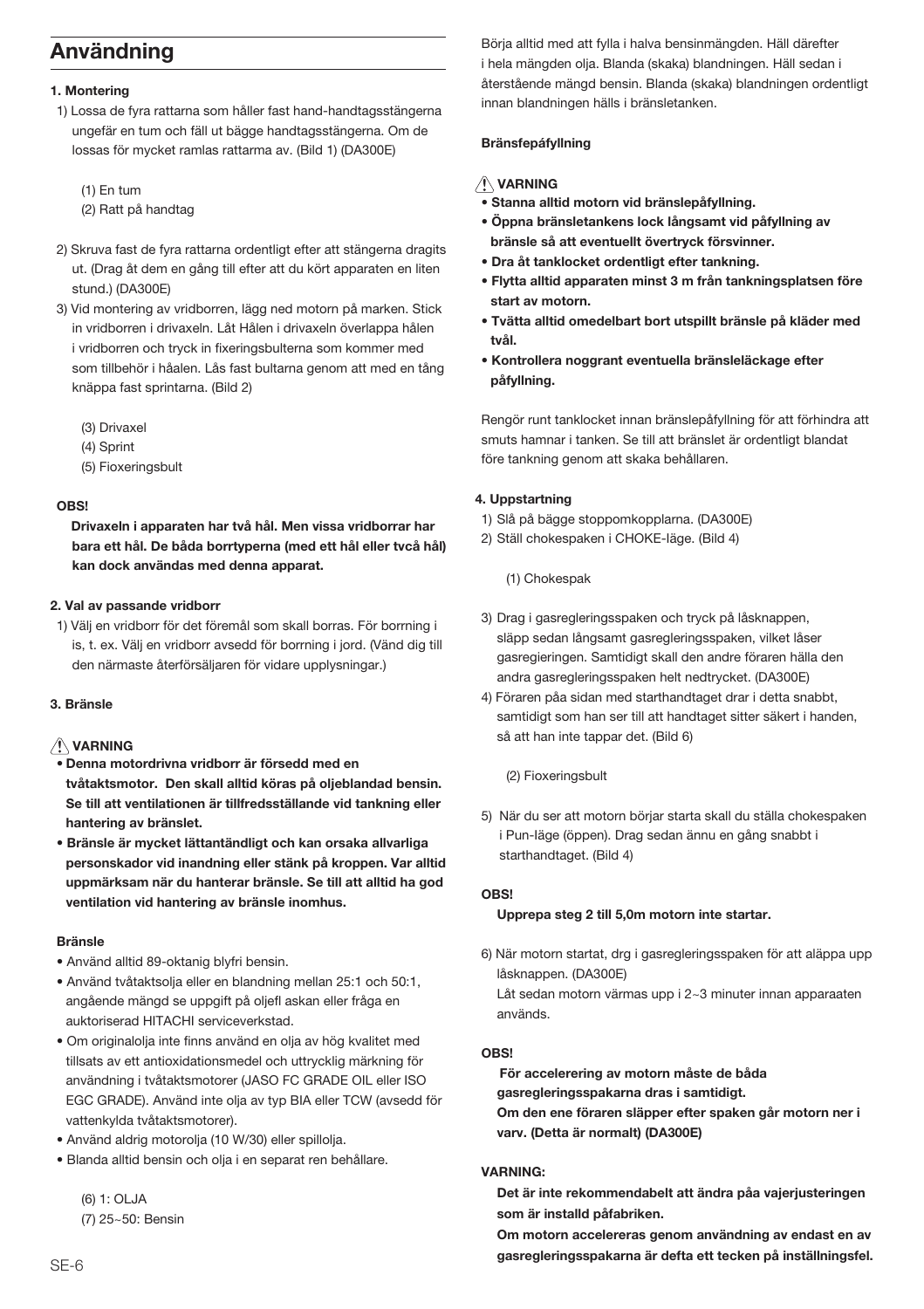Dylika fel kan uppkomma efter en längre tids körning. Om detta sker. vrid vajerjusteringen (3) något medurs (sedd från sidan med spaken). (Bild 5)

(4) L-skruven

### 5. Förgasarjustering (Bild 7)

### $\triangle$  VARNING!

Starta aldrig motorn utan att kopplingskåpan sitter på plats. Annars kan kopplingen lossna och orsaka personskador. I förgasaren blandas bränsle och luft. När motorn provkörs vid fabriken justeras även förgasaren. Om ytterligare justering behövs, orsakat av klimat eller höjdläge, finns bara en justeringsmöjlighet: T = Justerskruv för tomgångsvarvtal.

### Tomgångsjustering (T)

Kontrollera att luftfiltret är rent. Vid korrekt inställt tomgångsvarvtal roterar inte skärtillsatsen. Om justering är nödvändig vrid T-skruven medurs med motorn igång tills skärtillsatsen börjar rotera. Vrid skruven därefter moturs tills skärtillsatsen slutar att rotera. Rätt tomgångsvarvtal har uppnåtts när motorn går jämnt i alla lägen på ett varvtal som är lägre än det då skärtillsatsen börjar rotera. Kontakta en auktoriserad HITACHI serviceverkstad om skärtillsatsen fortfarande roterar efter justeringen.

- (T) Skruven för tomgångsinställning
- (1) Förgasare

# AVARNING!

Kedjan får under inga omständigheter rotera när motorn går på tomaåna.

### 1) L-skruven

Med motorn i tomaåna, vrid L-skruven in eller ut till det högsta vanrtalet erhålls. Vrid sedan skruven 1/8 dels eller 1/4 dels varv moturs från detta läge.

2) H-skruven

Vrid H-skruven med gasspjället helt öppen och upprepa samma procedur som vid justering av L-skruven.

### OBS!

Om du känner dig osäker om justering av L-och H-skruvarna och inte kan få motorn att starta, ställ bägge skruvarna först i standardpositionen. Upprepa därefter steg 1 till 3 enligt ovan. Standardpositionen för L-skruven är 1~3/8 dels varv och den för H-skruven är 1~1/2 dels varv från det läge de vridits medurs och sitter lätt fast. (DA300E (H))

### VARNING -

Föli alltid ovånstående procedur vid VARJE JUSTERING. Felaktig justering kan förorsaka SKADA på motorn.

### OBS!

På en del modeller som säljs i områden med stränga regler för avgasutsläpp kan högt eller lågt varvtal på förgasaren inte ställas in. Sådan justering kan medföra att motorn öppnas utanför gränsen för tillåtna utsläpp. För dessa modeller är inställning av tomgångshastigheten den enda

förgasarinställning som kan göras.

För modeller som är utrustade med inställning av lågt eller högt varytal har förgasaren förinställts i fabriken. Finiusteringar kan optimera prestanda beroende på klimat. höid osv. Vrid aldrig justerskruvarna mer än 90 grader åt gången, eftersom motorn kan skadas av felaktig inställning. Om du inte är bekant med denna typen av inställningar. kontakta en auktoriserad HITACHI serviceverkstad.

### 6. Borrning

- 1) De båda förarnalen förare (DA300E (H)) måste hålla ordentligt i handtagen med bägge händerna och stå säkert på fast mark så att apparaten inte kan svänga runt med dem. (Bild 8)
- 2) Placera vridborrens spets precis på den punkt där du skall borra och kör sedan borren på ful I gas vid borrning. Detta kan göras mycket lätttack vare den inbyggda cetrifulalkopplingen (Bild 8)
- 3) Lyft borren en aning vid grävning var tionde centimeter för att lätta påa trycket och rensa ut hålet.
- 4) Kopplingen slirar, om vridborren överbelastas. Lyft i så fall upp borren något för att lätta på trycket.

# AVARNING!

Under arbetet kan borrmaskinen plötsligt börja rusa kraftfullt, om den stöter på stora stenar, rötter eller något annat dolt hinder

Släpp då omedelbart gasregulatorn, och lyft upp borrmaskinen ur hålet.

Ta bort hindret för att undvika skador och fortsätt därefter borrningen.

5) Om ovanliga vibrationer eller oljud uppstår, stanna motorn omedelbart och inspektera apparaten.

### VADNING-

Eftersom DA300E är en borr avsedd för TVÅ PERSONER, försök aldrig att göra borrning med bara en gasregleringsspak.

6) Om vridborren fastnar under grävning och det är svart att få upp den ur marken, stanna motorn och lås vridborren med låssprinten. Dettakan underlätta arbetet. (Bild 9) (DA300E)

(2) Låssprint (3) Handtag för låssprint

(Låsning med låssprinten kan utföras genom vridning av apparaten en aning, medan du trycker in sprinten. Vrid därefter låssprintens handtag medurs så att den låses.)

\*6) Om vridborren fastnar under grävning, stanna motorn och få upp borren ur jorden. (DA300E (H))

### 7 Stannande

1) Den ene eller de båada förarna skall släppa gasreglaget gradvis till tomgångsläget och stäng sedan av med stoppomkopplaren eller låsknappen.

### ORSI

I nödfall, stäng genast av med stoppomkopplaren.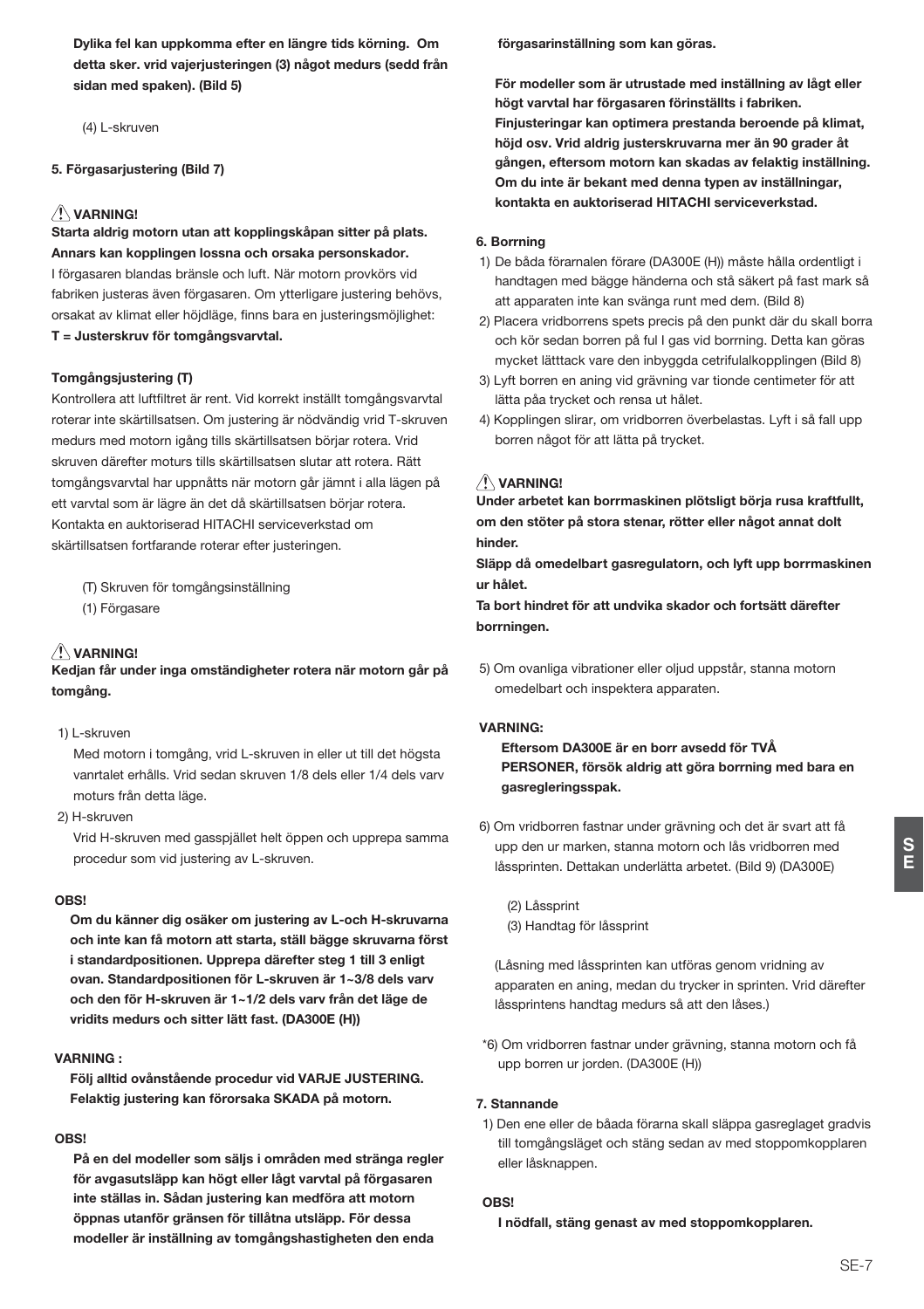# Underhåll

## 1. Periodisk kontroll

- 1) Rengör luftrenarelementet med tvål och vatten, och torka av det väl innan det används igen. (Bild 10)
	- (1) Skydd för luftrenare
	- (2) Drag, så att skyddet för luftrenaren kan tas bort.
	- (3) Luftrenarelement
- 2) Skrapa bort sot från tändstiltens gnistgap. (Standardgapet är 0.6 mm eller 0.023 in.) (Bild 11)
	- $(4)$  0.60 mm
	- $0.023$  in
	- (5) Avlägsna sot och olja
- 3) Kontrollera noggrant att inget bränsle-eller olieläckage är för handen
- 4) Kontrollera att samtliga muttrar, bultar och skruvar är ordentligt åtdragna.
- 5) Kontrollera även kopplingsskon, då den slits ut efter längre tids användning.

### 2. Smörjning

1) Smörj växellådan genom inpumpning av universalfett genom smörjningshålet efter 50 timmars användning. (Bild 12)

### (6) Smöriningsöppning

2) Motorvarvsstyraren skall smörjas med #30-vikt olja (EP litium). Kapaciteten är 0.5 f1, oz. (16 ml) och bör kontrolleras efter 50 timmars användning med hjälp av nivåkontrollskruven. (Bild 13)

(7) Nivåkontrollskruv

När kontrollskruven lossas, se till att skruvsidan vänds uppåt

## **3. JUSTERING AV REGULATORN**

1) Stanna först motorn och lossa sedan skruven A (1). Drag upp den vttre spaken (2) av regulatorn och tryck sedan ned dess fjäderspak (3). Drag samtidigt ät skruven A. (Bild 14)

### OBS!

## Efter ovanstäende procedur skall du kontrollera att gasspjället på förgasaren stär antingen i tomgängsläge eller fullgasläge.

2) För justering av regulatorn skall du lossa skruvama (6) som fasthaller styrspaksenheten (5) på vevhuset och sedan skjuta enheten åt höger eller vänster stills du erhåller det maximala varvtalet på 6500 rpm. (Skjut styrspaken åt vänster. så att varvtalet ökas. Skjut den åt höger. så att varvtalet minskas.) (Bild 15)

# **OBS!**

Inställ alltid spelet av ledningsändan på gasspjället före justering av regulatorn.

YARNING: Kör aldring motorn över 6500 rpm.

3) Regulatorns svängningar (varvtalet varierar.)

- · Regulatorns små svängningar uppstår när motorn inte uppvärmts fullständigt
- · Svängningarna förorsakas ocksä genom att regulatorns fjäder. stång eller stångfjäder justerats felaktigt. Gör kontroll och rengöring.
- · Regulatorns kan svänga, om dess stångfjäder utsträckts. Reparera oller byi ut.
- · Regulatorns kan svänga, om blandningsförhällandet av bensin/ olia är okorrekt. Det rätta förhållandet ligger mellan 25:1 och  $50.1$
- · Regulatorns kan svänga, om bränsletanken eller pyskranen är tilltäppt med smuts eller gammal olja. Kontrollera och rengör.
- · Regulatorns kan svänga, on oljemängded i regulatorn är otillräcklig eller om flottörerna inte fungerar på rätt sätt. Kontrollera och fyll på växellådsolja.
- · Regulatorns kan svänga, om skruven för justering av varvtalet, som sitter på förgasaren, är feljusterad. Justera skruven om.

### 4. Övriga finesser (DA300E)

- 1) Handtagsstängerna kan användas som bärhandtag, om de fälls ihop. (Bild 16)
- 2) Handtagsstängerna kan användas som stödben vid förvaring.  $(Rild 17)$

### 5. Underhållsschema

Nedan följer några allmänna underhållsinstruktioner. För ytterligare information var god kontakta en auktoriserad HITACHI serviceverkstad.

### Dagligt underhåll

- · Rengör maskinen utvändigt.
- Kontrollera att borrskäret har centrerats på korrekt sätt och att det är vasst utan sprickor. Ett excentriskt borrskär blir orsak till hårda vibratiioner som kan skada borren.
- Kontrollera att muttern, som fäster borrskäret, dragits åt ordentligt.
- · Kontrollera att samtliga skruvar och muttrar är åtdragna.

### Veckotillsvn

- · Kontrollera startapparaten, speciellt startsnöret.
- · Rengör tändstiftet utvändigt.
- · Demontera tändstiftet och kontrollera elektrodavståndet. Justera det till 0.6 mm eller byt tändstift.
- · Kontrollera att luftintaget vid startapparaten inte är igensatt.
- · Kontrollera att vinkelväxeln är fylld till 3/4 med fett.
- · Rengör luftfiltret.

### Månadstillsyn

- · Rengör bränsletanken med bensin och rengör bränslefiltret.
- · Rengör förgasaren utvändigt och utrymmet runt den.

## Kvartalsunderhåll

- · Rengör kylflänsarna på cylindern.
- · Rengör fläkten och utrymmet runt den.
- · Rengör liuddämparen från sot.

# **VIKTIGT**

Rengöring av cylinderflänsar och avgasskydd måste utföras av en auktoriserad HITACHI serviceverkstad.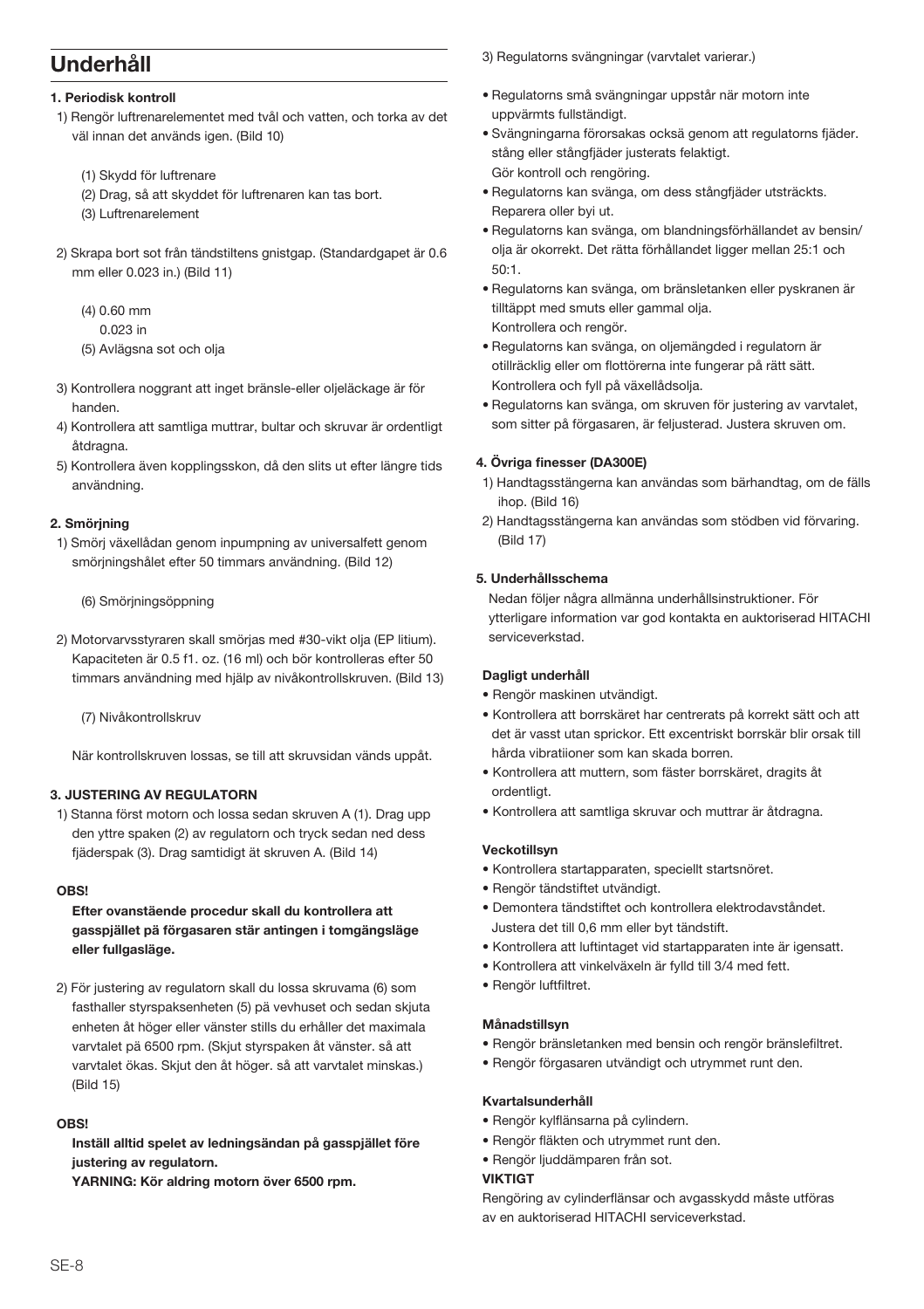# Betydning af symboler

**BEMÆRK** : Nogle enheder er ikke udstyret med disse.

|                                                     | Symboler<br>A ADVARSEL<br>Det følgende viser symboler, som anvendes for maskinen. Vær sikker på, at du forstår deres<br>betydning, inden du begynder at bruge maskinen.                                               |
|-----------------------------------------------------|-----------------------------------------------------------------------------------------------------------------------------------------------------------------------------------------------------------------------|
|                                                     | Det er vigtigt, at du læser, fuldt ud forstår og overholder de følgende<br>sikkerhedsforanstaltninger og advarsler. Skødesløs eller forkert brug af denne<br>enhed kan forårsage alvorlige eller dødelige kvæstelser. |
|                                                     | Læs, forstå og følg alle advarsler og instruktioner i denne brugsanvisning og på enheden.                                                                                                                             |
|                                                     | Brug altid beskyttelsesudstyr for øjne, hovedet og ører under brugen af denne enhed.                                                                                                                                  |
| Н<br>H                                              | Forklarer chokerposition. Øverste mærke markerer choker lukket, og det nederste helt åben.                                                                                                                            |
| Do not touch the<br>bit when running<br>the engine. | Rør ikke ved boret, når motoren kører.                                                                                                                                                                                |
|                                                     | Inden du bruger maskinen<br>• Læs brugsanvisningen omhyggeligt.<br>• Kontroller, at skæreudstyret er korrekt samlet og indstillet.<br>• Start enheden og kontroller karburatorindstillingen. Se "VEDLIGEHOLDELSE".    |

# Indhold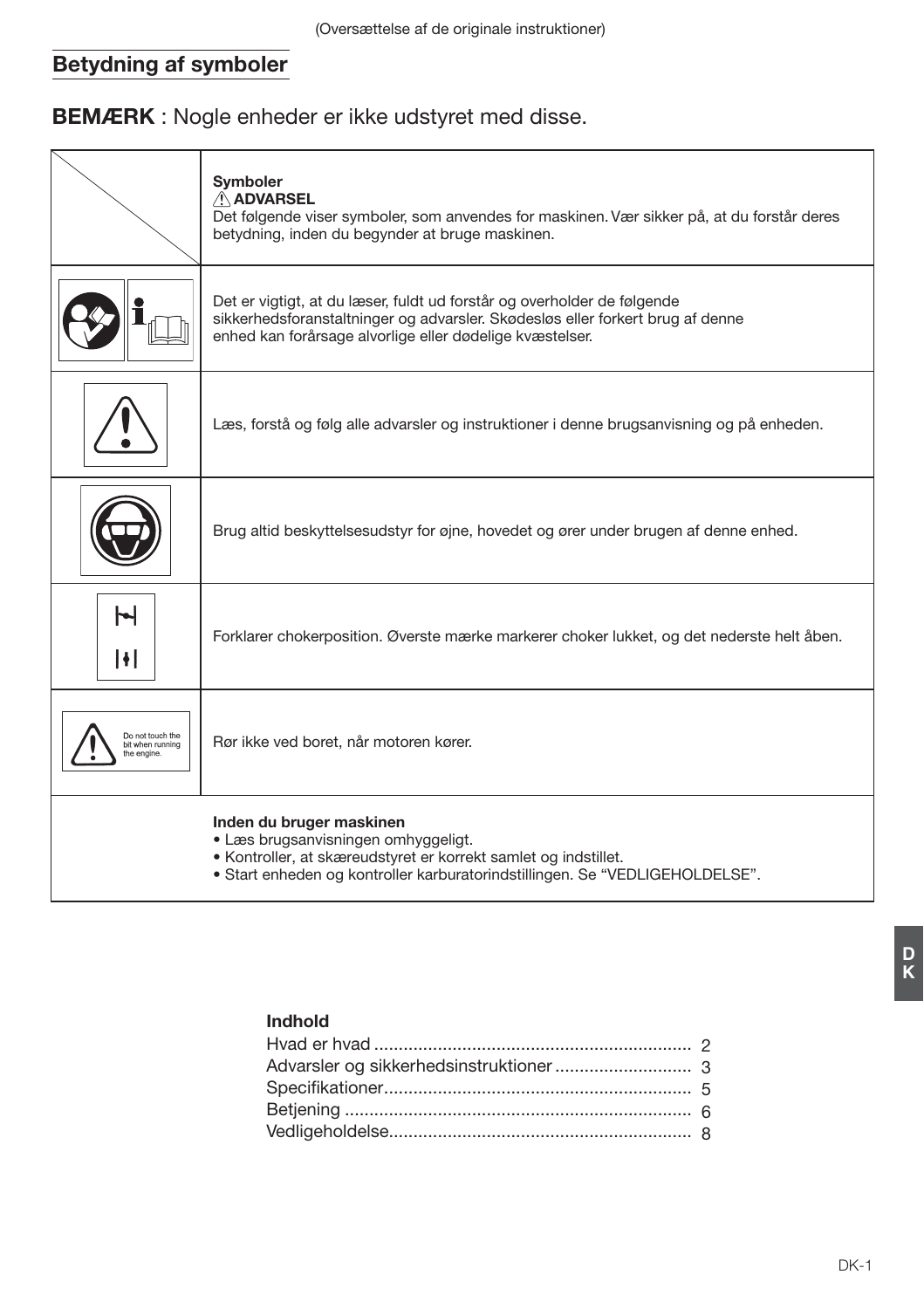# Hvad er hvad

Eftersom denne brugsanvisning dækker flere modeller, kan der være nogle forskelle mellem billederne og din enhed. Brug de instruktioner, der gælder for din enhed.

- 
- 1. Rekylstarter<br>2. Brændstoftank
- 3. Afbryder
- 4. Gashåndtag
- 5. Håndtag
- 6. Låsestift
- 7. Håndtagsknap
- 8. Luftfilter
- 9. Drivaksel
- 10. Afbryder
- 11. Gashåndtag
- 12. Låseknap
- 13. Karburator
- 14. Håndtag
- 15. Vela de ignição
- 16. Lyddæmper
- 17. Borsskær
- 18. Kombibox spænder

18

19. Brugsanvisning



**DA300E** 

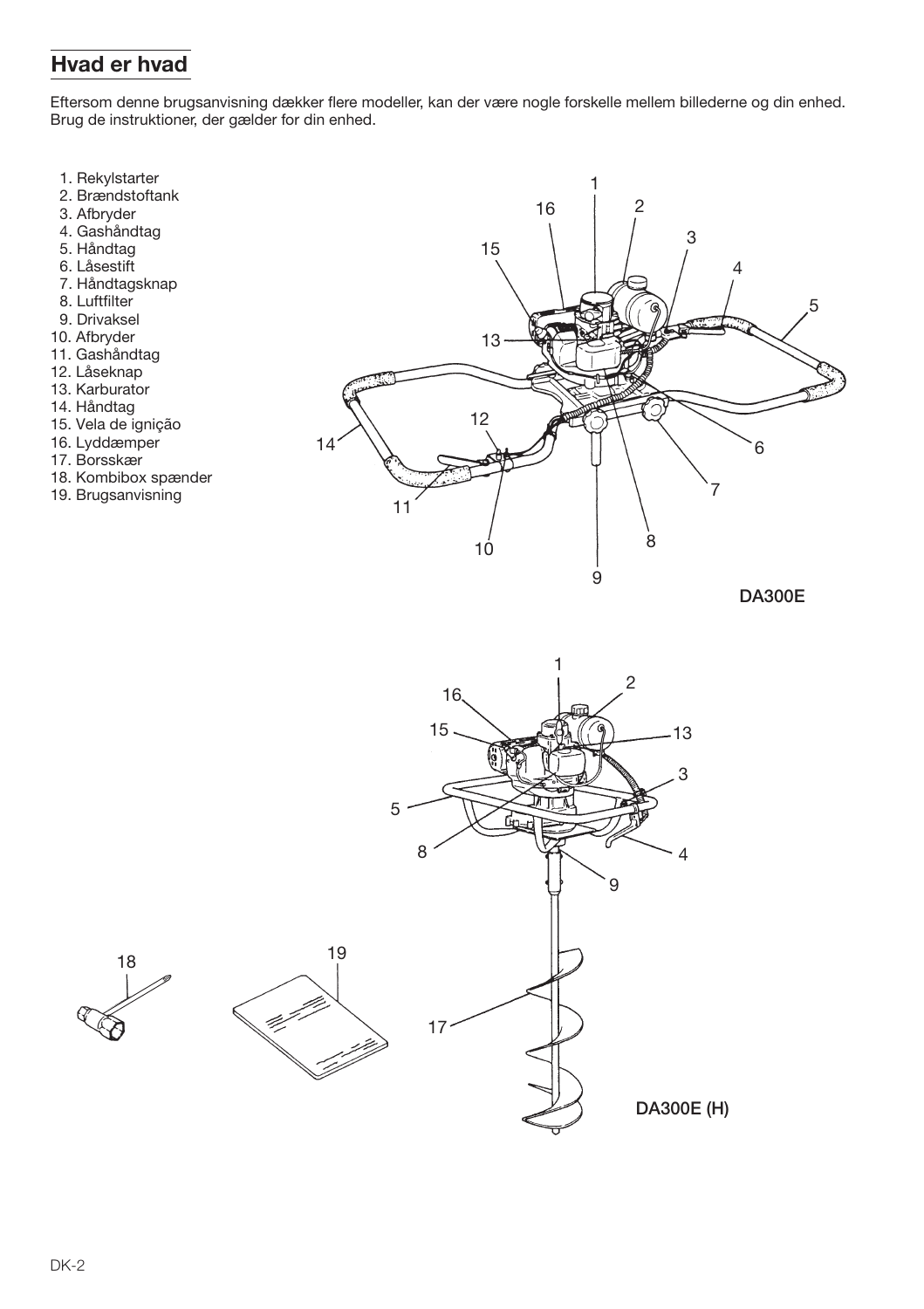# Advarsler og sikkerhedsinstruktioner

Sørg for at alle som betjener denne maskine har læst og forstår denne manual og dets indhold. Det kan resultere i alvorlige skader eller dødsfald, hvis ikke alle sikkerhedsinstruktioner følges.

### Operatørsikkerhed

- · Brug altid ansigtsskærm eller briller af sikkerhedshensyn.
- · Bær altid kraftige, lange bukser, støvler og handsker. Bær ikke løse klæder, smykker, korte bukser, sandaler eller hav bare fødder. Hår over skulderlængde skal sikres.
- · Brug ikke dette værktøj, hvis du er træt, syg eller påvirket af alkohol, stoff er eller medicin.
- · Lad aldrig et barn eller en uerfaren person betjene maskinen.
- · Brug høreværn. Vær opmærksom på dine omgivelser. Vær opmærksom på tilskuere, der kan signalere et problem. Fjern omgående sikkerhedsudstyr ved standsning af motoren.
- · Bær hovedbeskyttelse.
- · Lad aldrig maskinen køre i et lukket rum eller en lukket bygning. Indånding af udstødningsgasser kan være dræbende.
- · Hold håndtagene fri for olie og brændstof.
- · Hold hænderne væk fra boret.
- · Tag ikke fat på og hold ikke enheden i boret.
- · Når enheden slukkes, skal du sørge for, at boret er stoppet, før enheden sættes ned.
- . Ved længere arbeider skal man holde regelmæssige pauser for at undgå legemsbeskadigelser f.eks. i form af vibrationer (Raynaud fænomen / "White Finger Disease").
- · Kontroller alle fastgørelseselementer på maskinen for at sikre, at ikke noget løsner sig under driften.
- · Kontroller, at det område du vil grave i, er fri for alle hindringer og blokeringer. Der kan være elementer begravet under overfladen som f.eks. kabler, vandrør osv. Hvis du er i tvivl om deres placering, så spørg hos de lokale myndigheder.
- · Dette bor er konstrueret til at bore gennem jord. Forsøg aldrig at bore gennem massive objekter som træ, klippe eller metal.
- · Forsøg aldrig at ændre eller udskifte den pin, der sikrer borbitten til el-hovedet. Brug af alt andet end den normale pin kan forårsage kvæstelser.
- · Denne model er konstrueret til at kunne arbejde med en borbit med en diameter på indtil 12 tommer. Forsøg aldrig at bruge en større bit på denne maskine.
- Kontroller før starten, at begge operatører er i en position, hvor de kan gribe fast om begge håndtag og er i stand til at få sikkert fodfæste. Arbeid aldrig på stejle skråninger, hvor der er større muligheder for at falde.
- · Huller, som layes med denne maskine, kan være farlige for andre. Efterlad aldrig et hul uden opsyn, hvor det kan være en sikkerhedsrisiko.

# A ADVARSEL

Antivibrationssystemer garanterer ikke, at du slipper for HAVS- eller carpal tunnel-syndrom. Derfor skal vedvarende og regelmæssige brugere holde øje med deres hænders og fi ngres tilstand. Søg straks læge, hvis nogen af de ovenfor nævnte symptomer opstår.

# A ADVARSEL

Hvis du anordninger som f.eks. en pacemaker, skal du kontakte din læge og producenten af anordningen før betjening af noget motorudstvr.

### Enhed/maskinsikkerhed

- · Undersøg hele enheden/maskinen før hver brug. Udskift beskadigede dele. Kontroller for brændstofl ækager og kontroller, at alle fastgørelser er på plads og spændt sikkert.
- · Udskift dele, der er revnede, skårede eller beskadiget på nogen måde, inden du bruger enheden/maskinen.
- · Hold andre væk, når du indstiller karburatoren.
- · Brug kun tilbehør, som er anbefalet af producenten til denne enhed/maskine

# **ADVARSEL**

Foretag aldrig ændringer på enheden/maskinen under nogen form. Bor ikke i andre materialer end sådanne, som udstyret er beregnet til.

### **Brændstofsikkerhed**

- · Bland og hæld brændstof på udendørs, og hvor der ikke er nogen onister eller flammer.
- · Brug en beholder, som er godkendt til brændstof.
- . Ryg ikke og tillad ikke rygning nær brændstof eller enheden/ maskinen eller under brugen af enheden/maskinen.
- . Tør alt spildt brændstof op, inden du starter maskinen.
- · Gå mindst 3m væk fra påfyldningsstedet, inden du starter motoren.
- · Stop motoren før du fierner brændstofdækslet.
- . Tøm brændstoftanken, inden du sætter enheden/maskinen til opbevaring. Det anbefales, at brændstoffet tømmes af efter hver brug af enheden/maskinen. Hvis der efterlades brændstof i tanken, så opbevar enheden/maskinen, så brændstoffet ikke lækker
- · Opbevar enhed/maskine og brændstof i et område, hvor dampe fra brændstof ikke kan komme i kontakt med gnister eller åben ild fra vandvarmere, elektriske motorer eller kontakter, ovne osv.

# A ADVARSEL

Brændstof er nemt at antænde, eller få til at eksplodere, eller at indånde, derfor bør man være særlig opmærksom, når man håndterer eller påfylder brændstof.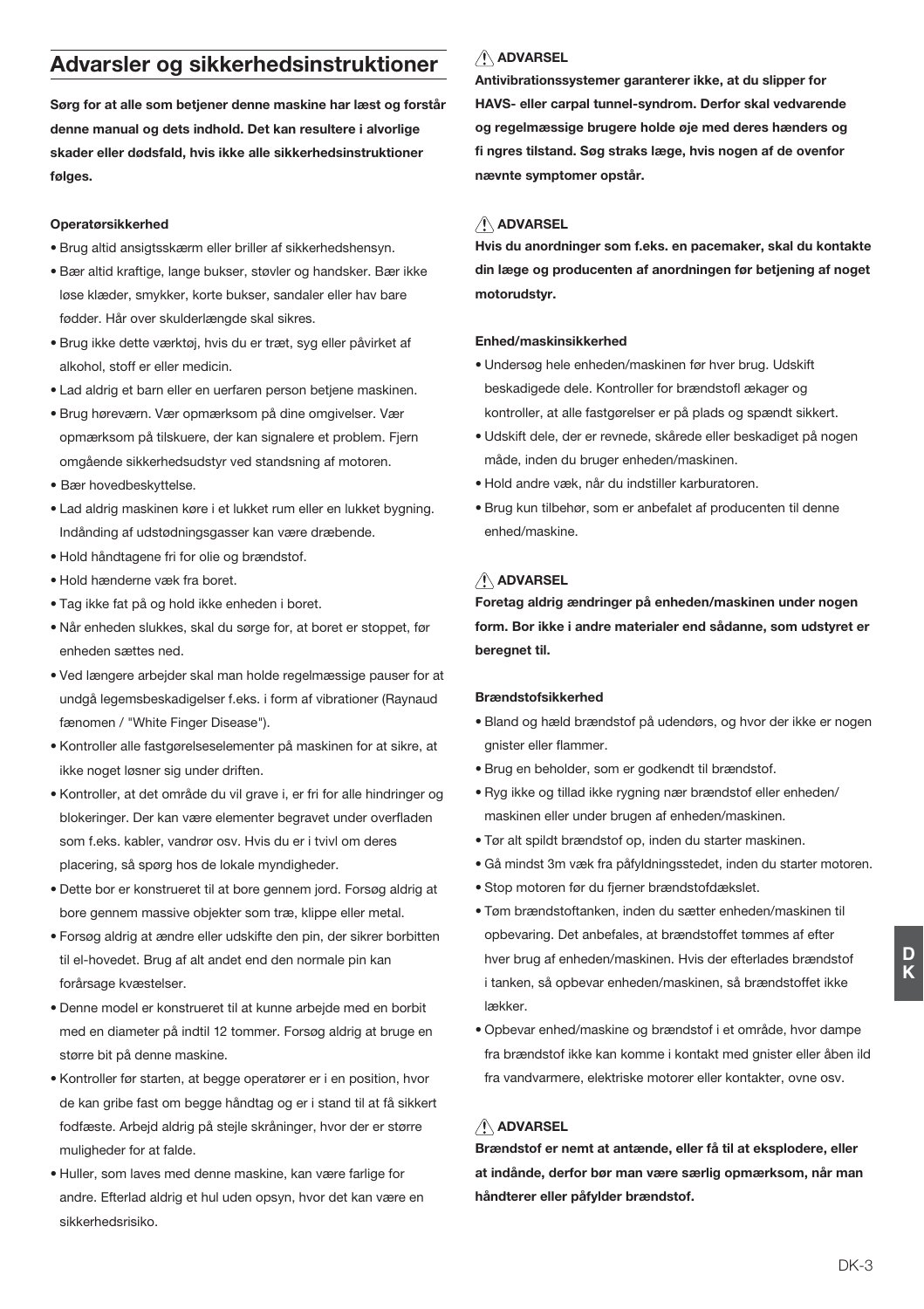### **Roresikkerhed**

- · Bor ikke i andre materialer end sådanne, som udstyret er beregnet til.
- · Inspicer det område, der skal bores i, før hver brug. Fiern objekter som kan slynges omkring eller vikles ind.
- · For åndedrætsbeskyttelse bær en aerosol beskyttelsesmaske, hvis du borer i området efter spredning af insektdræbende midler.
- · Hold andre inklusive børn, dyr, tilskuere og hjælpere uden for risikozonen på 5 m. Stop straks motoren, hvis nogen nærmer sig.
- · Denne maskine kræver altid tomandsbetiening. Forsøg aldrig på at betjene maskinen med kun én operatør eller at ændre på kontrolindstillingen, så den kan betjenes af én mand.
- . Hold enheden/maskinen fast med begge hænder.
- . Hold fast fodfæste og balance. Stræk ikke for langt ud.
- · Hold alle legemsdele væk fra lyddæmperen og borespiralen, når motoren kører
- · Når man flytter til et nyt arbejdsområde, skal man sikre sig at slukke for maskinen, og sikre sig at alle skærende enheder er stoppet.
- · Placer aldrig maskinen på jorden, mens den kører.
- · Man bør altid sikre sig, at motoren er slukket, og at alle skærende enheder er fuldstændigt stoppet, før man fierner stumper eller græs fra skæreenheden.
- · Medtag altid førstehjælpsudstyr, når der arbejdes med motorudstvr
- · Start aldrig motoren inde i et lukket rum eller bygning og/eller tæt på brandfarlige væsker. Indånding af udstødningsdampe kan være dræhende

#### Vedligeholdelsessikkerhed

- · Vedligehold enheden/maskinen i overensstemmelse med anbefalede procedurer.
- · Tag tændrøret ud, inden du udfører vedligeholdelse, bortset fra ved karburatorindstilling.
- · Hold andre væk, når du indstiller karburatoren.
- · Brug kun originale HITACHI-reservedele som anbefalet af producenten.

#### **FORSIGTIG**

Du må ikke skille rekylstarteren ad, da rekylstarteren kan springe ud og forårsage personskade.

#### **Transport og opbevaring**

- · Bær enheden/maskinen i hånden med motoren stoppet og lydpotten vendende væk fra kroppen.
- · Lad motoren køle af, tøm brændstoftanken, og sikr enheden/ maskinen, inden du sætter den til opbevaring eller transporterer den i et køretøj.
- . Tøm brændstoftanken, inden du sætter enheden/maskinen til opbevaring. Det anbefales, at brændstoff et tømmes af efter hver brug af enheden/maskinen. Hvis der efterlades brændstof i tanken, så skal enheden/maskinen opbevares, så brændstoff et ikke lækker.
- . Opbevar enheden/maskinen uden for børns rækkevidde.
- · Rengør og vedligehold enheden omhyggeligt og opbevar den på et tørt sted.
- Kontroller, at motorkontakten er afbrudt under transport og opbevaring.
- · Under transport i bil eller ved opbevaring dækkes boret med borbetrækket eller med et tæppe.

Hvis der forekommer situationer, som ikke er dækket af denne brugsanvisning, så vær påpasseljg og brug den sunde fornuft. Kontakt din HITACHI-godkendt servicecenter, hvis du behøver assistance. Vær særlig opmærksom på udsagn, hvor følgende ord står foran:

# A ADVARSEL

Hvis instruktionerne ikke følges, kan der være fare for alvorlige personskader eller død.

## **FORSIGTIG**

Hvis instruktionerne ikke følges, kan der være fare for personskader eller skader på udstyret.

### **REMÆRK**

Nyttig information for korrekt funktion og brug.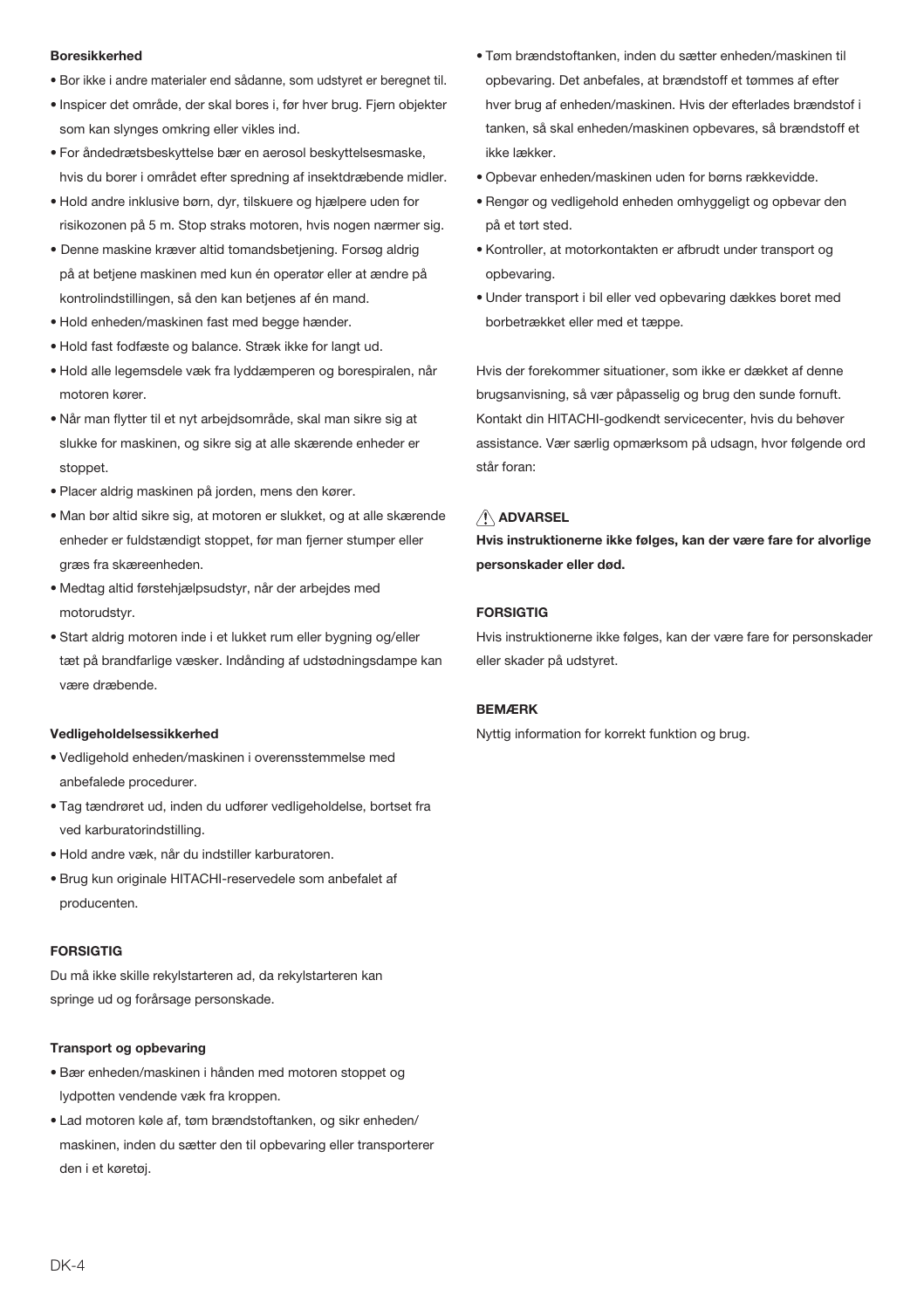# Specifikationer

| <b>MOTOR</b>                                                                                        |                                                                                              |  |
|-----------------------------------------------------------------------------------------------------|----------------------------------------------------------------------------------------------|--|
| Model ································· DA300E (2-Man Power Auger)                                  | DA300E (H)                                                                                   |  |
| Motor type ··························Tvunget luftkøling, totaktsbenzin                              | $\leftarrow$                                                                                 |  |
| Motorstørrelse (ml) ····················50 (3,05 cu in.)                                            | $\leftarrow$                                                                                 |  |
| Tænding ··································Elektronisk                                               | $\leftarrow$                                                                                 |  |
|                                                                                                     | $\leftarrow$                                                                                 |  |
| Karburator  Membrantype                                                                             | $\leftarrow$                                                                                 |  |
|                                                                                                     | $\leftarrow$                                                                                 |  |
| Tankkapacitet $(1)$ $(1)$ $(23,8)$ fl.oz.)                                                          | $\leftarrow$                                                                                 |  |
| Startmetode Rekylstart                                                                              | $\leftarrow$                                                                                 |  |
| <b>REDUKTIONSGEAR</b>                                                                               |                                                                                              |  |
| Kobling ································Tør automatisk, centrifugal type                            | $\leftarrow$                                                                                 |  |
|                                                                                                     | $\leftarrow$                                                                                 |  |
| Omsætningsforhold 33:1                                                                              | $\leftarrow$                                                                                 |  |
| Drivakslens hastighed ···············6500 min <sup>-1</sup> motor / 197 min <sup>-1</sup> drivaksel | $\leftarrow$                                                                                 |  |
| Drivaksel (dia.) (mm) $\cdots \cdots \cdots \cdots 25/25.4$ (1 in) (USA)                            | 25.0                                                                                         |  |
| <b>LUBRICANT</b>                                                                                    |                                                                                              |  |
| Gear Smørefedt                                                                                      | $\leftarrow$                                                                                 |  |
| Requlator ······························· #30 væqtolie                                              | $\leftarrow$                                                                                 |  |
| DIMENSIONER (L $\times$ B $\times$ H) (mm) $\cdots$ 1200 $\times$ 600 $\times$ 490                  | 602 $\times$ 342 $\times$ 490                                                                |  |
|                                                                                                     | $(47.2 \times 23.6 \times 19.3 \text{ in.})$<br>$(23.7 \times 13.5 \times 19.3 \text{ in.})$ |  |
|                                                                                                     | 13.3 (29.3 lbs)                                                                              |  |
| BORSTØRRELSE ····························· Op til 30 cm i diameter                                  | $\leftarrow$                                                                                 |  |
| Støjniveau LpA (dB (A)) ··············100.4<br>by ISO 22868                                         | $\leftarrow$                                                                                 |  |
| Usikkerhed (dB $(A)$ ) $\cdots$ $\cdots$ $\cdots$ $\cdots$ $\cdots$ $\cdots$ 0.3                    | $\leftarrow$                                                                                 |  |
| Lydeffekt niveau Lw målt (dB(A)) ·······                                                            |                                                                                              |  |
| by ISO 22868                                                                                        | $\leftarrow$                                                                                 |  |
| Lydeffekt niveau LwA (dB (A)) ·········112                                                          |                                                                                              |  |
| by 2000/14/EC                                                                                       | ←                                                                                            |  |
| Vibrationsniveau (m/s <sup>2</sup> ) · · · · · · · · · · · · · · venstre - 5.1                      | $\leftarrow$                                                                                 |  |
| by ISO 22867<br>højre $-5.8$                                                                        |                                                                                              |  |
| Usikkerhed (m/s <sup>2</sup> ) ··················1.5                                                | $\leftarrow$                                                                                 |  |
|                                                                                                     |                                                                                              |  |

BEMÆRK: Specifikationerne kan ændres uden forudgående varsel.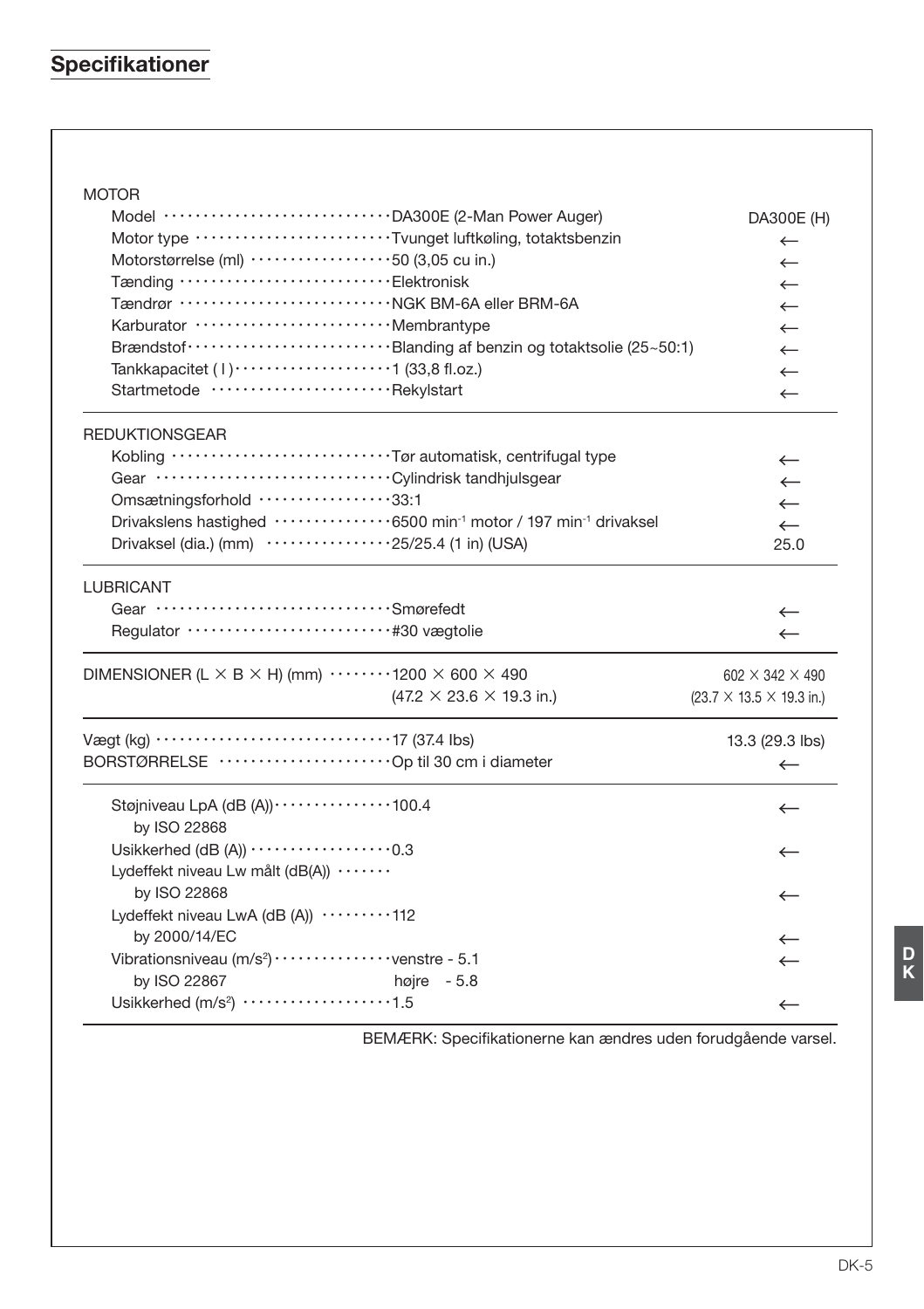## **Betiening**

### 1. Montering

1) Løsn de 4 håndtagsknapper omkring 2.5 cm for at kunne folde begge håndtag ud. Hvis man løsner dem for meget, falder de af. (Fig. 1) (DA300E)

(1) Ca. 2, 5 cm (2) Håndtagsknap

- 2) Når begge håndtag er foldet ud, strammes de 4 knapper fast. (Efter hver start skal knapperne strammes yderligere.) (DA300E)
- 3) Ved installering af boret sættes drevhovedet på jorden. Sæt boret på drivakslen. Hullerne fra drevhoved og bor skal stå på linje. Indsæt de to medfølgende fastgøringsstifter i hullerne og fastgør dem med låsestifterne ved hjælp af en tang. (Fig. 2)
	- (3) Drivaksel
	- $(4)$ l åsestift
	- (5) Fastgøringsstift

## **PEMÆRKI**

Mens forskruningen til dit bors drevhoved har to huller til at montering af borskær, har nogle borskær kun ét hul. Begge borskær (ét hul eller to huller) kan bruges med dette drevhoved.

### 2. Valg af et passende bor

1) Vælg et bor svarende til det materiale, der skal bores i. (Eksempel) Brug et isbor ved boring i is. Brug et jordbor ved boring i jord. (Få vderligere oplysninger hos din nærmeste forhandler.)

## 3. Brændstof

## A ADVARSEL

<del>.</del><br>▪ Den motordrevne boremaskine er udstvret med en totakts motor. Lad altid motoren køre på brændstof, som er blandet med olie

Sørg for god ventilation, når du fylder brændstof på eller håndterer det

· Brændstof er meget brandfarligt, og det kan medføre alvorlig personskade, hvis man indånder eller spilder det på sin krop. Vær altid opmærksom ved håndtering af brændstof. Hav altid en god ventilation ved håndtering af brændstof inde i en bygning.

#### **Rrændstof**

- · Brug altid 89 oktan blyfri benzin.
- · Brug original totaktsolie eller brug en blanding mellem 25:1 til 50:1, se oliedunken vedrørende blandingsforholdet, eller kontakt din HITACHI-godkendt servicecenterr.
- · Hvis original olie ikke er tilgængelig, så brug en kvalitetsolie, der er tilsat en antioxidant og udtrykkelig anbefalet til brug i en luftkølet, totaktsmotor (JASO FC GRADE OIL eller ISO EGC GRADE). Anvend ikke BIA eller TCW (2-takts vandafkølet type) blandet olie.
- · Brug aldrig multigradeolie (10 W/30) eller spildolie.
- · Bland altid brændstof og olie i en separat, ren beholder.

(6) 1: Olie (7) 25 ~ 50: Benzin Start altid med at fylde den halve mængde brændstof, som skal bruges

Tilsæt så hele oliemængden. Bland (ryst) brændstofblandingen. Tilsæt så resten af brændstoffet.

Bland (ryst) brændstofblandingen grundigt før du fylder på brændstoftanken.

### Påfyldning af brændstof

## A ADVARSEL

\_<br>Sluk altid for motoren, før du fvlder brændstof på.

- Åbn tankdækslet langsomt, når du påfylder brændstof, så eventuelt overtryk forsvinder.
- · Sæt brændstofdækslet omhyggeligt på efter at have tanket.
- · Flyt altid enheden mindst 3 m væk fra påfyldningsområdet, før du starter enheden.
- . Vask altid omgående alt spildt brændstof af beklædning med sæhe.
- · Sørg for at kontrollere for brændstofl ækage efter påfyldning of broondetof

Rens tankdækslet omhyggeligt inden du påfylder brændstof for at sikre, der ikke falder urenheder i tanken. Kontroller, at brændstoff et er godt blandet ved at ryste containeren inden påfyldning.

### 4. Start

- 1) Tænd for begge afbrydere. (DA300E)
- 2) Sæt startknappen i CHOKE- position (Fig. 4)

(1) Choker

- 3) Træk i starthåndtaget og tryk på låseknappen; giv derefter langsomt slip på starthåndtaget. Dette vil låse håndtaget. Mens dette foregår, skal den anden bruger stadig presse det andet gashåndtag i helt bund. (DA300E)
- 4) Træk hurtigt i rekylstarteren. sørg for et godt greb i håndtaget, så det ikke smutter tilbage (Fig. 6)

(2) Punho de arranque

5) Når du hører motoren ønsker at starte, så sæt chokeren tilbage til positionen RUN (åben). Træk så rekylstarteren kvikt igen.  $(Fiq. 4)$ 

## **REMÆRKI**

Hvis motoren ikke starter, skal du gentage procedurerne fra 2 til 5.

6) Når motoren er startet, så træk i startgrebet for at udløse låseknappen. (DA300E) Lad derefter motoren køre 2-3 minutter for at varme op, inden

du udsætter den for belastning.

## **BEMÆRK!**

For at øge hastigheden skal der trækkes i begge startgreb på samme tid. Når én operator slipper startgrebet, så taber maskinen fart. (Dette er under normale forhold) (DA300E)

## **PAS PÅ!**

Det anbefales ikke at røre ved kabelreguleringen, da den er indstillet fra fabrikken.

Hvis det sker, at kun et startgreb kan øge motorens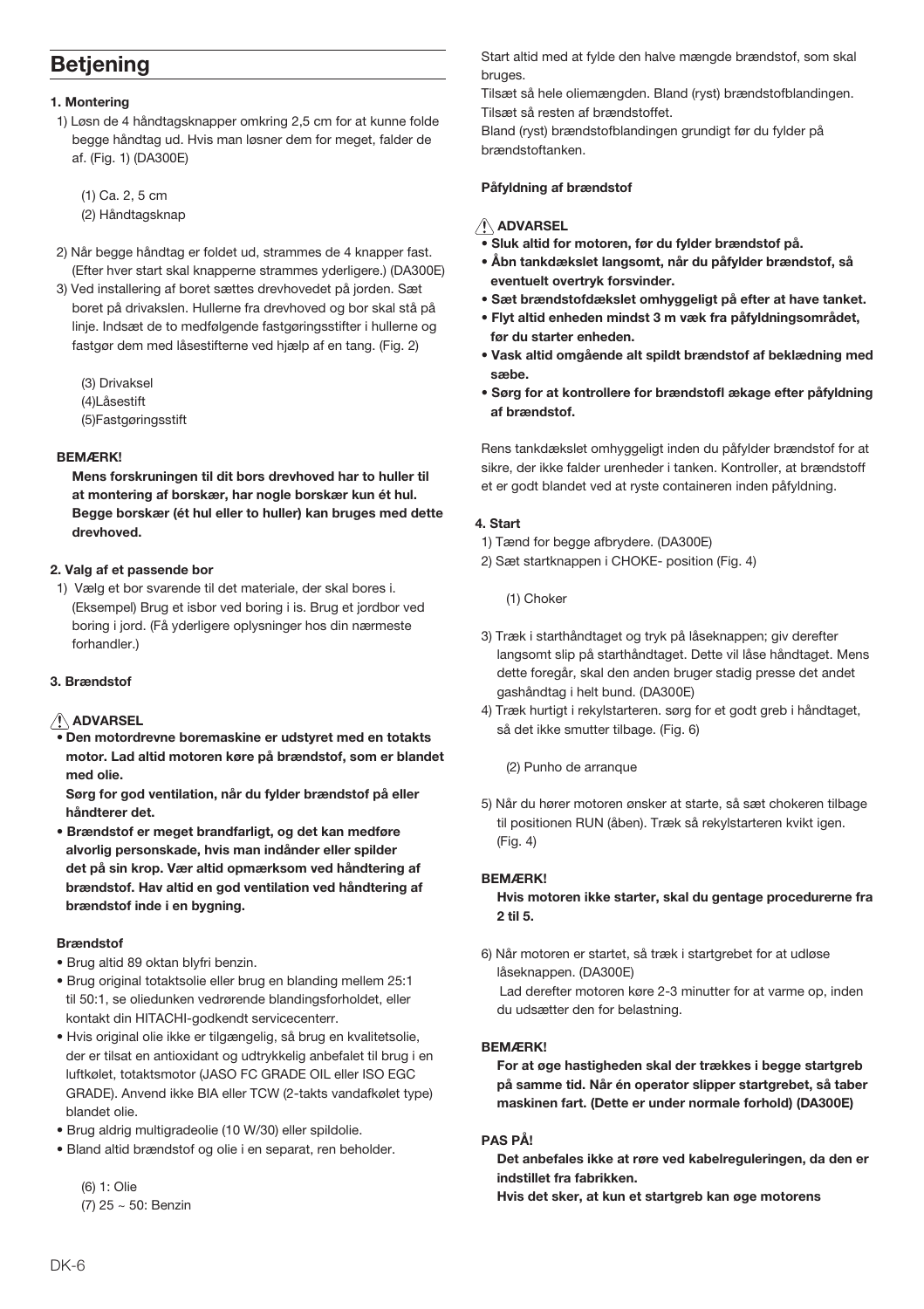hastighed, så er det et tegn på forkert indstilling. Dette kan ske efter brug over en længere periode. I så fald justeres kabelreguleringen (3) drejes let med uret (Set fra håndtagets side) (Fig. 5)

 $(4)$  | -skrue

5. Karburatorindstilling (Fig. 7)

## $\triangle$  ADVARSEL

Start aldrig motoren, før hele koblingsdækslet og gearkassen er samlet! Ellers kan koblingen rive sig løs og medføre nersonskade

Brændstof blandes med luft i karburatoren. Karburatoren indstilles under testkørsel på fabrikken. Det kan være nødvendigt med yderligere indstilling passende til klima og højde. Karburatoren har en indstillingsmulighed:

 $T =$  Tomgangs indstillingsskrue.

#### Tomgangsindstilling (T)

Kontroller, at luftfilteret er rent. Når tomgangen er korrekt, vil skæreudstyret ikke rotere. Hvis det er nødvendigt med indstilling, lukkes T-skruen (i urets retning) med motoren i gang, til skæreudstyret begynder at rotere. Åbne skruen (mod urets retning) til skæreudstyret stopper. Du har nået den rette tomgang, når motoren kører glat i alle positioner vel under rpm, når skæreudstyret begynder at rotere.

Hvis skæreudstyret stadig roterer efter justering af tomgangshastigheden, så kontakt HITACHI-godkendt servicecenter.

(T) Indstillingsskrue for tomgang

(1) Låseknap

## A ADVARSEL

Når motoren kører i tomgang, må boret under ingen omstændigheder rotere.

1) L-skrue

Med motoren gående i tomgang, drej L-skruen ind eller ud for at finde det maksimale omdrejningstal. Drej derefter skruen 1/8 til 1/4 mod uret fra denne position.

2) H-skrue

Med gasspjældet helt åbent drej H-skruen ind eller ud og følg samme procedure som for L-skruejusteringen.

#### **REMÆRKI**

Hvis du har justeret L og H skruerne og stadig ikke kan starte motoren, sæt så først begge skruer i udgangsposition. Gentag derefter ovenstående procedurer fra 1 til 3. Udgangspositionen for L-skruen er 1-3/8 omdreining, og for H-skruen 1-1/2 omdreining fra positionen, hvor justeringsskruen er drejet med uret og indtil det punkt, hvor den møder let modstand. (DA300E (H))

### **ADVARSEL:**

Ovennævnte justeringsprocedure skal følges, når justering ER FORETAGET, da motoren ellers vil kunne BESKADIGES på grund af ukorrekte betingelser.

#### **REMÆRKI**

Nogle modeller, som sælges i områder med streng e regler for udstødningens emission, har ikke karburatorindstillinger for høj og lav hastighed. Sådanne indstillinger kan tillade,

at motoren bruges ud over grænserne for deres emissions overholdelse. For disse modeller er tomgang den eneste karburatorindstilling.

For modeller, der er udstvret med lav og høj hastighedsjustering, er karburatorerne forudindstillet fra fabrikken. Mindre indstillinger kan optimere ydelsen baseret på klima, høide osv. Drei aldrig indstillingsskruerne mere end 90 grader ad gangen, eftersom forkert indstilling kan beskadige motoren. Kontakt din HITACHI-godkendt servicecenter, hvis du ikke er fortrolig med den type indstillinger.

#### 6 Boring

- 1) Begge operatører / operatøren (DA300E (H)) skal holde i håndtaget med et fast greb med begge hænder og stå sikkert på fast jord, så de ikke væltes omkuld af redskabet (Fig. 8)
- 2) Stil borets skær præcist, hvor der skal graves og sæt boret på fuld gas til gravning.

Det er et let job takket være den indbyggede centrifugalkobling.  $(Fig. 8)$ 

- 3) Løft boret let efter nogle centimeters gravning for at lette presset og rense ud i hullet.
- 4) Koblingen er indstillet, så den udløses ved overbelastning. Når det sker, så løft boret let for at formindske belastningen.

#### $\triangle$  ADVARSEL

Under boring kan boret pludseligt vride sig kraftigt, hvis det rammer store sten, rødder eller andre skiulte forhindringer. Slip gashåndtaget med det samme samme og løft boret ud af hullet

Fjern forhindringerne for at forebygge yderligere skader og genoptag derefter boringen.

5) Hvis der opstår unormale vibrationer eller støj, så stop motoren og efterse redskabet.

### **PAS PÅ!**

Da DA300E er fremstillet som et bor til TO-PERSONER, så forsøg aldrig at få boret til at arbeide med kun et startgreb.

- 6) Hvis boret sætter sig fast, mens der graves og er vanskelig at trække op af jorden, så stop motoren og lås låsestiften. Dette kan gøre jobbet lettere. (Fig. 9) (DA300E)
	- (2) Låsestift (3) Låsestift

(Låsestiften indstilles ved at dreie drevhovedet let, mens man skubber stiften. Drej så stiftens håndtag med uret for at låse den.)

\*6) Hvis sneglen sætter sig fast, mens der graves, stands maskinen og træk den op fra jorden. (DA300E (H))

#### 7. Standsning

1) En eller begge operatører frigør gradvist startgrebet til tomgang; sluk så ved at trykke på stopknappen.

#### **REMÆRKI**

Hvis der opstår en nødsituation, så tryk omgående på stopknappen.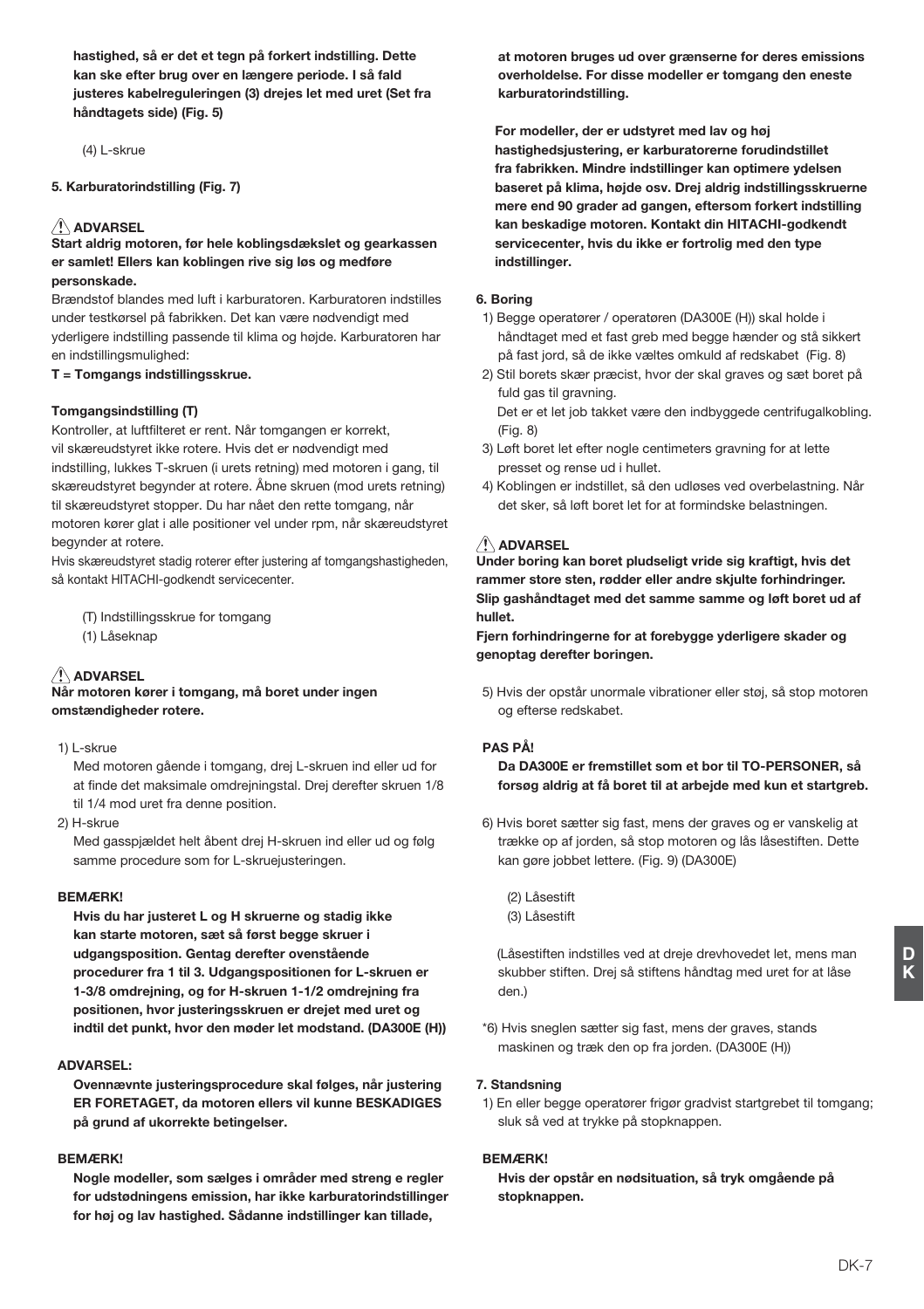## Manutenção

#### 1. Periodisk svn

- 1) Rens luftrensningselementet med sæbe og vand og lad det tørre, inden det tages i brug igen. (Fig. 10)
	- (1) Dæksel til luftrenser
	- (2) Træk for at fjerne dækslet på luftrenseren
	- (3) Luftrenserelement
- 2) Skrab soden af tændrørsåbningen. (Standardåbningen er 0.60 mm el. 0,023 in.) (Fig. 11)
	- $(4)$  0.60 mm
	- 0.023 in
	- (5) Fiern kul eller olie
- 3) Efterse omhyggeligt, om der er brændstof- eller olielækage.
- 4) Kontroller alle møtrikker, bolte, skruer, etc. om de er strammet.
- 5) Da koblingsskoene slides efter længere tids brug, bør de kontrolleres regelmæssigt.

#### 2. Smøring

1) Smør drevkassen ved at pumpe "multi-purpose" smøreolie gennem smøreanordningen efter 50 timers brug. (Fig. 12)

(6) Smøreanordning

- 2) Motorens hastighedsregulator skal smøres med #30 W vægtolie (EP-lithium). Kapaciteten er 0,5 fl.oz (16 ml) og niveauet bør kontrolleres ved kontrolskruen efter 50 timers brug. (Fig. 13)
	- (7) Kontrolskrue for niveau

Hold skruesiden opad, når kontrolskruen løsnes.

## **3. JUSTERING AF REGULATOR**

1) Sørg for, at motoren er slukket; Løsn skrue A (1) Træk op i regulatorens yderste håndtag (2), tryk regulatorens fjederarm ned (3), og stram samtidig skrue A (Fig. 14)

#### **REMÆRKI**

Efter ovenstående procedure, kontroller at startgrebet (4) på karburatoren får fat om enten tomgangspositionen eller åbn-positionen.

2) Til justering af regulatoren: løsn skruerne (6), der fastholder kontrolhåndtagsenheden til krumtaphuset og skub enheden til venstre eller højre for at opnå maksimum hastighed på 6500 omdr./min. (Når enheden skubbes til venstre, opnås højere omdr./min., og når den skubbes til højre, opnås lavere omdr./ min  $(Fia 15)$ 

### **BEM/EDKI**

Juster altid gashåndtagets trådender og bevægelse, før regulatoren justeres.

3) Regulator pendling (Uiævn hastighed)

- · Pendling forekommer ved utilstrækkelig opvarmning af motoren.
- · Når regulatorfieder, regulatorstang eller regulatorstangens fieder bevæger sig forkert, kan pendling forekomme. Kontroller og rens
- · Hyis regulatorstangens fieder strækkes, kan pendling forekomme. Behandl den forsigtigt eller skift den ud
- · Hyis blandingsforholdet mellem benzin og olie ikke er korrekt. kan pendling forekomme. Blandingsforholdet bør ligge mellem 25:1 og 50:1.
- · Når brændstoftanken eller afluftningshanen er tilstoppet med snavs eller gammel brændstof, kan pendling forekomme. Kontroller og rens.
- · Når der ikke er tilstrækkeligt med olie I regulatoren, vil vægtene ikke arbejde korrekt og resultere i pendling. Kontroller og fyld gearolie på.
- · Hvis hastighedsskruen på karburatoren ikke er korrekt justeret, kan pendling forekomme. Foretag passende justering.

#### 4. Andre funktioner (DA300E)

- 1) Se dobrar as pegas para cima, estas 1) Håndtagene kan bruges som bærehåndtag, når man folder dem opad. (Fig. 16)
- 2) Når man folder håndtagene nedad, fungerer de som opbevaringsstativ. (Fig. 17)

#### 5. Vedligeholdelsesplan

Nedenfor finder du nogle generelle instruktioner for vedligeholdelse. Kontakt HITACHI-godkendt servicecenter for yderligere information.

### Daglig vedligeholdelse

- · Rengør hæktrimmeren udvendig.
- · Kontrollér, at boret er korrekt centreret, skarpt og uden revner. Et bor, der ikke sidder lige i midten, forårsager kraftige vibrationer, der kan skade enheden.
- · Kontroller, at boret er tilstrækkeligt fastspændt.
- · Check at møtrikker og skruer er tilstrækkeligt spændt.

#### **Ugentlig vedligeholdelse**

- · Kontroller starteren, især remmen.
- · Rens tændrøret udvendigt.
- · Fjern tændrøret og kontroller elektrodeafstanden. Juster den til 0,6 mm eller udskift tændrøret.
- · Kontroller, at luftindtaget på starteren ikke er tilstoppet.
- · Kontrollér, at vinkelgearhuset er fyldt 3/4 med fedt.
- · Rens luftfilteret.

#### Månedlig vedligeholdelse

- · Skyl brændstoftanken med benzin og rens brændstoffilter.
- · Rens karburatoren udvendigt og pladsen omkring den.

### Kvartalsvis vedligeholdelse

- · Rens køleribberne på cvlinderen.
- · Rens blæseren og pladsen omkring den.
- · Rens Ivdpotten for kul.

### **FORSIGTIG**

Rengøring af cylinderribber, blæser og lydpotte skal altid udføres af et HITACHI-godkendt servicecenter.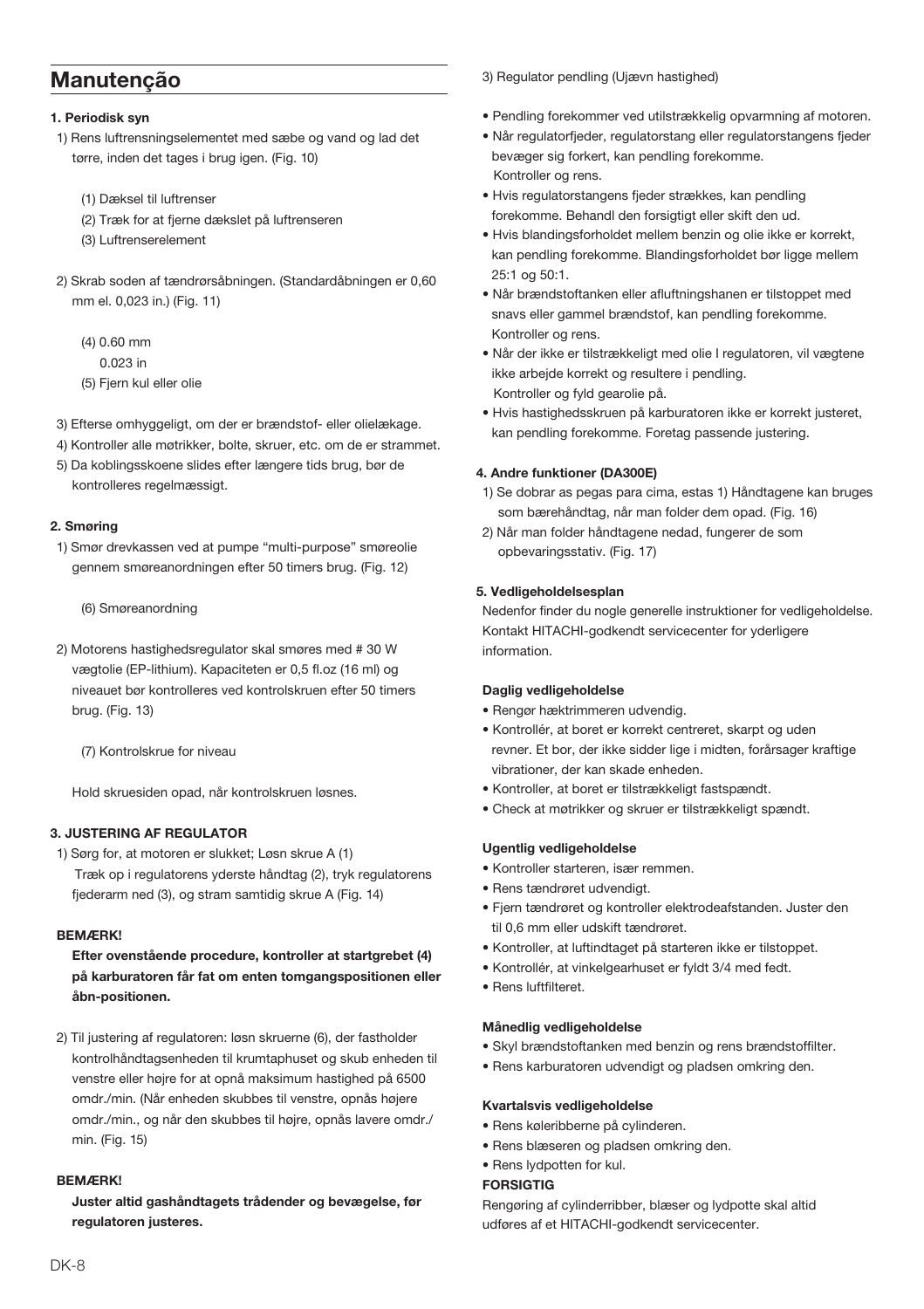## **Forklaring av symboler**

MERK : Enkelte modeller er ikke utstyrt med disse symbolene.

|                                                     | Symboler<br>A ADVARSEL<br>Følgende symboler brukes for maskinen. Sørg for å forstå betydningen av disse symbolene før<br>maskinen tas i bruk.                                                                        |
|-----------------------------------------------------|----------------------------------------------------------------------------------------------------------------------------------------------------------------------------------------------------------------------|
|                                                     | Det er viktig at du leser igjennom, forstår og overholder alle sikkerhetstiltak og advarsler.<br>Uforsiktig eller feil bruk av dette produktet kan forårsake alvorlige personskader eller dødsfall.                  |
|                                                     | Les igjennom, forstå og følg alle advarsler og instruksjoner som er oppgitt i denne<br>bruksanvisningen og på produktet.                                                                                             |
|                                                     | Bruk alltid vernebriller, vernehjelm og hørselsvern når du bruker dette produktet.                                                                                                                                   |
| ы<br>H                                              | Forklarer chokens posisjon. Det øvre tegnet viser stengt choke, det nedre helt åpen choke.                                                                                                                           |
| Do not touch the<br>bit when running<br>the engine. | Ikke rør boret mens motoren går.                                                                                                                                                                                     |
|                                                     | Før du bruker gresstrimmeren<br>· Les bruksanvisningen nøye.<br>• Kontroller at kutteutstyret er riktig montert og justert.<br>• Start motoren og kontroller justeringen av forgasseren. Se avsnittet "VEDLIKEHOLD". |

## Innhold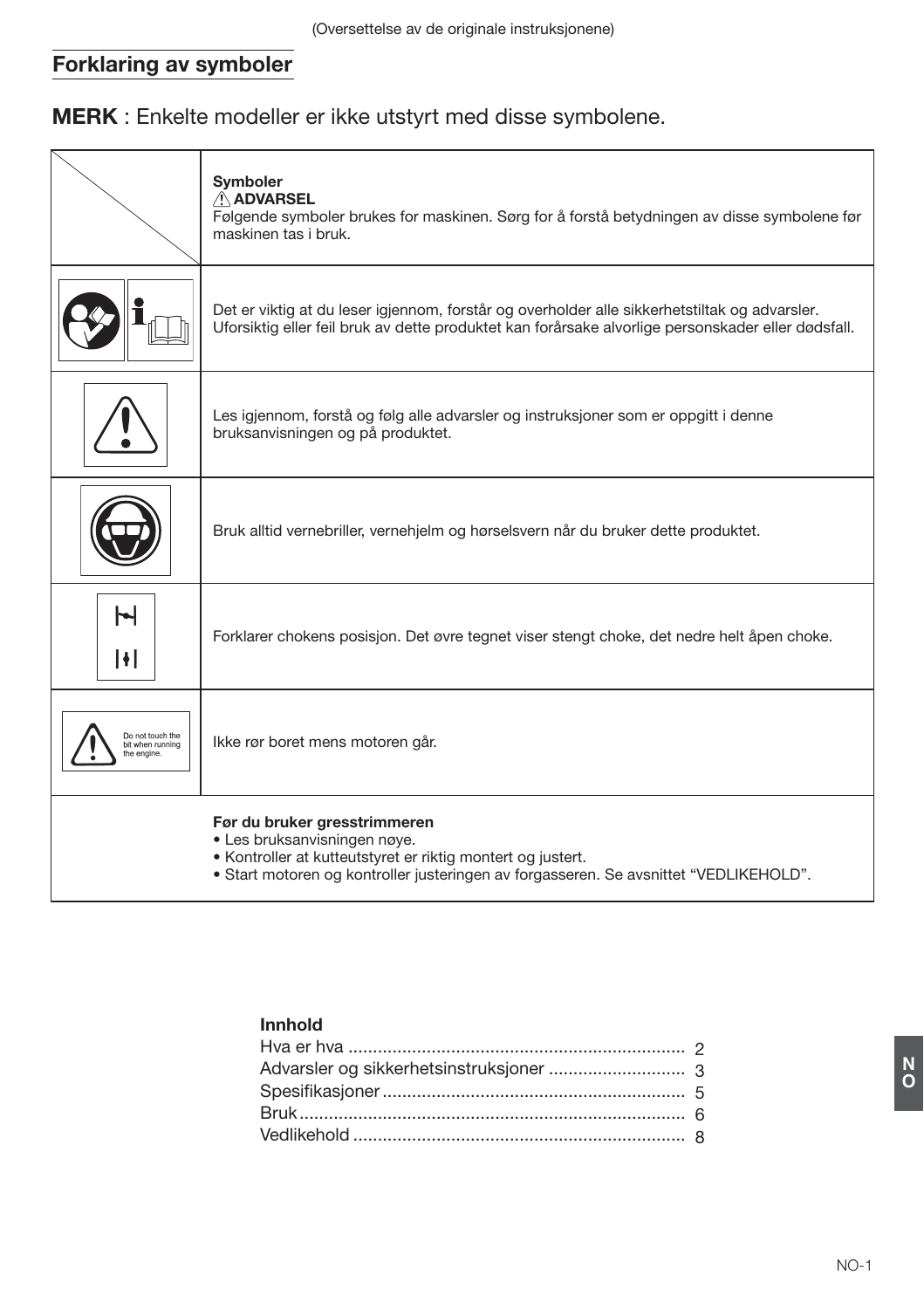## Hva er hva

Fordi denne bruksanvisningen gjelder for flere modeller, kan det være at produktet som er avbildet varierer noe fra din egen modell. Følg instruksjonene som gjelder for din modell.

- 1. Tilbakestillingsstarter
- 2. Brennstofftank
- 3. Stoppbryter
- 4. Chokeutløser
- 5. Håndtak
- 6. Låsepinne
- 7. Håndtakknotter
- 8. Luftfilter
- 9. Drivaksel
- 10. Stoppbryter
- 11. Chokeutløser
- 12. Stengeknapp
- 13. Forgasser
- 14. Håndtak
- 15. Tennplugg
- 16. Lyddemper
- 17. Vribor
- 18. Kombinøkkel
- 19. Bruksanvisning

18



**DA300E** 

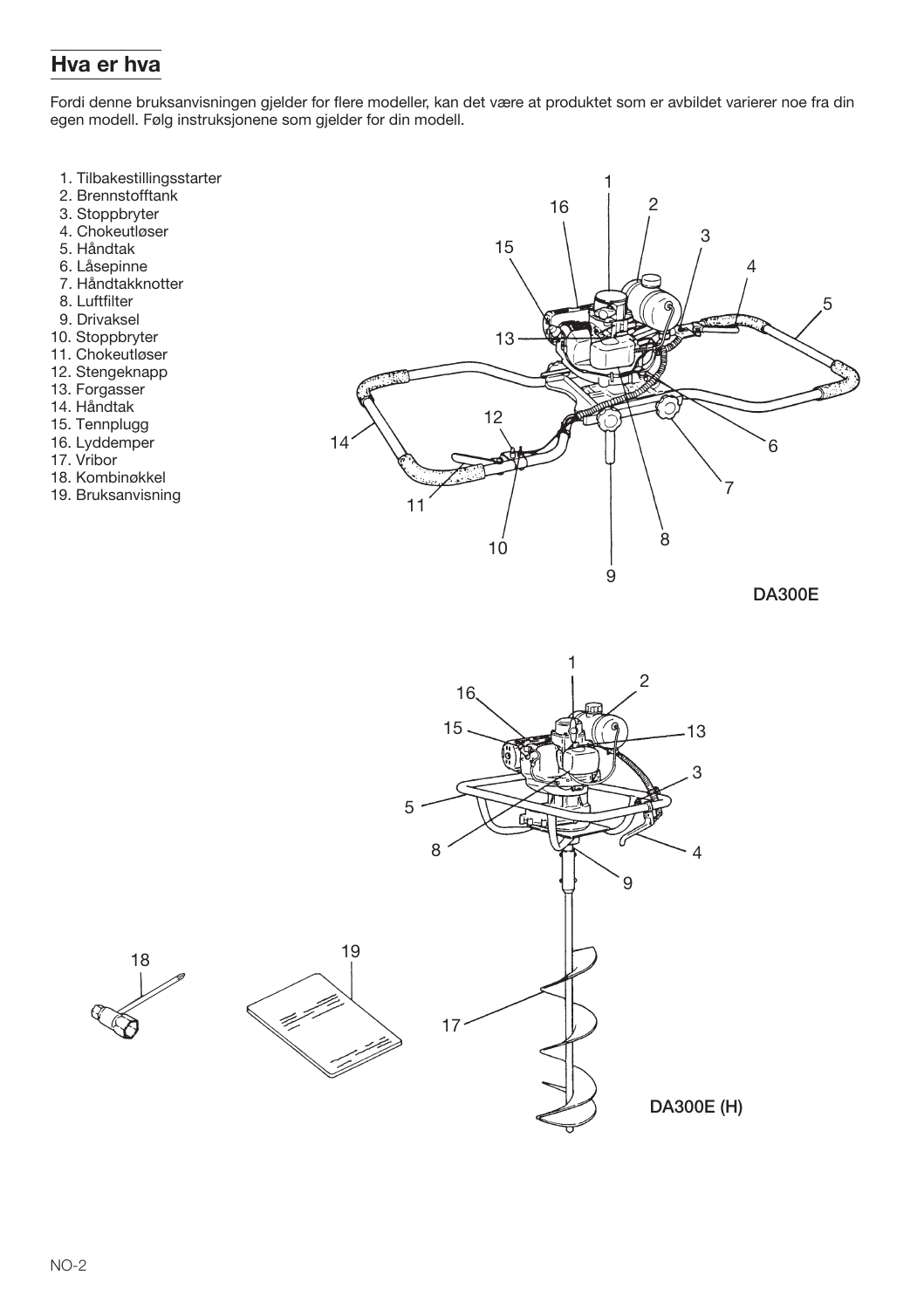## Advarsler og sikkerhetsinstruksioner

Forsikre deg om at enhver som bruker denne maskinen har lest og forstått hele denne håndboken og innholdet i den. Dersom alle sikkerhetsinstrukser ikke følges, kan det resultere i alvorlige skader eller død.

#### Personlig sikkerhet

- · Bruk alltid ansiktsvern (visir) eller vernebriller.
- · Ha alltid på deg tykke langbukser, støvler og hansker. Ikke ha på deg løstsittende tøy, smykker, shorts, sandaler eller gå barbeint når du bruker gresstrimmeren. Sett opp håret slik at det ikke rekker nedenfor skulderhøvde.
- · Bruk aldri gresstrimmeren hvis du er trøtt, syk eller påvirket av alkohol, rusmidler eller medikamenter.
- · La aldri barn eller personer uten riktig opplæring og erfaring bruke aresstrimmeren.
- · Bruk hørselsvern. Vær oppmerksom på omgivelsene dine. Vær oppmerksom på eventuelle tilskuere som signaliserer om et problem. Fjern sikkerhetsutstyr straks etter at motoren er slått av. · Bruk vernehielm.
- · Du må aldri starte eller kjøre motoren inne i et lukket rom eller en bygning. Innånding av eksosgass kan være dødelig.
- · Hold håndtakene frie for olie og drivstoff .
- · Hold hendene borte fra boreutstyret.
- · Ikke grip rundt eller hold enheten i det roterende utstyret.
- · Vær sikker på at det roterende tilbehøret har stoppet før enheten settes ned etter at enheten er avslått.
- . Ved lengre tids bruk er det nødvendig at du tar en pause fra tid til annen, for å unngå at fingrene eventuelt blir følelsesløse på grunn av vibrasionene.
- · Sørg for å sjekke alle fester på maskinen for å forvisse deg om at ikke noe kan løsne under drift.
- · Forviss deg om at området hvor du skal grave er uten hindringer og blokkeringer. Visse ting kan være gravd ned under overflaten. som for eksempel ledningskabler, vannrør, osv. Hvis du er usikker på deres plassering - konsulter dine lokale fageksperter.
- · Dette boret er designet for boring gjennom jord. Forsøk aldri å bore gjennom massive objekter som treverk, stein eller metall.
- · Foreta aldri endringer eller skift ut tappen som fester borespissen til borekronen. Bruk av noe annet enn originaltappen kan forårsake skade.
- · Denne modellen er designet for bruk av en borespiss med en maksimal diameter på 300 mm (12 tommer). Forsøk aldri å bruke en større borespiss med denne maskinen.
- · Før start, sørg for at begge operatørene er i en posisjon slik at de kan ha et fast grep om begge håndtakene, og at de er i stand til å oppnå forsvarlig fotfeste. Bruk aldri boret i bratte skråninger hvor muligheten for å falle er større.
- · Hull laget med denne maskinen kan være farlige for andre. Forlat aldri et hull uten tilsyn der hvor det kan skape en sikkerhetsrisiko.

## **ADVARSEL**

Antivibrasionssystemer garanterer ikke at du vil unngå følelsesløse fingre eller senebetennelse. Du må derfor undersøke hendene og fingrene dine nøye hvis du bruker gresstrimmeren ofte. Ta kontakt med legen din umiddelbart dersom du opplever noen av de ovennevnte symptomene.

### $\bigwedge$  ADVARSEL

Hvis du bruker elektrisk/elektronisk medisinsk utstyr, som f.eks. en pacemaker, må du rådføre deg med legen din samt produsenten av det medisinske utstyret før du bruker noen form for motordrevet utstvr.

#### Maskinsikkerhet

- · Kontroller alle delene på gresstrimmeren før hver bruk. Bytt ut deler som eventuelt er skadet. Kontroller at gresstrimmeren ikke har drivstoffl ekkasje, samt at alle skruer sitter som de skal og er strammet forsvarlig.
- · Bytt ut deler som er revnet, sprukket eller skadet på noen måte før du bruker aresstrimmeren.
- · Ikke la andre personer stå i nærheten når du justerer forgasseren.
- · Bruk kun tilbehør som er anbefalt av produsenten for denne aresstrimmeren.

### A ADVARSEL

Ikke gjør endringer på enheten/maskinen på noen måte. Ikke bruk boremaskinen til noe annet arbeid enn det den er beregnet til.

#### **Brennstoffsikkerhet MERK**

- . Tøm bensintanken før enheten/maskinen settes bort for lagring. Spesielt viktig er det, hvis lagringen varer mer enn tre måneder. ellers kan brennstoffet ruste som kan skade forgasseren. Det anbefales at brennstoffet tømmes ut etter hver gangs bruk. Hvis brennstoff finnes i tanken, må lagringen gjøres slik at brennstoffet ikke lekker ut.
- · Bland og fyll brennstoff utendørs på et sted der det ikke finnes qnister eller flammer.
- · Bruk en kanne som er godkjent for brennstoff.
- · Ikke røyk eller tillat røyking nær brennstoffet eller enheten/ maskinen eller når maskinen er i bruk.
- . Tørk opp alt søl av brennstoff før motoren startes.
- · Flytt deg minst 3 meter fra stedet der brennstoffet ble fylt på før motoren startes.
- · Stopp motoren før brennstoffdekselet fiernes.
- · Lagre enheten/maskinen og brennstoffet i et område der brennstoffavdunsting ikke kan nå fram til gnister eller åpen flamme som f.eks. vannvarmere, elektriske motorer og brytere. ovner etc.

## ADVARSEL

Drivstoff er lett antennelig og kan lett eksplodere og damp er farlig å innånde, vær derfor meget forsiktig når drivstoff håndteres og fylles.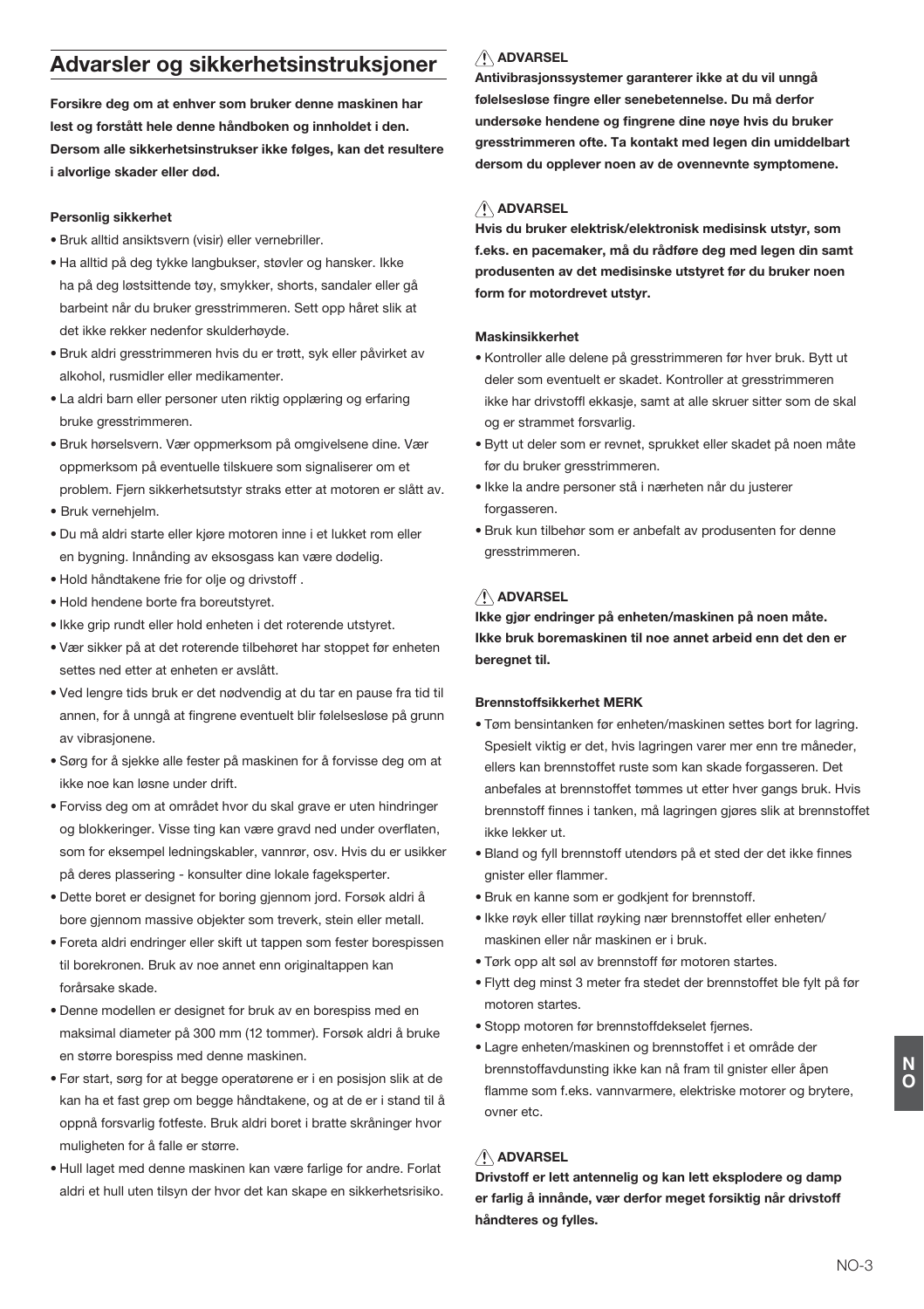#### **Roresikkerhet**

- · Ikke bor annet materiale enn det utstyret er beregnet for.
- · Kontroller området som skal bores før hver gangs bruk. Fiern objekter som kan bli kastet eller sammenfiltret.
- · Bruk en aerosol-beskyttelsesmaske som pustebeskyttelse når det skal bores etter at det er spredt insektdrepende midler.
- · Hold andre, inkludert barn, dyr, tilskuere og hjelpere, utenfor en faresone på 5 m. Stopp maskinen øyeblikkelig hvis noen nærmer  $s$ eg
- · Denne maskinen krever alltid to operatører. Ikke prøv å bruke denne maskinen med kun én operatør, eller forandre styreanordningene for å tillate kun en operatør.
- . Hold enheten/maskinen godt fast med begge hender.
- · Stå støtt og godt balansert. Ikke strekk deg for langt.
- · Hold alle deler av kroppen borte fra lyddemperen og boretilbehøret når motoren går.
- · Når du skal flytte til et nytt arbeidsområde må du være sikker på at maskinen er slått av og at alt skiæreutstyr har stoppet.
- · Sett aldri fra deg maskinen på bakken mens den går.
- · Vær alltid sikker på at motoren er slått av og at alt skiæreutstyret har stoppet fullstendig før du fierner grener og gress fra skjæreutstyret.
- · Ha alltid med deg førstehjelpsutstyr når du skal bruke motordrevet utetyr
- · Aldri start eller kjør motoren inne i et lukket rom eller en bygning og/eller i nærheten av brennbare materialer. Innånding av eksosgass kan være dødelig.

### Vedlikeholdssikkerhet

- . Vedlikehold gresstrimmeren i henhold til de anbefalte fremgangsmåtene.
- · Koble fra tennpluggen før du begynner vedlikeholdsarbeidet, unntatt når du justerer forgasseren.
- · Ikke la andre personer stå i nærheten når du justerer forgasseren.
- · Bruk kun originale HITACHI-reservedeler som er anbefalt av produsenten.

#### **FORSIKTIG**

Ikke ta fra hverandre startsnoren. Du kan pådra deg personskade fra fjæren i startsnoren.

#### **Transport og lagring**

- · Bær gresstrimmeren med motoren slått av og lyddemperen vendt bort fra kroppen.
- · La motoren kjøles ned, tøm drivstoff tanken og sikre gresstrimmeren før den oppbevares eller transporteres i et kjøretøy.
- · Tøm drivstoff tanken før du setter bort gresstrimmeren til oppbevaring. Vi anbefaler at du tømmer drivstoff tanken hver gang du har brukt gresstrimmeren. Hvis det fi nnes drivstoff i tanken, må gresstrimmeren oppbevares slik at drivstoff et ikke lekker ut
- · Oppbevar alltid gresstrimmeren utilgiengelig for barn.
- · Rengjør og vedlikehold gresstrimmeren nøye, og oppbevar den på et tørt sted.
- .<br>• Pass på at motoren er slått av når gresstrimmeren skal transporteres eller oppbevares.
- · Under transport i et kjøretøy må borespissen dekkes til med borspissdekselet eller et teppe.

Vær forsiktig og bruk sunn fornuft hvis det oppstår situasioner som ikke er beskrevet i denne brukerveiledningen. Ta kontakt med din HITACHI-godkjent servicesenter dersom du trenger hjelp. Vær spesielt oppmerksom på informasjon som er merket med følgende uttrykk:

## A ADVARSEL

Indikerer stor fare for alvorlige personskader eller dødsfall dersom instruksjonene ikke følges.

### **FORSIKTIG**

Indikerer mulighet for person- eller utstyrsskade dersom instruksjonene ikke følges.

### **MFRK**

Nyttig informasjon for riktig funksjon og bruk.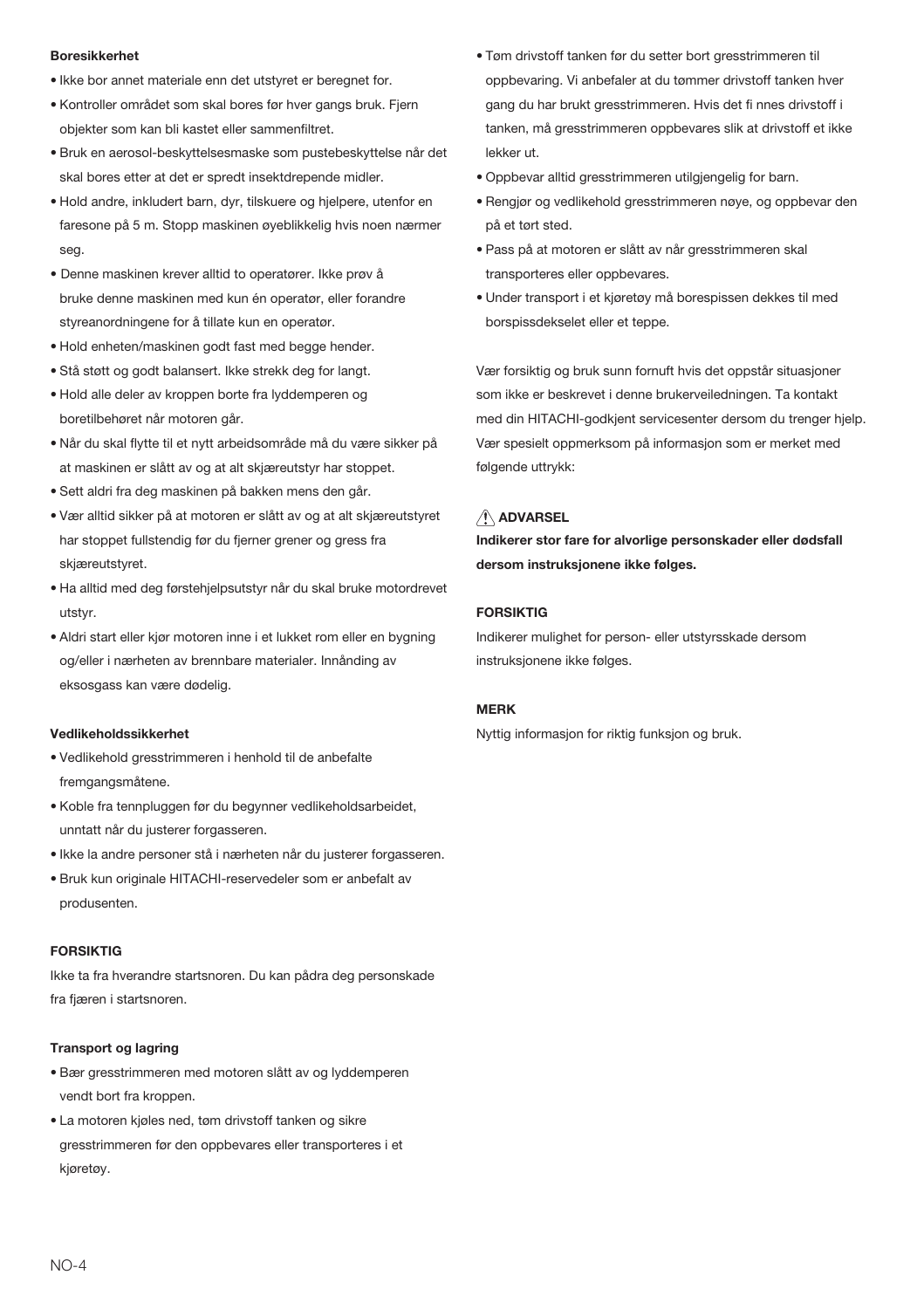# Spesifikasjoner

## **MOTOR**

| Motor type ··························Tvunget luftkjølt, totaktsbensin<br>Motorstørrelse (ml) ···················50 (3.05 cu in.)<br>Forgasser ································ Membrantype<br>Brennstofftankstørrelse (1) ··········1 (33.8 fl.oz)                                                  | DA300E (H)<br>$\leftarrow$<br>$\leftarrow$<br>$\leftarrow$<br>$\leftarrow$<br>$\leftarrow$<br>$\leftarrow$<br>$\leftarrow$ |
|-----------------------------------------------------------------------------------------------------------------------------------------------------------------------------------------------------------------------------------------------------------------------------------------------------|----------------------------------------------------------------------------------------------------------------------------|
| <b>REDUKSJONSGIR</b><br>Kobling Tørr automatisk, sentrifugal type<br>Reduksjonsforhold ··················33:1<br>Drivakselhastighet ·················6500 min <sup>-1</sup> motor / 197 min <sup>-1</sup> drivaksel<br>Drivaksel (diameter) (mm) $\cdots \cdots \cdots \cdots 25/25.4$ (1 in) (USA) | $\leftarrow$<br>$\leftarrow$<br>$\leftarrow$<br>$\leftarrow$<br>$\leftarrow$<br>25.0                                       |
| <b>SMØRING</b>                                                                                                                                                                                                                                                                                      | $\leftarrow$<br>$\leftarrow$                                                                                               |
| MÅL (L $\times$ B $\times$ H) (mm) $\cdots$ $\cdots$ $\cdots$ $\cdots$ $\cdots$ 1200 $\times$ 600 $\times$ 490<br>$(47.2 \times 23.6 \times 19.3 \text{ in.})$                                                                                                                                      | 602 $\times$ 342 $\times$ 490<br>$(23.7 \times 13.5 \times 19.3 \text{ in.})$                                              |
| BORSTØRRELSE ·························Opp til 12 tommer i diameter                                                                                                                                                                                                                                  | 13.3 (29.3 lbs)<br>$\leftarrow$                                                                                            |
| Lydtrykknivå LpA (dB (A)) ············100.4<br>iflg ISO 22868                                                                                                                                                                                                                                       | $\leftarrow$                                                                                                               |
| Usikkerhet (dB (A)) ··················0.3<br>Lydeffektnivå Lw measured (dB(A))<br>iflg ISO 22868                                                                                                                                                                                                    | $\leftarrow$<br>$\leftarrow$                                                                                               |
| Lydeffektnivå LwA (dB (A)) ···········112                                                                                                                                                                                                                                                           |                                                                                                                            |
| iflg 2000/14/EC<br>Vibrasjonsnivå (m/s <sup>2</sup> ) ····················Bakre - 5.1<br>iflg ISO 22867<br>Fremre - 5.8<br>Usikkerhet $(m/s2)$ 1.5                                                                                                                                                  | $\leftarrow$<br>$\leftarrow$                                                                                               |
|                                                                                                                                                                                                                                                                                                     | $\leftarrow$                                                                                                               |

MERK: Spesifikasjonene kan endres uten forutgående varsel.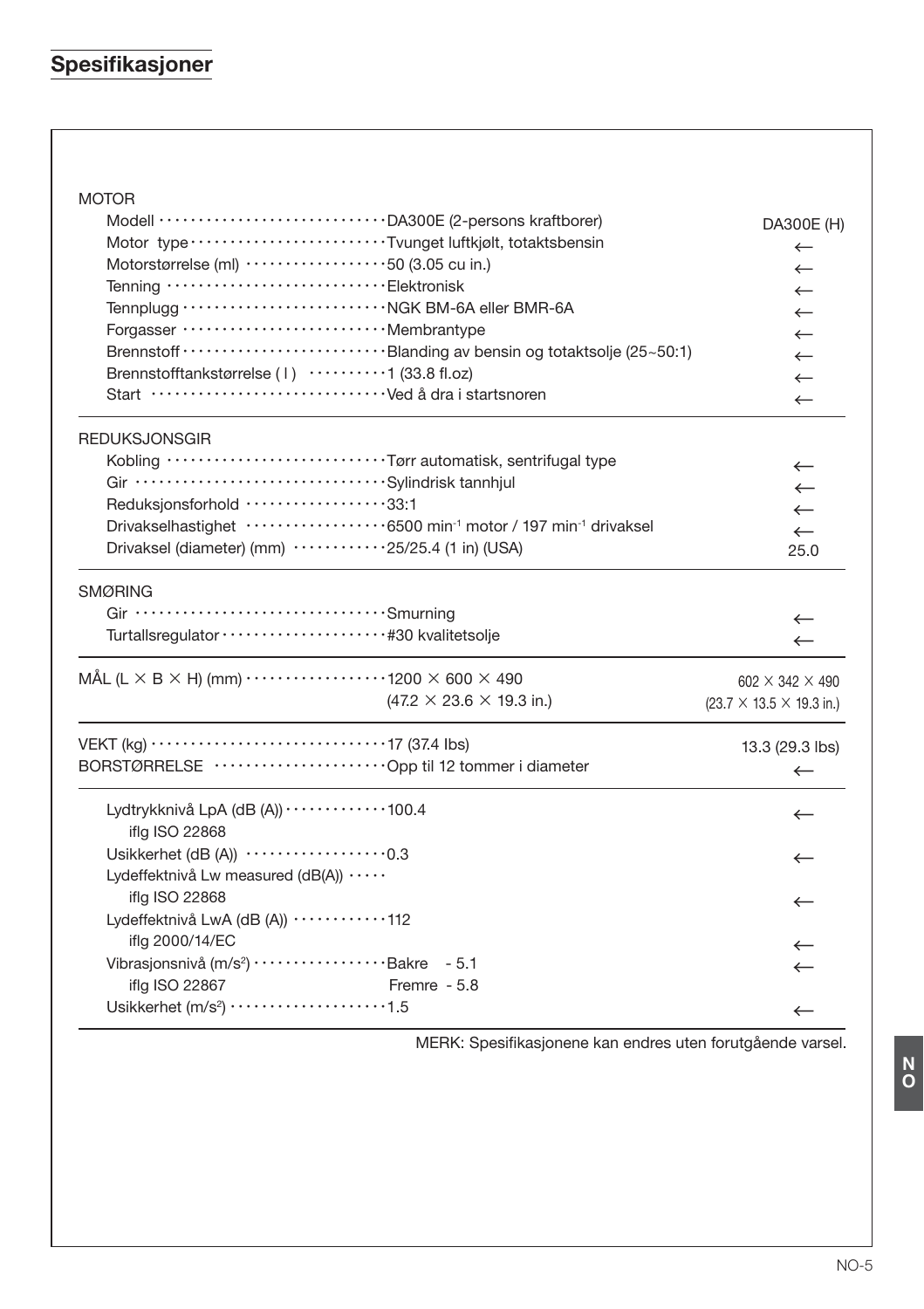## **Rruk**

#### 1. Montering

- 1) Løsne 4 håndtakknotter ca. en tomme og brett ut begge håndtakene. Å løsne mer vil forårsake at knottene faller av (Fig. 1) (DA300E)
	- (1) En tomme
	- (2) Håndtakknotter
- 2) Etter at begge håndtakene er forlenget skrus de fire knottene godt fast. (Etter hver start er det nødvendig å skru til ekstra.) (DA300E)
- 3) For å montere boret legges motorhodet på bakken. Sett boret på drivakselen. Rett inn hullene i drivakselen og boret, sett inn de to leverte passtiftene i hullene og fest dem med låsepinnene ved bruk av nebbtenger. (Fig. 2)
	- (3) Drivaksel
	- (4) Låsepinne
	- (5) Passtift

#### MERK:

Mens din jordbor hodeadapter har to hull for montering av vribor kan noen vribor ha kun ett hull. Begge vribor (et hull eller to hull) passer til bruk sammen med dette motorhode.

#### 2. Valg av passende bor

1) Velg et bor i henhold til materialet som skal bores. (Eksempel) hvis det skal bores i is, velges et bor for is. Hvis det skal bores i jord, velges et for jord. (For mer informasjon spør din nærmeste forhandler).

#### 3 Brennstoff

#### A ADVARSEL

- · Det kraftige vriboret er utstyrt med en totakt-motor. Motoren må alltid kjøres på en blanding av bensin og olie. Sørg for god ventilasjon ved fylling og håndtering av brennstoff.
- · Drivstoff er svært brannfarlig og du kan pådra deg alvorlige personskader dersom du innånder drivstoff damp eller søler drivstoff på huden. Vær alltid forsiktig når du håndterer drivstoff . Sørg alltid for god ventilasjon når du håndterer drivstoff innendørs.

#### Drivetoff

- · Bruk alltid blyfri bensin merket med 89 oktan.
- · Bruk ekte totaktsolje eller en blanding på 25:1 til 50:1. Vennligst se blandingsforholdene som er oppgitt på oljebeholderen, eller kontakt en HITACHI-godkient servicesenter.
- · Hvis ekte totaktsolje ikke er tilgjengelig, må du bruke en kvalitetsolie som er tilsatt antioksidant som uttrykkelig er merket for luftkiølte totaktsmotorer. Bruk (JASO-OLJE MED FCKVALITET eller ISO EGC-KVALITET). Ikke bruk BIA- eller TCWblandingsolier (totaktsolie av vannavkiølingstype).
- · Bruk aldri helårsolje (10 W/30) eller spillolje.
- · Bland alltid drivstoff og olje i en separat, ren beholder.

(6) 1: olje (7) 25~50: Drivstoff Start alltid med å helle halvparten av bensinen som skal brukes i en heholder

Fyll deretter på hele mengden med olje. Bland (rist) bensin/ olieblandingen. Fyll på resten av bensinen.

Bland (rist) bensin/olieblandingen godt før du fyller den i motorsagens drivstoff tank.

#### Fylle på drivstoff

## A ADVARSEL

- .<br>• Slå alltid av motoren før du fyller på drivstoff.
- Åpne drivstoff tanken forsiktig når du fyller på drivstoff, slik at et eventuelt overtrykk kan slippe ut.
- · Skru tanklokket godt til etter påfylling av drivstoff.
- · Flytt motorsagen minst 3 meter fra stedet hvor du fylte drivstoff før du starter motoren.
- · Hvis du søler drivstoff på tøvet ditt, må du vaske det bort med såne umiddelhart
- Kontroller for drivstoffl ekkasje etter hver påfylling av drivstoff.

Før du fyller på drivstoff, må du rengjøre området rund tanklokket nøye for å forhindre at smuss faller ned i tanken. Pass på at drivstoff et er godt blandet ved å riste beholderen før du fyller på drivetoff

#### 4 Start

- 1) Slå på begge stoppbryterne. (DA300E)
- 2) Sett chokehendelen i CHOKE posision. (Fig. 4)

(1) Shokearm

- 3) Dra i gasshåndtaket og trykk på låseknappen, deretter slippes gasshåndtaket sakte. Dette låser gassen. Samtidig må den andre operatøren holde det andre gasshåndtaket helt inne. (DA300E)
- 4) Operatøren ved starterhåndtaksiden trekker hardt i rekylstarteren mens man passer på å holde et grep om håndtaket og ikke tillater det å slå tilbake. (Fig. 6)
	- (2) Starterhåndtaksiden
- 5) Når du hører at motoren ønsker å starte returneres chokehendelen til posisjon RUN (KJØR) (åpen). Trekk så raskt i rekylstarteren igjen. (Fig. 4)

#### MERK:

#### Hvis motoren ikke starter gjentas punktene 2 til 5.

6) Etter å ha startet motoren trekkes det i gassen for å løse ut låseknappen. (DA300E) Deretter må motoren få 2-3 minutters oppvarming før den utsettes for enhver belastning.

#### MFRK-

For å øke motorhastigheten må begge gasshåndtakene trykkes inn samtidig. Så snart en operatør slipper gasshåndtaket minskes motorhastigheten. (Dette er en vanlig betingelse) (DA300E)

#### EODCIVTICI

Det anbefales at kabeliusteringen forblir urørt slik den er innstilt fra fabrikken.

Hvis kun et gasshåndtak tilfeldigvis øker motorhastigheten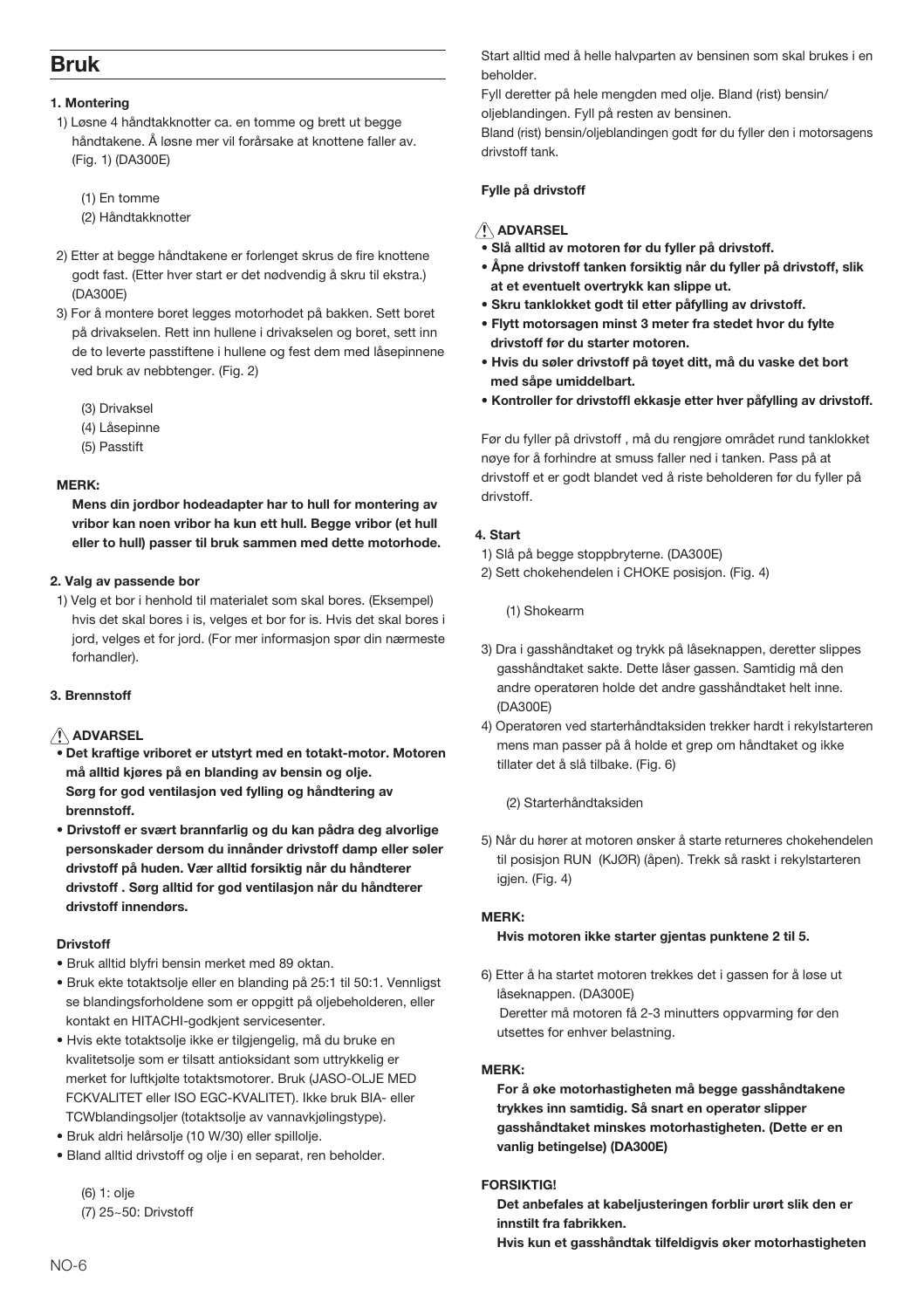er dette et tegn på feil justering. Dette kan skje etter lengre tids bruk. I dette tilfelle skrus kabeljusteringen (3) litt med klokken. (Sett fra håndtaksiden) (Fig. 5)

 $(4)$  I -skrue

#### 5. Justering av forgasseren (Fig. 7)

## AN ADVARSEL!

\_\_<br>Aldri start motoren uten fullstendig koblingsdeksel og montert girkasse! Ellers kan clutchen løsne og forårsake personskade.

I forgasseren blandes brennstoff med luft. Når motoren ble testkjørt i fabrikken ble forgasseren justert. Ytterligere justering kan være nødvendig avhengig av klima og høyde over havet. Forgasseren har en justeringsmulighet: T= skrue for hvilehastighet.

### Justering av hvilehastighet (T)

Kontroller at luftfi Itret er rent. Når tomgangshastigheten er riktig justert, vil ikke kutteutstyret rotere. Hvis det er nødvendig å justere tomgangshastigheten, skru igjen T-skruen (med klokken) mens motoren går, til kutteutstyret begynner å rotere. Åpne skruen (mot klokken) til klippeutstyret stopper å rotere. Du har oppnådd riktig tomgangshastighet når motoren går jevnt i alle stillinger, godt under turtallet som starter kutteutstyrets rotasion.

Hvis kutteutstyret fortsatt roterer når du har justert

tomgangshastigheten, må du kontakte din HITACHI-godkjent servicesenter

(T) Skrue for tomgangshastighet

(1) Forgasser

## **ADVARSEL!**

Når motoren går på tomgang må boret ikke under noen omstendighet rotere.

1) L-skrue

Mens motoren går på tomgang, skrus L-skruen inn eller ut for å finne posisjonen for maks. rpm. Skru deretter skruen mot klokken mellom 1/8 og 1/4 omdreining fra denne posisjonen. 2) H-skrue

Med full gass skrus H-skruen inn og ut på samme måte som justeringen av L-skruen.

#### **MERK!**

Hvis du er forvirret ved justeringen av L- og H-skruen og ikke kan starte motoren, stilles begge skruene først til standardstillingen. Deretter gientas prosedvren i punktene 1 til 3 ovenfor. Standardposisjonen til L-slkruen er 1-3/8 omdreining og H-skruen 1-1/2 omdreining fra den posisionen der skruene har blitt justert med klokken og lett plassert. (DA300E (H))

#### **FORSIKTIG:**

Justeringsprosedvren ovenfor må følges når justeringer UTFØRT ellers det kan oppstå SKADE på maskinen på grunn av feil behandling.

## **MERK!**

Noen modeller som selges i områder med strenge utslipsreguleringer har ikke høv og lav hastighetsjustering på forgasseren. Slik justering kan føre til at motoren brukes utenfor utslipsgrensene som er tillatt. For disse modellene er hvilehastigheten eneste forgasserjustering.

På modeller som er utstyrt med høy og lav hastighetsregulering vil forgasseren være forhåndsjustert på fabrikken. Små justeringer kan øke ytelsen avhengig av klima, høyde over havet o.l. Skru aldri skruen mer enn 90 grader, da motoren kan skades av ukorrekte justeringer. Hvis du ikke er kjent med slike justeringer, be om hjelp fra din HITACHI-godkjent servicesenter.

#### 6. Borina

- 1) Begge operatørene / en operatør (DA300E (H)) må holde godt i håndtaket med begge hender og stå stødig på fast grunn slik at enheten ikke kan slenge ham rundt. (Fig. 8)
- 2) Plasser spissen av boret direkte på stedet for boring og kjør boret med full gass for å bore. Dette er en enkel jobb takket være den innebygde sentrifugalkoblingen. (Fig. 8)
- 3) Hev boret litt etter noen tommers boring for å lette presset og tense hullet
- 4) Koblingen er laget for å slure når boret er overbelastet. Når dette skjer heves boret litt for å minske belastningen.

#### A ADVARSEL!

Mens du borer kan jordboret plutselig vri seg kraftig hvis det reffer store steiner, røtter eller andre ikke synlige hindere. Slipp gasshåndtaket øveblikkelig, og løft boret ut av hullet. Fjern hindrene for å unngå skade, og gjenoppta deretter boringen.

5) Hvis unormal vibrasjon eller støy oppstår, stoppes motoren og enheten undersøkes

#### **FORSIKTIG!**

Prøy aldri å omgjøre boret til å arbeide med kun et gasshåndtak da DA300E er konstruert som et TOPERSONS hor

6) Hvis boret setter seg fast under boring og er vanskelig å dra ut fra jorden, blir det enklere å stoppe motoren og låse boret med låsepinnen. (Fig. 9) (DA300E)

(2) Låsepinne (3) Låsepinnehåndtak

(Å plassere låsepinnen gjøres ved å rotere motorhodet litt mens pinnen presses inn. Deretter vris pinnehåndtaket med klokken for å låses.)

\*6) Hyis stangboret sitter fast mens du borer må motoren stoppes og dras opp fra bakken. (DA300E (H))

#### 7 Stoppe

1) En eller begge operatørene slipper gasshåndtaket gradvis til en hvilestilling for deretter å slå av stoppebryteren eller knappen.

#### MERK:

I tilfelle det oppstår en nødssituasjon slås stoppbryteren av øyeblikkelig.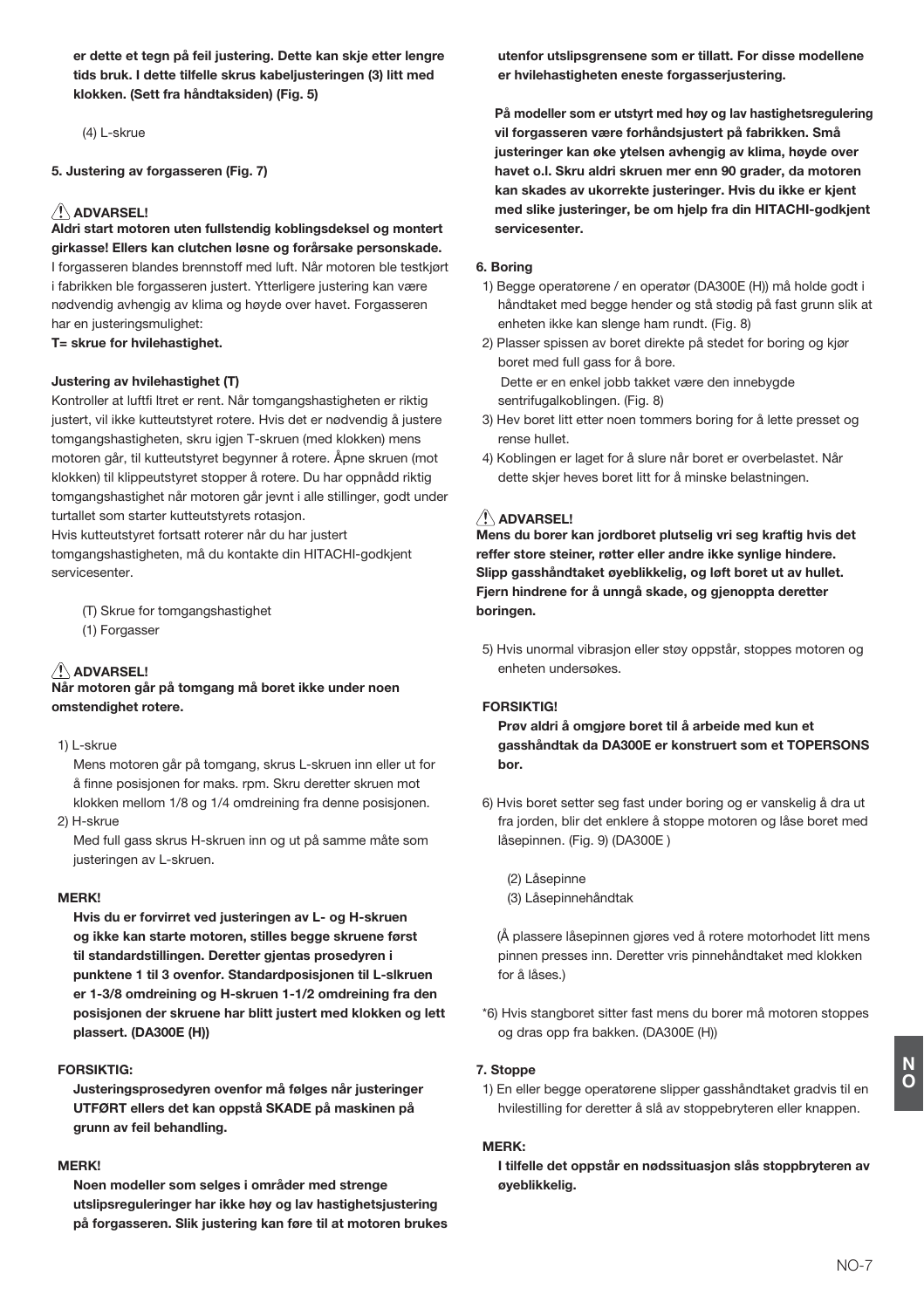## Vedlikehold

1. Periodisk kontroll

- 1) Rens luftfilteret med såpe og vann og la det tørke før gjenbruk. (Fig. 10)
	- (1) Luftrenserdeksel
	- (2) Dra for å fjerne luftrenserdeksel
	- (3) Luftrenserelement
- 2) Skrap bort kullrester fra tennpluggåpningen. (Standard avstand er 0,60 mm eller 0.023 tommer) (Fig 11)
	- $(4)$  0.60 mm
	- $0.023$  in
	- (5) Fjern kull eller olje
- 3) Kontroller nøye om det er drivstoff- eller oljelekkasje.
- 4) Kontroller at muttere, bolter, skruer etc. er tilstrekkelig tilskrudd.
- 5) Siden koblingsskoene vil bli utslitt etter lengre tids bruk, må de kontrolleres en gang i mellom.

#### 2. Smøring

- 1) Smør girkassen ved å pumpe inn multifunksjonsolie gjennom smørehullet hver 50. driftstime. (Fig. 12)
	- (6) Smørehull
- 2) Motorens turtallsregulator er smurt med # 30 kvalitetsolje (EP litium). Volumet er 0.5 fl.oz. (16ml) og bør kontrolleres etter hver 50. driftstime i nivåkontrollskruen. (Fig. 13)
	- (7) Nivåkontrollskrue

Når kontrollskruen skrus opp, holdes skruesiden opp.

#### 3. JUSTERING AV TURTALLSREGULATOREN

1) Først slås motoren av, deretter løsnes skruen A (1). Dra opp turtallsregulatorens vtre arm (2) og trykk ned turtallsregulatorens fjærarm (3), samtidig som skruen A skrus til igjen (Fig. 14)

#### MFRK:

### Etter metoden beskrevet ovenfor, vær sikker på at gassen (4) på forgasseren ikke står i hvileposisjon eller i full åpen posisjon.

2) For å justere turtallsregulatoren løsnes skruen (6) som fester regulatorarmenheten (5) til motorhuset, og enheten beveges til venstre eller høyre for å oppnå den maksimale hastigheten på 6500 omdreininger per minutt (bevegelse av regulatorarmenheten til venstre gir høyere turtall til høyre gir lavere turtall) (Fig. 15)

#### MEDY.

Juster alltid gasswireendens slark før justering av turtallsregulatoren.

3) Slingring i turtallsregulatoren (varierer turtallet)

- · Slingring opptrer når motoren ikke er riktig oppvarmet.
- · Når turtallsregulatorfjæren, turtallsregulatorstangen eller turtallsregulatorens stangfjær ikke beveger seg riktig, kan slingring oppstå.

Kontroller og rens.

- · Hyis turtallsregulatorens stangfjær blir strukket, kan slingring oppstå. Må håndteres forsiktig eller byttes ut.
- · Hvis bensin- og oljeblandingsforholdet ikke er riktig, kan slingring oppstå. Forholdet skal være fra 25:1 til 50:1.
- · Når drivstofftanken eller strupeventilen er blokkert av skitt eller gammelt drivstoff, kan slingring oppstå. Kontroller og rens.
- · Hvis det er for lite olje i turtallsregulatoren, vil tyngden ikke virke riktig, og føre til slingring.

Kontroller og etterfyll med girolje.

· Hvis topphastighetsskruen på forgasseren ikke er justert riktig, kan slingring oppstå. Juster til en passende stilling.

#### 4. Andre fordeler (DA300E)

- 1) Ved å brette håndtakene oppover kan de benyttes som bærehåndtak. (Fig. 16)
- 2) Ved å brette håndtakene nedover, kan de benyttes som stativ for lagring. (Fig. 17)

#### 5. Vedlikeholdsplan

Nedenfor vil du finne noen generelle vedlikeholdsinstruksjoner. For mer informasjon, vennligst ta kontakt med din HITACHIgodkjent servicesenter.

#### Daglig vedlikehold

- · Rengjør Enhet utvendig.
- · Kontroller at boretilbehøret er riktig sentrert, skarpt og uten sprekker. Et bor som er ute av senter lager store vibrasjoner som kan ødelegge enheten.
- · Kontroller at boretilbehøret er tilstrekkelig tilskrudd.
- · Kontroller at muttere og skruer er tilstrekkelig tilskrudd.

#### **Ukentlig vedlikehold**

- · Kontroller startanordningen, spesielt snoren.
- · Rengjør tennpluggen utvendig.
- . Ta ut tennpluggen og kontroller avstanden mellom elektrodene. Juster avstanden til 0,6 mm eller skift ut tennpluggen.
- . Kontroller at luftinntaket ved startanordningen ikke er tett.
- · Kontroller at vinkelgiret er 3/4 fylt med fett.
- · Rone Juftfiltorot

#### Månedlig vedlikehold

- · Skyll drivstofftanken med bensin og rengjør drivstoffilteret.
- · Rengiør forgasseren utvendig samt området rundt den.

#### Kvartalevis vedlikehold

- · Rengjør kjøleribbene på sylinderen.
- · Rengiør viften og området rundt den.
- · Fjern sot fra lyddemperen.

### **FORSIKTIG**

Rengjøring av sylinderribber, vifte og lyddemper skal utføres av et HITACHI-godkient servicesenter.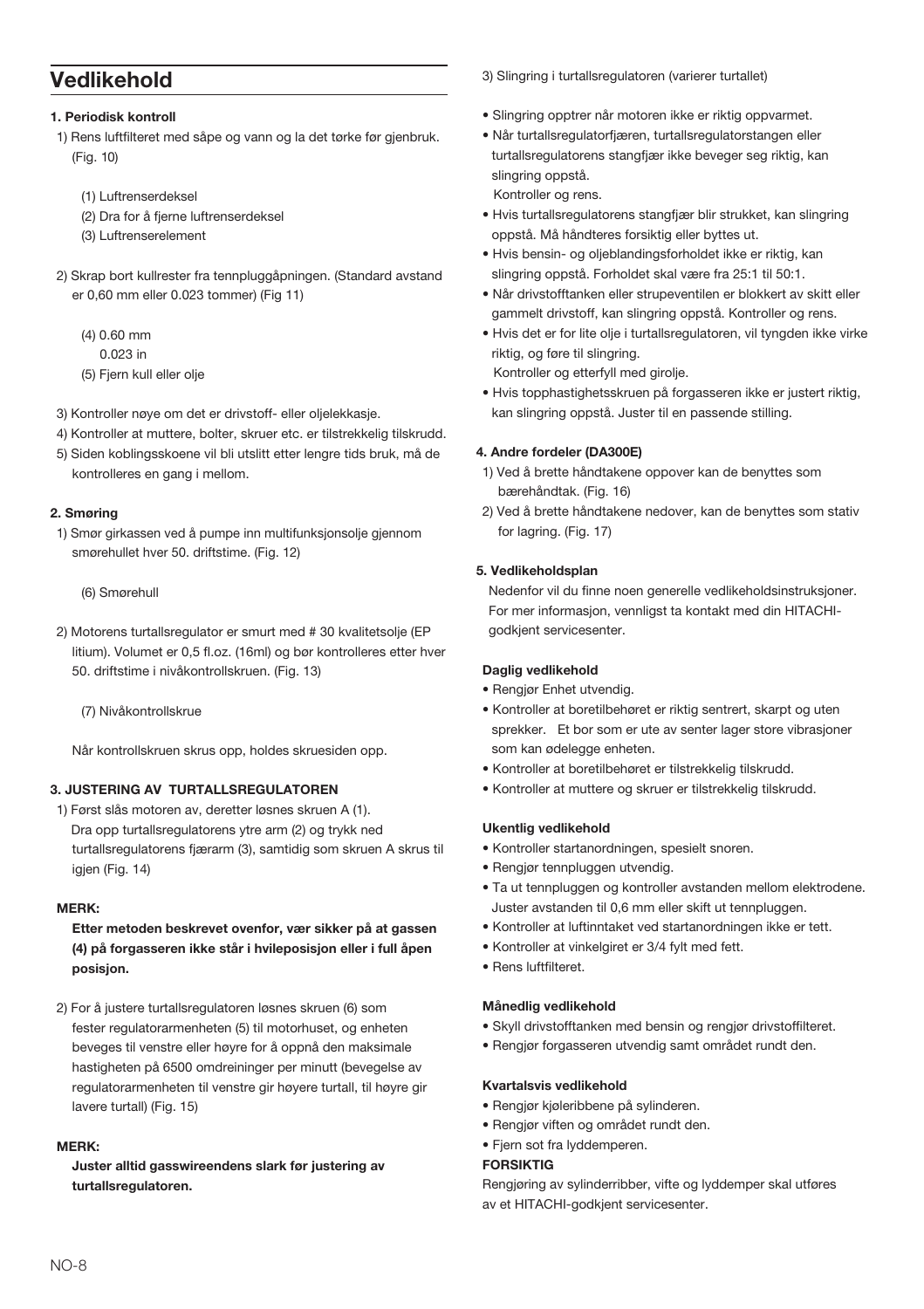# Symbolien merkitys

# **HUOMAA** : Niitä ei ole kaikissa laitteissa.

|                                                    | <b>Symbolit</b><br><b>AVAROITUS</b><br>Seuraavassa on näytetty koneessa käytetyt symbolit. Varmista, että ymmärrät niiden<br>merkityksen ennen kuin aloitat koneen käytön.                 |
|----------------------------------------------------|--------------------------------------------------------------------------------------------------------------------------------------------------------------------------------------------|
|                                                    | Lue turvallisuusohjeet ja varoitukset huolellisesti, ja ymmärrä ne ja noudata niitä. Laitteen<br>varomaton tai virheellinen käyttö saattaa vammauttaa vakavasti tai johtaa kuolemaan.      |
|                                                    | Lue ja ymmärrä kaikki tämän oppaan ja laitteeseen merkityt varoitukset sekä ohjeet ja noudata<br>niitä.                                                                                    |
|                                                    | Käytä aina silmänsuojaimia, kypärää ja kuulonsuojaimia käyttäessäsi laitetta.                                                                                                              |
| $\blacktriangleright$<br>H                         | Näyttää rikastimen asennon. Ylämerkki ilmaisee, että rikastin on täysin kiinni, ja alamerkki, että<br>se on täysin auki.                                                                   |
| Do not touch the<br>bit when running<br>he engine. | Älä koske terää moottorin käydessä.                                                                                                                                                        |
|                                                    | Ennen laitteen käyttämistä<br>· Lue opas huolellisesti.<br>· Tarkasta, että leikkuulaite on koottu ja säädetty oikein.<br>· Käynnistä laite ja tarkasta kaasuttimen säätö. Katso "HUOLTO". |

## Sisältö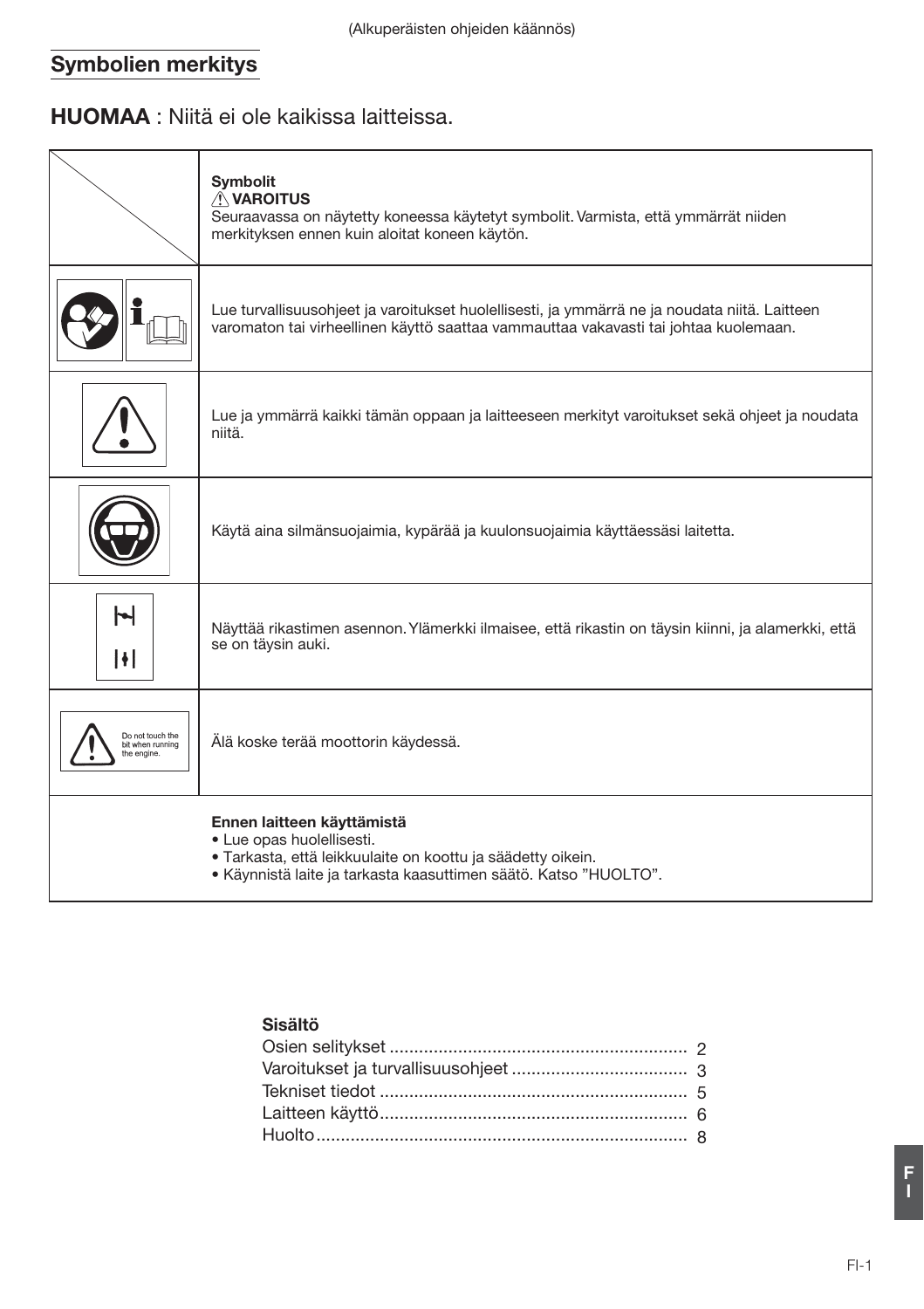## Osien selitykset

Koska tämä opas kattaa useita malleja, kuvat eivät välttämättä vastaa omaa laitettasi. Noudata ohjeita, joka koskevat omaa laitettasi.

- 1. Narukäynnistin<br>2. Polttoainesäiliö
- 
- 3. Pysäytin
- 4. Kaasuliipaisin
- 5. Kahva
- 6. Sokka
- 7. Käsipyörä
- 8. Ilmanpuhdistin
- 9. Vetoakseli
- 10. Pysäytin
- 11. Kaasuliipaisin
- 12. Salpanappi
- 13. Kaasutin
- 14. Kahva
- 15. Sytytystulppa
- 16. Äänenvaimennin
- 17. Kairat
- 18. Yhdistelmäavain

18

19. Käyttöohjeet



**DA300E** 

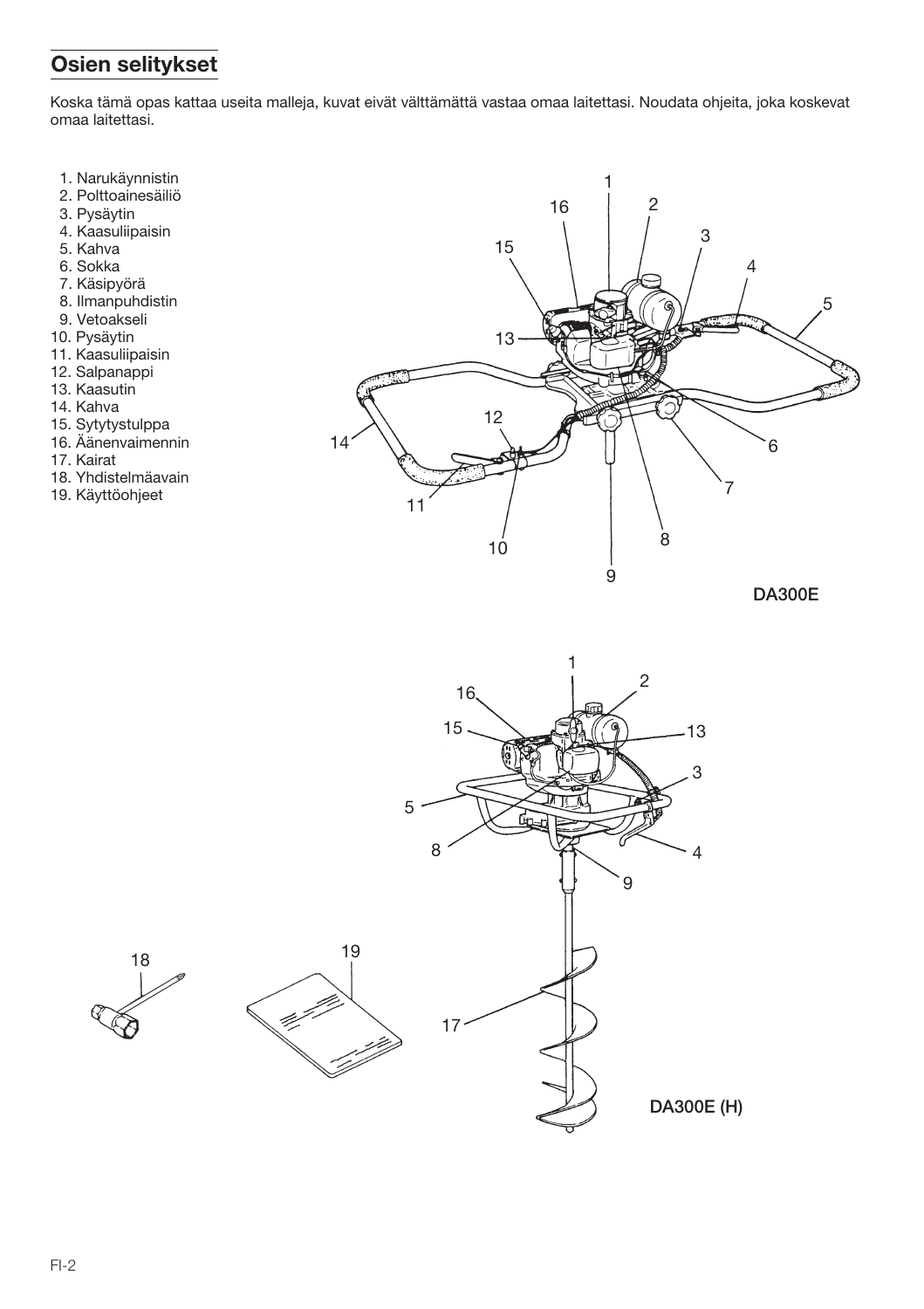## Varoitukset ja turvallisuusohieet

Varmista, että jokainen konetta käyttävä on lukenut ohjekirjan ja ymmärtää sen sisällön täysin. Turvaohjeiden laiminlyönnistä voi seurata vakava loukkaantuminen tai kuolema.

#### Käyttäjän turvallisuus

- · Käytä aina kasvonsuojusta tai suojalaseja.
- · Käytä paksusta kankaasta valmistettuja pitkälahkeisia housuja sekä saappaita ja käsineitä. Älä käytä väljiä vaatteita, koruja, shortseja tai sandaaleja, äläkä kulje paljain jaloin. Kiinnitä hiukset niin, että ne jäävät hartioiden yläpuolelle.
- · Älä käytä työkalua väsyneenä tai sairaana tai alkoholin, huumeiden tai lääkkeiden vaikutuksen alaisena.
- · Älä anna lasten tai kokemattomien henkilöiden käyttää konetta.
- · Käytä kuulonsuojaimia. Tarkkaile ympäristöä. Varo sivullisia, jotka saattavat aiheuttaa ongelmia. Poista turvavarusteet heti, kun olet sammuttanut moottorin.
- · Käytä kypärää.
- · Älä käynnistä tai käytä moottoria suljetussa tilassa. Pakokaasut ovat hengenvaarallisia.
- · Pidä kahvat puhtaana öljystä ja polttoaineesta.
- · Pidä kädet poissa porauslaitteesta.
- · Älä tartu porauslaitteeseen tai pidä kiinni siitä.
- · Kun pysäytät koneen, tarkasta ennen sen maahan laskemista, että porauslaite on pysähtynyt.
- · Kun työskentelet pitkään, pidä silloin tällöin taukoja, jotta välttäisit tärinästä johtuvan valkosormisuuden.
- · Tarkasta kaikki koneen liittimet, jotta varusteet eivät käytön aikana
- · Tarkasta, että kohteessa ei ole esteitä. Pinnan alla voi olla esimerkiksi sähkökaapeleita, vesijohtoja jne. Jos et tiedä niiden paikkaa, selvitä se etukäteen.
- · Kaira on tarkoitettu maan poraamiseen. Älä yritä porata kiinteitä esineitä, kuten puuta, kiveä tai metallia.
- · Älä muuta tai korvaa muulla sokkaa, jolla terä on kiinnitetty moottoriin. Muun kuin alkuperäisen sokan käyttäminen voi aiheuttaa tapaturman.
- · Tämä malli on suunniteltu enintään 300 mm (12") terille. Älä yritä käyttää suurempia teriä.
- · Ennen aloittamista varmista, että kumpikin käyttäjä saa pitävän otteen kummastakin kahvasta ja seisoo tukevasti. Älä käytä konetta rinteissä, jolloin kaatumisen vaara on suurempi.
- · Koneella poratut reiät voivat vaarantaa muiden turvallisuuden. Älä jätä reikää vaille silmälläpitoa, jos se voi olla vaaraksi muille.

## **NAROITUS**

Tärinänestojärjestelmät eivät estä käsi-ja käsivarsisyndroomaa tai karpaalitunnelisyndroomaa. Konetta jatkuvasti ja säännöllisesti käyttävien on siksi tarkkailtava huolellisesti käsiensä ja sormiensa tilaa. Jos havaitset edellä lueteltuja oireita, ota viipymättä yhteys lääkäriin.

## **NAROITUS**

Jos sinulla on lääketieteellisiä elektronisia laitteita, esimerkiksi sydämentahdistin, neuvottele sekä lääkärin että laitteen valmistaian kanssa ennen moottorikäyttöisten koneiden kävttämistä.

#### Laitteen/koneen turvallisuus

- · Tarkasta koko laite/kone aina ennen käyttöä. Vaihda vaurioituneet osat. Tarkasta mahdolliset polttoainevuodot, ja varmista, että kaikki kiinnittimet ovat paikallaan ja varmasti kiinni.
- · Vaihda halkeilleet, lohkeilleet tai muuten vaurioituneet osat ennen laitteen/koneen käyttöä.
- · Pidä muut ihmiset etäällä, kun säädät kaasutinta.
- · Käytä vain lisävarusteita, joita valmistaja on suositellut tähän laitteeseen/koneeseen.

## **NVAROITUS**

Älä muuta laitetta/konetta millään tavoin. Käytä poraustyökalua vai sille suunniteltuun tarkoitukseen.

#### Polttoaineen turvallinen käsittely HUOM!

- · Tyhjennä polttoainesäiliö ennen koneen varastointia. Tämä on eritvisen tärkeää, jos kone on yli kolme kuukautta käyttämättä. koska polttoaine voi muuten vaurioittaa kaasutinta. Polttoaine kannattaa tyhjentää jokaisen käyttökerran jälkeen. Jos säiliöön jää polttoainetta, säilytä kone niin, että polttoainetta ei vuoda.
- · Sekoita ja kaada polttoaine ulkona paikassa, jossa ei ole kipinöitä tai avotulta
- · Käytä polttoainetta varten hyväksyttyä astiaa.
- · Älä tupakoi tai salli tupakointia lähellä polttoainetta tai laitetta/ konetta tai käyttäessäsi laitetta/konetta.
- · Pyyhi kaikki roiskunut polttoaine ennen moottorin käynnistämistä.
- · Siirry vähintään kolmen metrin päähän tankkauspaikasta ennen moottorin käynnistämistä.
- · Sammuta moottori ennen polttoainesäiliön korkin irrottamista.
- · Säilytä laite/kone ja polttoaine tilassa, jossa polttoainehöyryt eivät saavuta vedenlämmittimen, sähkömoottorin tai muiden sähkölaitteiden kipinöitä tai liekkejä.

## **N** VAROITUS

Polttoaine syttyy ja räjähtää erittäin helposti, ja polttoainehöyryt ovat haitallisia hengitettynä, joten käsittele polttoainetta varoen.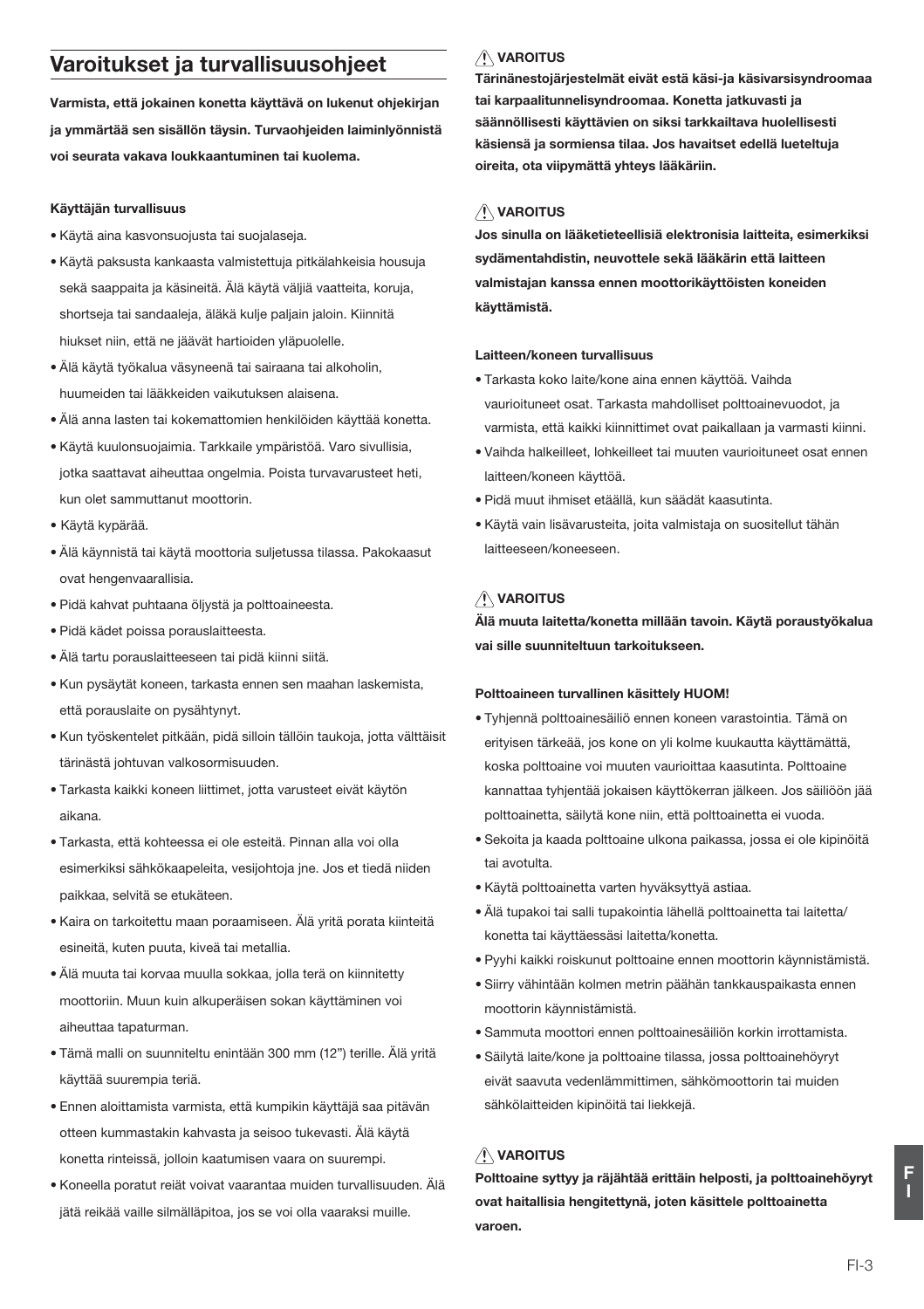#### Porausturvallisuus

- · Poraa vain materiaalia, jonka poraamiseen kone on tarkoitettu.
- · Tarkasta porattava alue aina ennen käyttöä. Poista esineet, jotka voivat sinkoilla tai tarttua terään.
- · Käytä aerosoleilta suojaavaa naamaria, kun poraat aluetta torjunta-ainekäsittelyn jälkeen.
- · Pidä lapset, eläimet, sivulliset ja avustajat 5 m vaarallisen alueen ulkopuolella. Pysäytä moottori heti, jos sinua lähestytään.
- · Kone vaatii aina kaksi käyttäjää. Älä yritä käyttää konetta yksin tai muuta säätimiä niin, että vain yksi henkilö voi käyttää konetta.
- · Pidä laitteesta/koneesta tukevasti kiinni kummallakin kädellä.
- · Seiso tukevasti ja tasapainon säilyttäen. Älä kurottele.
- · Pidä kehon osan poista äänenvaimentimesta ja porasta, kun moottori käy.
- · Kun siirryt uuteen työkohteen, sammuta moottori ja tarkasta, että kaikki leikkuulaitteet ovat pysähtyneet.
- · Älä laske konetta maahan, kun se käy.
- · Tarkasta, että moottori on sammutettu ja leikkuulaitteet ovat pysähtyneet ennen kuin poistat roskia tai ruohoa leikkuulaitteesta.
- · Pidä ensiaputarvikkeet käsillä, kun työskentelet moottorikäyttöisellä laitteella.
- · Älä käynnistä tai käytä moottoria suljetussa tilassa ja/tai lähellä palavia aineita Pakokaasut voivat olla hengenvaarallisia.

#### **Turvallinen huolto**

- · Huolla laite/kone suositusten mukaisesti.
- · Irrota sytytystulpan johto ennen huoltamista, paitsi säädettäessä kaasutinta.
- · Pidä muut etäällä, kun säädät kaasutinta.
- · Käytä ainoastaan valmistajan suosittelemia aitoja HITACHIvaihto-osia.

#### **HUOMIO**

Älä pura narukäynnistintä, koska käynnistimen jousi saattaa vammauttaa.

#### Kuliettaminen ja varastointi

- · Kanna laitetta/konetta kädessä moottori sammutettuna ja äänenvaimennin käännettynä pois itsestäsi.
- · Anna moottorin jäähtvä, tyhiennä polttoainesäiliö ja kiinnitä laite/kone paikalleen ennen kuliettamista autossa.
- · Tyhiennä polttoainesäiliö ennen laitteen/koneen varastointia. Polttoaine kannattaa tyhientää jokaisen käyttökerran jälkeen. Jos säiliöön jää polttoainetta, säilytä konetta niin, että polttoainetta ei vuoda.
- · Säilytä laite/kone lasten ulottumattomissa.
- · Puhdista laite ja huolla sitä huolellisesti, ja säilytä kuivassa naikassa
- · Tarkasta, että sytytysvirta on katkaistu ennen kuljettamista tai varastointia
- · Peitä pora suojuksella tai matolla, kun kuljetat konetta autossa.

Jos joudut tilanteeseen, johon ei ole neuvoja oppaassa, toimi harkiten ja käytä tervettä järkeä. Jos tarvitset apua, ota yhteys Hitachin valtuutetun huoltokeskuksen. Kiinnitä erityistä huomiota teksteihin, joita edeltävät sanat:

## **∕ NAROITUS**

Varoittaa suuresta vamman tai kuoleman vaarasta, ellei ohjeita noudateta

#### HIJOMIO

Varoittaa tapaturman tai koneen vaurioitumisen vaarasta, ellei ohjeita noudateta.

#### **HIIOM**

Ilmoittaa oikeaa käyttöä koskevista hyödyllisistä tiedoista.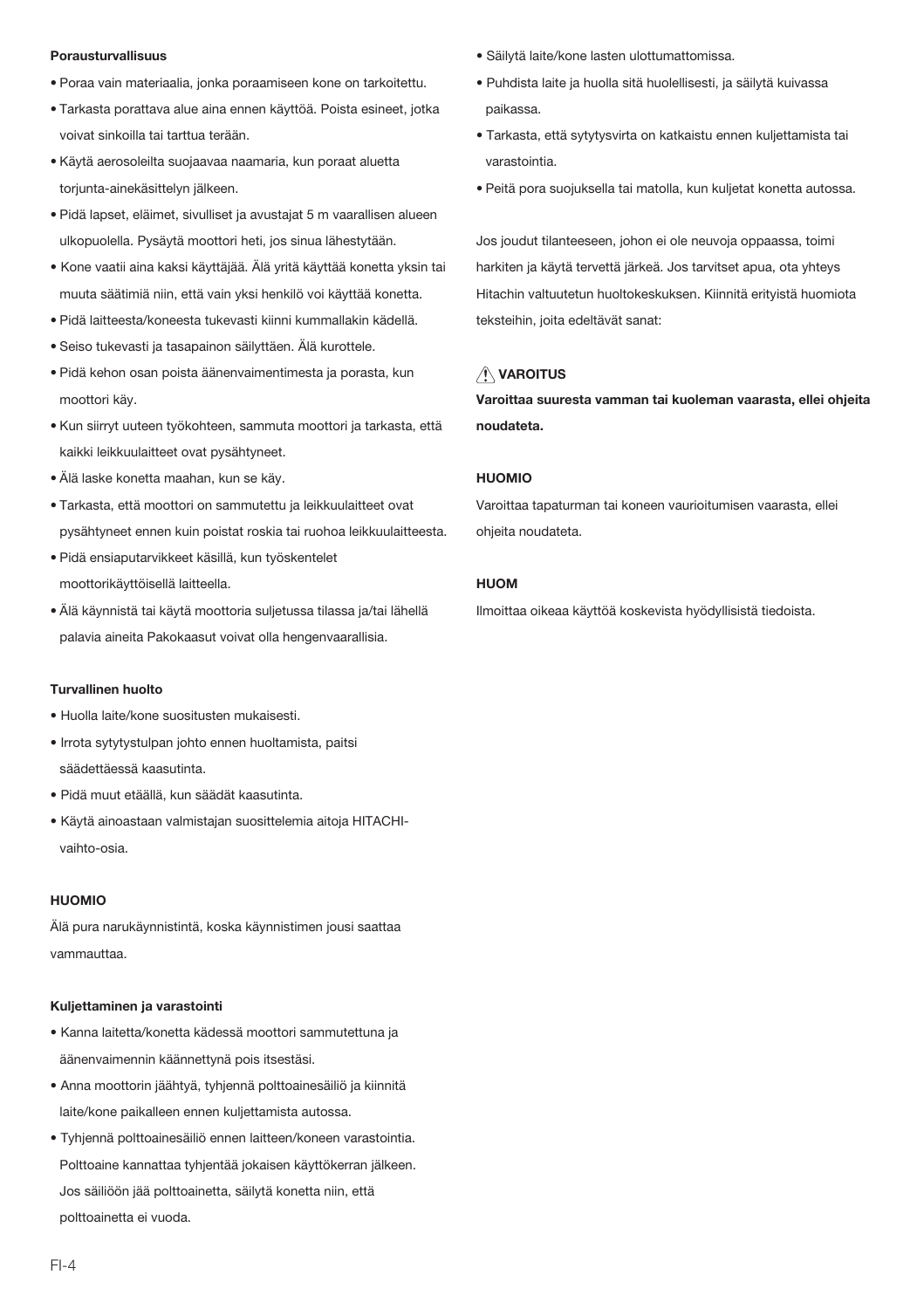# **Tekniset tiedot**

| <b>MOTOR</b>                                                                                             |                                              |
|----------------------------------------------------------------------------------------------------------|----------------------------------------------|
|                                                                                                          | DA300E (H)                                   |
|                                                                                                          | $\leftarrow$                                 |
| Iskutilavuus (ml) $\cdots$ $\cdots$ $\cdots$ $\cdots$ $\cdots$ $\cdots$ 50 (3.05 cu in.)                 | $\leftarrow$                                 |
| Sytytys elektroninen                                                                                     | $\leftarrow$                                 |
|                                                                                                          | $\leftarrow$                                 |
| Kaasutin ······························kalvotyyppinen                                                    | $\leftarrow$                                 |
| Polttoaine ·····························Bensiinin ja kaksitahtiöljyn seos (25~50:1)                      | $\leftarrow$                                 |
| Polttoainesäiliön tilavuus (1) ·········1 (33.8 fl.oz)                                                   | $\leftarrow$                                 |
| Käynnistys ·····························narukäynnistin                                                   | $\leftarrow$                                 |
| <b>ALENNUSVAIHDE</b>                                                                                     |                                              |
|                                                                                                          | $\leftarrow$                                 |
|                                                                                                          | $\leftarrow$                                 |
| Alennussuhde 33:1                                                                                        | $\leftarrow$                                 |
| Käyttöakselin nopeus ·················6500 min <sup>-1</sup> moottori / 197 min <sup>-1</sup> vetoakseli | $\leftarrow$                                 |
| Vetoakseli (läpim.) (mm) ············25/25.4 (1 in) (USA)                                                | 25.0                                         |
| <b>VOITELUAINE</b>                                                                                       |                                              |
| Vaihde ··································rasva                                                           | $\leftarrow$                                 |
| Säädin ································SAE30 öljy                                                        | $\leftarrow$                                 |
| MITAT (L $\times$ B $\times$ H) (mm) $\cdots$ 1200 $\times$ 600 $\times$ 490                             | 602 $\times$ 342 $\times$ 490                |
| $(47.2 \times 23.6 \times 19.3 \text{ in.})$                                                             | $(23.7 \times 13.5 \times 19.3 \text{ in.})$ |
|                                                                                                          | 13.3 (29.3 lbs)                              |
| KAIRAN KOKO ······························ Enintään 12 tuumaa                                            | $\leftarrow$                                 |
| Äänenpainetaso LpA (dB (A)) ·········100.4<br>mukaisesti ISO 22868                                       | $\leftarrow$                                 |
| Epätarkkuus (dB (A)) ··················0.3                                                               | $\leftarrow$                                 |
| Äänenpaineen tehollisarvo Lw measured (dB(A)) · ·                                                        |                                              |
| mukaisesti ISO 22868                                                                                     | $\leftarrow$                                 |
| Äänenpaineen tehollisarvo LwA (dB (A)) · · 112                                                           |                                              |
| mukaisesti 2000/14/EC                                                                                    | $\leftarrow$                                 |
| Tärinä (m/s <sup>2</sup> ) ····························Takakahva - 5.1                                   | $\leftarrow$                                 |
| mukaisesti ISO 22867<br>Etukahva - 5.8                                                                   |                                              |
| Epätarkkuus (m/s <sup>2</sup> ) ·················1.5                                                     | $\leftarrow$                                 |
|                                                                                                          |                                              |

HUOMAA: Tekniset tiedot voivat muuttua ennalta ilmoittamatta.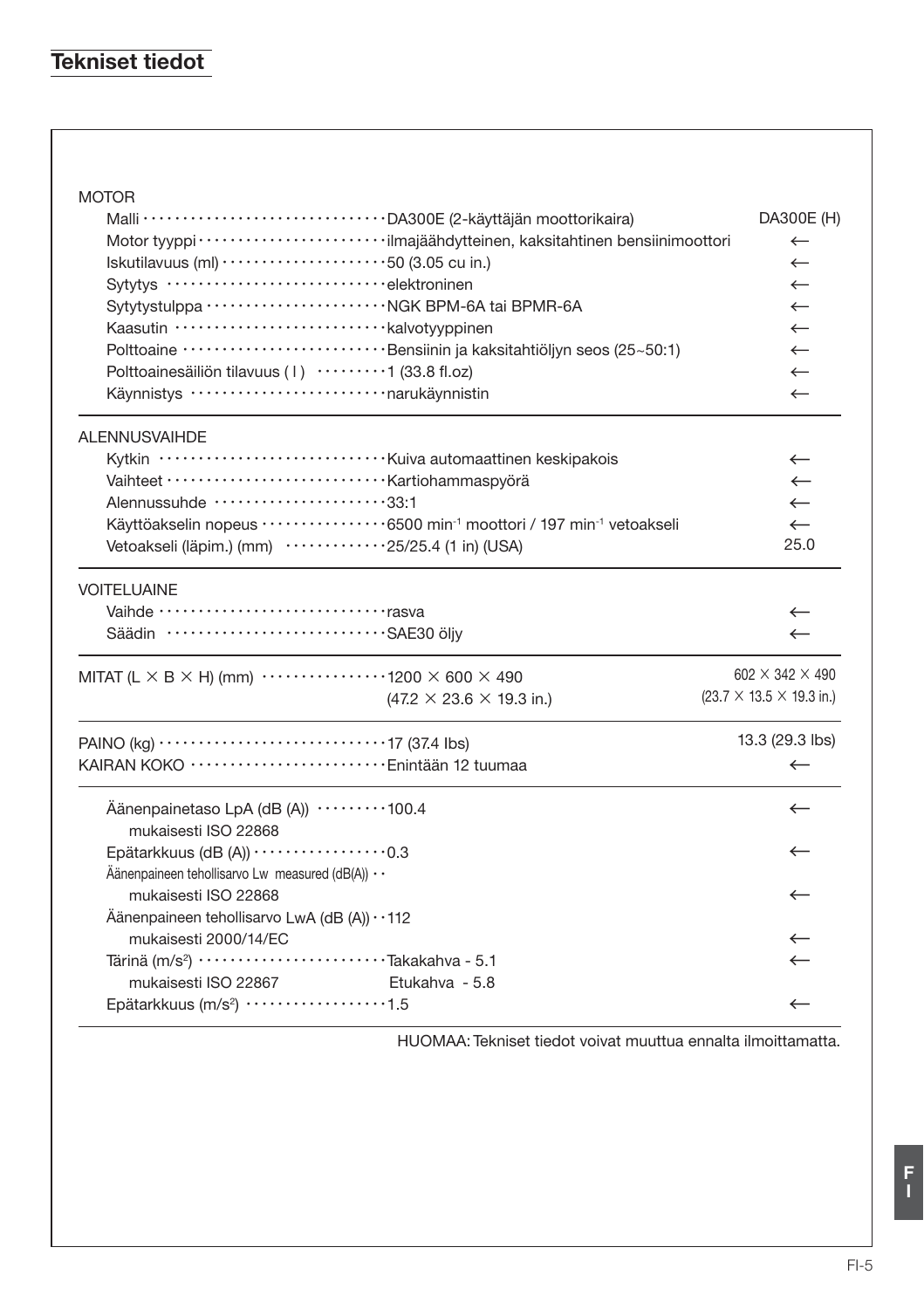## Laitteen käyttö

#### 1. Kokoaminen

1) Löysää 4 käsipyörää noin 25 mm, jotta saisit taitettua kahva auki. Nupit irtoavat, jos niitä avaa liikaa. (Kuva 1) (DA300E)

 $(1)$  25 mm

- (2) Käsipyörä
- 2) Kun olet avannut kahvat, kiristä 4 käsipyörää huolellisesti. (Ne on kiristettävä uudelleen, kun konetta on käytetty jonkin aikaa.) (DA300E)
- 3) Laske moottori maahan kairan kiinnittämistä varten. Aseta kaira paikalleen.

Kohdista akselin ja kairan reiät, työnnä kaksi tappia reikiin ja varmista ne iousisokilla (käytä pihtejä). (Kuva 2)

- (3) Akseli
- (4) Jousisokka
- (5) Sokka

#### HUOM:

Moottorivksikön akselissa on kaksi reikää, mutta ioissakin kairoissa voi olla vain yksi reikä. Moottoriin voi kiinnittää sekä vksi- että kaksireikäisiä kairoia.

#### 2. Sopivan kairan valitseminen

1) Valitse kaira porattavan materiaalin mukaan. Käytä esimerkiksi jään poraamiseen jääkairaa. Maata porattaessa käytä maakairaa. (Kysy lisätietoja lähimmältä myyjältä.)

#### 3 Polttoaine

## **NVAROITUS**

- · Moottorikairassa on kaksitahtimoottori. Käytä aina öljyä sisältävää kaksitahtipolttoainetta. Huolehdi tuuletuksesta, kun tankkaat tai käsittelet polttoainetta.
- · Polttoaine on erittäin helposti syttyvää, ja sen hengittämisestä tai roiskumisesta iholle saattaa seurata vakavia vammoja. Käsittele polttoainetta aina varoen. Huolehdi hyvästä ilmanvaihdosta, kun käsittelet polttoainetta sisätiloissa.

#### Polttoaine

- · Käytä laadukasta 89-oktaanista lyijytöntä bensiiniä.
- · Käytä kaksitahtiöljyä tai sekoita öljyä ja polttoainetta suhteessa 25:1-50:1. Katso lisätietoja öljypullosta tai kysy Hitachin valtuutetun huoltokeskuksen.
- · Jos kaksitahtiöljyä ei ole saatavana, käytä ilmajäähdytteisiin kaksitahtimoottoreihin tarkoitettua öljyä (JASO FC GRADE OIL tai ISO EGC GRADE). Älä käytä laatua BIA tai TCW (tarkoitettu vesijäähdytteisiin kaksitahtimoottoreihin).
- · Älä käytä moniasteöljyä (10 W/30) tai jäteöljyä.
- · Sekoita bensiini ja öljy erillisessä puhtaassa asiassa.

(6) 1: Öljy (7) 25~50: Bensiini Täytä aluksi puolet bensiinistä. Lisää sitten kaikki öljy. Sekoita ravistamalla. Lisää sitten loppu bensiini. Sekoita huolellisesti ravistamalla ennen polttoainesäiliön täyttämistä.

#### Tankkaaminen

### **NAROITUS**

- Sammuta moottori aina ennen tankkaamista.
- · Avaa polttoainesäiliö hitaasti, jotta mahdollinen vlipaine pääsee purkautumaan.
- Kiristä polttoainesäiliön korkki tankkaamisen jälkeen.
- · Siirry vähintään kolmen metrin päähän tankkauspaikasta ennen moottorin käynnistämistä.
- · Pese polttoaineroiskeet vaatteista välittömästi saippualla.
- Tarkasta mahdolliset vuodot tankkaamisen jälkeen.

Puhdista polttoainesäiliön kannen ympärillä oleva alue huolellisesti ennen tankkaamista, jotta säiliöön ei pääse likaa. Sekoita polttoaine ravistelemalla astiaa ennen tankkaamista.

#### 4. Käynnistäminen

- 1) Käännä pysäyttimet pysäytysasentoon. (DA300E)
- 2) Käännä rikastinvipu rikastusasentoon. (Kuva 4)

(1) Polttoainehana

- 3) Vedä kaasuvipua ja paina lukkonuppia. Vapauta kaasuvipu sitten hitaasti. Kaasuvipu lukkiutuu silloin. Toisen käyttäjän on puristettava toista kaasuvipua koko ajan. (DA300E)
- 4) Tartu lujasti käynnistysnarun kahvaan ja vedä reippaasti. Päästä naru palautumaan hitaasti. (Kuva 6)

#### (2) Käynnistyskahva

5) Kun moottori on käynnistysmäisillään, avaa rikastin (RUN). Vedä käynnistysnarua rivakasti. (Kuva 4)

#### HIJOM-

#### Jos moottori ei käynnisty, toista vaiheet 2 - 5.

6) Kun moottori on käynnistynyt, vapauta lukkonuppi vetämällä kaasuvipua. (DA300E) Anna moottorin sittan lämmitä 2-3 minuuttia annan kuormittamista

#### $HIOM$

Kumpaakin kaasuvipua on vedettävä samanaikaisesti, jotta moottori kiihtyisi. Moottori hidastuu, kun toinen käyttäjä vapauttaa kaasuvipun. (DA300E)

#### HUOMIO:

Älä koske vaijerin säätimen, koska se on säädetty valmiiksi tehtaalla. Jos vain yksi kaasuvinu kiihdyttää moottoria. säätö on kuitenkin virheellinen.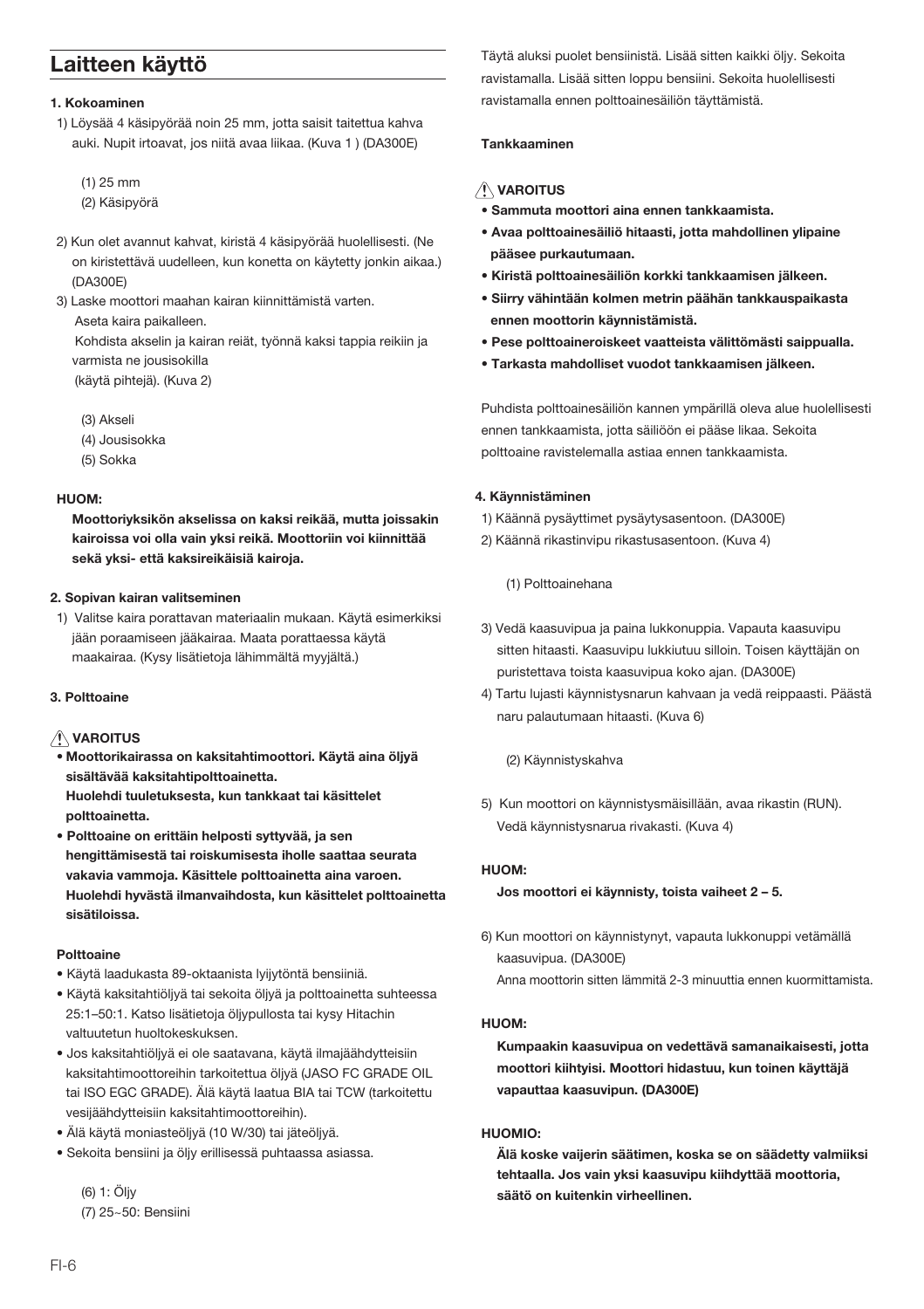Älä koske vaijerin säätimen, koska se on säädetty valmiiksi tehtaalla. Jos vain yksi kaasuvipu kiihdyttää moottoria, säätö on kuitenkin virheellinen. Tämä on mahdollista pitkäaikaisen käytön jälkeen. Käännä silloin vaijerin säädintä (3) hieman myötäpäivään. (Vivun puolelta katsottuna) (kuva 5)

 $(4)$  | -runvi

5. Kaasuttimen säätäminen (Fig. 7)

## $\triangle$  varoitus!

Älä kävnnistä moottoria, ellei kytkimen kotelo ja vaihteisto ole paikallaan! Muuten kytkin voi irrota ja vammauttaa.

Polttoaine ja ilma sekoittuvat kaasuttimessa. Kaasutin säädetään. kun moottori koekäytetään tehtaalla. Ilmasto tai käyttöpaikan korkeus meren pinnasta voivat edellyttää lisää säätämistä. Kaasuttimessa on vain yksi säätömahdollisuus.

T = joutokäynnin säätöruuvi.

#### Joutokäynnin säätäminen (T)

Tarkasta, että ilmansuodatin on puhdas. Kun joutokäyntinopeus on oikea, leikkuulaite ei toimi. Jos joutokäyntiä on säädettävä, käännä T-ruuvia myötäpäivään (kiinni) moottorin käydessä, kunnes leikkuulaite alkaa liikkua. Avaa ruuvia vastapäivään, kunnes leikkuulaite pysähtyy. Joutokäyntinopeus on oikea, kun moottori käy tasaisesti kaikissa asennoissa alle nopeuden, jolla leikkuulaite alkaa toimia

Jos leikkuulaite pyörii edelleen joutokäynnin säätämisen jälkeen, ota yhteys Hitachin valtuutetun huoltokeskuksen.

(T) Joutokäynnin säätör (1) Kaasutin

## $\triangle$  varoitus!

Kun moottori käy joutokäyntiä, terä ei saa pyöriä.

1) L-ruuvi

Kun moottori käy joutokäynti, käännä ruuvia sisään tai ulos. kunnes lövdät maksimikierroasennon. Käännä ruuvia tästä asennosta 1/8 - 1/4 kierrosta vastapäivään.

 $2)$  H<sub>-rupy</sub>

Kun kaasuläppä on täysin auki, käännä H-ruuvia sisään tai ulos samalla tavoin kuin L-ruuvia

#### HUOM-

Kun et ole varma L- ja H-ruuvin säädöstä, eikä moottori käynnisty, säädä ruuvit ensin vakioasentoon. Toista sitten vaiheet 1 - 3. L-ruuvin vakioasento on 1 3/8 kierrosta ja H-ruuvin 1 1/2 kierrosta asennosta, johon ruuvi on käännetty myötäpäivään kevyesti vasteeseen. (DA300E (H))

#### HUOMIO:

Ohjeita on noudatettava säädettäessä joutokäyntiä, koska väärä säätö VAURIOITTAA moottoria.

## $L110M$

Kaasuttimen säädöt (nopea ja hidas) puuttuvat joistakin malleista, jotka on myyty alueille, joilla on tiukat päästösäännökset. Moottorin voi saada tällaisilla säädöillä toimimaan päästörajojen ulkopuolella. Näissä malleissa voi säätää vain joutokäyntinopeutta.

Kun mallissa on korkean ja alhaisen nopeuden säädöt. kaasuttimet säädetään valmiiksi tehtaalla. Pienet säädöt saattavat optimoida suorituskyyyn ilmaston, korkeuden ine, perusteella. Käännä säätöruuvia enintään 90 astetta. koska muuten moottori saattaa vaurioitua väärän säädön seurauksena. Jos et hallitse näitä säätöjä, ota yhteys Hitachin valtuutetun huoltokeskuksen.

#### 6. Kairaaminen

- 1) Käyttäjien / käyttäjän (DA300E (H)) on pidettävä kädensijasta lujasti kummallakin kädellä ja seistävä tukevasti, jotta moottori ei pääsisi kääntämään. (Kuva 8)
- 2) Aseta kairan reuna haluttuun kohtaan ja käytä kairattaessa tävttä kaasua.

Keskipakoiskytkin helpottaa tätä vaihetta. (Kuva 8)

- 3) Kevennä painetta ja puhdista reikä nostamalla kairaa noin 10-15 kairaamisen jälkeen.
- 4) Kytkin luistaa, kun kaira kuormittuu liikaa. Kevennä tällöin kuormaa nostamalla kairaa hieman.

## $\triangle$  VAROITUS!

Kaira voi kääntyä äkkiä ja suurella voimalla, jos se osuu porattaessa suuriin kiviin, juuriin tai muihin näkymättömiin esteisiin.

Vapauta kaasuvipu heti ja nosta kaira reiästä. Poista vaurioita aiheuttavat esteet ja jatka sitten poraamista.

5) Kun havaitset epänormaalia tärinää tai ääntä, pysäytä moottori ia tarkasta laite.

#### HIJOMIO-

DA300E on tarkoitettu KAHDELLE KÄYTTÄJÄLLE, älä vritä saada kairaa toimimaan vain yhdellä kaasuvivulla.

6) Kun kaira juuttuu kaivettaessa ja on hankala vetää pois maasta, sammuta moottori ja lukitse kaira sokalla, jolloin tvö voi helpottua. (Kuva 9) (DA300E)

(2) Sokka (3) Sokan kädensija

(Käännä moottoria hieman ja työnnä sokka paikalleen. Lukitse kääntämällä sokan kädensijaa myötäpäivään.)

\*6) Jos kaira juuttuu kaivettaessa, sammuta moottori ja vedä ulos maasta. (DA300E (H))

#### 7. Pysäyttäminen

1) Vapauta kaasuvivut (-vipu) hitaasti joutokäyntiasentoon ja sammuta moottori pysäyttimellä.

#### HUOM:

Hätätapauksessa sammuta heti pysäyttimellä.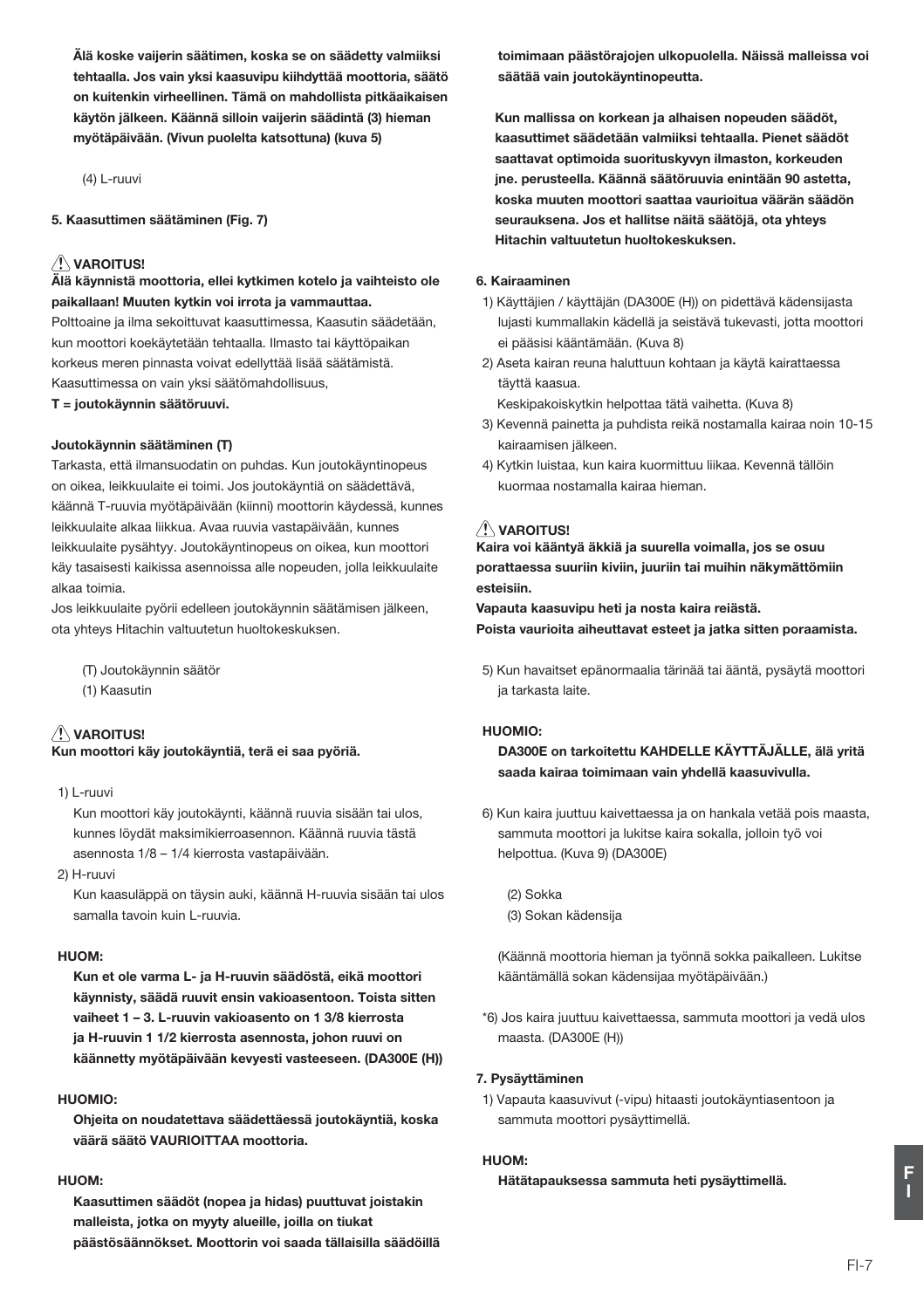## Huolto

#### 1. Määräaikainen tarkastus

- 1) Puhdista ilmansuodatin saippualla ja vedellä, ja kuivaa ennen käyttöä. (Kuva 10)
	- (1) Ilmanpuhdistimen suojus
	- (2) Vedä ilmanpuhdistimen suojus irti
	- (3) Ilmanpuhdistin
- 2) Raaputa karsta pois sytytystulpasta. (Normaali kärkiväli on 0.60 mm tai 0.023 in.) (kuya 11)
	- $(4)$  0.60 mm
		- $0.022<sub>in</sub>$
	- (5) Poista karsta tai öliv
- 3) Etsi mahdollisia polttoaine- tai ölivvuotoia.
- 4) Tarkasta kaikkien mutterien ja ruuvien tiukkuus.
- 5) Kytkimen kengät kuluvat käytössä, joten ne on tarkastettava ajoittain.

#### 2 Voitelu

1) Voitele vaihde pumppaamalla yleisrasvaa rasvanippaa 50 käyttötunnin välein. (Kuva 12)

#### (6) Rasvanippa

- 2) Moottorin nopeudensäädin voidellaan SAE30-ölivilä (EP litium). Ölivn määrä on 16 ml. ja se on tarkastettava 50 käyttötunnin välein tarkastusruuvin aukosta. (Kuva 13)
	- (7) Öljyn tarkastusruuvi

Pidä ruuvi ylöspäin, kun irrotat sitä.

## 3 SÄÄTIMEN SÄÄTÄMINEN

1) Sammuta moottori ja löysää ruuvi A (1). Vedä säätimen ulompi vipu (2) ylös, paina säätimen jousen vipua (3) alaspäin ja kiristä ruuvi A samalla uudelleen. (kuva 14)

#### HUOM-

## Tarkasta säätämisen jälkeen, että kaasuttimen lännä (4) liikkuu tyhjäkäynnin tai täyden kaasun asennosta.

2) Säätimen säätäminen: löysää ruuvi (6), jolla vipuasennelma (5) on kiinnitetty kampikammioon, ja siirrä vipuasennelmaa vasemmalle tai oikealle, kunnes enimmäisnopeus on 6500 kierr./min. (Vivun siirtäminen vasemmalle suurentaa nopeutta ja oikealle pienentää.) (Kuva 15)

## $HIOM$

Säädä kaasuvaijeri välys ennen säätimen säätämistä.

3) Säädin vaeltaa (nopeus vaihtelee)

- · Vaeltelua ilmenee, kun moottori ei ole tarpeeksi lämmin
- · Jos säätimen jousi, tanko tai tangon jousi ei liiku kunnolla, vaeltelu on mahdollista. Tarkasta ja puhdista.
- · Jos säätimen tangon jousi venyy, vaeltelu on mahdollista. Käsittele varoen tai vaihda.
- · Jos bensijni ja ölivn sekoitussuhde ei ole oikea, vaeltelu on mahdollista Oikea sekoitussuhde on 25:1 - 50:1.
- · Jos likainen tai vanha polttoaine on tukkinut säiliön tai polttoainehanan, vaeltelu on mahdollista. Tarkasta ja puhdista.
- · Jos säätimessä on liian vähän öljyä, painot eivät toimi oikein, iolloin nopeus vaeltelee.

Tarkasta ja täytä vaihde ölivllä.

· Jos kaasuttimen suuren nopeuden ruuvi on säädetty väärin, vaeltelu on mahdollista. Säädä oikein.

## 4. Muita ominaisuuksia (DA300E)

- 1) Ylöspäin taitettuja kahvoja voi käyttää kantamiseen. (Kuva 16)
- 2) Alaspäin käännetyt kahvat muodostavat säilytystuen. (Kuva 17)

## 5 Huoltoaikataulu

Alla on joitakin yleisiä huolto-ohjeita. Kysy lisätietoja Hitachin valtuutetun huoltokeskuksen

#### Päivittäinen huolto

- · Puhdista Laitteen ulkopinnat.
- · Tarkasta, että terä on oikein keskitetty, terävä, eikä siinä ole halkeamia. Epäkeskinen terä tärisee voimakkaasti ja voi vaurioittaa laitetta.
- · Tarkasta terän kiinnityksen tiukkuus.
- · Tarkasta mutterien ja ruuvien tiukkuus.

#### Viikottainen huolto

- · Tarkasta käynnistin ja erityisesti naru.
- · Puhdista sytytystulppa ulkopuolelta.
- · Irrota sytytystulppa ja tarkasta kärkiväli. Säädä 0,6 mm:ksi, tai vaihda tulppa.
- · Tarkasta, että käynnistimen ilmanotto ei ole tukossa.
- · Tarkasta, että vaihteistossa on rasvaa 3/4.
- · Puhdista ilmansuodatin.

#### Kuukausittainen huolto

- · Huuhtele polttoainesäiliö bensiinillä, ja puhdista polttoaineensuodatin.
- · Puhdista kaasuttimen ulkopuoli ja ympäristö.

#### Neljännesvuosittainen huolto

- · Puhdista sylinterin jäähdytysrivat.
- · Puhdista puhallin ja sen ympäristö.
- · Poista karsta äänenvaimentimesta.

#### **HUOMIO**

Hitachin valtuutetun huoltokeskuksen tulee suorittaa sylinterin ripojen, puhaltimen ja äänenvaimentimen puhdistus.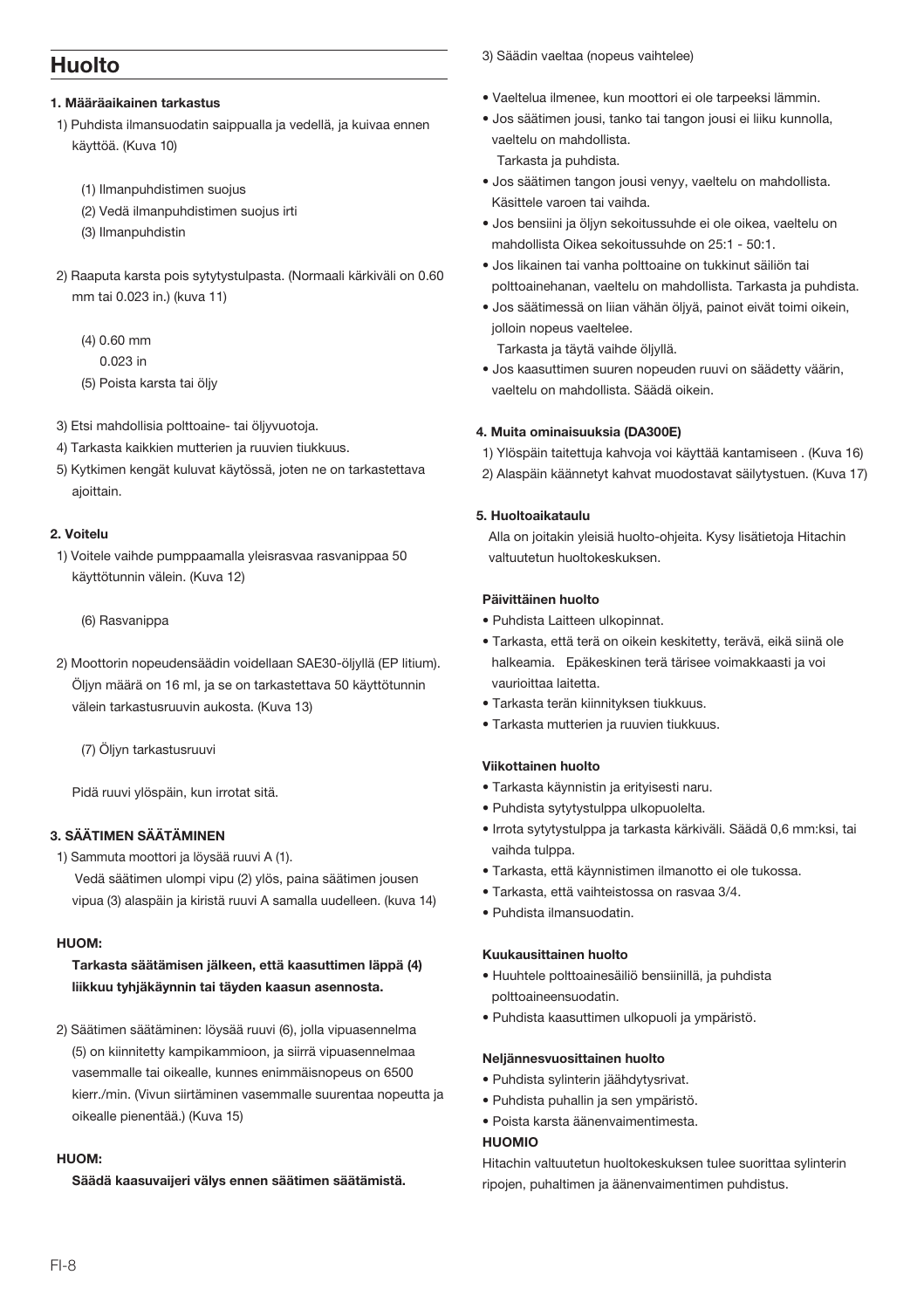# **MEMO**